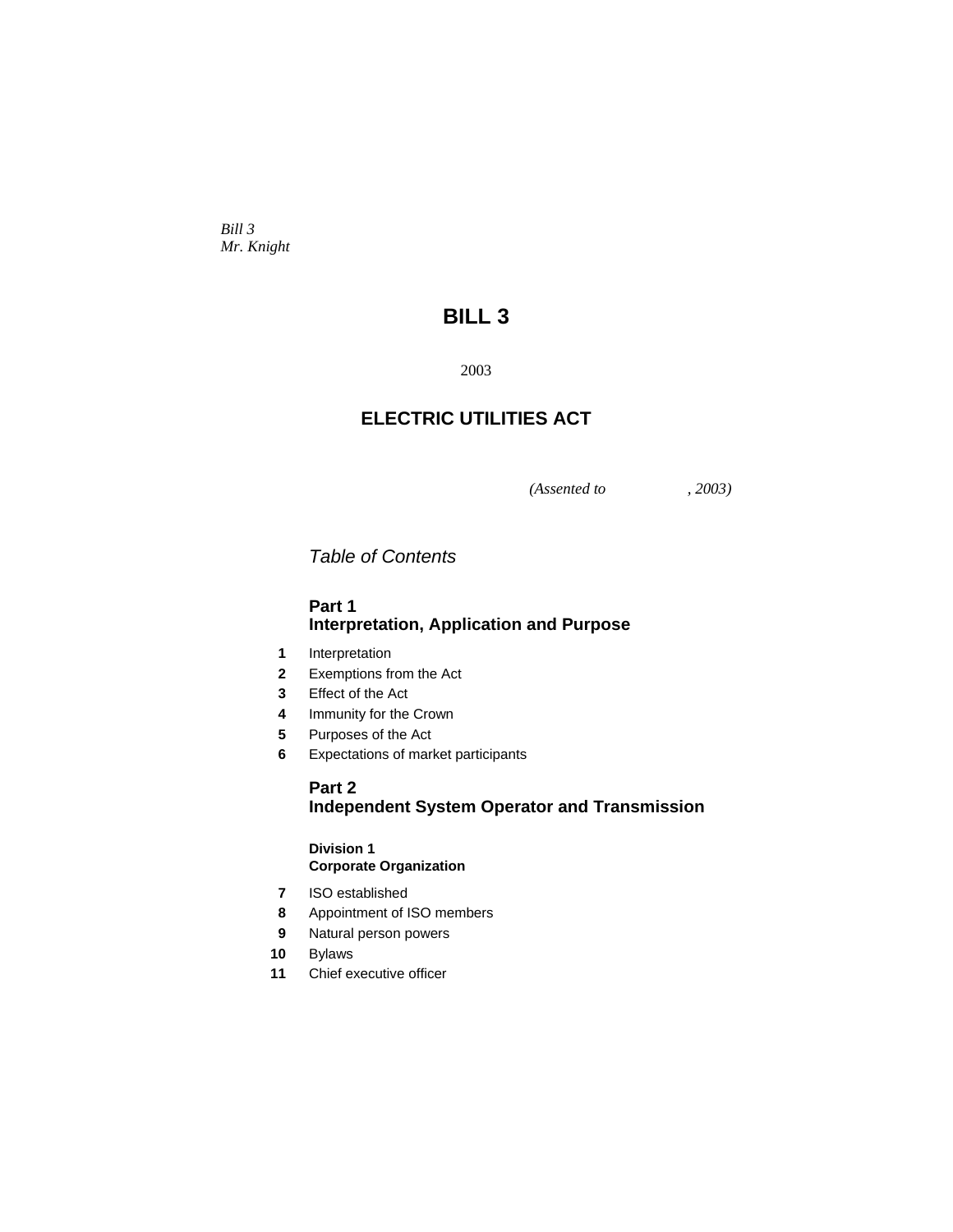- Auditor
- Committees
- ISO budget
- Reporting

### **Division 2 Independent System Operator Duties and Authority**

- Duty to act responsibly
- Duties of Independent System Operator
- Power pool
- Direct sales agreements and forward contracts
- ISO rules
- ISO fees
- ISO orders
- Enforcement of ISO orders
- Offence for non-compliance with ISO orders

### **Division 3 Recourse to the Board**

- Complaints to the Board
- Complaints about ISO
- Security measures

#### **Division 4**

### **Transmission Responsibilities of the Independent System Operator**

- ISO sole provider of system access service
- Providing system access service
- ISO tariff
- Duty to comply with ISO tariff
- Payments by ISO
- Transmission system planning
- Alleviation of constraints or other conditions on transmission system
- Transmission facility directions and proposals
- Other proposals to alleviate transmission constraints
- Transmission facility owner's tariff
- Joint tariff
- Duties of transmission facility owners
- Industrial systems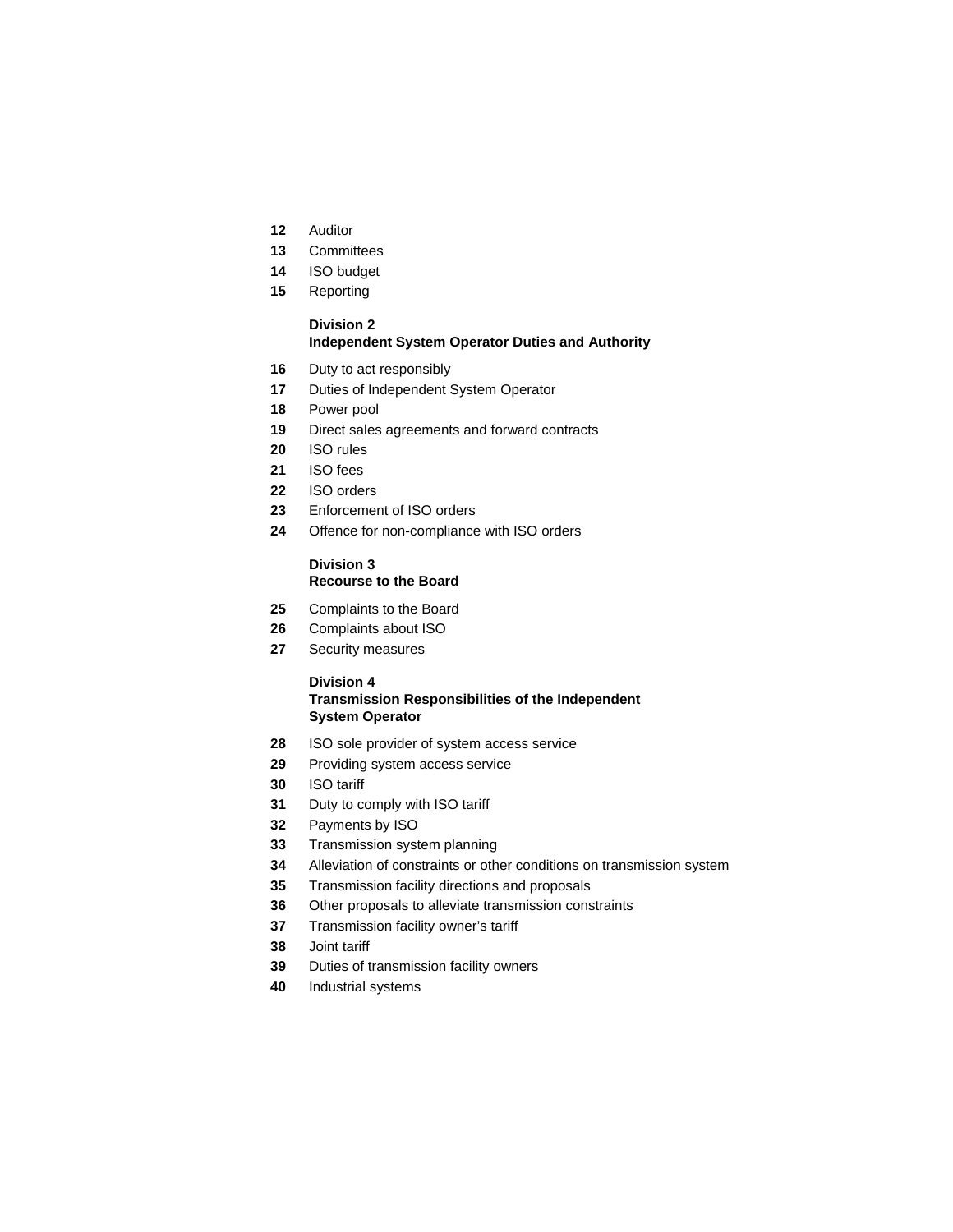Regulations

# **Part 3 Market Surveillance Administrator**

### **Division 1 Corporate Organization**

- MSA established
- Appointment of MSA
- Natural person powers
- Auditor
- MSA budget
- Budget approval
- Reporting

### **Division 2 Mandate of the Market Surveillance Administrator**

- MSA mandate
- Duty to act responsibly

#### **Division 3**

## **Complaints to and Investigations by the Market Surveillance Administrator**

- Complaints or referrals to the MSA
- Investigation and notification
- Decision not to investigate or to discontinue investigation
- Notice to another body having jurisdiction
- Right to enter premises, make inquiries and demand documents
- Search warrant
- Return of documents and information
- Solicitor-client privilege
- Completion of investigation

# **Division 4**

- **Tribunals and Enforcement**
- Tribunal membership
- Appointment of tribunal
- Tribunal procedure
- Obtaining evidence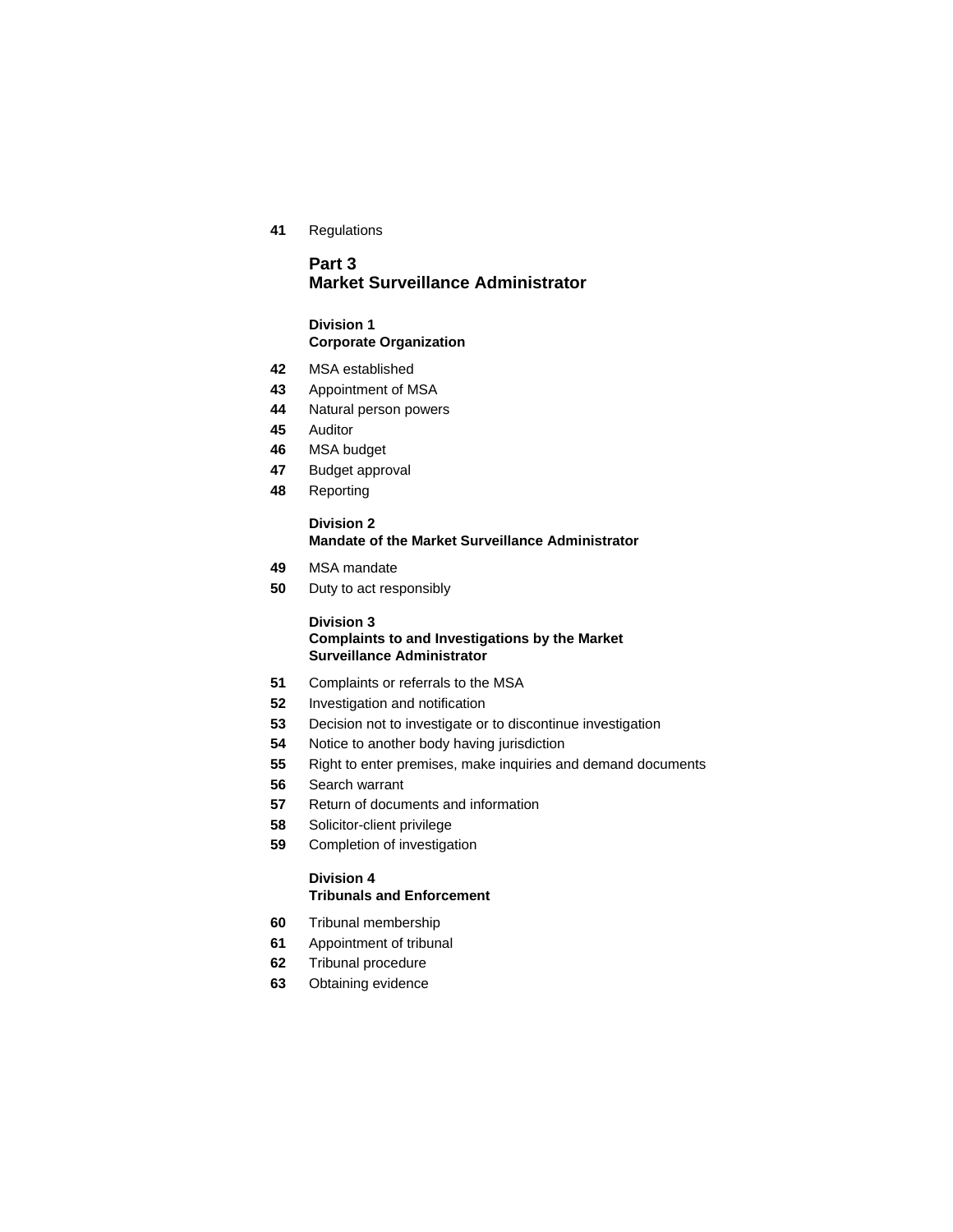- Protection for witnesses
- Rulings, interim and consent orders
- Amendment or termination of proceedings
- Decision of tribunal
- Correction of errors and omissions
- Enforcement of tribunal orders and offence
- Appeals to Court of Appeal
- Immunity for tribunal members

### **Division 5 Regulatory Forbearance, Complaints to the Board and Regulations**

- Regulatory forbearance
- Complaints about MSA
- Regulations

# **Part 4 Balancing Pool**

#### **Division 1 Corporate Organization**

- Balancing Pool established
- Appointment of Balancing Pool members
- Natural person powers
- Bylaws
- Chief executive officer
- Auditor
- Committees
- Budget
- Balancing Pool investments
- Records and reporting

## **Division 2 Balancing Pool Duties**

- Balancing Pool duties
- Duty to act responsibly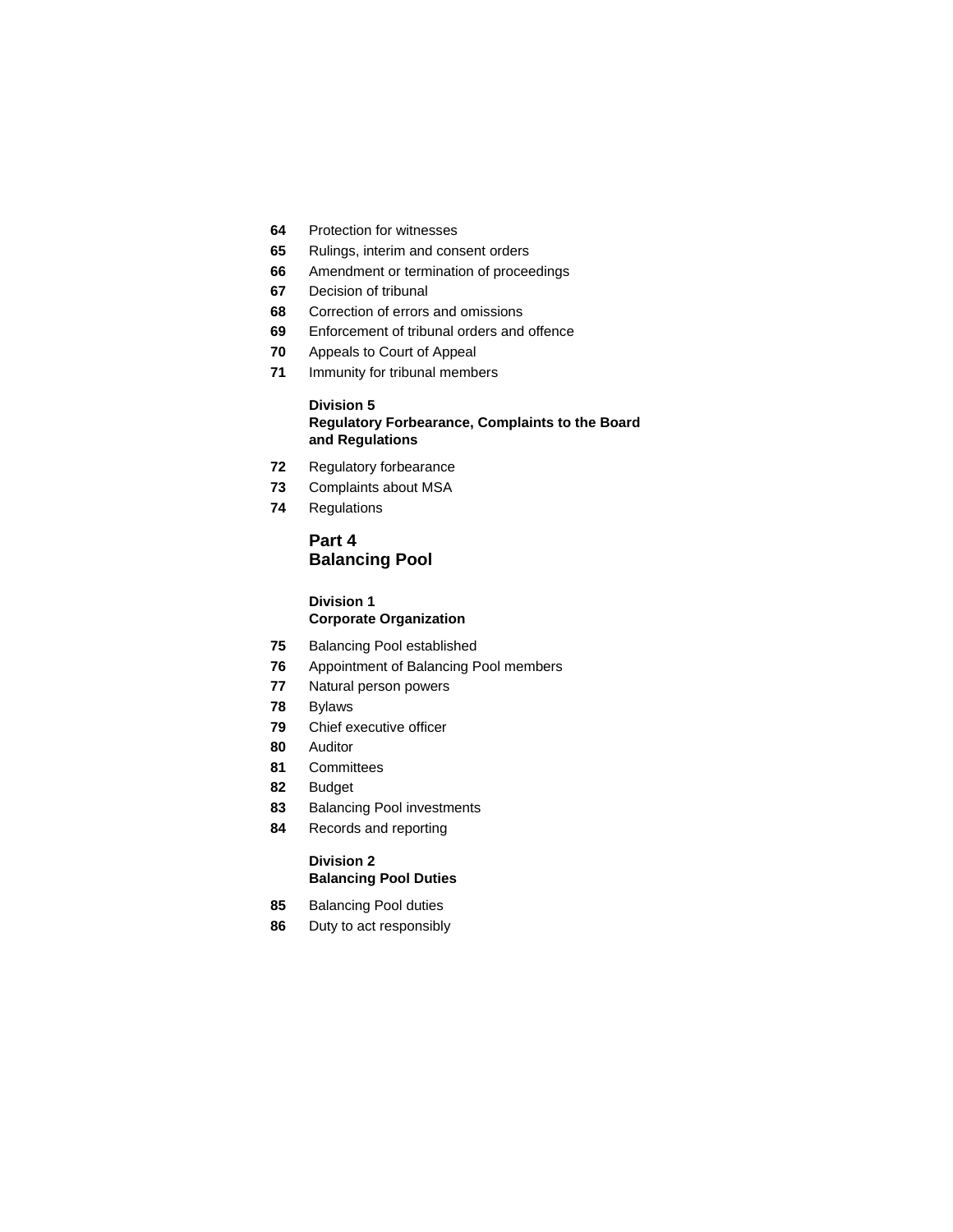### **Division 3 Winding-up and Regulations**

- Winding-up
- Regulations

# **Part 5 Liability**

- Definition
- Liability protection of ISO
- Liability protection of MSA
- Liability protection of Balancing Pool
- Liability protection for independent assessment team
- Regulations

# **Part 6 Generation**

- Permissible municipal interests in generating units
- Continuation of power purchase arrangements
- Termination of power purchase arrangement by the Balancing Pool
- Power purchase arrangement ceases to apply
- Regulations

# **Part 7 Distribution**

- Medicine Hat
- Owner's right to provide distribution access service
- Distribution tariff
- Regulated rate tariff
- Ongoing obligation of owner of electric distribution systems
- Duties of owners of electric distribution systems
- Limitation on functions performed by electric distribution system owners
- Continuation of tariff rules
- Regulations

# **Part 8 Retail**

Medicine Hat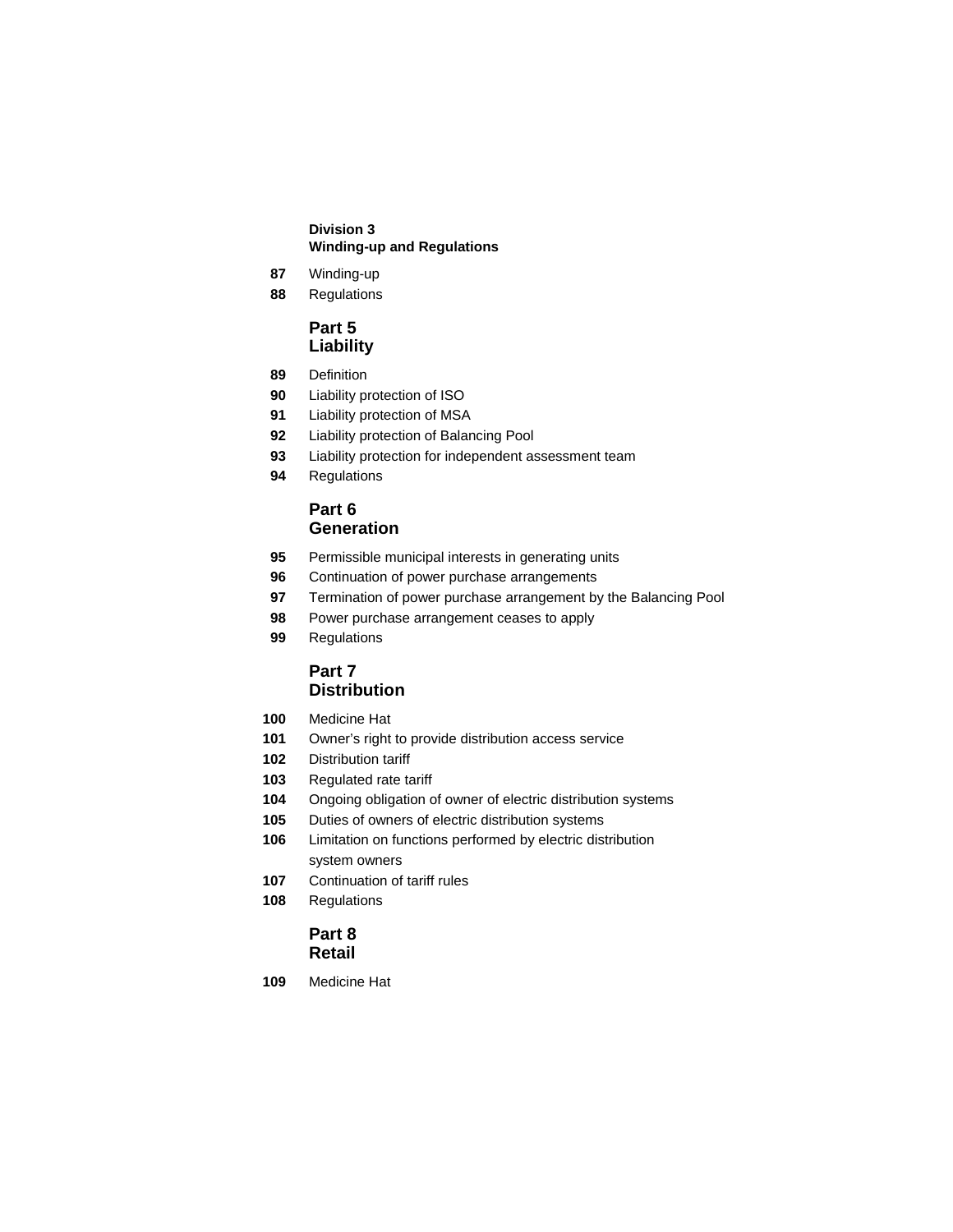- Customer's right to purchase from retailer
- Functions of retailers
- Billing
- Authorization of another person
- Self retailer
- Regulations

# **Part 9 Regulation by the Board**

### **Division 1 General Matters**

- Application of this Part
- Exemptions
- Duty to keep accounts and records

#### **Division 2 Approval of Tariffs**

- Preparation of tariffs
- Tariff contents
- Matters the Board must consider
- Costs and expenses recovered under a tariff
- Retrospective tariff
- Powers of Board
- Tariff must be approved
- Review of tariff
- Obligations of owners of electric utilities and the Independent System Operator
- Board funding rules
- Service quality standards
- Enforcement of service quality orders
- Offence for non-compliance with Board orders

## **Division 3 Negotiated Settlement of an Issue**

- Facilitated negotiation
- Powers of Board
- Board approval of a settlement
- Limit on Board discretion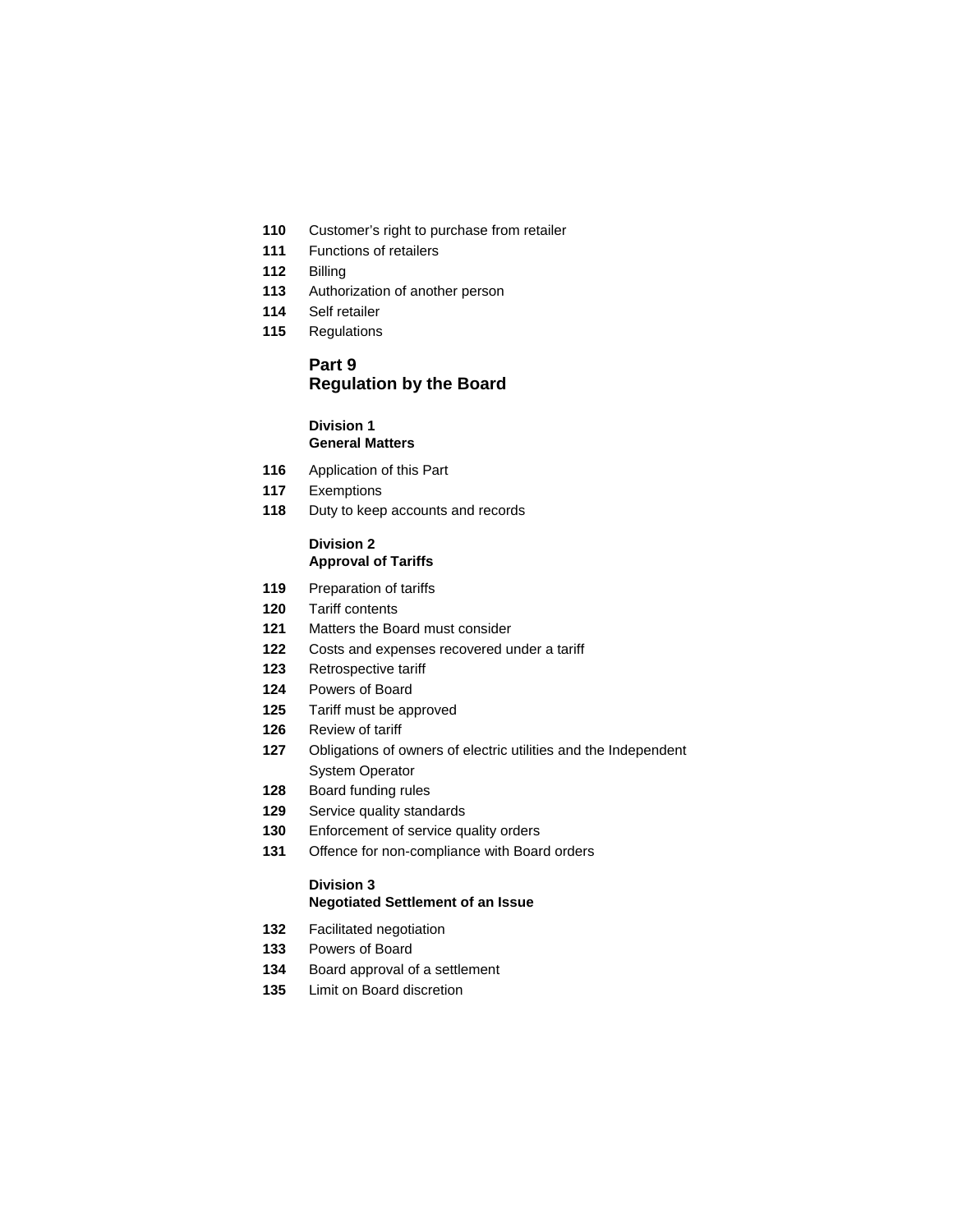- Limit on mediators and facilitators
- Board discretion

# **Division 4 Municipally Owned Electric Utilities**

Bylaw bringing utility under this Act

#### **Division 5 Rights Granted by a Municipality**

- Grant of right to distribute electric energy
- Limits on approval of grants
- Grant to person outside Alberta

# **Part 10 General Matters**

- Regulations
- Extent of regulations
- Administrative penalties and offences
- Public Utilities Board Act and Alberta Energy and Utilities Board Act
- Regulations Act non-application
- Payment in lieu of income tax
- Approved professional costs
- Advisory committee
- General offence

## **Part 11**

# **Transitional Provisions, Consequential Amendments and Coming into Force**

# **Division 1**

# **Transitional Provisions**

- Transition of Power Pool Council and Transmission Administrator
- Transmission Administrator assets and liabilities disposition
- Rates for transmission facilities owed by municipalities
- Continuation of regulations if needed
- Continuation of approvals, orders, etc.
- Deferral account and other definitions
- Approval of collection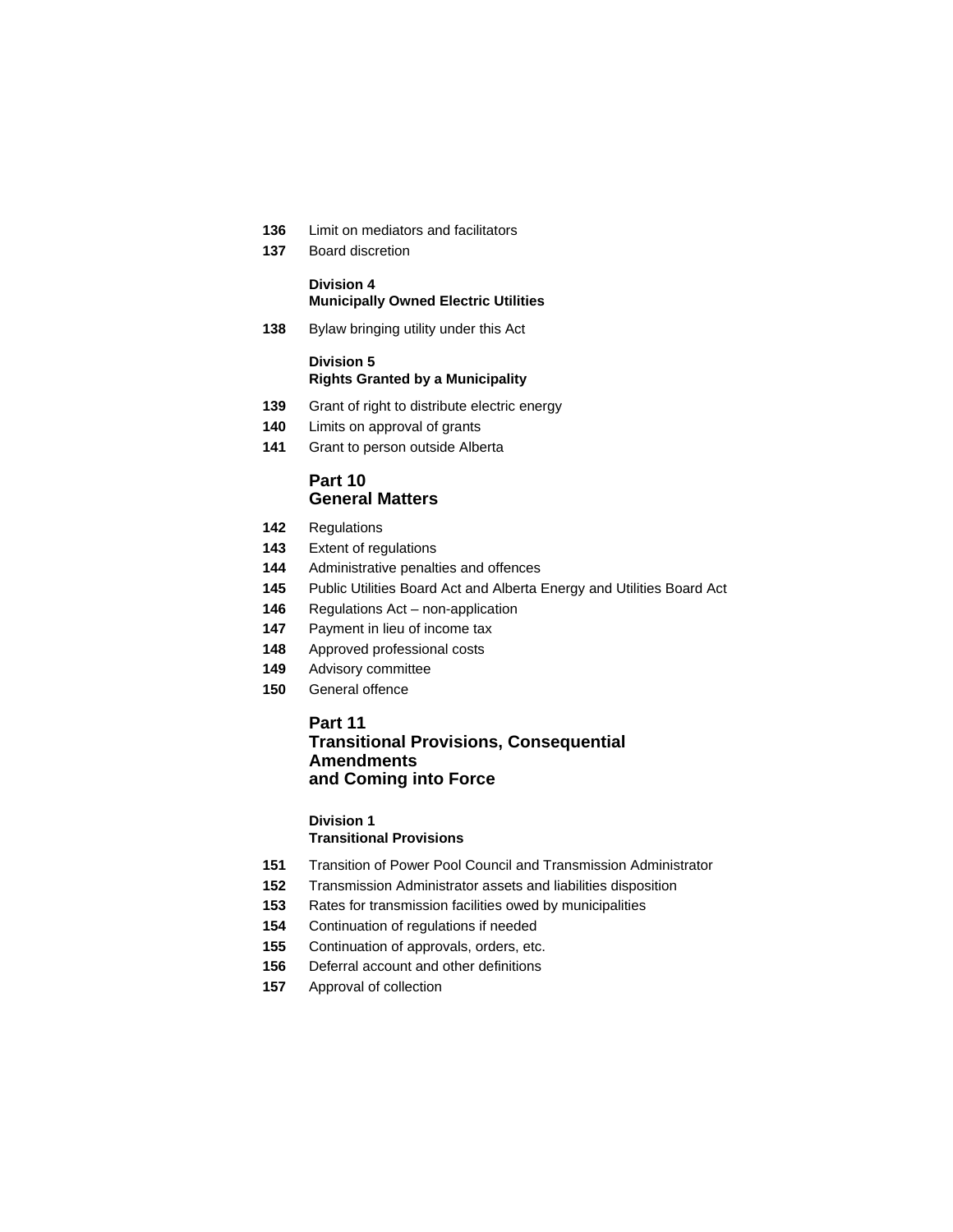- **158** Balancing Pool obligations
- **159** Existing deferral accounts
- **160** Application
- **161** ISO tariff in 2003
- **162** Recovery of costs incurred
- **163** ISO's tariff

#### **Division 2 Consequential Amendments and Coming into Force**

- **164-166** Consequential amendments
	- **167** Repeal of regulations
	- **168** Repeal
	- **169** Coming into force

HER MAJESTY, by and with the advice and consent of the Legislative Assembly of Alberta, enacts as follows:

# **Part 1 Interpretation, Application and Purpose**

#### **Interpretation**

**1(1)** In this Act,

- (a) "affiliated retailer" has the meaning given to it in regulations made by the Minister under section 108;
- (b) "ancillary services" means those services required to ensure that the interconnected electric system is operated in a manner that provides a satisfactory level of service with acceptable levels of voltage and frequency;
- (c) "Balancing Pool" means the corporation established by section 75;
- (d) "bill" or "billing" means an account for charges arising from the generation, transmission, distribution or sale of electricity;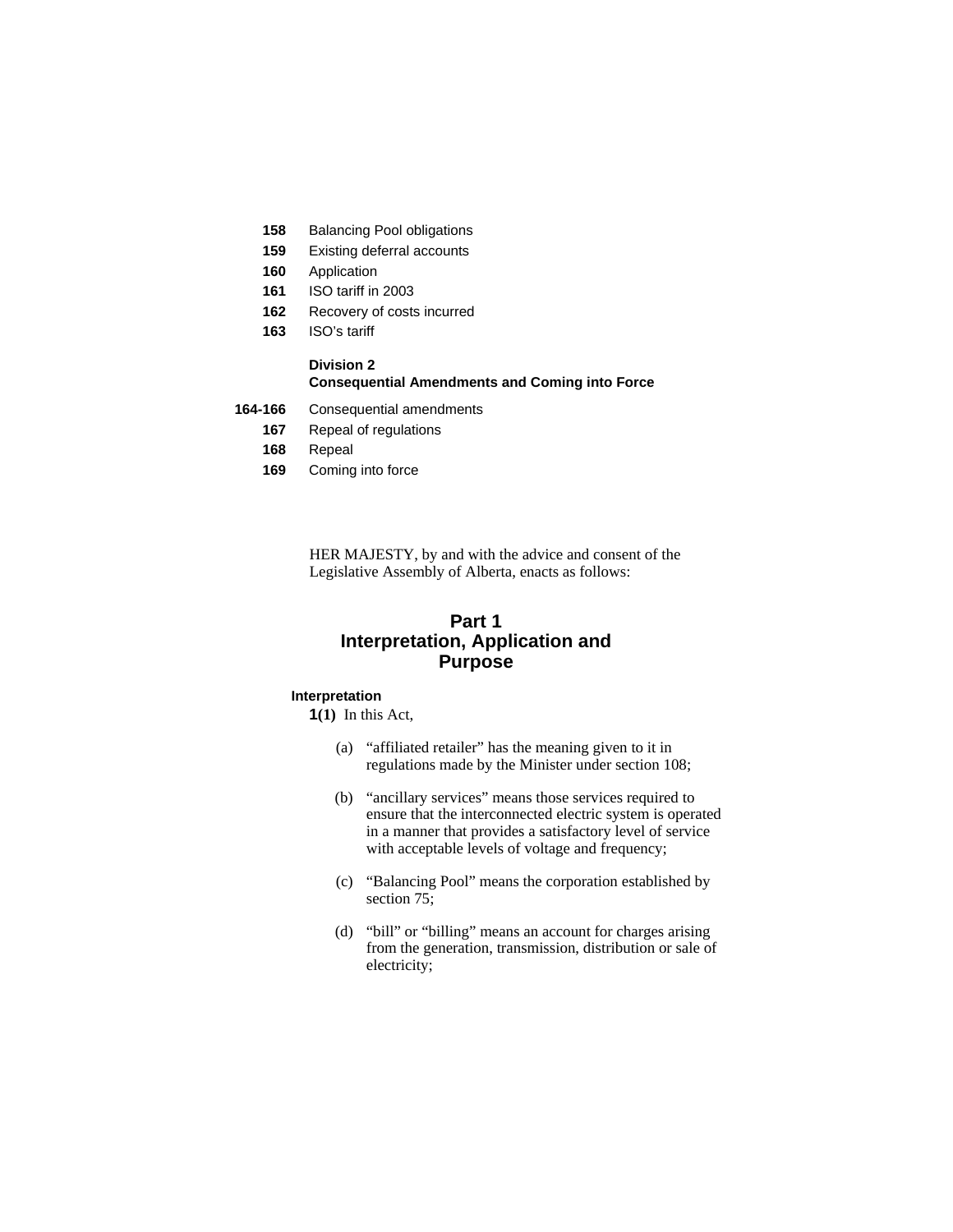- (e) "Board" means the Alberta Energy and Utilities Board established by the *Alberta Energy and Utilities Board Act*;
- (f) "conduct" includes acts and omissions;
- (g) "Crown" means the Crown in right of Alberta and includes an agent of the Crown;
- (h) "customer" means a person purchasing electricity for the person's own use;
- (i) "dispatch" means a direction from the Independent System Operator to a market participant to cause, permit or alter the exchange of electric energy or ancillary services;
- (j) "distributed generation" means a generating unit that is interconnected with an electric distribution system;
- (k) "distribution access service" means the service required to transport electricity by means of an electric distribution system
	- (i) to customers, or
	- (ii) from distributed generation to the interconnected electric system,

 and includes any services the owner of the electric distribution system is required to provide by the Board or is required to provide under this Act or the regulations, but does not include the provision of electricity services to eligible customers under a regulated rate tariff;

- (l) "distribution tariff billing" means an account for distribution access service provided to a retailer or a regulated rate provider;
- (m) "electric distribution system" means the plant, works, equipment, systems and services necessary to distribute electricity in a service area, but does not include a generating unit or a transmission facility;
- (n) "electric energy" means the capability of electricity to do work, measured in kilowatt hours;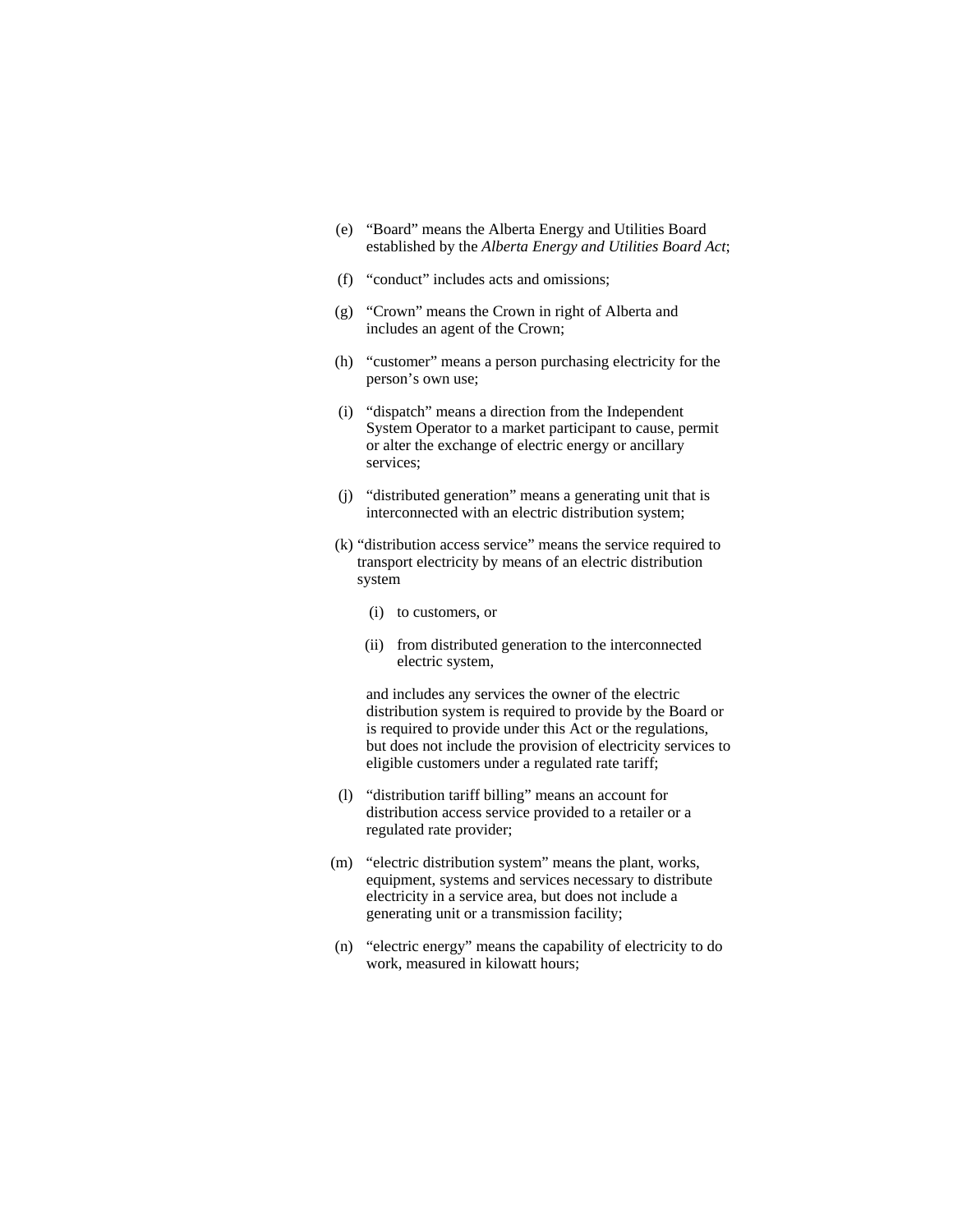- (o) "electric utility" means an isolated generating unit, a transmission facility or an electric distribution system that is used
	- (i) directly or indirectly for the public, or
	- (ii) to supply electricity to members of an association whose principal object is to supply electricity to its members,

the owner of which

- (iii) is required by this Act or the regulations to apply to the Board for approval of a tariff,
- (iv) is permitted by this Act or the regulations to apply to the Board for approval of a tariff, and has applied for that approval, or
- (v) passes a bylaw that has been approved by the Lieutenant Governor in Council under section 138,

 but does not include an arrangement of conductors intended to distribute electricity solely on property of which a person is the owner or a tenant, for use solely by that person and solely on that property or a facility exempted by Board rules made under section 117;

- (p) "electricity" means electric energy, electric power, reactive power or any other electromagnetic effects associated with alternating current or high voltage direct current electric systems;
- (q) "electricity services" means the services associated with providing electricity to a person, including the following:
	- (i) the exchange of electric energy;
	- (ii) making financial arrangements to manage financial risk associated with the pool price;
	- (iii) distribution access service;
	- (iv) system access service;
	- (v) ancillary services;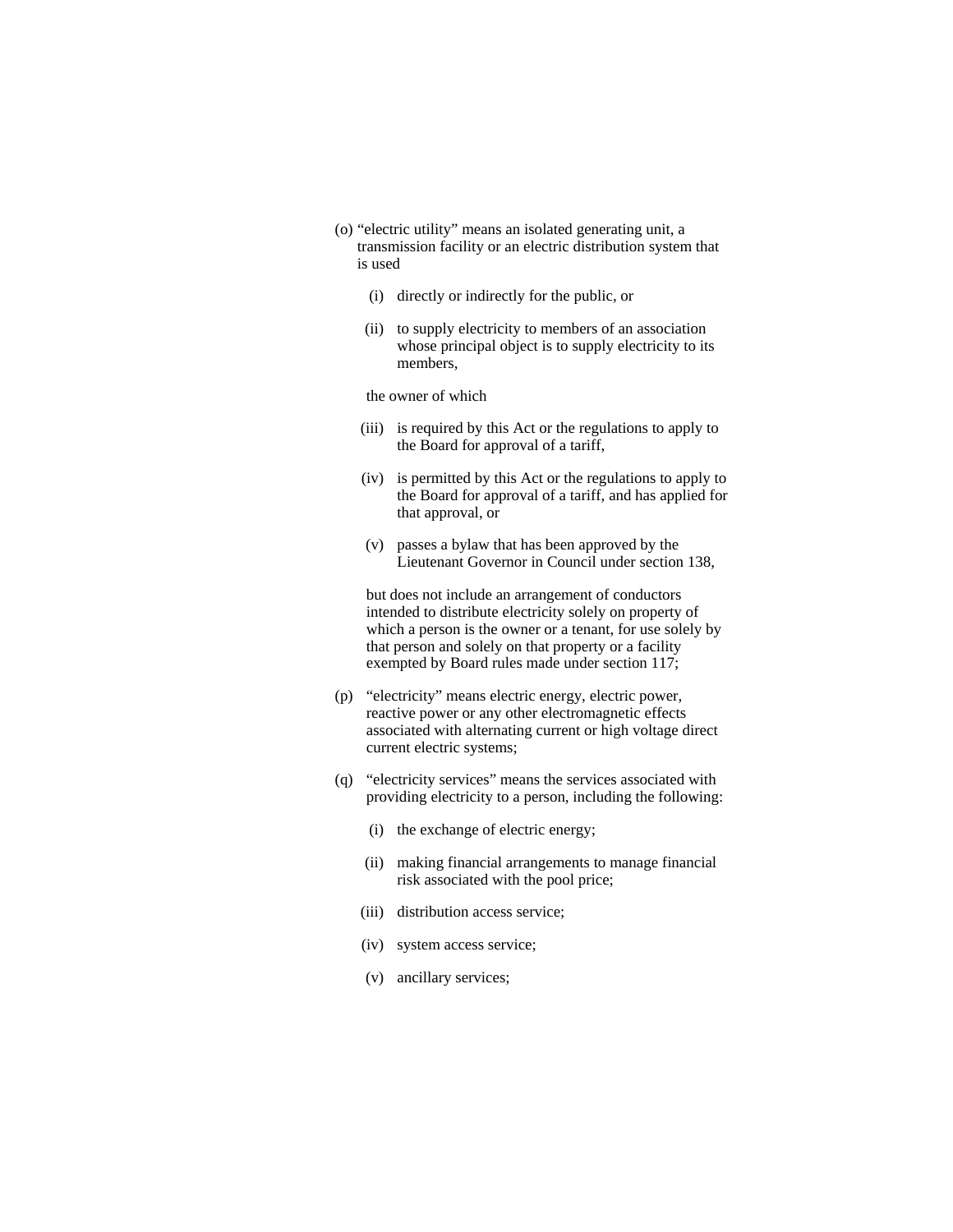- (vi) billing;
- (vii) metering;
- (viii) performing load settlement;
- (ix) any other services specified in the regulations made by the Minister under section 115;
- (r) "eligible customer" has the meaning given to it in regulations made by the Minister under section 108;
- (s) "exchange" means to provide electric energy to or receive electric energy from the interconnected electric system;
- (t) "farm transmission costs", in respect of an owner of an electric distribution system, means
	- (i) the proportion of the owner's costs of supplying electricity on 25 000 volt lines to the service area boundaries of rural electrification associations that the total electricity supplied to rural electrification association members within those boundaries for farm and farm irrigation purposes bears to the total electricity supplied on those lines, and
	- (ii) an equivalent dollar amount per unit of electricity supplied by the electric distribution system to farm and farm irrigation customers who are not members of rural electrification associations;
- (u) "generating unit" means the component of a power plant that produces, from any source, electric energy and ancillary services, and includes a share of the following associated facilities that are necessary for the safe, reliable and economic operation of the generating unit, which may be used in common with other generating units:
	- (i) fuel and fuel handling equipment;
	- (ii) cooling water facilities;
	- (iii) switch yards;
	- (iv) other items;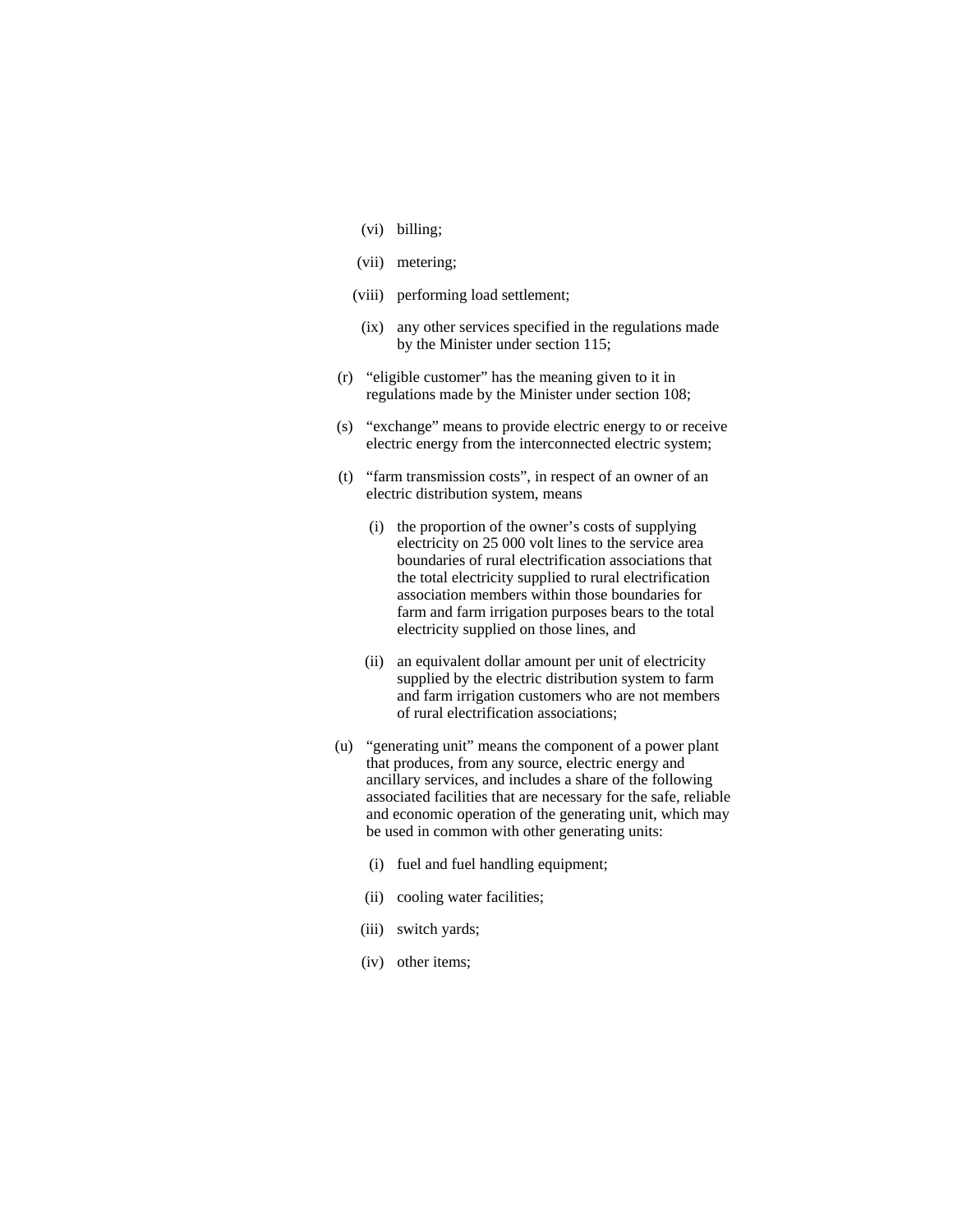- (v) "hour" means 60 minutes or any period of less than 60 minutes established as an hour in accordance with ISO rules;
- (w) "Independent System Operator" means the corporation established by section 7;
- (x) "industrial system" has the meaning given to it in the *Hydro and Electric Energy Act*;
- (y) "information systems" means systems for the collection, storage and dissemination of data that identify individual customer consumption of electricity from the interconnected electric system;
- (z) "interconnected electric system" means all transmission facilities and all electric distribution systems in Alberta that are interconnected, but does not include an electric distribution system or a transmission facility within the service area of the City of Medicine Hat or a subsidiary of the City, unless the City passes a bylaw that is approved by the Lieutenant Governor in Council under section 138;
- (aa) "interval meter" means a meter that
	- (i) measures, at intervals of 60 minutes or less, the amount of electricity consumed, and
	- (ii) satisfies the standards for revenue collection under the *Electricity and Gas Inspection Act* (Canada) and the *Weights and Measures Act* (Canada);
- (bb) "isolated generating unit" means a generating unit that is determined to be an isolated generating unit in accordance with the regulations made by the Minister under section 99;
- (cc) "load settlement" means the process of determining the hourly consumption of electric energy of each customer in Alberta and providing that information to the Independent System Operator, retailers and regulated rate providers in order to identify responsibility for purchases of electric energy exchanged through the power pool;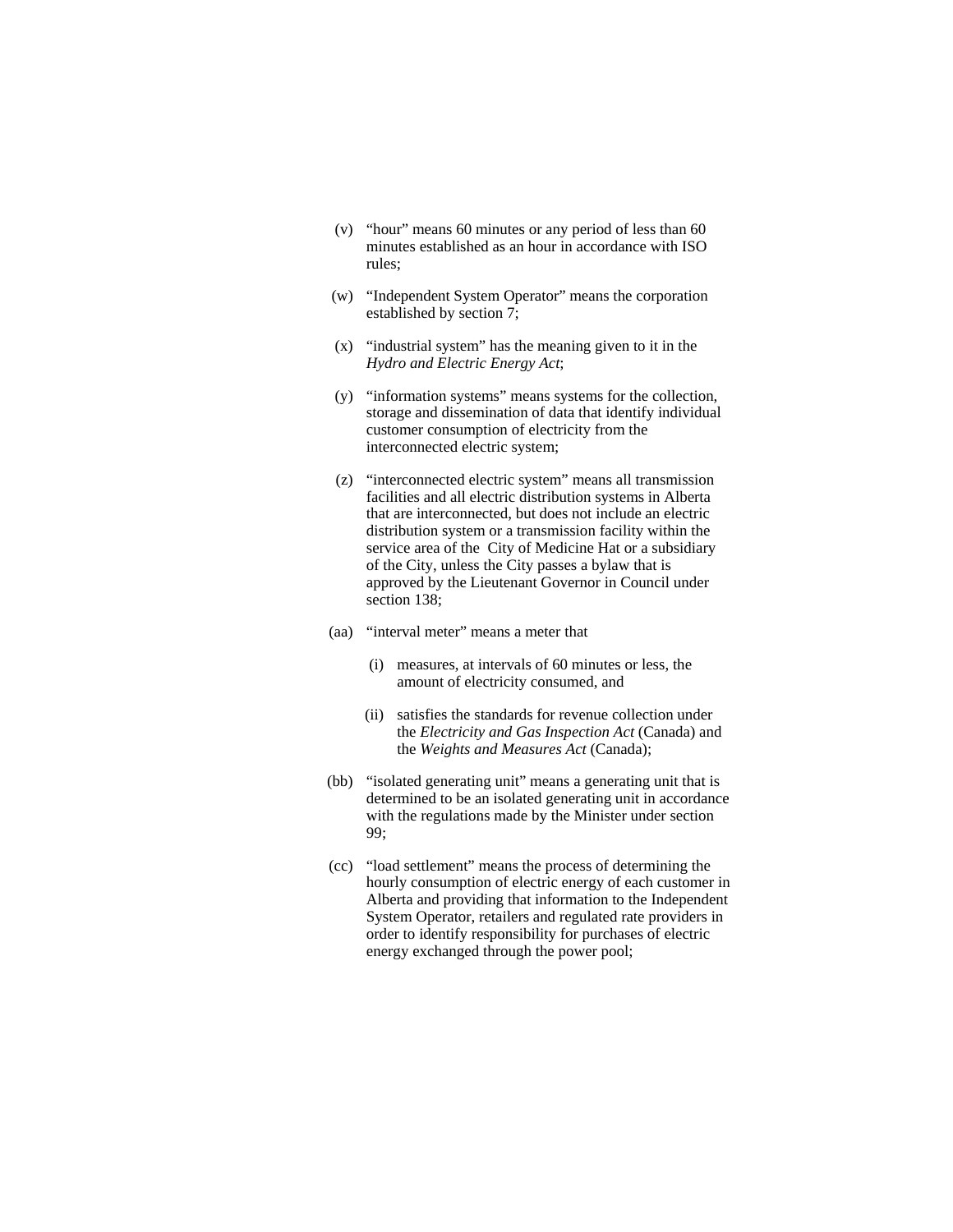- (dd) "market" means any type of market through or under which an offer, purchase, sale, trade or exchange of electricity, electric energy, electricity services or ancillary services takes place in relation to the production or consumption of electricity, electric energy, electricity services or ancillary services;
- (ee) "market participant" means any person that supplies, generates, transmits, distributes, trades, exchanges, purchases or sells electricity, electric energy, electricity services or ancillary services;
- (ff) "Market Surveillance Administrator" means the corporation established by section 42;
- (gg) "metering" means the purchase, installation, operation and reading of a meter that measures and records the amount of electricity consumed by a customer;
- (hh) "Minister" means the Minister determined under section 16 of the *Government Organization Act* as the Minister responsible for this Act;
- (ii) "municipality" means a city, town, village, summer village, municipal district or specialized municipality, a town under the *Parks Towns Act* or a municipality formed by special Act, and includes a Metis settlement established under the *Metis Settlements Act*;
- (jj) "owner", in respect of a generating unit, a transmission facility or an electric distribution system, means the owner, operator, manager or lessee of that unit, facility or system, or any person who is acting as an agent for the owner, operator, manager or lessee, and in the event that one of those persons becomes bankrupt or insolvent, includes any trustee, liquidator or receiver appointed in respect of the bankruptcy or insolvency;
- (kk) "person" includes an individual, unincorporated entity, partnership, association, corporation, trustee, executor, administrator or legal representative;
- (ll) "pool price" means the price for each hour established and reported by the Independent System Operator, in accordance with the ISO rules, for electric energy exchanged through the power pool;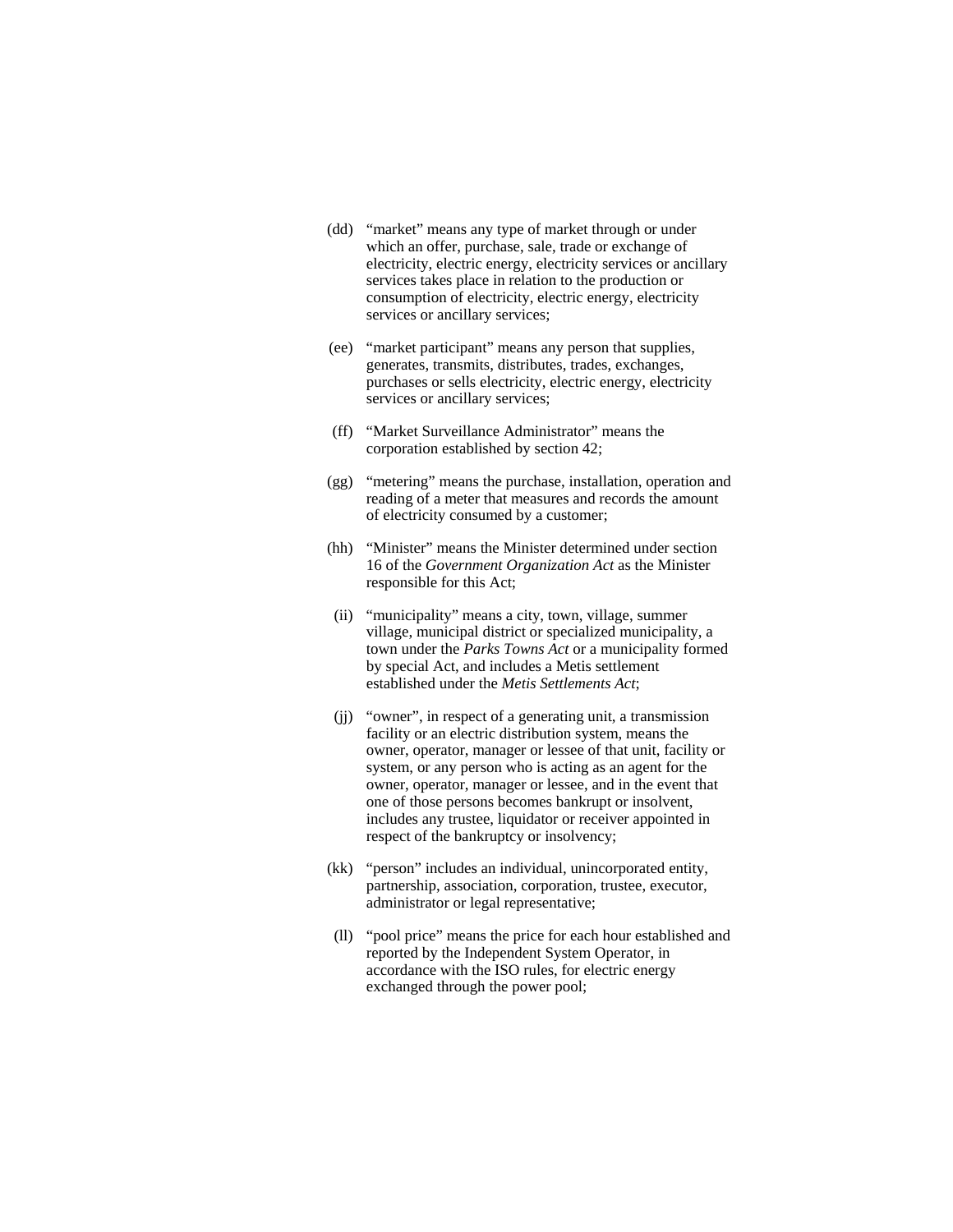- (mm) "power pool" means the scheme operated by the Independent System Operator for
	- (i) exchange of electric energy, and
	- (ii) financial settlement for the exchange of electric energy;
	- (nn) "power purchase arrangement" means a power purchase arrangement included in Alberta Regulation AR 175/2000, but does not include
		- (i) the power purchase arrangement that applies to the H.R. Milner generating unit;
		- (ii) the power purchase arrangement that applies to the Sturgeon generating units;
		- (iii) a power purchase arrangement that expires in accordance with the unit effective term completion date specified in the power purchase arrangement;
		- (iv) a power purchase arrangement that is terminated under section 15.2 of the power purchase arrangement;
		- (v) a power purchase arrangement that is terminated by the Balancing Pool;
	- (oo) "rate classification customer" has the meaning given to it in regulations made by the Minister under section 108 or in a regulated rate tariff;
	- (pp) "rates" means prices, rates, tolls and charges;
	- (qq) "regulated rate provider" means the owner of an electric distribution system, or a person authorized by the owner that provides electricity services to eligible customers in the owner's service area under a regulated rate tariff;
	- (rr) "record" includes
		- (i) information or data regardless of its physical form or characteristics;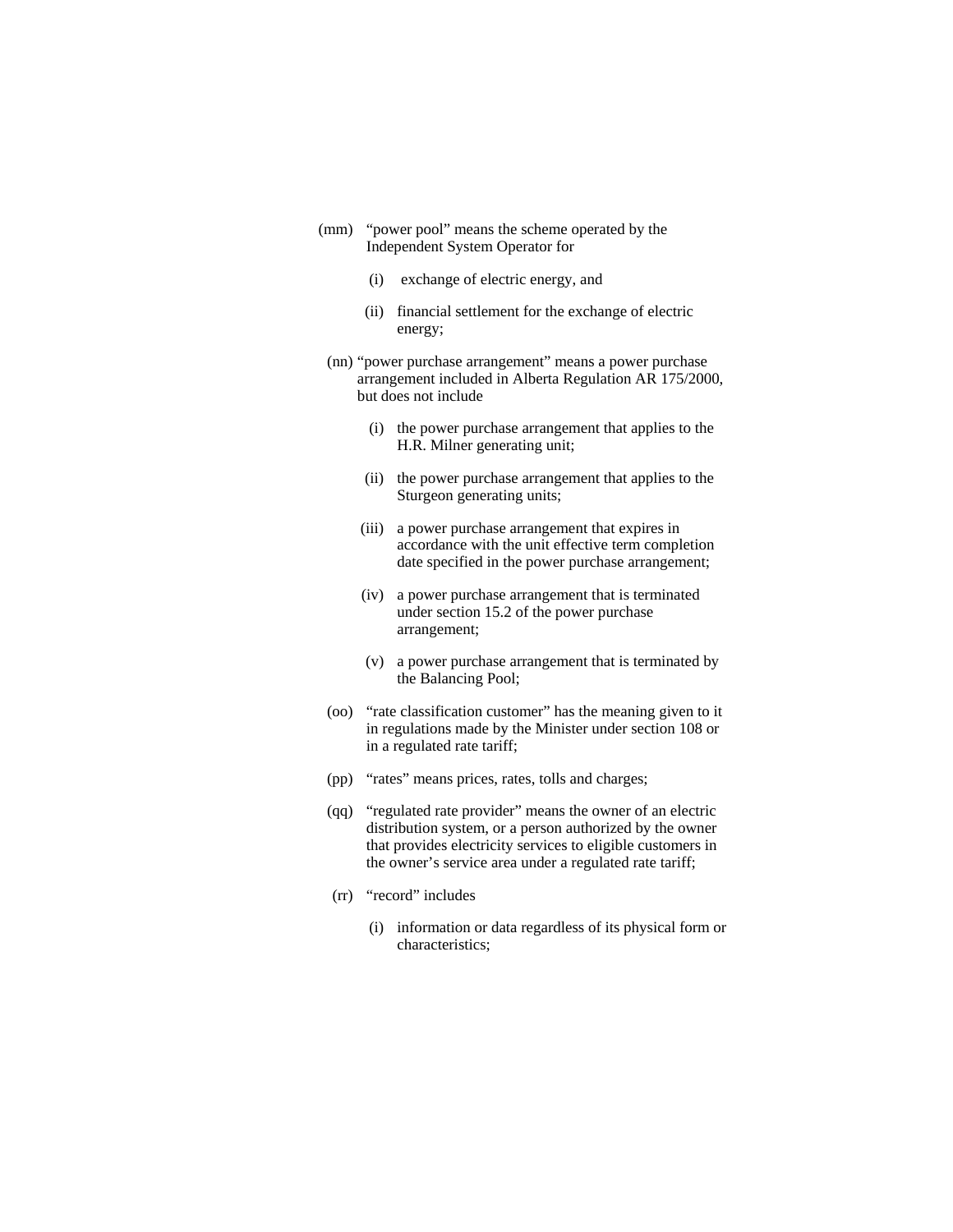- (ii) information or data in a form that can produce sound, with or without a visual form;
- (iii) information or data in electronic, magnetic or mechanical storage;
- (iv) electronic data transmission signals;
- (v) any other thing that is capable of being represented or reproduced visually or by sound, or both;
- (vi) anything in which information or data is stored, including software and any mechanism or device that produces the information or data;
- (ss) "regulations" means
	- (i) regulations made under this Act;
	- (ii) Alberta Regulation AR 175/2000;
	- (iii) regulations continued under this Act by a regulation made by the Minister under section 154;
- (tt) "retail electricity services" means electricity services provided directly to a customer but does not include electricity services provided to eligible customers under a regulated rate tariff;
- (uu) "retailer" means a person who sells or provides retail electricity services;
- (vv) "rural electrification association" means an association under the *Rural Utilities Act* that has as its principal object the supply of electricity to its members;
- (ww) "service area" means the area determined under the *Hydro and Electric Energy Act* from time to time in which
	- (i) the owner of an electric distribution system may distribute electricity, or
	- (ii) a rural electrification association may distribute electricity to its members;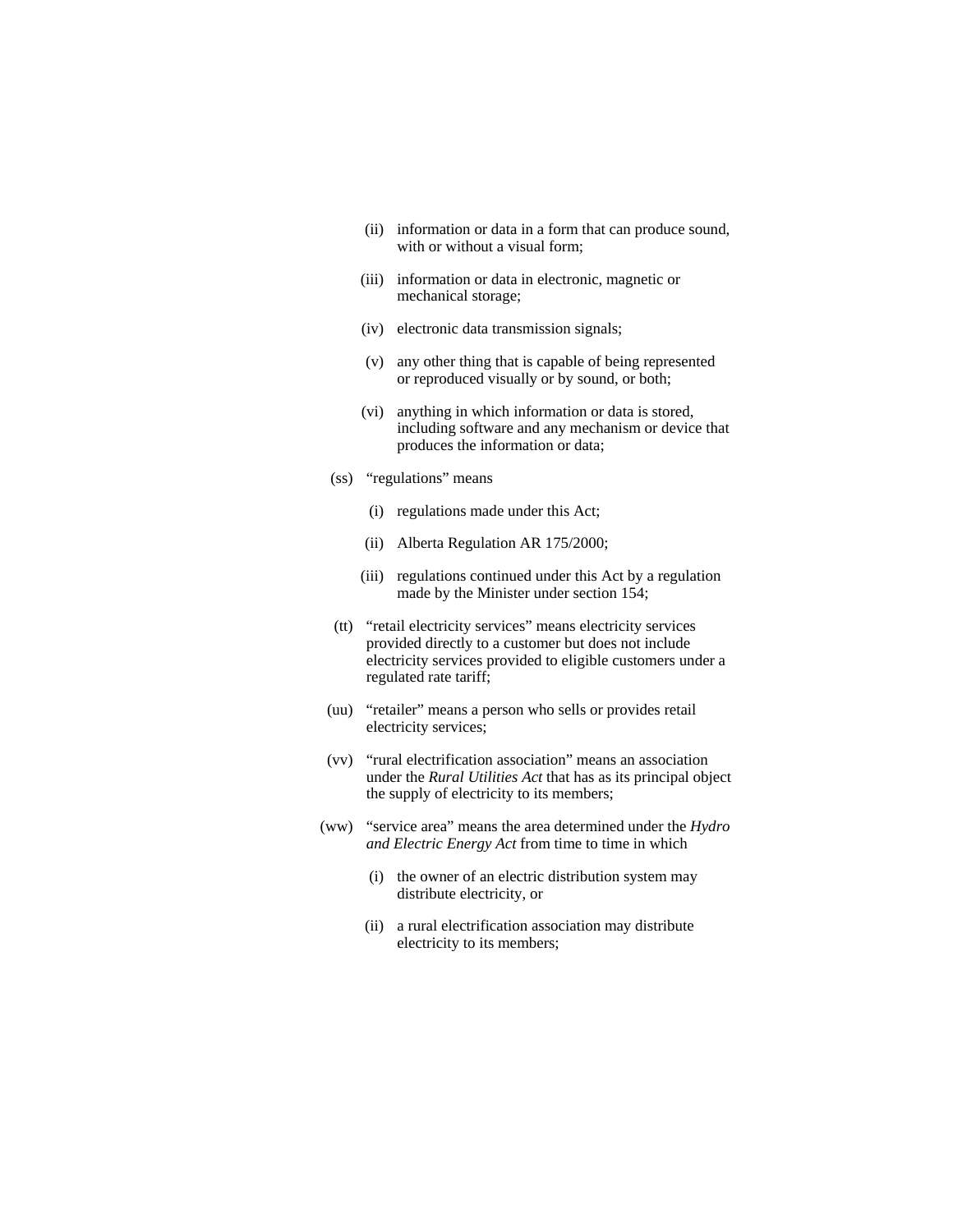- (xx) "service area of the municipality" means the service area for the electric distribution system owned by a municipality or a subsidiary of a municipality;
- (yy) "system access service" means the service obtained by market participants through a connection to the transmission system, and includes access to exchange electric energy and ancillary services;
- (zz) "tariff" means a document that sets out
	- (i) rates, and
	- (ii) terms and conditions;
- (aaa) "terms and conditions", in respect of a tariff, means the standards, classifications, regulations, practices, measures and terms and conditions that apply to services provided under the tariff;
- (bbb) "transmission facility" means an arrangement of conductors and transformation equipment that transmits electricity from the high voltage terminal of the generation transformer to the low voltage terminal of the step down transformer operating phase to phase at a nominal high voltage level of more than 25 000 volts to a nominal low voltage level of 25 000 volts or less, and includes
	- (i) transmission lines energized in excess of 25 000 volts,
	- (ii) insulating and supporting structures,
	- (iii) substations, transformers and switchgear,
	- (iv) operational, telecommunication and control devices,
	- (v) all property of any kind used for the purpose of, or in connection with, the operation of the transmission facility, including all equipment in a substation used to transmit electric energy from
		- (A) the low voltage terminal,
- to the contract of the contract of the contract of the contract of the contract of the contract of the contract of the contract of the contract of the contract of the contract of the contract of the contract of the contrac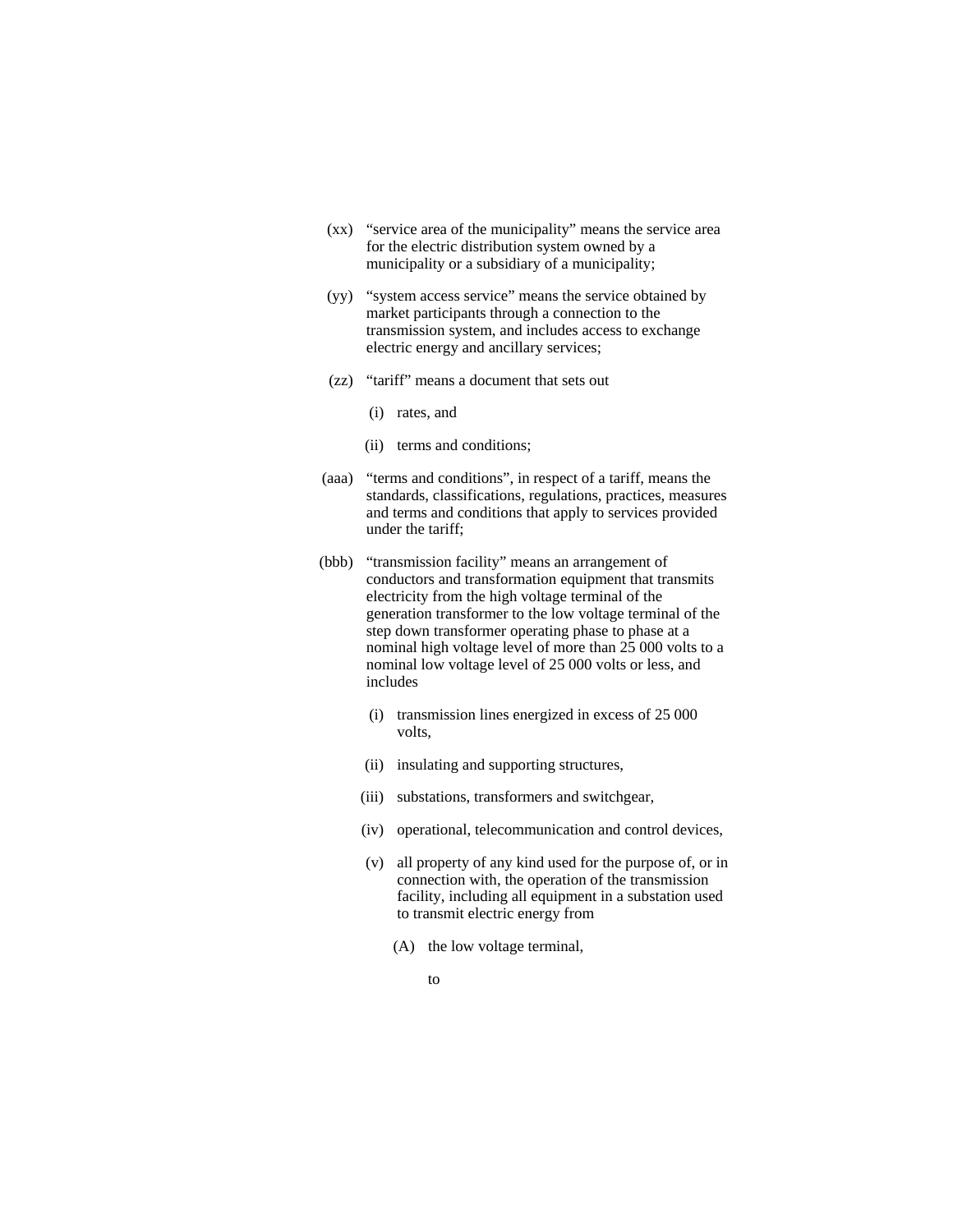(B) electric distribution system lines that exit the substation and are energized at 25 000 volts or less,

#### and

(vi) connections with electric systems in jurisdictions bordering Alberta,

 but does not include a generating unit or an electric distribution system;

- (ccc) "transmission system" means all transmission facilities in Alberta that are part of the interconnected electric system;
- (ddd) "tribunal" means a tribunal appointed under section 61.
- **(2)** A reference in this Act to
	- (a) "ISO bylaws" means bylaws made by the Independent System Operator under section 10;
	- (b) "ISO fees" means the fees established by the Independent System Operator under section 21;
	- (c) "ISO order" means an order made by the Independent System Operator under section 22;
	- (d) "ISO rules" means the rules made by the Independent System Operator under section 19 or 20;
	- (e) "ISO tariff" means the tariff prepared by the Independent System Operator under section 30 that has been approved by the Board.

**(3)** For the purpose of determining whether a corporation is a subsidiary of another corporation under this Act or the regulations, section 2(4) of the *Business Corporations Act* applies.

**(4)** For the purposes of this Act, the "service area of the City of Medicine Hat" or "service area of the City" means

(a) the service area for the electric distribution system owned by the City of Medicine Hat or a subsidiary of the City on the date this section comes into force and includes any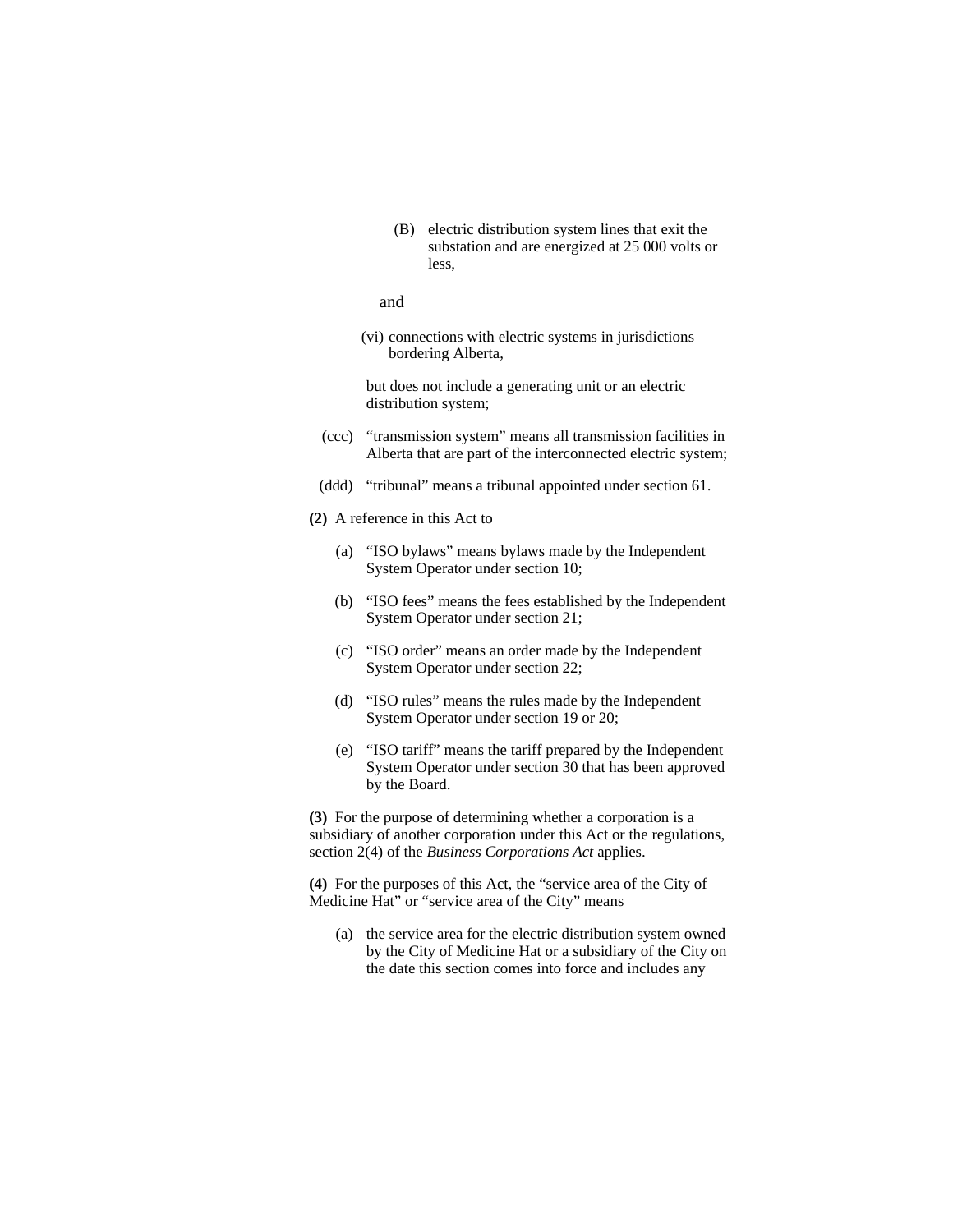subsequent amendments made in accordance with section 29 of the *Hydro and Electric Energy Act*,

- (b) any transmission facilities owned by the City of Medicine Hat or a subsidiary of the City that are located outside the City's service area described in clause (a) and that are used to provide service to customers within the City's service area described in clause (a),
- (c) any plant, works, equipment and systems owned by the City of Medicine Hat or a subsidiary of the City that are located outside the City's service area described in clause (a) and that are used to provide distribution access service to customers within the City's service area described in clause (a),
- (d) any properties located outside the City's service area described in clause (a) to which the City or a subsidiary of the City provides distribution access service on the date this section comes into force, and any plant, works, equipment, systems and services necessary to provide distribution access service to those properties, and
- (e) any properties to which the City of Medicine Hat or a subsidiary of the City is authorized to provide distribution access service pursuant to an approval by the Board under section 26 of the *Hydro and Electric Energy Act*, and any plant, works, equipment and systems owned by the City of Medicine Hat or a subsidiary of the City necessary to serve those properties.

#### **Exemptions from the Act**

**2(1)** This Act does not apply to

- (a) electric energy produced in the service area of the City of Medicine Hat
	- (i) by the City or a subsidiary of the City and consumed in that service area, or
	- (ii) by generating units that produce electric energy under contract to the City or to a subsidiary of the City and consumed in that service area,

 unless the City passes a bylaw that is approved by the Lieutenant Governor in Council under section 138;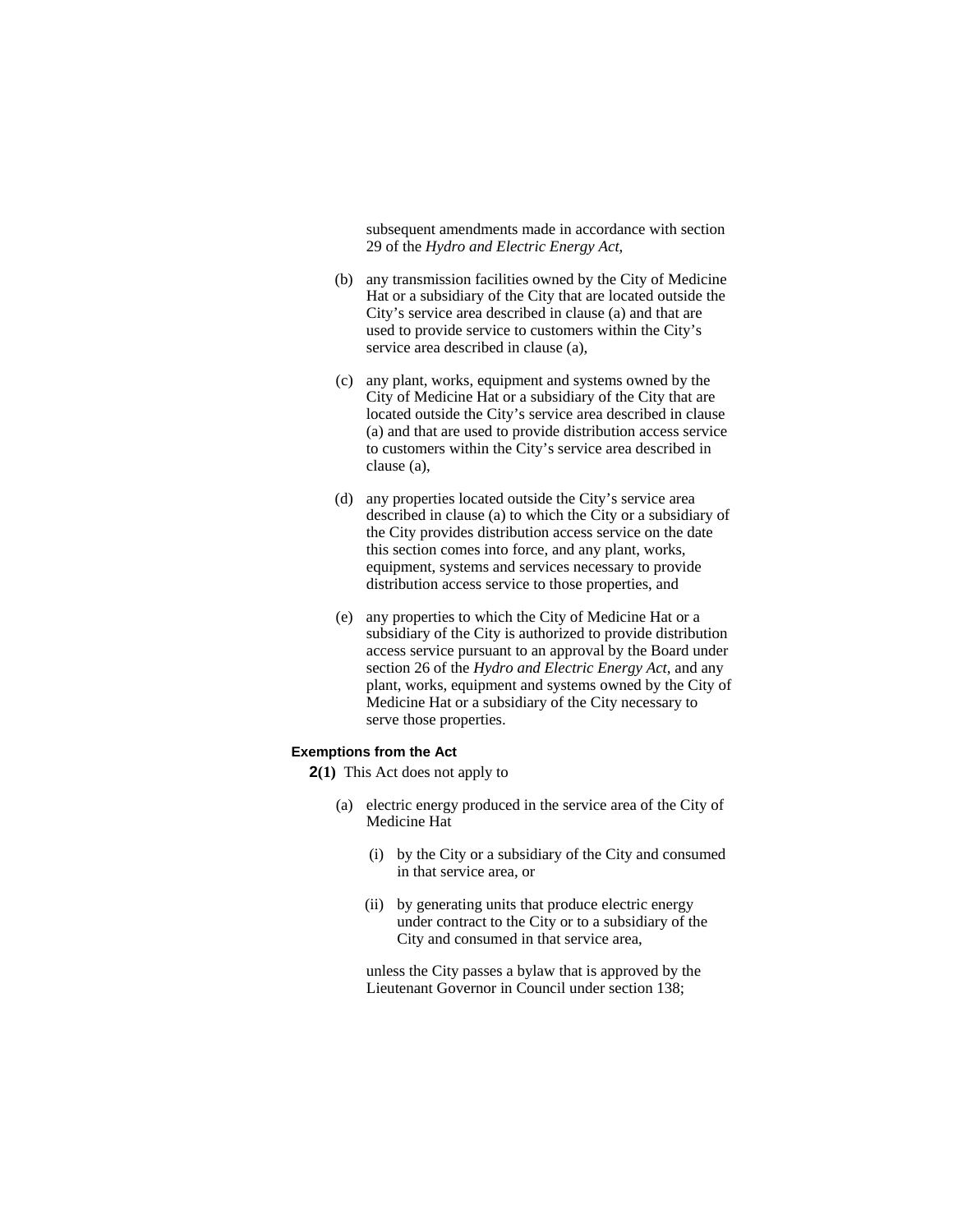- (b) electric energy produced on property of which a person is the owner or a tenant, and consumed solely by that person and solely on that property;
- (c) electric energy produced by the following generating units located in the City of Calgary, to the extent of the capacity of those units on January 1, 1996:
	- (i) Glenmore water treatment facility;
	- (ii) Bearspaw water treatment facility;
	- (iii) Turbo Expander;
- (d) electric energy exempted by the Board in accordance with rules made under section 117.

**(2)** The exemptions under subsection (1)(a) and sections 37(2)(a), 100, 109 and 153(1) do not apply if the City of Medicine Hat or a subsidiary of the City does not provide the information or statements required by a regulation made under section 142(1)(h).

**(3)** The exemption under subsection (1)(b) applies whether or not the owner or tenant is the owner of the generating unit producing the electric energy.

#### **Effect of the Act**

**3(1)** Nothing in this Act requires

- (a) any person to transfer or divest itself of any property owned by it, or
- (b) any change in the boundaries of the service area of an electric distribution system.

**(2)** Agreements existing when this Act or any portion of this Act or any Act that amends this Act comes into force relating to the generation, transmission, distribution, offer, purchase, sale, trade or exchange of electricity are preserved unless subsection (3) applies.

**(3)** An agreement existing when this Act or any portion of this Act or any Act that amends this Act comes into force and that is expressly or by necessary implication inconsistent with this Act or the Act that amends this Act is deemed to be amended to the extent necessary to make the agreement consistent with this Act or the Act that amends this Act.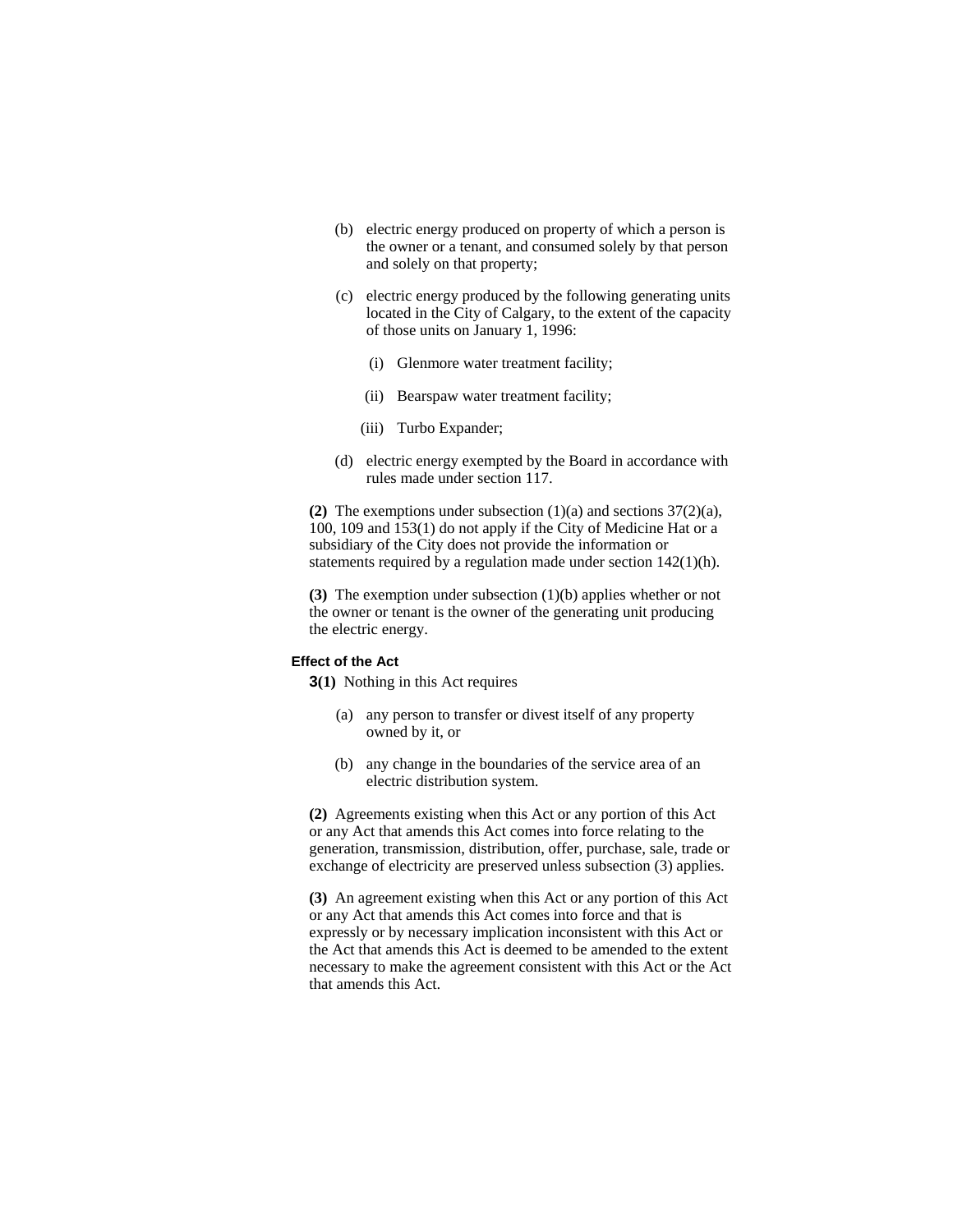#### **Immunity for the Crown**

**4** No action may be brought against the Crown claiming compensation for any real or perceived loss or damage resulting from the coming into force or the implementation of

- (a) the *Electric Utilities Act*, SA 1995 cE-5.5, the *Electric Utilities Amendment Act*, *1998*, SA 1998 c13, or the *Electric Utilities Act*, RSA 2000 cE-5, or any regulations made under those Acts, or
- (b) this Act or amendments to this Act or any regulations made or purported to be made under those Acts.

#### **Purposes of the Act**

**5** The purposes of this Act are

- (a) to provide an efficient Alberta electric industry structure including independent, separate corporations to carry out the responsibilities of the Independent System Operator, the Market Surveillance Administrator and the Balancing Pool, and to set out the powers and duties of those corporations;
- (b) to provide for a competitive power pool so that an efficient market for electricity based on fair and open competition can develop, where all persons wishing to exchange electric energy through the power pool may do so on non-discriminatory terms and may make financial arrangements to manage financial risk associated with the pool price;
- (c) to provide for rules so that an efficient market for electricity based on fair and open competition can develop in which neither the market nor the structure of the Alberta electric industry is distorted by unfair advantages of government-owned participants or any other participant;
- (d) to continue a flexible framework so that decisions of the electric industry about the need for and investment in generation of electricity are guided by competitive market forces;
- (e) to enable customers to choose from a range of services in the Alberta electric industry, including a flow-through of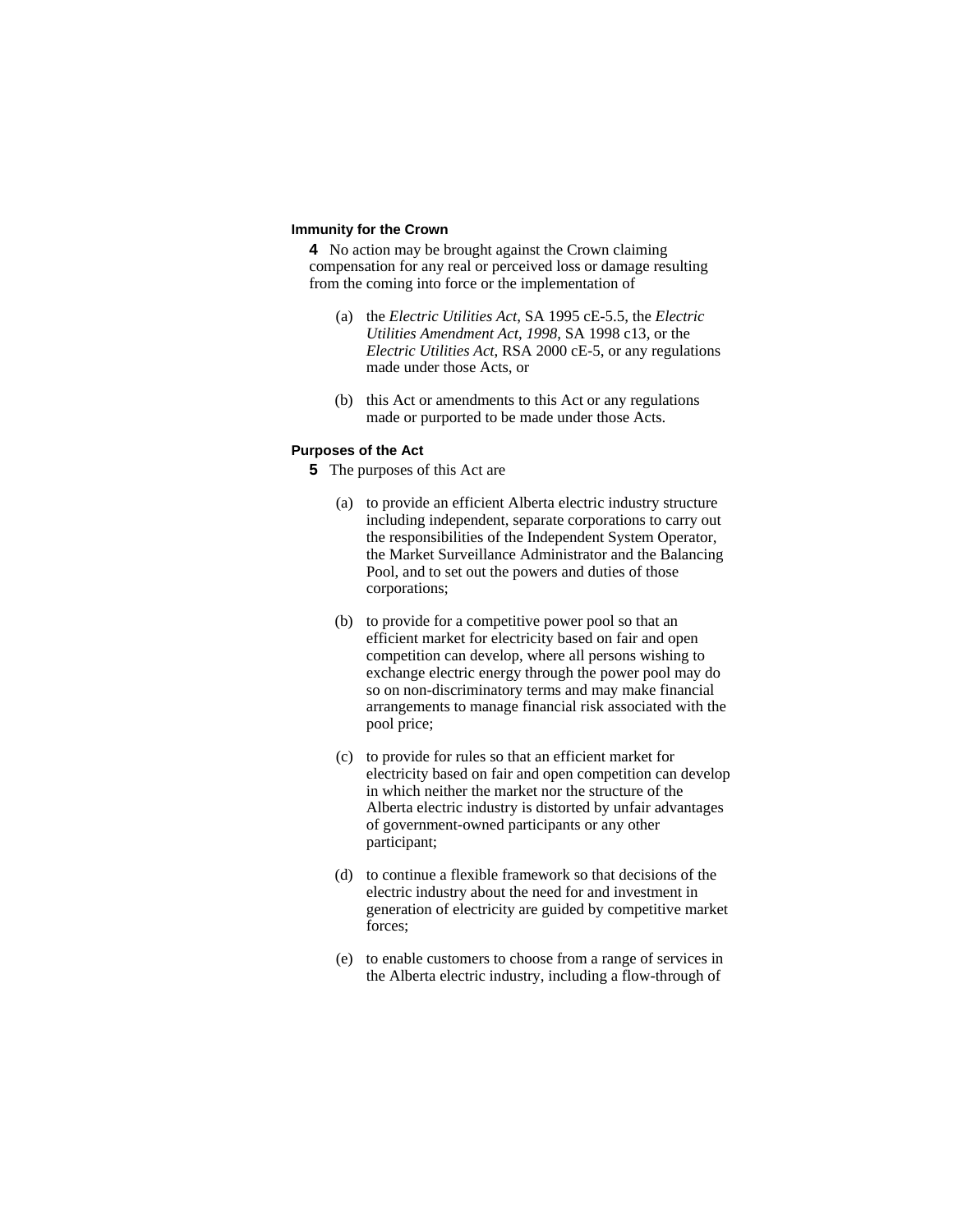pool price and other options developed by a competitive market, and to receive satisfactory service;

- (f) to continue the sharing, among all customers of electricity in Alberta, of the benefits and costs associated with the Balancing Pool;
- (g) to continue the framework established for power purchase arrangements;
- (h) to provide for a framework so that the Alberta electric industry can, where necessary, be effectively regulated in a manner that minimizes the cost of regulation and provides incentives for efficiency.

# **Expectations of market participants**

**6** Market participants are to conduct themselves in a manner that supports the fair, efficient and openly competitive operation of the market.

# **Part 2 Independent System Operator and Transmission**

# **Division 1 Corporate Organization**

### **ISO established**

**7(1)** There is hereby established a corporation to be known as the Independent System Operator.

**(2)** The Independent System Operator consists of its members, who are appointed under section 8.

**(3)** The Independent System Operator is not a Provincial corporation for the purposes of the *Financial Administration Act*, the *Auditor General Act* or any other enactment.

**(4)** For the purposes of the *Government Accountability Act*, the Independent System Operator is not part of the ministry, as defined in that Act, of any Minister of the Government of Alberta.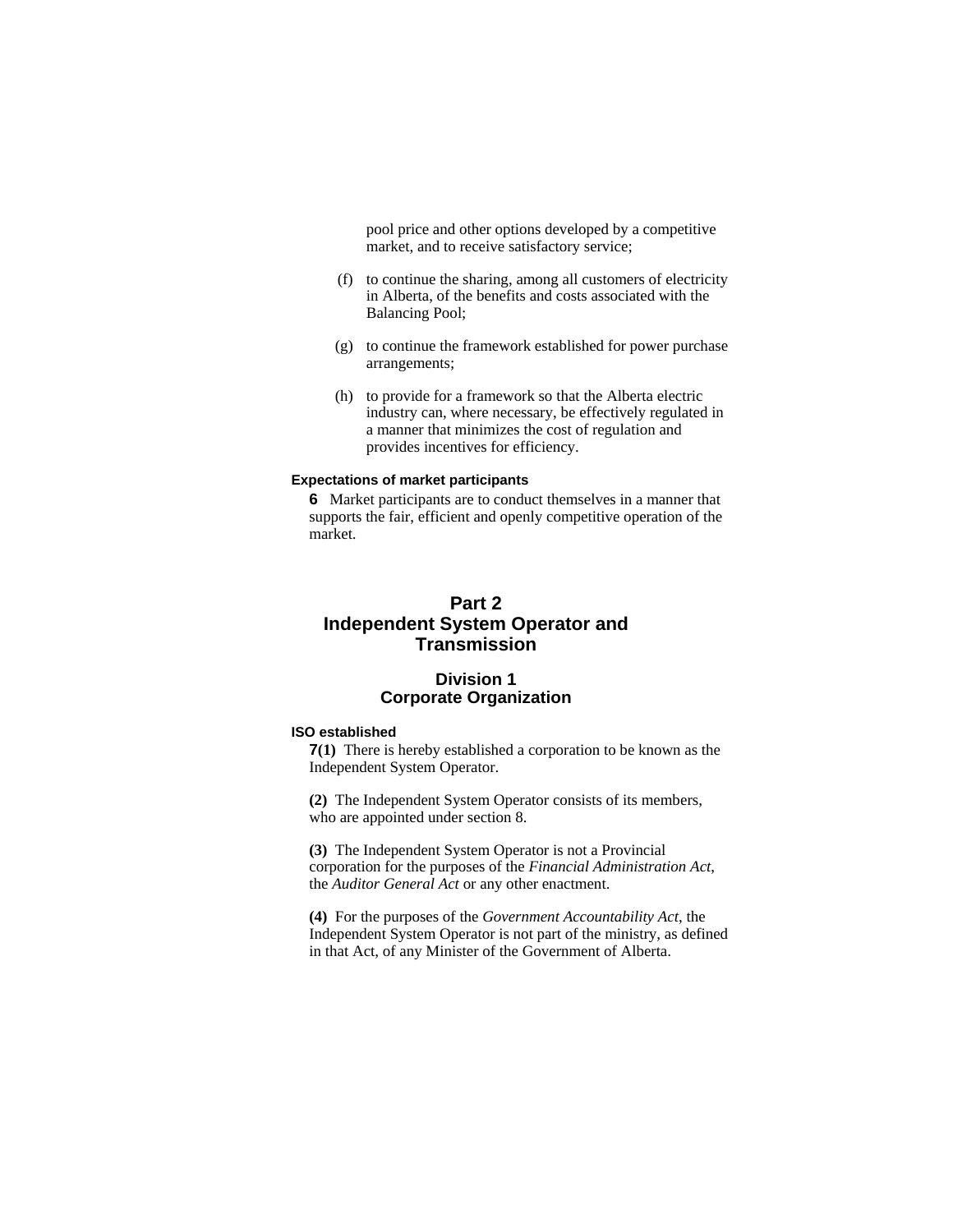**(5)** The Independent System Operator is not an agent of the Crown.

#### **Appointment of ISO members**

**8(1)** The Minister must appoint as members of the Independent System Operator not more than 9 individuals who, in the opinion of the Minister,

- (a) are independent of any person who has a material interest in the Alberta electric industry, and
- (b) will enhance the performance of the Independent System Operator in exercising its powers and carrying out its duties, responsibilities and functions.

**(2)** The Minister must designate one of the members of the Independent System Operator as chair.

**(3)** In accordance with ISO bylaws, the members of the Independent System Operator

- (a) must recommend to the Minister individuals to be appointed as members for all appointments after the appointment of the first members, and
- (b) may recommend to the Minister an individual to be designated as chair when a chair needs to be designated.

**(4)** The members of the Independent System Operator must oversee the business and affairs of the Independent System Operator.

**(5)** The term of office of a member is for not more than 3 years.

**(6)** A member is eligible to be appointed for not more than 3 terms of office.

**(7)** A member continues to hold office after the expiry of the member's term until the member is reappointed, the member's successor is appointed or a period of 3 months has elapsed, whichever occurs first.

**(8)** A member is eligible to receive the reasonable remuneration and expenses set out in the ISO bylaws.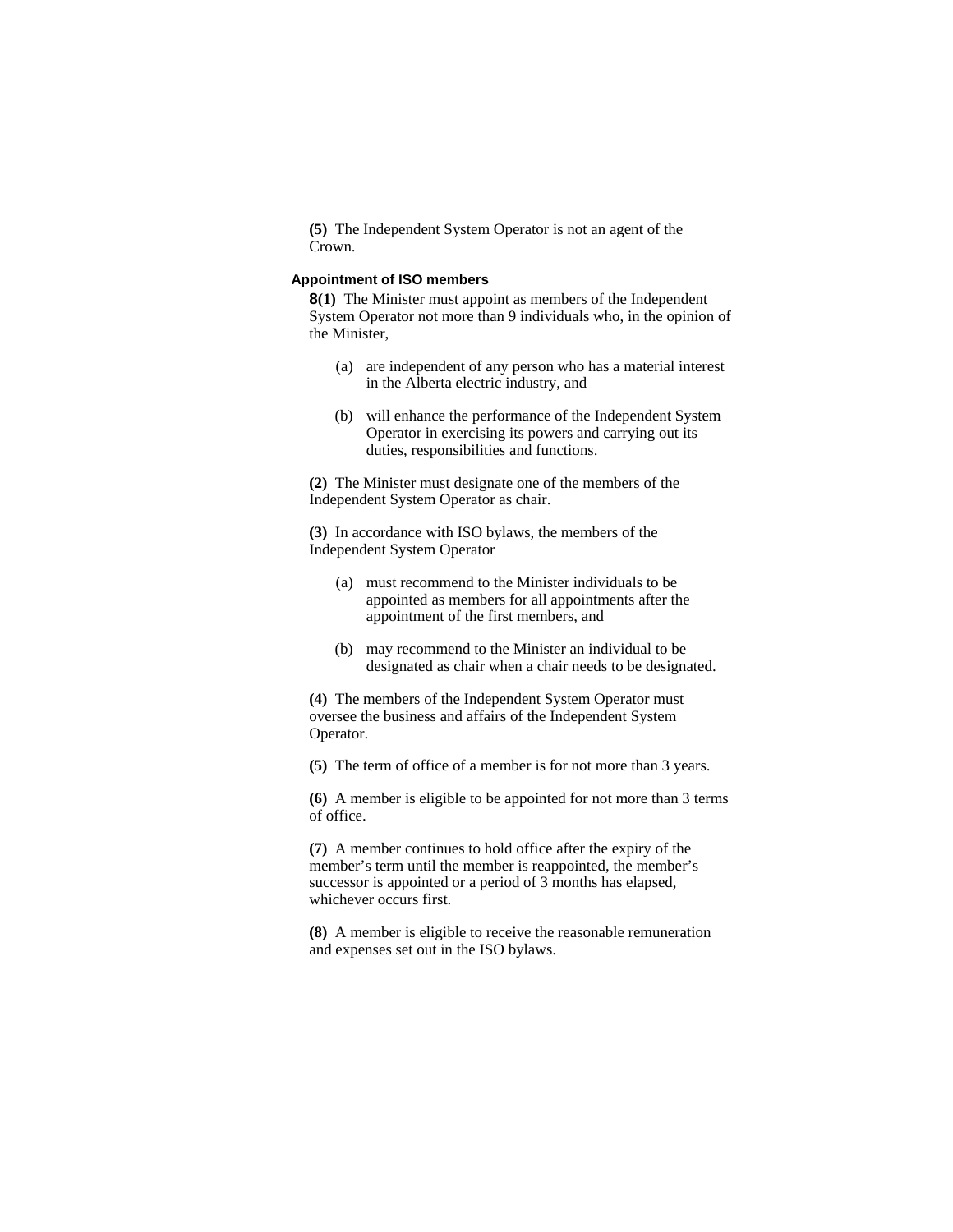**(9)** In carrying out any duty, responsibility or function as a member of the Independent System Operator, the member must

- (a) act honestly, in good faith and in the public interest,
- (b) avoid conflicts of interest, and
- (c) exercise the care, diligence and skill that a reasonably prudent individual would exercise in comparable circumstances.

## **Natural person powers**

**9(1)** Subject to this Act and the regulations, the Independent System Operator has the rights, powers and privileges of a natural person.

**(2)** Except when the power to delegate is restricted by this Act, by regulations made under section 41 or 142 or by ISO bylaws, the Independent System Operator may delegate any power or duty conferred or imposed on it under this or any other enactment

- (a) to any of the members, officers or employees of the Independent System Operator, or
- (b) to any other qualified person the Independent System Operator considers appropriate.

**(3)** The Independent System Operator shall not delegate the power to approve annual financial statements or its power to make bylaws.

**(4)** The Independent System Operator shall not, without the consent of the Minister, delegate any of its powers, duties, responsibilities or functions to a regional transmission organization or enter into any agreement that has that effect.

**(5)** The Independent System Operator may enter into arrangements or agreements with responsible authorities in jurisdictions outside Alberta respecting the operations, standards and business practices relating to the interconnected electric system

- (a) in Alberta, or
- (b) in conjunction with the operation of electric systems outside Alberta.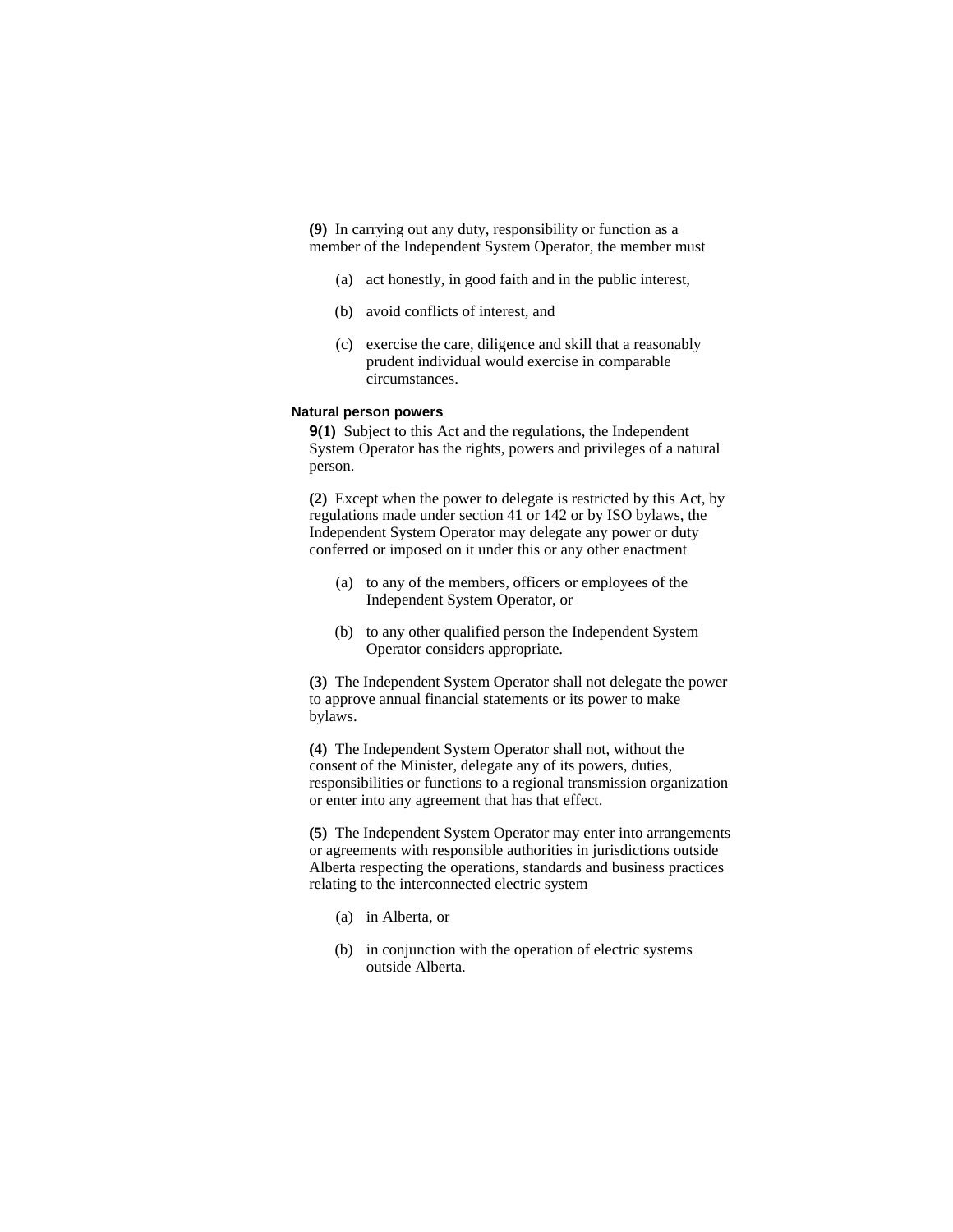**(6)** The Independent System Operator may not own or hold an interest in any transmission facility, electric distribution system or generating unit.

#### **Bylaws**

**10(1)** The Independent System Operator must make bylaws governing its business and affairs.

- **(2)** In its bylaws, the Independent System Operator
	- (a) must establish
		- (i) a code of conduct for its members, officers, employees and agents,
		- (ii) criteria and a process for recommending the appointment of members and designation of an individual as chair when an appointment or designation is needed,
		- (iii) the reasonable remuneration and expenses members are eligible to receive, and
		- (iv) criteria relating to the removal of members and the process to be followed to recommend to the Minister the removal of a member,

and

- (b) may establish
	- (i) the number of its members that constitutes a quorum at meetings of the Independent System Operator, and
	- (ii) rules respecting the number of its members that is required to carry out any decision in order for that decision to bind all of its members and to constitute a decision of the Independent System Operator.

**(3)** The Independent System Operator must make its bylaws available to the public.

#### **Chief executive officer**

**11** The Independent System Operator must appoint a qualified individual to act as its chief executive officer.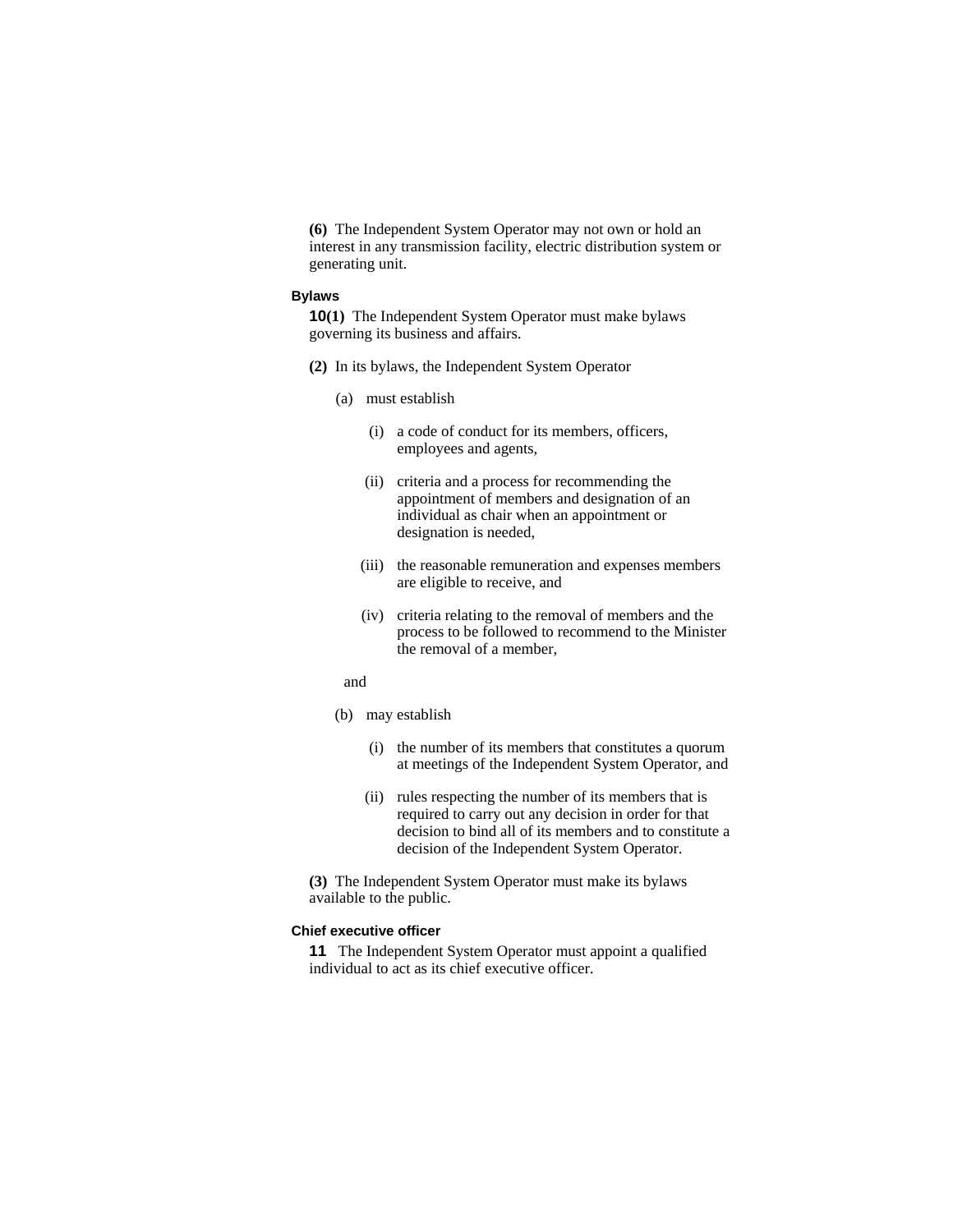#### **Auditor**

**12** The Independent System Operator must appoint an independent auditor to review and audit its financial statements.

#### **Committees**

**13** If the Independent System Operator establishes a committee to consult with market participants or other persons, it must

- (a) set up a process for appointing individuals to the committee,
- (b) describe the committee's mandate, and
- (c) specify the reasonable remuneration and expenses members of the committee may receive for committee work.

#### **ISO budget**

**14(1)** The Independent System Operator must prepare a budget for each fiscal year setting out

- (a) the estimated expenditures, costs and expenses of the Independent System Operator to carry out its powers, duties, responsibilities and functions, which may include expenditures for capital assets allocated over the expected useful life of the asset,
- (b) the aggregate estimated expenditures, costs and expenses in the approved budget of the Market Surveillance Administrator,
- (c) its estimated revenue from ISO fees, and
- (d) its estimated revenue from the ISO tariff.
- **(2)** The Independent System Operator may amend its budget.

**(3)** The Independent System Operator must be managed so that, on an annual basis, no profit or loss results from its operation.

#### **Reporting**

**15(1)** The Independent System Operator must, within 120 days after the end of its fiscal year, provide to the Minister an annual report

(a) reporting on its business and affairs in the fiscal year, and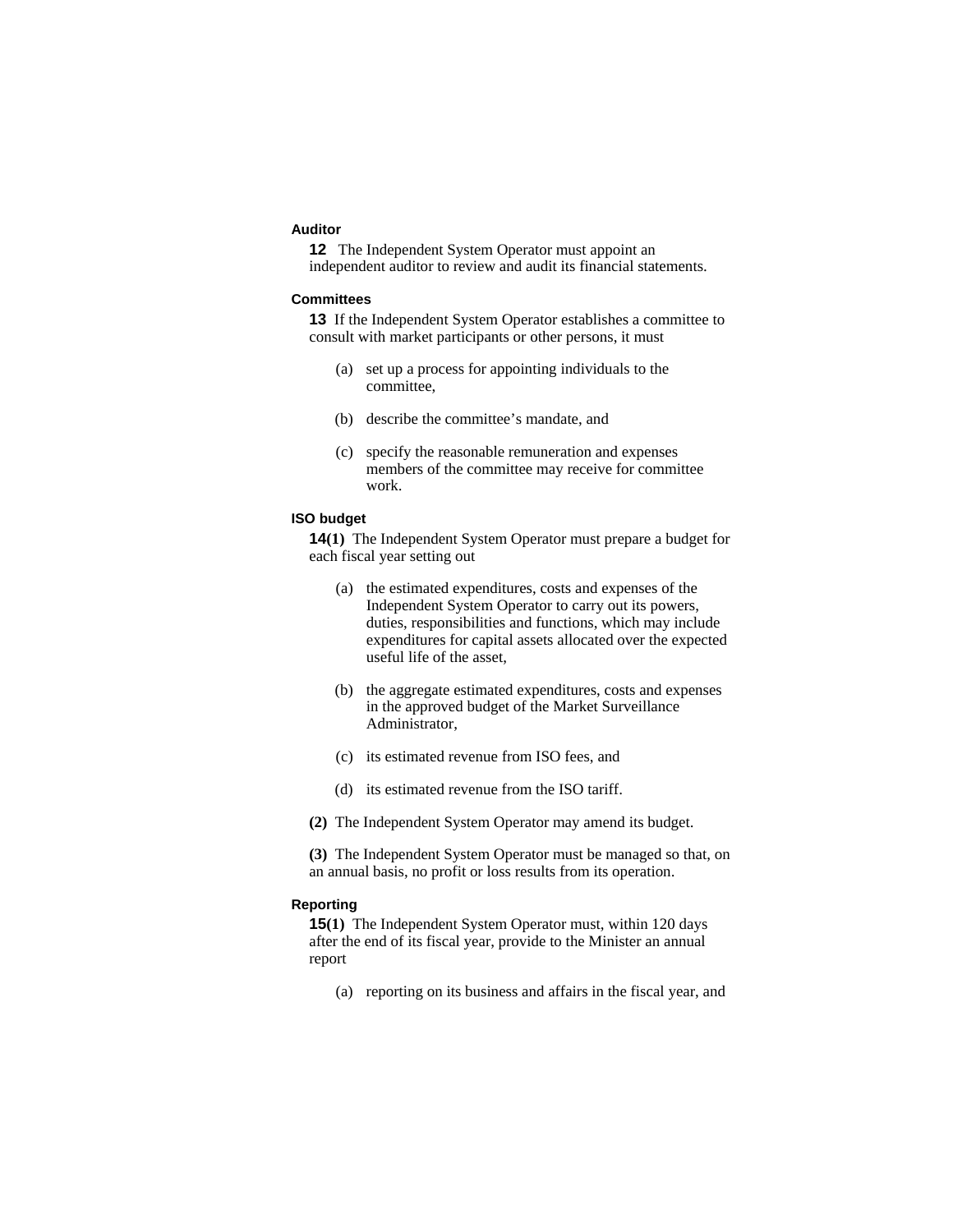(b) containing its audited financial statements for the fiscal year.

**(2)** After providing the annual report to the Minister, the Independent System Operator must make it available to the public.

**(3)** The Independent System Operator must provide to the Minister any other reports and information relating to its duties, responsibilities and functions that the Minister requests.

## **Division 2 Independent System Operator Duties and Authority**

## **Duty to act responsibly**

**16** The Independent System Operator must exercise its powers and carry out its duties, responsibilities and functions in a timely manner that is fair and responsible to provide for the safe, reliable and economic operation of the interconnected electric system and to promote a fair, efficient and openly competitive market for electricity.

#### **Duties of Independent System Operator**

**17** The Independent System Operator has the following duties:

- (a) to operate the power pool in a manner that promotes the fair, efficient and openly competitive exchange of electric energy;
- (b) to facilitate the operation of markets for electric energy in a manner that is fair and open and that gives all market participants wishing to participate in those markets and to exchange electric energy a reasonable opportunity to do so;
- (c) to determine, according to relative economic merit, the order of dispatch of electric energy and ancillary services in Alberta and from scheduled exchanges of electric energy and ancillary services between the interconnected electric system in Alberta and electric systems outside Alberta, to satisfy the requirements for electricity in Alberta;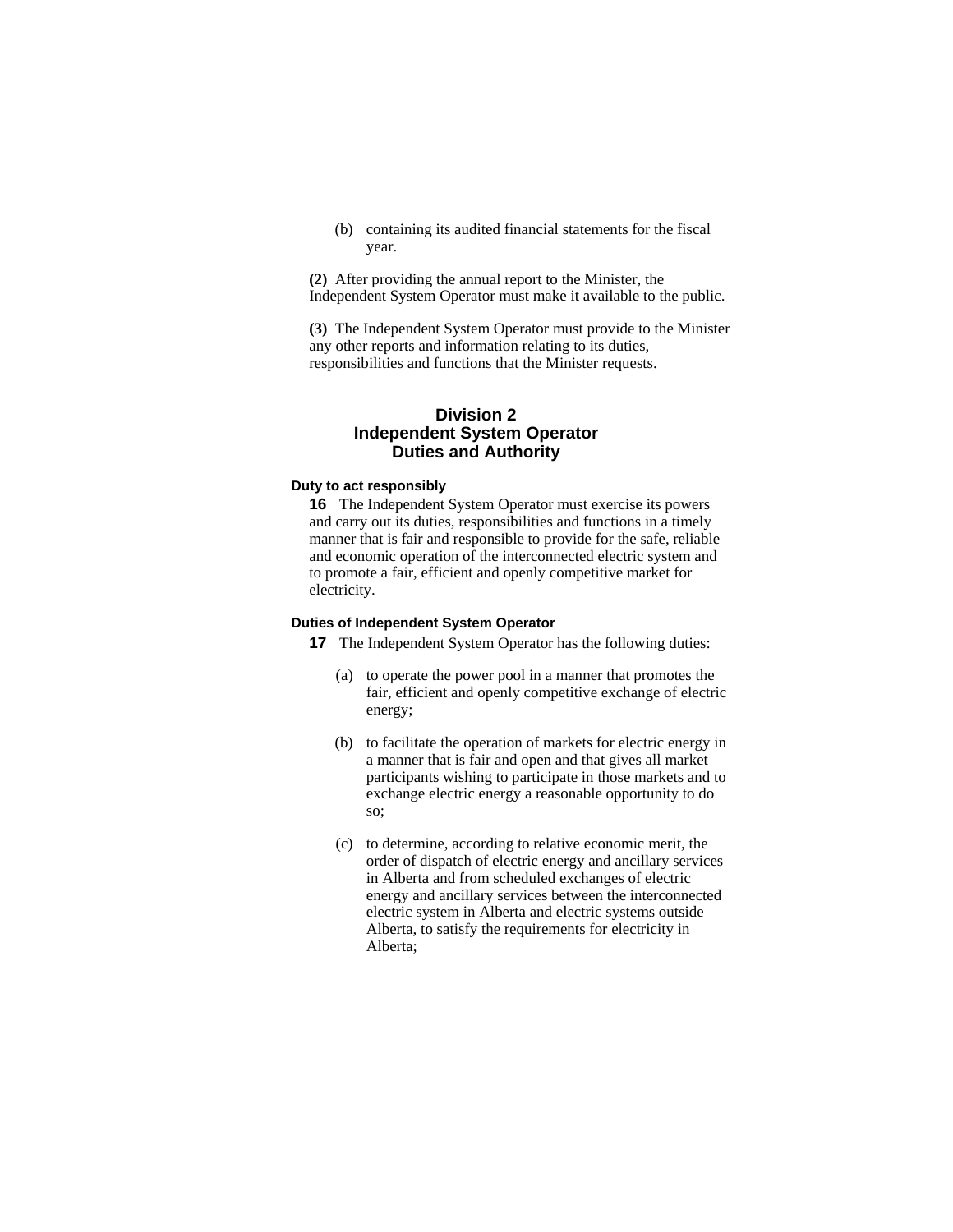- (d) to carry out financial settlement for all electric energy exchanged through the power pool at the pool price unless this Act or the regulations made by the Minister under section 41 provide otherwise;
- (e) to manage and recover the costs of transmission line losses;
- (f) to manage and recover the costs for the provision of ancillary services;
- (g) to provide system access service on the transmission system and to prepare an ISO tariff;
- (h) to direct the safe, reliable and economic operation of the interconnected electric system;
- (i) to assess the current and future needs of market participants and plan the capability of the transmission system to meet those needs;
- (j) to make arrangements for the expansion of and enhancement to the transmission system;
- (k) to collect, store and disseminate information relating to the current and future electricity needs of Alberta and the capacity of the interconnected electric system to meet those needs, and make that information available to the public;
- (l) to regulate and administer load settlement;
- (m) to perform any other function or engage in any activity the Independent System Operator considers necessary or advisable to exercise its powers and carry out its duties, responsibilities and functions under this Act and regulations.

### **Power pool**

**18(1)** The Independent System Operator must operate the power pool in a manner that is fair, efficient and open to all market participants exchanging or wishing to exchange electric energy through the power pool and that gives all market participants a reasonable opportunity to do so.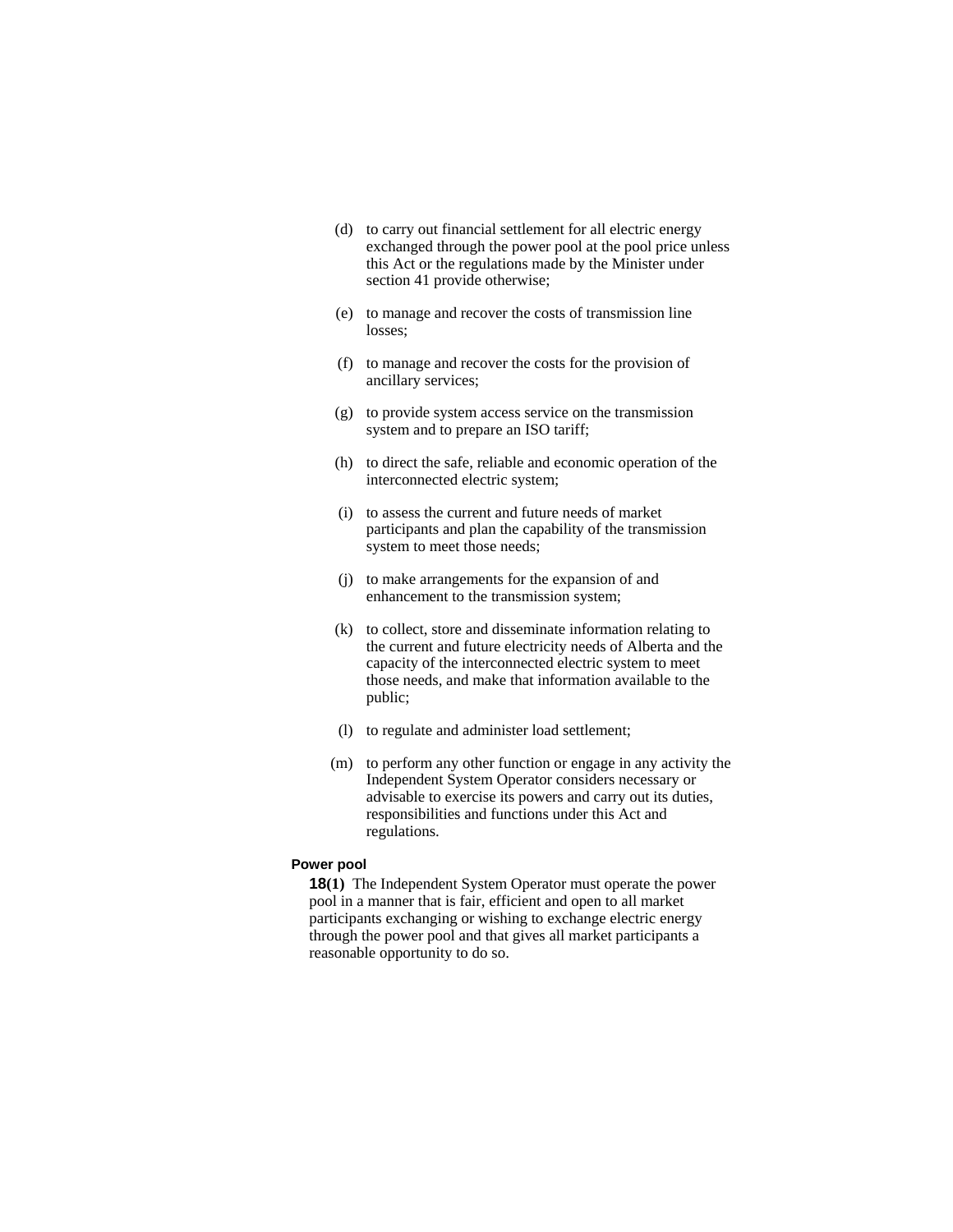**(2)** All electric energy entering or leaving the interconnected electric system must be exchanged through the power pool unless regulations made under section 41, section 99 or section 142 provide otherwise.

**(3)** A person shall not intentionally cause or permit electric energy or ancillary services to enter or leave the interconnected electric system except in accordance with ISO rules.

**(4)** The Independent System Operator must establish and report the pool price, which shall not include any portion of the ISO fees, and make the hourly pool price available to the public.

#### **Direct sales agreements and forward contracts**

**19(1)** In this section,

- (a) "direct sales agreement" means an agreement relating to the sale or purchase of electric energy in accordance with the terms agreed to by the parties to the agreement, but does not include a forward contract;
- (b) "forward contract" means an agreement relating to the sale or purchase of electric energy
	- (i) that is tradeable on a forward exchange, and
	- (ii) that provides for the future delivery of electric energy;
- (c) "forward exchange" means an organization that is in the business of operating a market for buying and selling forward contracts.

**(2)** Exchange of electric energy under a direct sales agreement or a forward contract must be undertaken in accordance with ISO rules, including rules

- (a) setting out the requirements, including the information to be provided to the Independent System Operator, concerning a direct sales agreement or forward contract,
- (b) authorizing persons other than the Independent System Operator to make financial settlement for electric energy sold or purchased under a direct sales agreement or forward contract,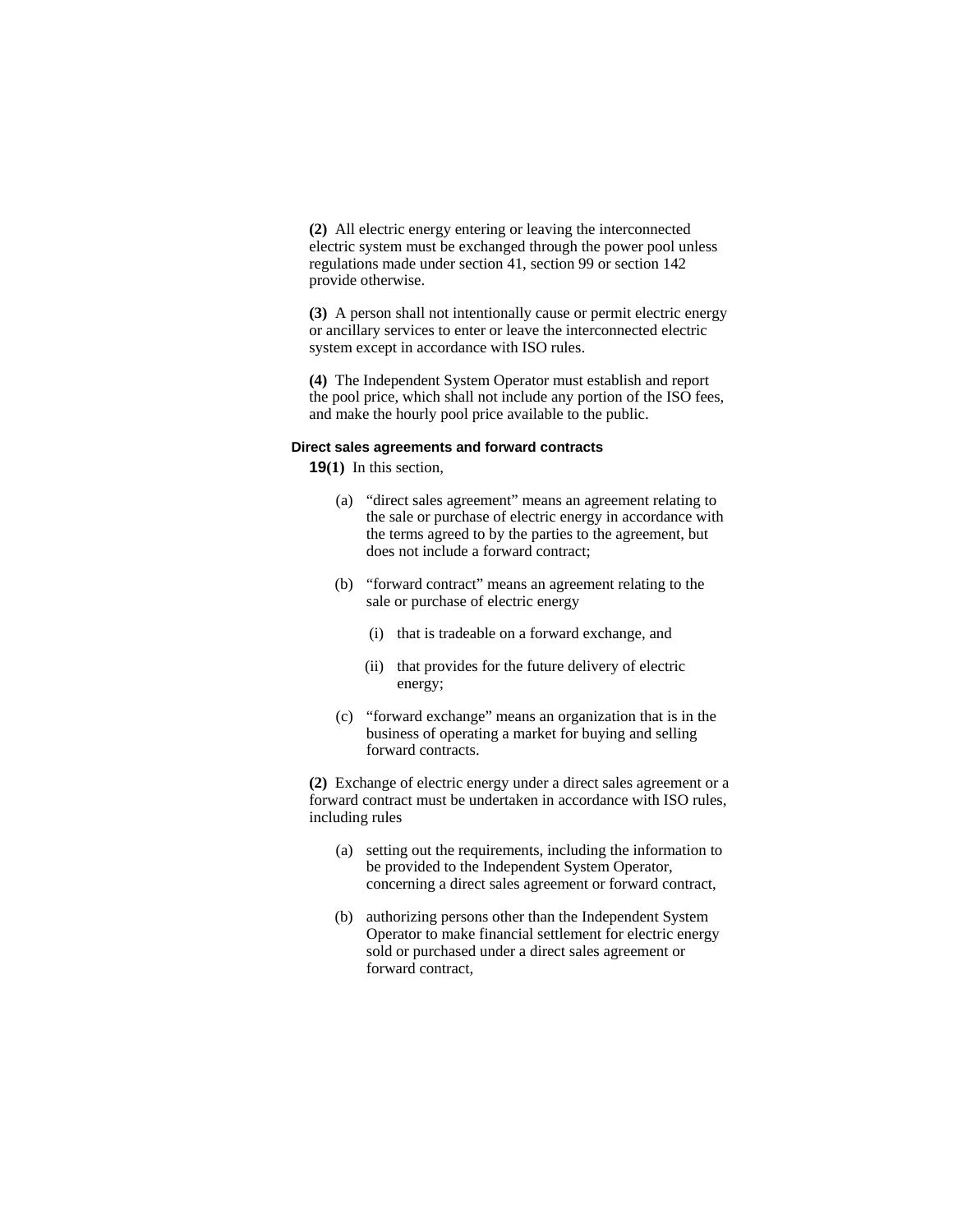- (c) authorizing that financial settlement may be at a price other than the pool price for electric energy sold or purchased under a direct sales agreement or forward contract, and
- (d) relating to the curtailment and certainty of supply of electric energy sold or purchased under a direct sales agreement or forward contract.

**(3)** A rule under subsection (2) shall not require a person buying or selling electric energy under a direct sales agreement or forward contract to disclose to the Independent System Operator information relating to the price of electric energy sold or purchased under the agreement or contract.

### **ISO rules**

**20(1)** The Independent System Operator may make rules respecting

- (a) the practices and procedures of the Independent System Operator;
- (b) the operation of the power pool and the exchange of electric energy through the power pool;
- (c) the operation of the interconnected electric system;
- (d) the provision of ancillary services;
- (e) planning the transmission system, including criteria and standards for the reliability and adequacy of the transmission system;
- (f) the processes for expansion and enhancement of the transmission system;
- (g) the procedures to be observed in emergencies relating to the operation of the interconnected electric system;
- (h) load settlement, including
	- (i) the conduct of load settlement by market participants;
	- (ii) the establishment of processes, procedures, standards, reports and controls required to determine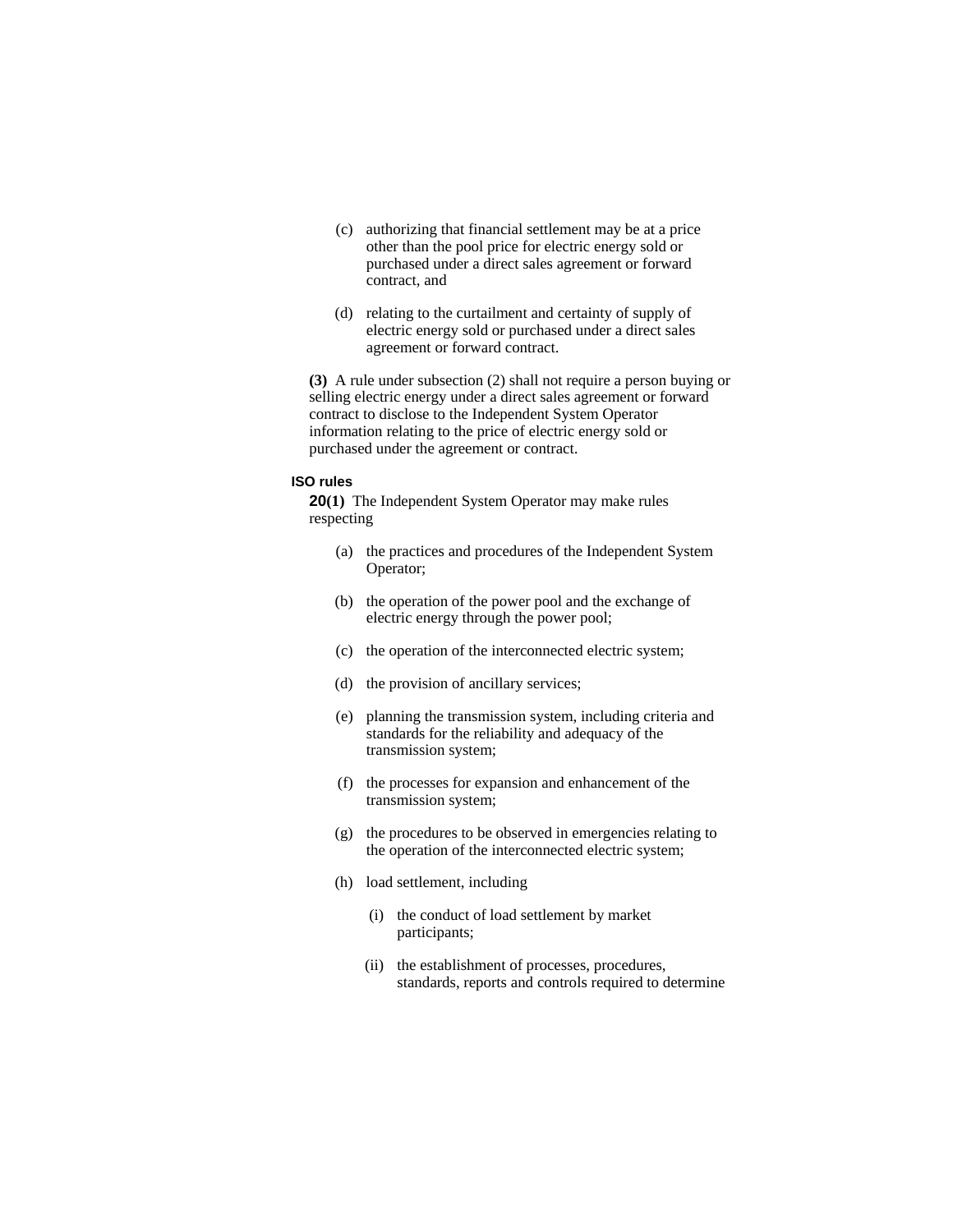the hourly allocation of electric energy to sites and to customers;

- (iii) the determination, collection and storage of site, customer, metering and other data in order to provide necessary measurement data;
- (iv) the development and use of customer load profiles to determine the hourly allocation of electric energy to sites that do not have interval meters;
- (v) the transfer of data among market participants;
- (vi) approval of professional and other costs relating to the development and implementation of the rules and by whom the costs are to be paid;
- (vii) incentives for efficient performance of load settlement;
- (i) direct sales agreements and forward contracts as defined in section  $19(1)$ ;
- (j) the granting of exemptions from the rules, and setting out the process for obtaining an exemption;
- (k) procedures for resolving disputes between the Independent System Operator and market participants, which may include arbitration under the *Arbitration Act*;
- (l) any other matter the Independent System Operator considers necessary or advisable to carry out its duties, responsibilities and functions under this Act and the regulations.

**(2)** The Independent System Operator must make its rules available to the public except for those rules that the Independent System Operator considers not to be in the public interest to disclose publicly, in which case an explanation for the nondisclosure of those rules must be given.

**(3)** A market participant must comply with ISO rules.

#### **ISO fees**

**21(1)** The Independent System Operator must establish and charge fees payable by market participants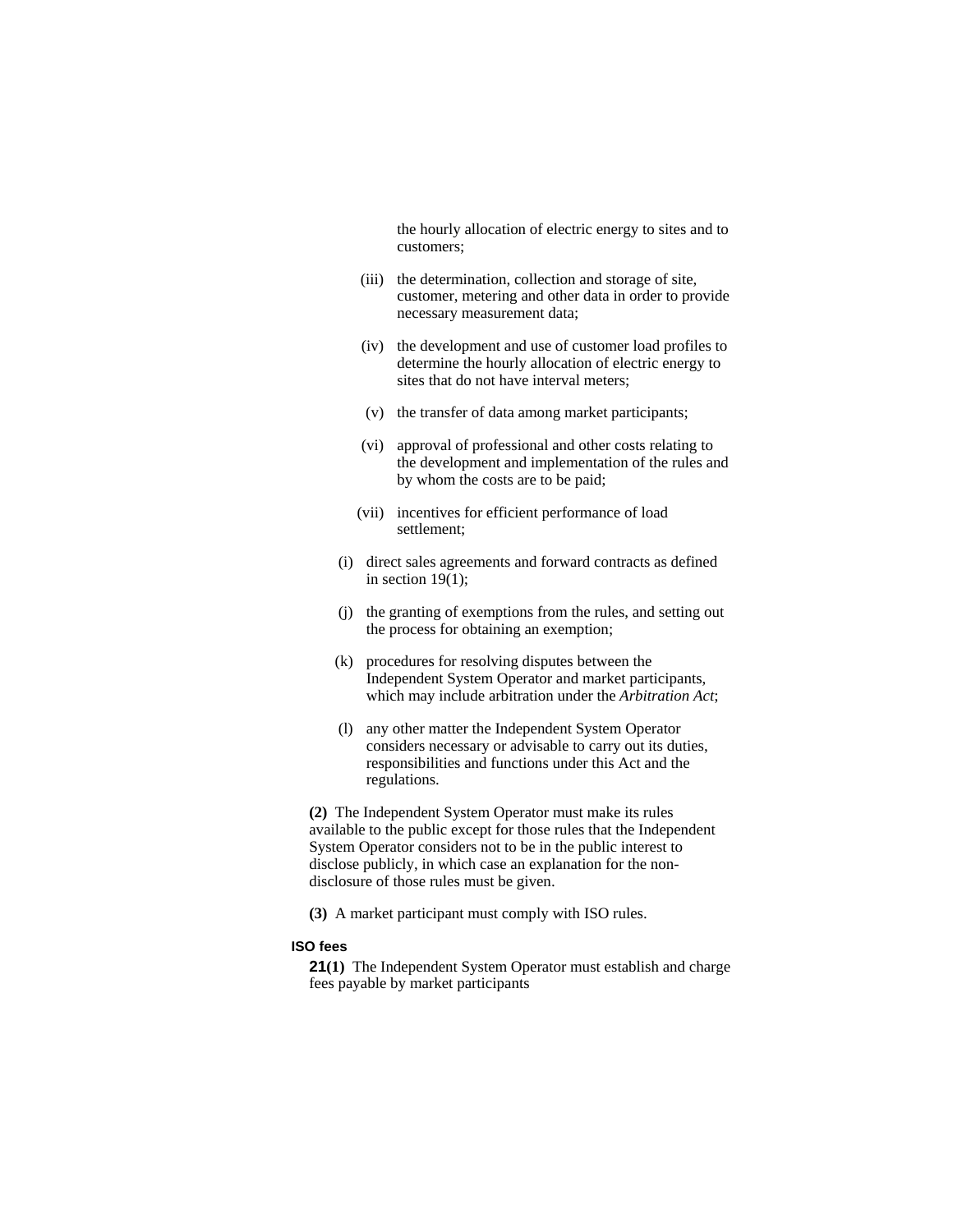- (a) for the exchange of electric energy through the power pool,
- (b) to pay for the aggregate expenditures, costs and expenses shown in the approved budget of the Market Surveillance Administrator and any approved amendment to the budget, and
- (c) to pay for the costs and expenses of other powers, duties, responsibilities and functions of the Independent System Operator, except costs and expenses recovered under the ISO tariff.

**(2)** The fees must be just and reasonable and may be varied from time to time.

**(3)** A market participant who is charged a fee by the Independent System Operator must pay the fee.

**(4)** A market participant charged a fee by the Independent System Operator may make a complaint to the Board under section 25.

**(5)** A fee charged by the Independent System Operator is a debt owing by the market participant to the Independent System Operator and in default of payment may be recovered by the Independent System Operator by an action in debt.

**(6)** The Independent System Operator must maintain a current schedule of its fees and make the schedule available to the public.

#### **ISO orders**

**22(1)** If the Independent System Operator is satisfied that a market participant has contravened an ISO rule or failed to pay an ISO fee, the Independent System Operator may, by order, do one or more of the following:

- (a) impose an administrative penalty on the market participant of not more than \$100 000 a day for each day on which a contravention occurs or continues;
- (b) deny, suspend, restrict or terminate the right of a market participant to exchange electric energy through the power pool or to participate in any other market operated by the Independent System Operator;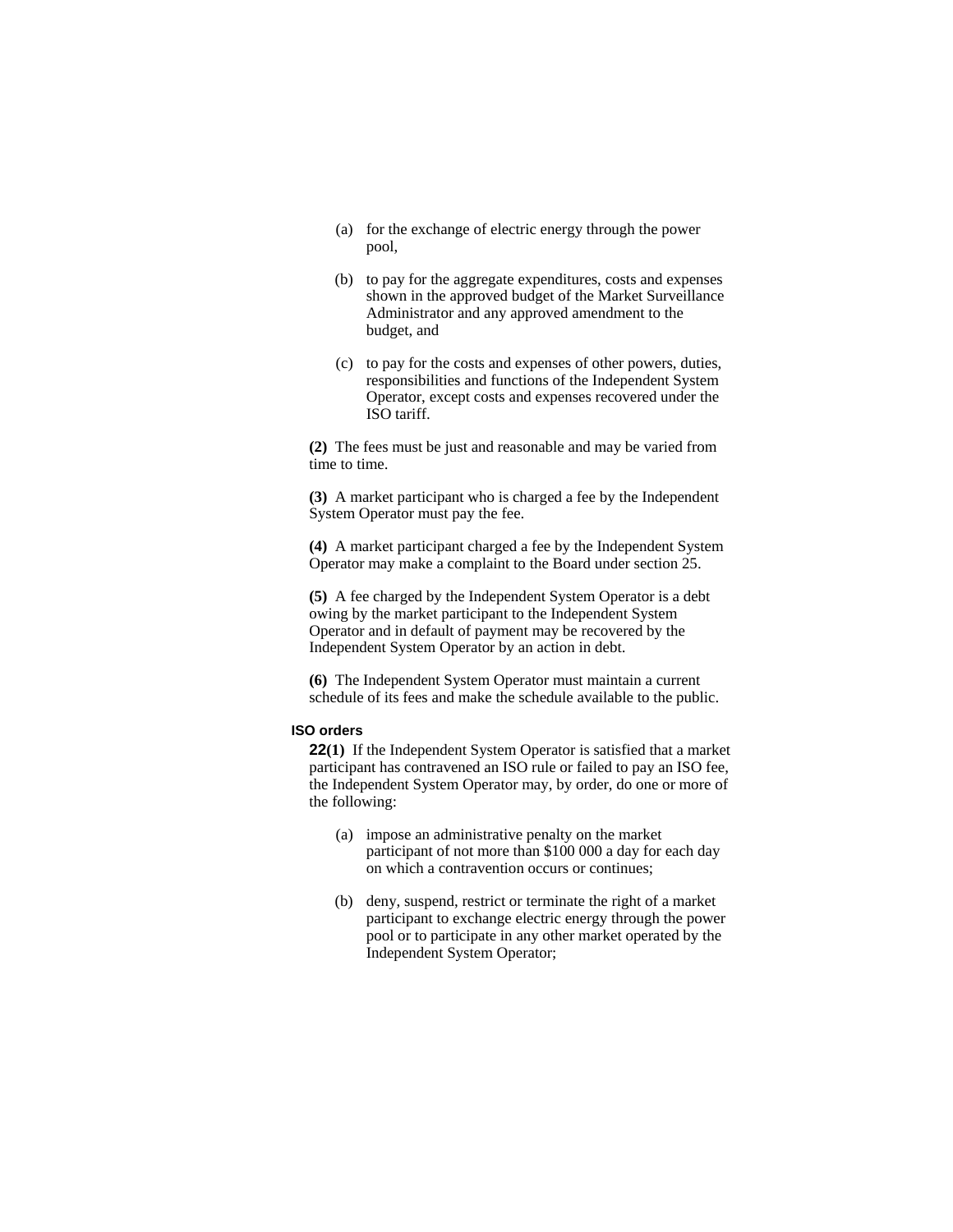- (c) impose another sanction that the Independent System Operator considers appropriate;
- (d) order compliance with the ISO rule or payment of an ISO fee.

**(2)** When making an order, the Independent System Operator may take into consideration any failure or refusal of a market participant to co-operate with the Independent System Operator.

**(3)** A market participant who is the subject of an ISO order may make a complaint to the Board under section 25.

**(4)** An administrative penalty imposed by the Independent System Operator must be paid to the Balancing Pool.

**(5)** The Independent System Operator must establish and maintain a current schedule of administrative penalties that it may impose and make the schedule available to the public.

#### **Enforcement of ISO orders**

**23(1)** Subject to the right to make a complaint under section 25, if a person fails to pay an administrative penalty in accordance with the order imposing it, the Independent System Operator may file a copy of the order with the clerk of the Court of Queen's Bench, and on being filed, the order has the same force and effect and may be enforced by the Independent System Operator as if it were a judgment or order of the Court.

**(2)** Subject to the right to make a complaint under section 25, the Independent System Operator may apply to the Court of Queen's Bench to enforce an ISO order, other than an order to pay an administrative penalty, on giving notice of the application to the person against whom enforcement is sought, in accordance with the *Alberta Rules of Court*.

**(3)** An application under subsection (2) must be accompanied with the original ISO order or a certified copy of it.

**(4)** The Court of Queen's Bench may give judgment enforcing an ISO order unless

 (a) the order is the subject of complaint under section 25 that has not been decided,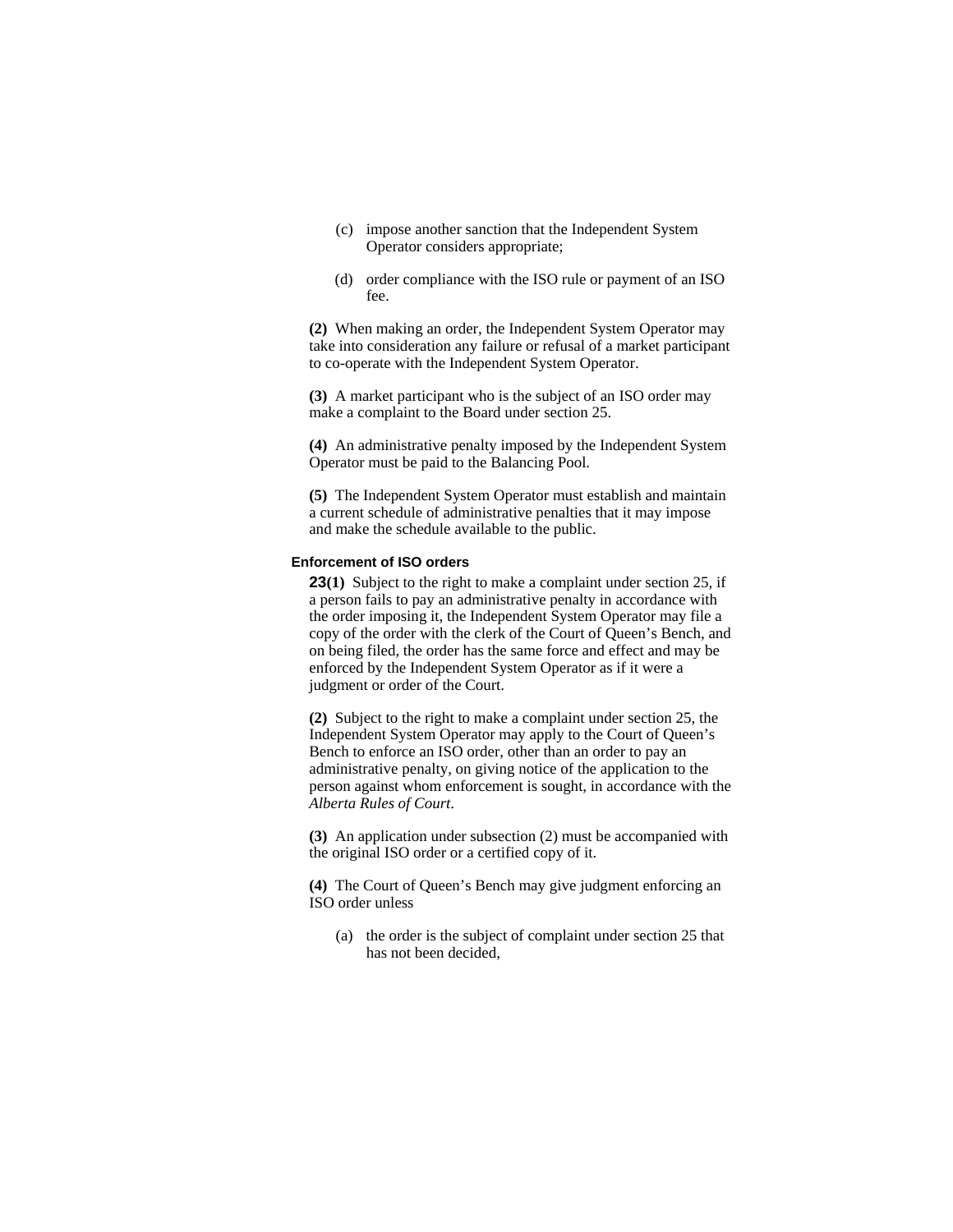- (b) the order is the subject of judicial proceedings that put it in question, or
- (c) the order is not capable of enforcement in law.

#### **Offence for non-compliance with ISO orders**

**24(1)** A person who fails to comply with an ISO order is guilty of an offence and is liable to a fine of not more than \$100 000 a day for each day during which non-compliance continues.

**(2)** In addition to a fine under this section, the court may order the market participant to pay to the Balancing Pool any administrative penalty imposed on it by the ISO order.

### **Division 3 Recourse to the Board**

#### **Complaints to the Board**

**25(1)** Any person may make a written complaint to the Board about

- (a) an ISO rule,
- (b) an ISO fee, or
- (c) an ISO order.

**(2)** A complaint about an ISO fee or an ISO order must be made within 60 days of the date the market participant receives notice of the fee or order.

**(3)** Before dealing with any complaint, the Board may require the person making the complaint and the Independent System Operator to attempt to negotiate a settlement of the matter or participate in a dispute resolution process selected by the Board.

**(4)** The Board may, by giving written notice with reasons to the person making the complaint, decline to investigate a matter or hold a hearing, or terminate an investigation or hearing, if the Board considers

 (a) the complaint is frivolous, vexatious, trivial or otherwise does not warrant investigation or a hearing;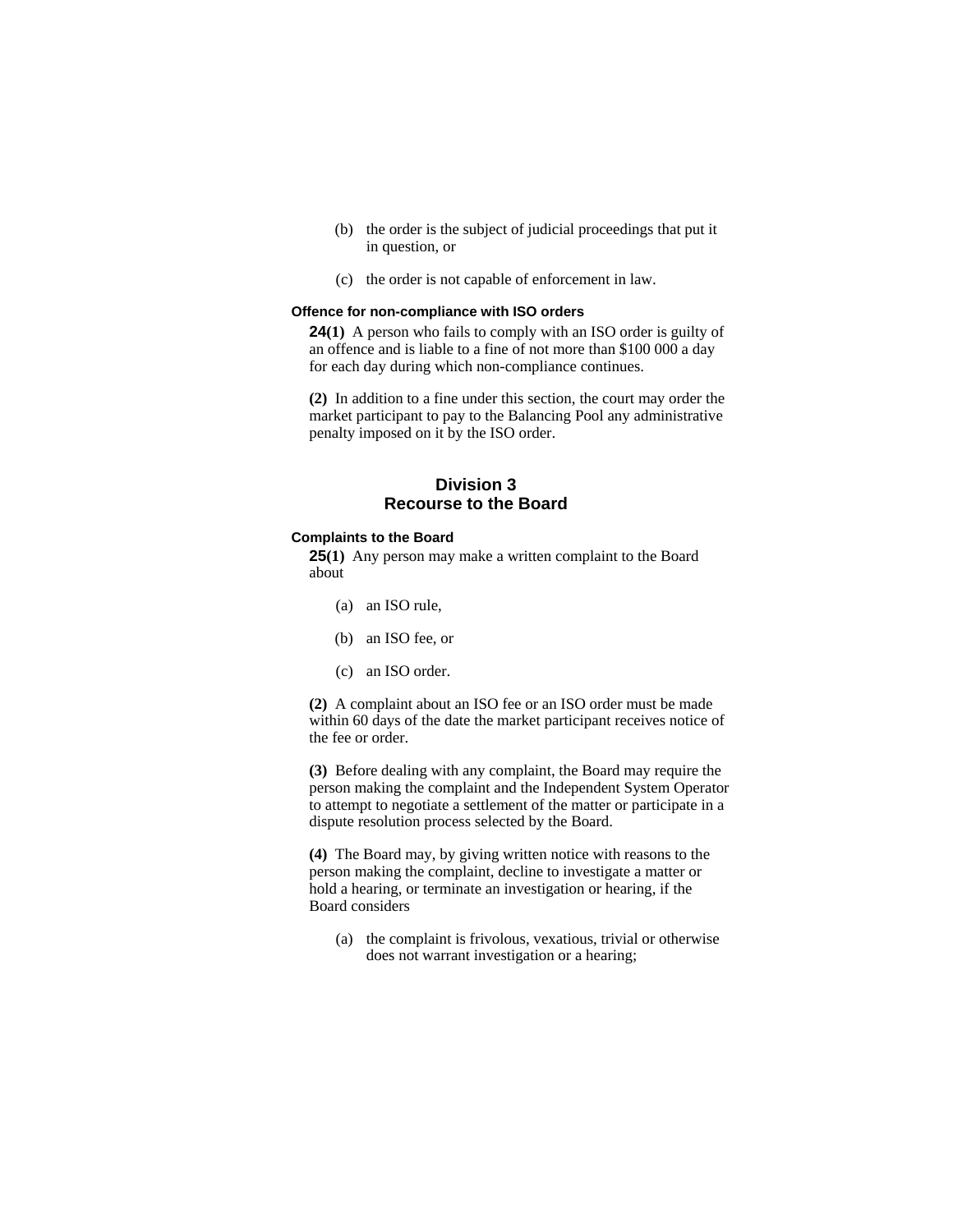- (b) the complaint or the substance of it has been referred to, should be referred to, or is the subject of an investigation by, the Market Surveillance Administrator;
- (c) the complaint or the substance of it has been investigated by the Market Surveillance Administrator, has been the subject of a tribunal hearing or has been the subject of a tribunal order;
- (d) the subject-matter of the complaint is under the jurisdiction of another authority.

**(5)** Unless the Board otherwise orders, a complaint under this section does not relieve the person making the complaint from the obligation

- (a) to pay an ISO fee pending a decision of the Board, or
- (b) to comply with an ISO order or ISO rule pending a decision of the Board.

**(6)** If the Board decides to hear the complaint, the Board may, by written decision giving reasons,

- (a) determine the justness and reasonableness of
	- (i) an ISO fee, or
	- (ii) an ISO order

and may confirm, change or revoke the fee or order;

- (b) order the Independent System Operator to revoke or change a provision of an ISO rule that, in the Board's opinion, is unjust, unreasonable, unduly preferential, arbitrarily or unjustly discriminatory or inconsistent with or in contravention of this Act or the regulations;
- (c) dismiss the complaint;
- (d) direct the Independent System Operator to reimburse a market participant any fee paid to the Independent System Operator;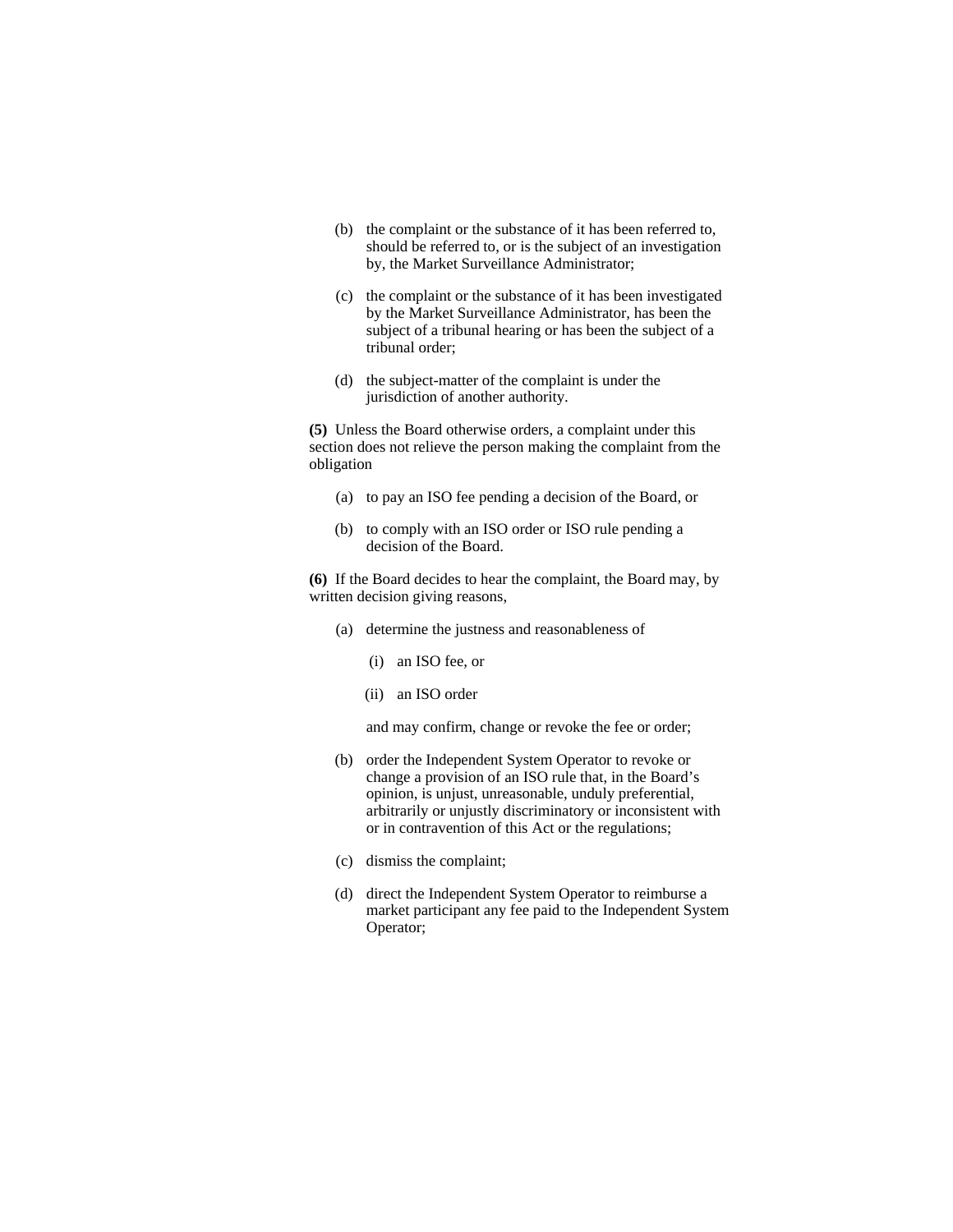(e) direct the Balancing Pool to reimburse a market participant any administrative penalty paid to the Balancing Pool in accordance with an ISO order.

#### **Complaints about ISO**

**26(1)** Any person may make a written complaint to the Board about the conduct of the Independent System Operator.

**(2)** The Board must refuse the complaint, giving reasons for the refusal, if the Board is satisfied that

- (a) the substance of the complaint has been or should be referred to the Market Surveillance Administrator for investigation,
- (b) the complaint deals with a matter the substance of which is before or has been dealt with by a tribunal, or
- (c) the complaint is frivolous, vexatious, trivial or otherwise does not warrant investigation or a hearing.

**(3)** The person making the complaint and the Independent System Operator must, if the Board so requires, participate in a dispute resolution process selected by the Board, which may include arbitration under the *Arbitration Act*.

### **Security measures**

**27** The Independent System Operator may develop plans and implement measures for the purpose of ensuring that the Independent System Operator is able to exercise its powers and carry out its duties, responsibilities and functions in a manner that is secure against the threat of terrorist activity as that term is defined in the *Criminal Code* (Canada).

# **Division 4 Transmission Responsibilities of the Independent System Operator**

#### **ISO sole provider of system access service**

**28** The Independent System Operator is the sole provider of system access service on the transmission system.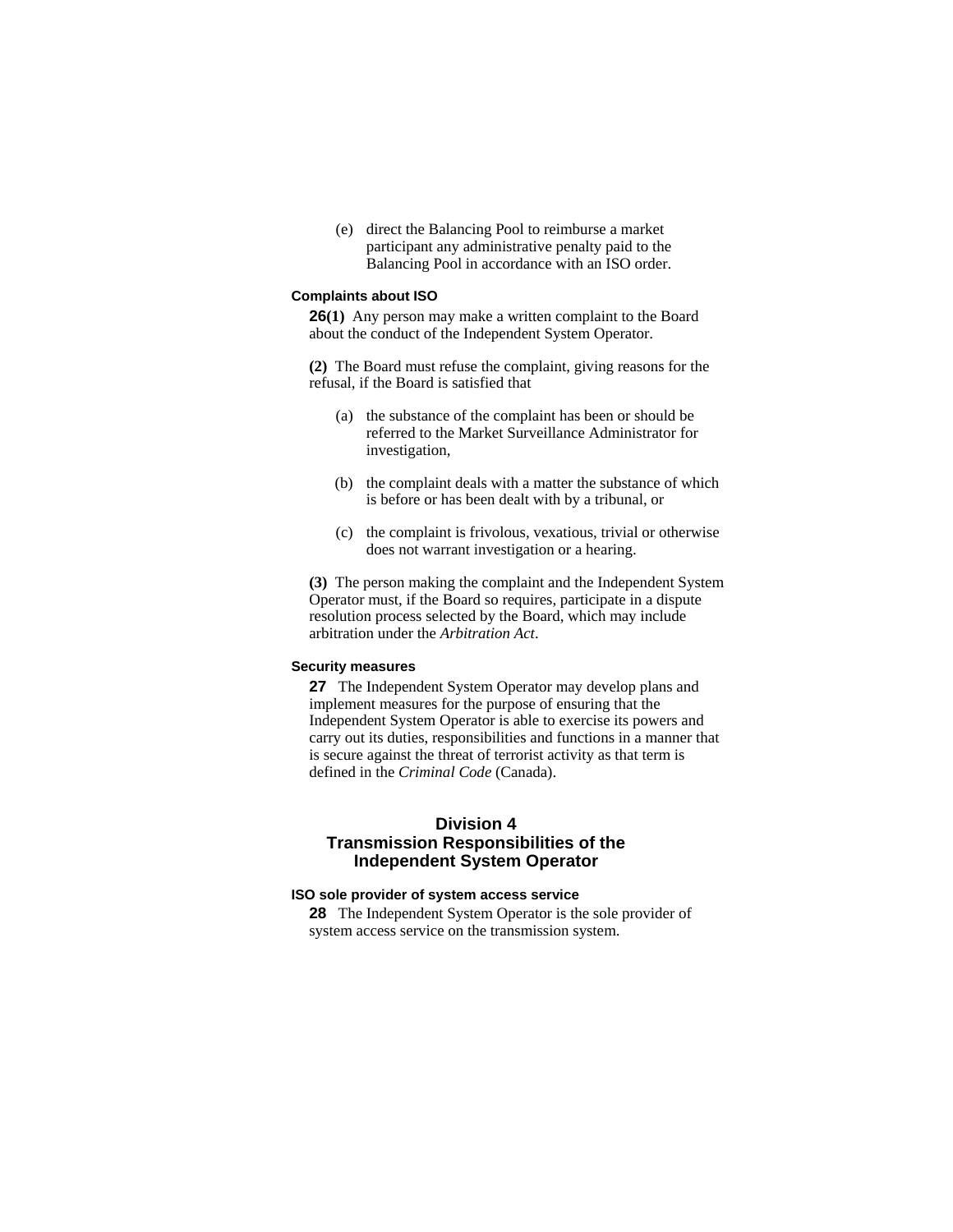### **Providing system access service**

**29** The Independent System Operator must provide system access service on the transmission system in a manner that gives all market participants wishing to exchange electric energy and ancillary services a reasonable opportunity to do so.

#### **ISO tariff**

**30(1)** The Independent System Operator must submit to the Board, for approval under Part 9, a single tariff setting out

- (a) the rates to be charged by the Independent System Operator for each class of system access service, and
- (b) the terms and conditions that apply to each class of system access service provided by the Independent System Operator to persons connected to the transmission system.

**(2)** The rates to be charged by the Independent System Operator for each class of service must reflect the prudent costs that are reasonably attributable to each class of system access service provided by the Independent System Operator, and the rates must

- (a) be sufficient to recover
	- (i) the amounts to be paid under the approved tariff of the owner of each transmission facility,
	- (ii) the amounts to be paid to the owner of a generating unit in circumstances in which the Independent System Operator directs that a generating unit must continue to operate, and the costs to make prudent arrangements to manage the financial risk associated with those amounts,
	- (iii) farm transmission costs, and
	- (iv) any other prudent costs and expenses the Board considers appropriate,
- (b) either be sufficient to recover the annualized amount paid to the Balancing Pool under section 82(7), or if the Independent System Operator receives an annualized amount under section 82(7), reflect that amount, and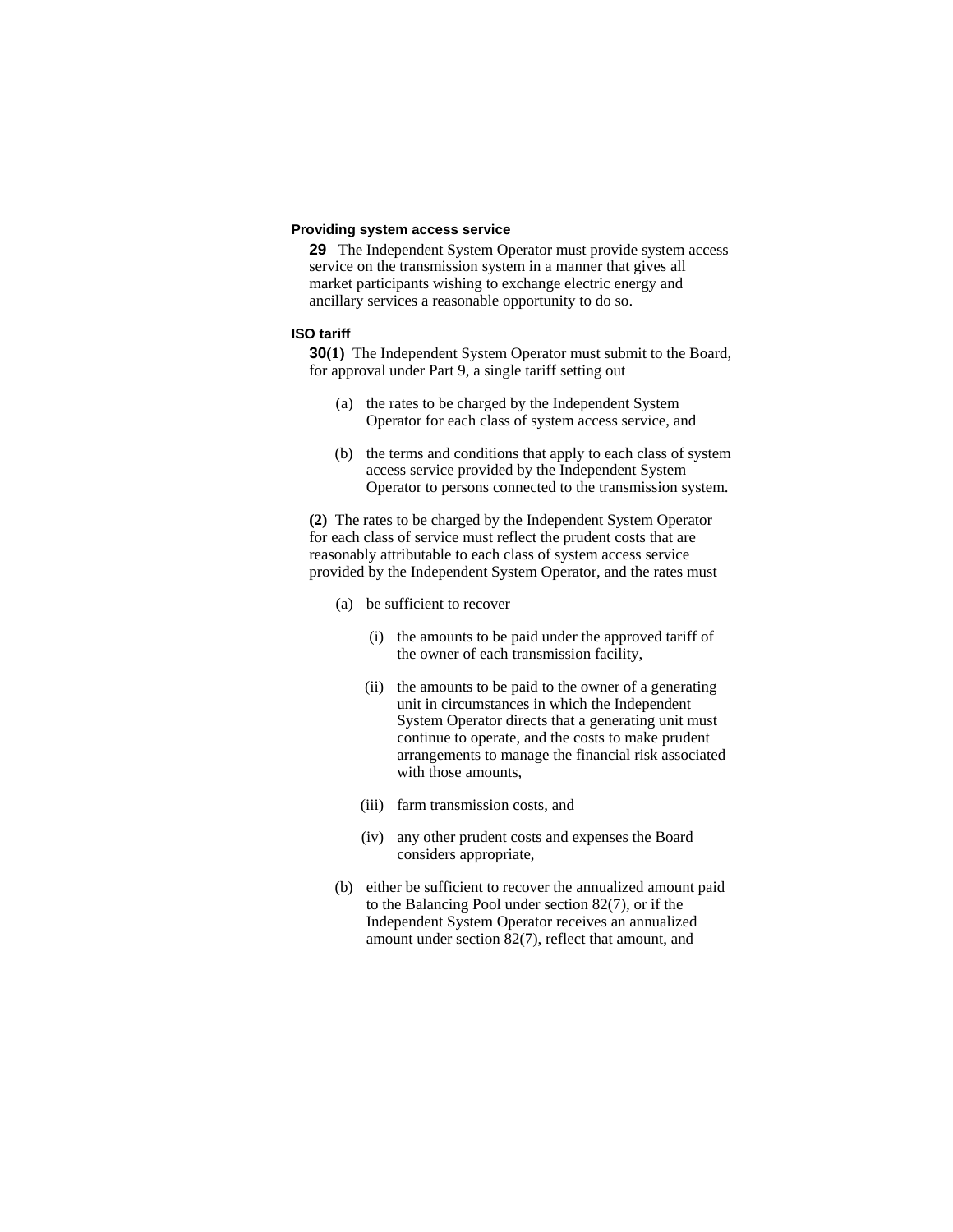- (c) include any other costs, expenses and revenue determined in accordance with the regulations made by the Minister under section 99.
- **(3)** The rates set out in the tariff
	- (a) shall not be different for owners of electric distribution systems, customers who are industrial systems or a person who has made an arrangement under section 101(2) as a result of the location of those systems or persons on the transmission system, and
	- (b) are not unjust or unreasonable simply because they comply with clause (a).

**(4)** The Independent System Operator may recover the costs of transmission line losses and the costs of arranging provision of ancillary services acquired from market participants by

- (a) including either or both of those costs in the tariff, in addition to the amounts and costs described in subsection (2), in which case the Board must include in the tariff the additional costs it considers to be prudent, or
- (b) establishing and charging ISO fees for either or both of those costs.

## **Duty to comply with ISO tariff**

**31** A market participant who obtains system access service must

- (a) pay the Independent System Operator the rates prescribed in the ISO tariff, and
- (b) comply with the terms and conditions of the tariff.

#### **Payments by ISO**

**32** The Independent System Operator must

- (a) pay the rates set out in the approved tariff of the owner of each transmission facility;
- (b) pay incremental generation costs that are owing to the owner of a generating unit if the Independent System Operator directs that a generating unit must continue to operate, and make prudent arrangements to manage the financial risk associated with those costs;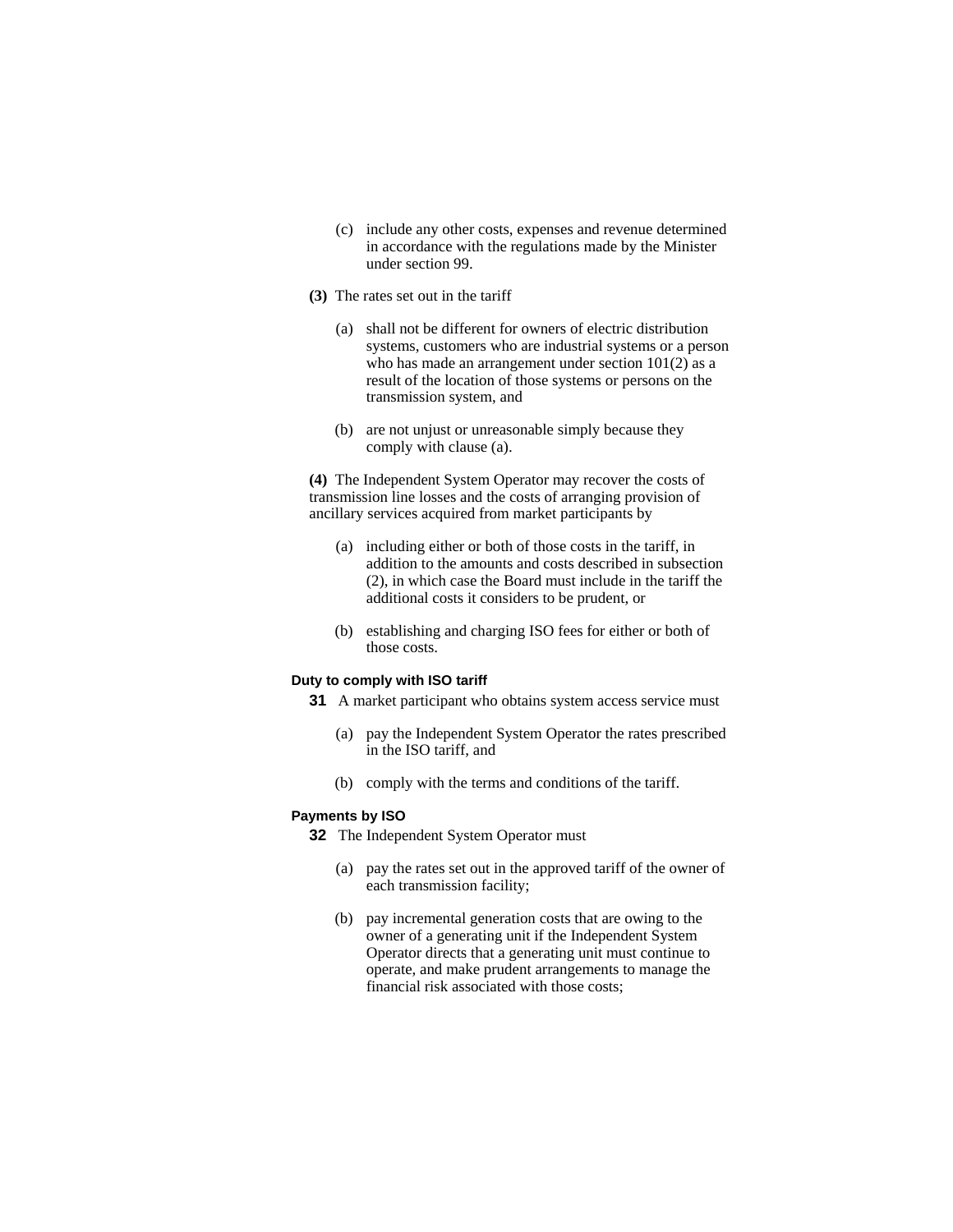- (c) pay farm transmission costs;
- (d) pay isolated generation costs determined in accordance with the regulations made by the Minister under section 99;
- (e) pay or collect the annualized amount in accordance with section 82(7):
- (f) pay the prudent costs for other services acquired from a market participant related to the provision of system access service.

# **Transmission system planning**

**33** The Independent System Operator must forecast the needs of market participants and develop plans for the transmission system to provide efficient, reliable and non-discriminatory system access service and the timely implementation of required transmission system expansions and enhancements.

## **Alleviation of constraints or other conditions on transmission system**

**34(1)** When the Independent System Operator determines that an expansion or enhancement of the capability of the transmission system is required to meet the needs of market participants, the Independent System Operator must prepare and submit to the Board for approval a needs identification document that

- (a) describes the constraint or condition affecting the operation or performance of the transmission system and indicates the means by which or the manner in which the constraint or condition could be alleviated,
- (b) describes a need for improved efficiency of the transmission system, including means to reduce losses on the interconnected electric system, or
- (c) describes a need to respond to requests for system access service.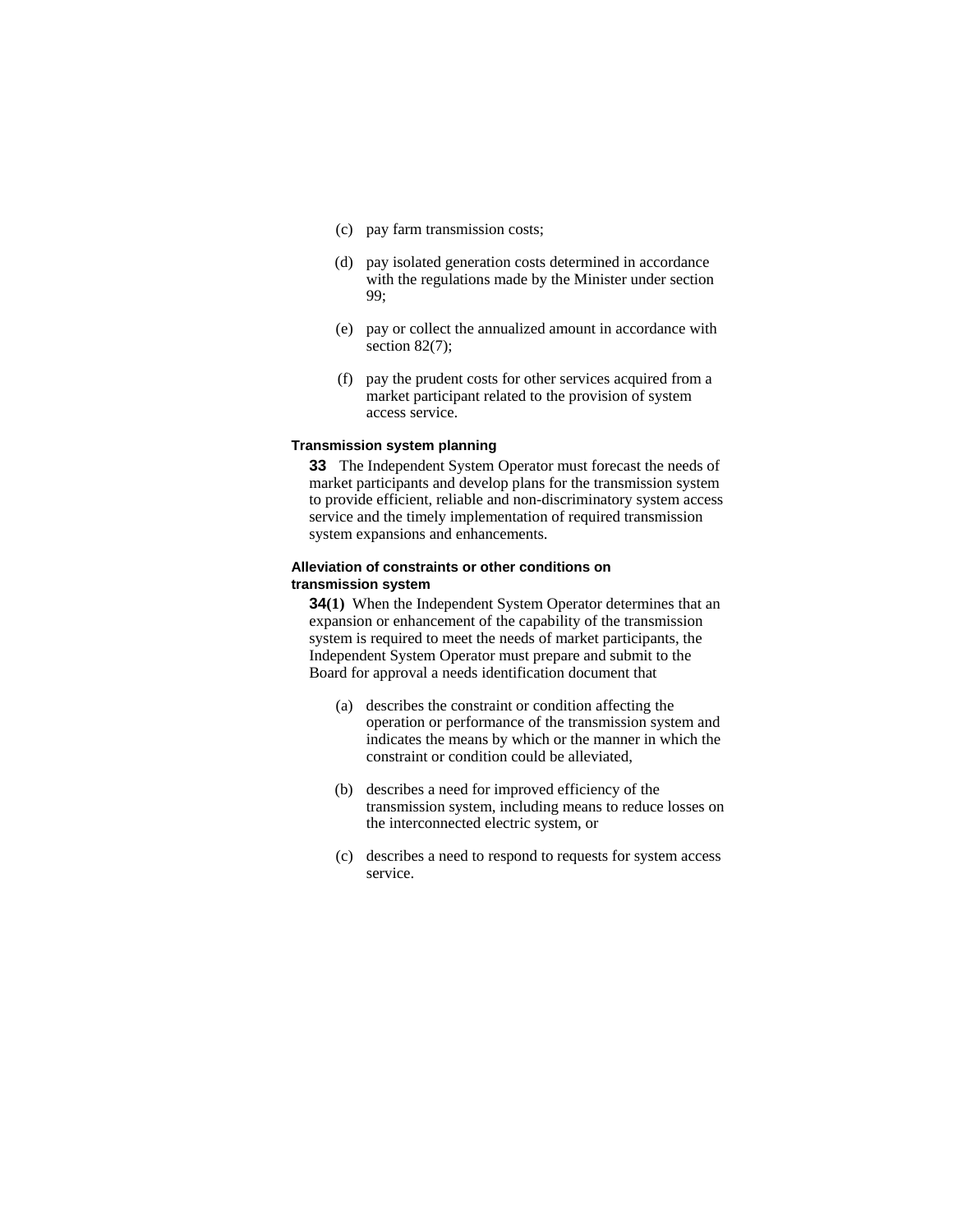**(2)** On its own initiative or in response to views expressed by the Board, the Independent System Operator may amend a needs identification document submitted to the Board for approval.

#### **(3)** The Board may

- (a) approve the needs identification document,
- (b) refer the needs identification document back to the Independent System Operator with directions or suggestions for changes or additions, or
- (c) refuse to approve the needs identification document.

## **Transmission facility directions and proposals**

**35(1)** On receipt of Board approval of a needs identification document the Independent System Operator, in accordance with that approval, may

- (a) direct the owner of a transmission facility to submit, for Board approval under the *Hydro and Electric Energy Act*, a transmission facility proposal to meet the need identified, or
- (b) request market participants to submit, for approval by the Independent System Operator, a proposal to meet the need identified.

**(2)** The owner of a transmission facility must comply with a direction from the Independent System Operator under subsection (1) unless the owner gives written notice to the Independent System Operator, giving reasons, that

- (a) a real and substantial risk of damage to its transmission facility could result if the direction were complied with,
- (b) a real and substantial risk to the safety of its employees or the public could result if the direction were complied with, or
- (c) a real and substantial risk of undue injury to the environment could result if the direction were complied with.

**(3)** Subject to subsection (2), on receiving a direction the owner of a transmission facility must prepare an application to meet the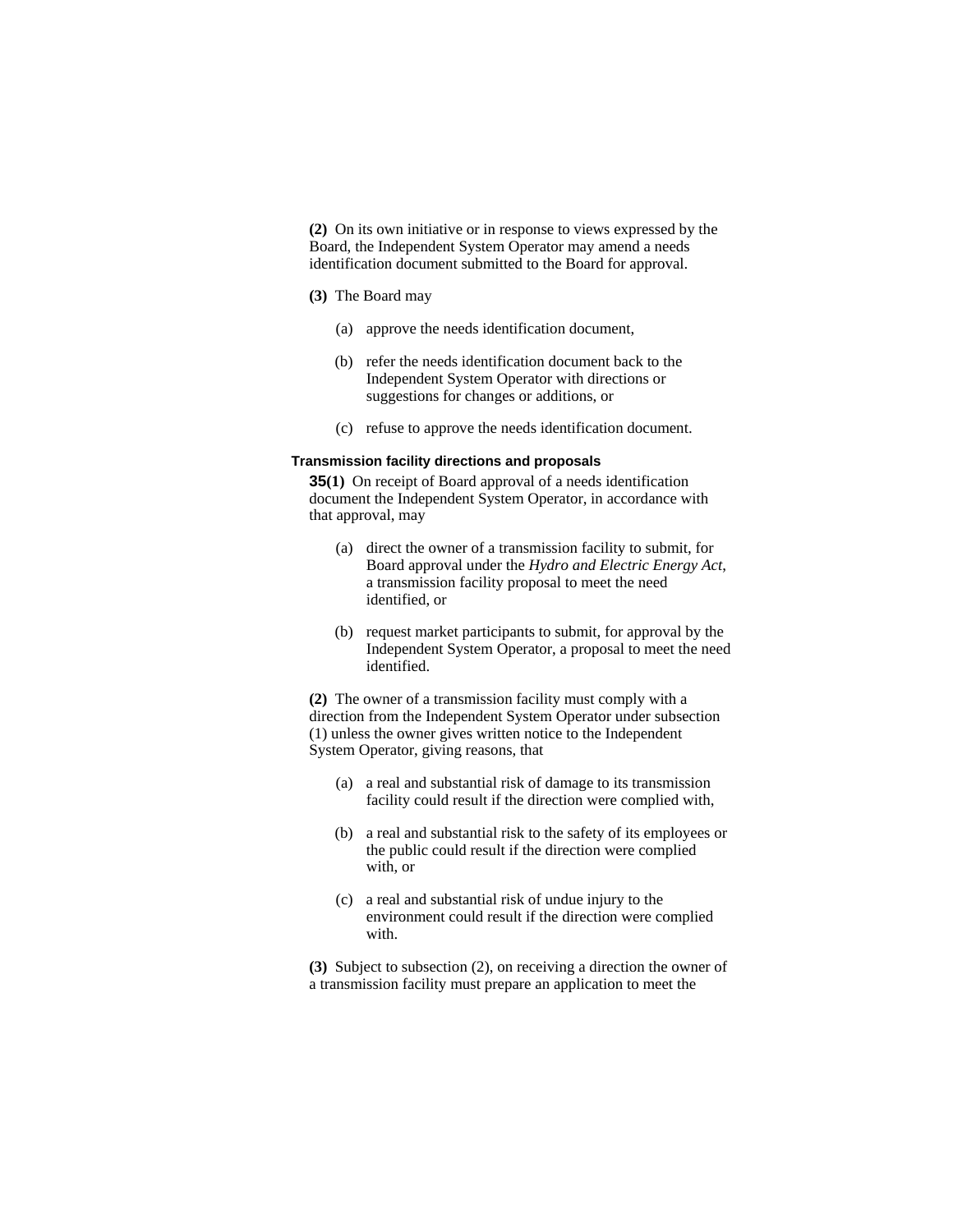requirements or objectives of the direction and apply to the Board for approval under the *Hydro and Electric Energy Act*.

#### **Other proposals to alleviate transmission constraints**

**36(1)** On receipt of a proposal by a market participant to meet a need identified in the needs identification document, the Independent System Operator may

- (a) approve the proposal, with or without conditions or modification, or
- (b) refuse the proposal.

**(2)** The Independent System Operator may specify the time within which the person who obtains approval of a proposal must apply to the Board for approval under the *Hydro and Electric Energy Act*, if approval is required under that Act.

#### **Transmission facility owner's tariff**

**37(1)** Each owner of a transmission facility must submit to the Board for approval a tariff setting out the rates to be paid by the Independent System Operator to the owner for the use of the owner's transmission facility.

- **(2)** Subsection (1) does not apply to
	- (a) the City of Medicine Hat with respect to transmission facilities in the service area of the City, or
	- (b) the owners of transmission facilities to which section 153 applies during the period that the rates referred to in section 153 have effect.

## **Joint tariff**

**38** One or more owners of transmission facilities may agree with the Independent System Operator to prepare and submit to the Board for approval one joint tariff that sets out the rates and terms and conditions applicable to the Independent System Operator and the owner.

## **Duties of transmission facility owners**

**39(1)** Each owner of a transmission facility must operate and maintain the transmission facility in a manner that is consistent with the safe, reliable and economic operation of the interconnected electric system.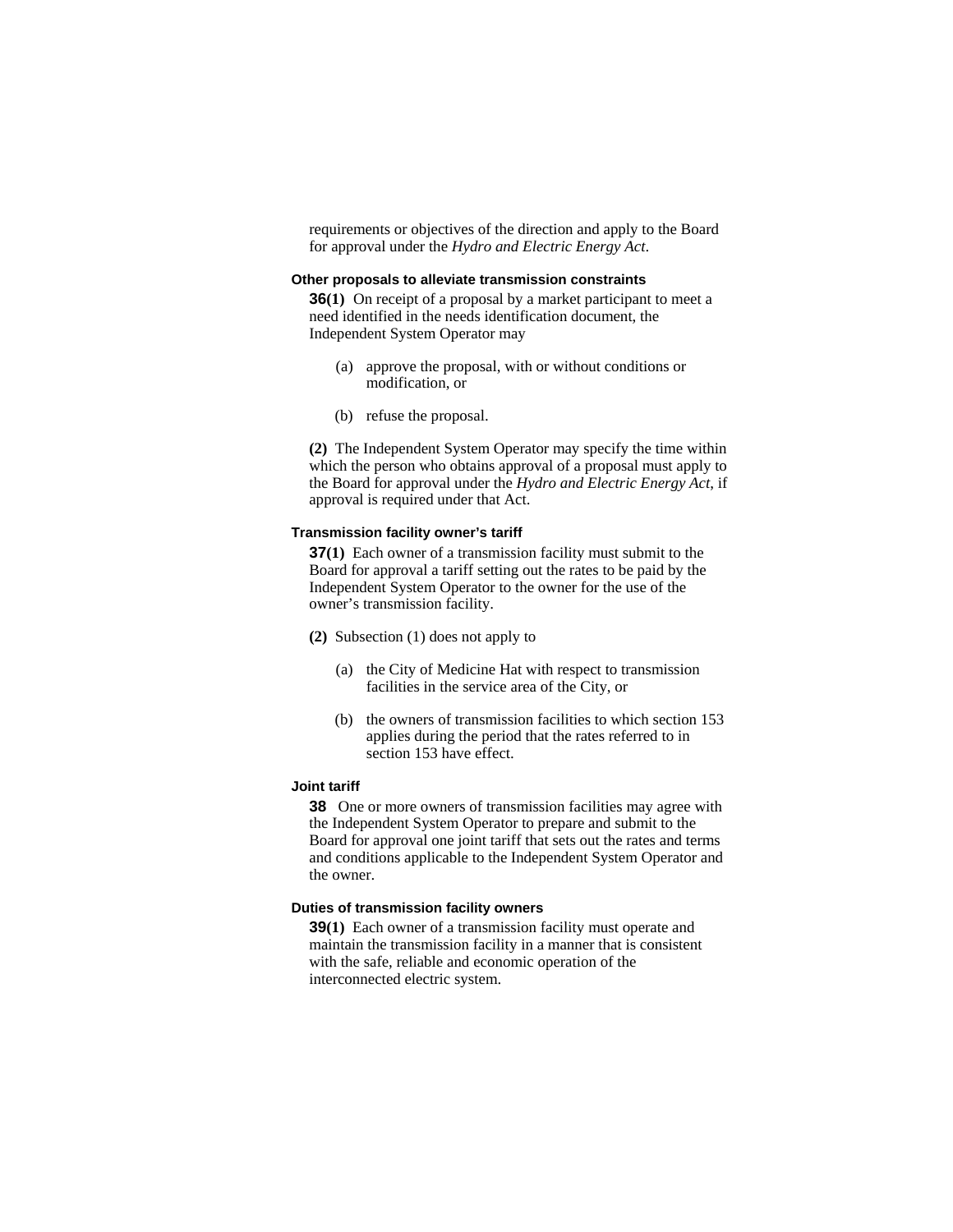**(2)** Each owner of a transmission facility must, in a timely manner, assist the Independent System Operator in any manner to enable the Independent System Operator to carry out its duties, responsibilities and functions.

- **(3)** Each owner of a transmission facility must
	- (a) establish, in conjunction with owners of electric distribution systems, procedures and systems for load shedding in emergencies;
	- (b) provide the Independent System Operator in a timely manner with descriptions, ratings and operating restrictions relating to their transmission facility;
	- (c) inform the Independent System Operator in a timely manner of anticipated changes in their transmission facility that could affect the Independent System Operator in carrying out its duties, responsibilities and functions, including
		- (i) the capability of the transmission facility,
		- (ii) the status and availability of the transmission facility, including maintenance schedules, and
		- (iii) additions to, alterations to or decommissioning of transmission facilities or any part of them;
	- (d) comply with standards and practices established by the Independent System Operator to enable the Independent System Operator to carry out its duties, responsibilities and functions;
	- (e) provide the Independent System Operator with use of the owner's transmission facility for the purpose of carrying out the Independent System Operator's duties, responsibilities and functions.

**(4)** The owner of a transmission facility may refuse to comply with a direction from the Independent System Operator only if the owner notifies the Independent System Operator that the owner considers that

(a) a real and substantial risk of damage to its transmission facility could result if the direction were complied with;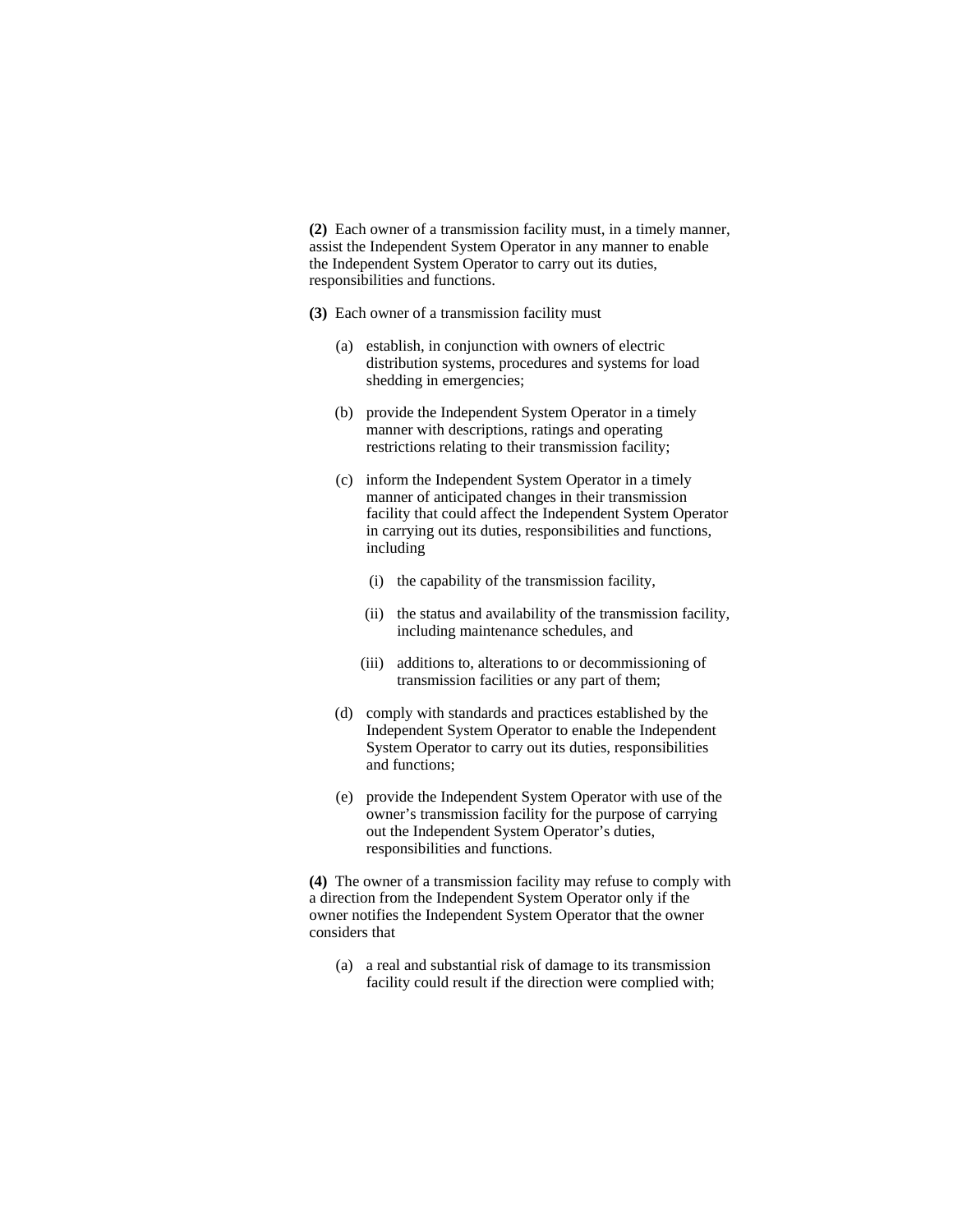- (b) a real and substantial risk to the safety of its employees or the public could result if the direction were complied with;
- (c) a real and substantial risk of undue injury to the environment could result if the direction were complied with.

## **Industrial systems**

**40(1)** Each owner of an industrial system must assist the Independent System Operator to enable the Independent System Operator to carry out its duties, responsibilities and functions.

**(2)** If, after taking into account the needs of the owner of an industrial system and the capability of the industrial system, the Independent System Operator is satisfied that transmission facilities of an industrial system are required to be used for system access service, the Independent System Operator may apply to the Board for an order.

- **(3)** If the Board is satisfied
	- (a) access to an industrial system is required to meet the needs or anticipated needs to provide system access service, and
	- (b) the needs of the owner of the industrial system, including the capability and reliability of the owner's system, will continue to be met,

the Board, by order, may grant access to the industrial system and, if so, may establish the rates, and terms and conditions under which the access is provided, or amend existing terms and conditions of the owner under this Act or the *Hydro and Electric Energy Act*.

## **Regulations**

**41** The Minister may make regulations

- (a) adding to, clarifying, limiting or restricting any of the Independent System Operator's powers, duties, responsibilities and functions, or regulating how they are to be exercised;
- (b) respecting exemptions from the requirement set out in section 17(d) or 18(2).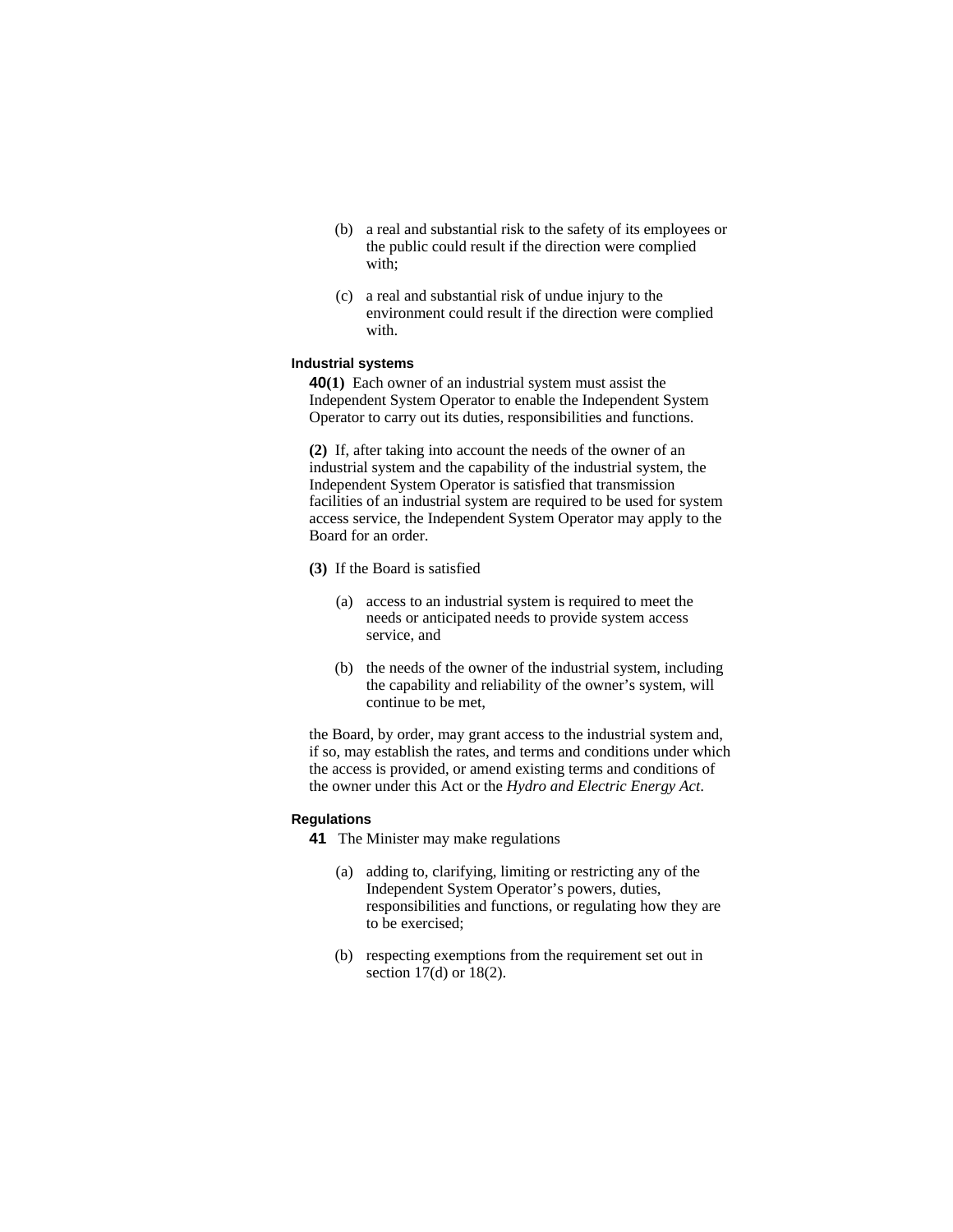# **Part 3 Market Surveillance Administrator**

# **Division 1 Corporate Organization**

#### **MSA established**

**42(1)** There is hereby established a corporation to be known as the Market Surveillance Administrator.

**(2)** The Market Surveillance Administrator consists of the individual appointed as Market Surveillance Administrator under section 43.

**(3)** The Market Surveillance Administrator is not a Provincial corporation for the purposes of the *Financial Administration Act*, the *Auditor General Act* or any other enactment.

**(4)** For the purposes of the *Government Accountability Act*, the Market Surveillance Administrator is not part of the ministry, as defined in that Act, of any Minister of the Government of Alberta.

**(5)** The Market Surveillance Administrator is not an agent of the Crown.

## **Appointment of MSA**

**43(1)** The Minister must appoint as the Market Surveillance Administrator an individual who, in the opinion of the Minister,

- (a) is independent of any person who has a material interest in the Alberta electric industry, and
- (b) will enhance the performance of the Market Surveillance Administrator in exercising its mandate.

**(2)** The chair of the Board must recommend to the Minister the name of an individual for appointment as the Market Surveillance Administrator.

**(3)** The individual appointed as Market Surveillance Administrator must oversee the business and affairs of the Market Surveillance Administrator.

**(4)** The term of office of the individual appointed as Market Surveillance Administrator is not more than 5 years.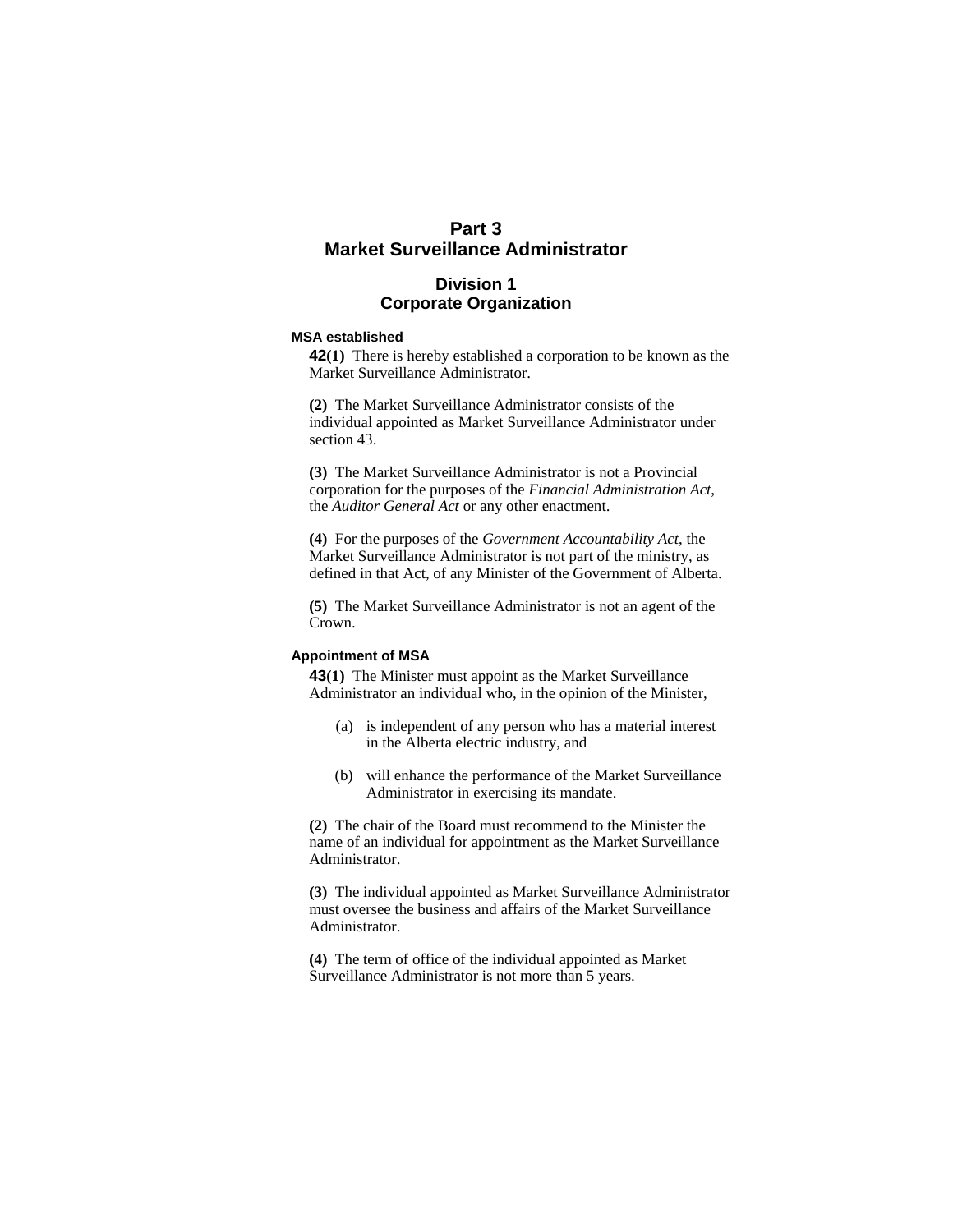**(5)** The individual appointed as Market Surveillance Administrator is eligible to be appointed for not more than 2 terms of office.

**(6)** The individual appointed as Market Surveillance Administrator continues to hold office after the expiry of his or her term of office until he or she is reappointed, a successor is appointed or a period of 3 months has elapsed, whichever occurs first.

**(7)** The individual appointed as Market Surveillance Administrator is eligible to receive the reasonable remuneration and expenses set out in the budget of the Market Surveillance Administrator as approved by the chair of the Board.

**(8)** In carrying out the mandate of the Market Surveillance Administrator, the individual appointed as Market Surveillance Administrator must

- (a) act honestly, in good faith and in the public interest,
- (b) avoid conflicts of interest, and
- (c) exercise the care, diligence and skill that a reasonably prudent individual would exercise in comparable circumstances.

## **Natural person powers**

**44(1)** Subject to this Act and the regulations, the Market Surveillance Administrator has the rights, powers and privileges of a natural person.

**(2)** Except when the power to delegate is restricted by this Act or regulations made under section 74 or 142, the Market Surveillance Administrator may delegate any power or duty conferred or imposed on it under this or any other enactment

- (a) to any of the officers or employees of the Market Surveillance Administrator, or
- (b) to any other qualified person the Market Surveillance Administrator considers appropriate.

**(3)** The Market Surveillance Administrator shall not delegate the power to approve annual financial statements.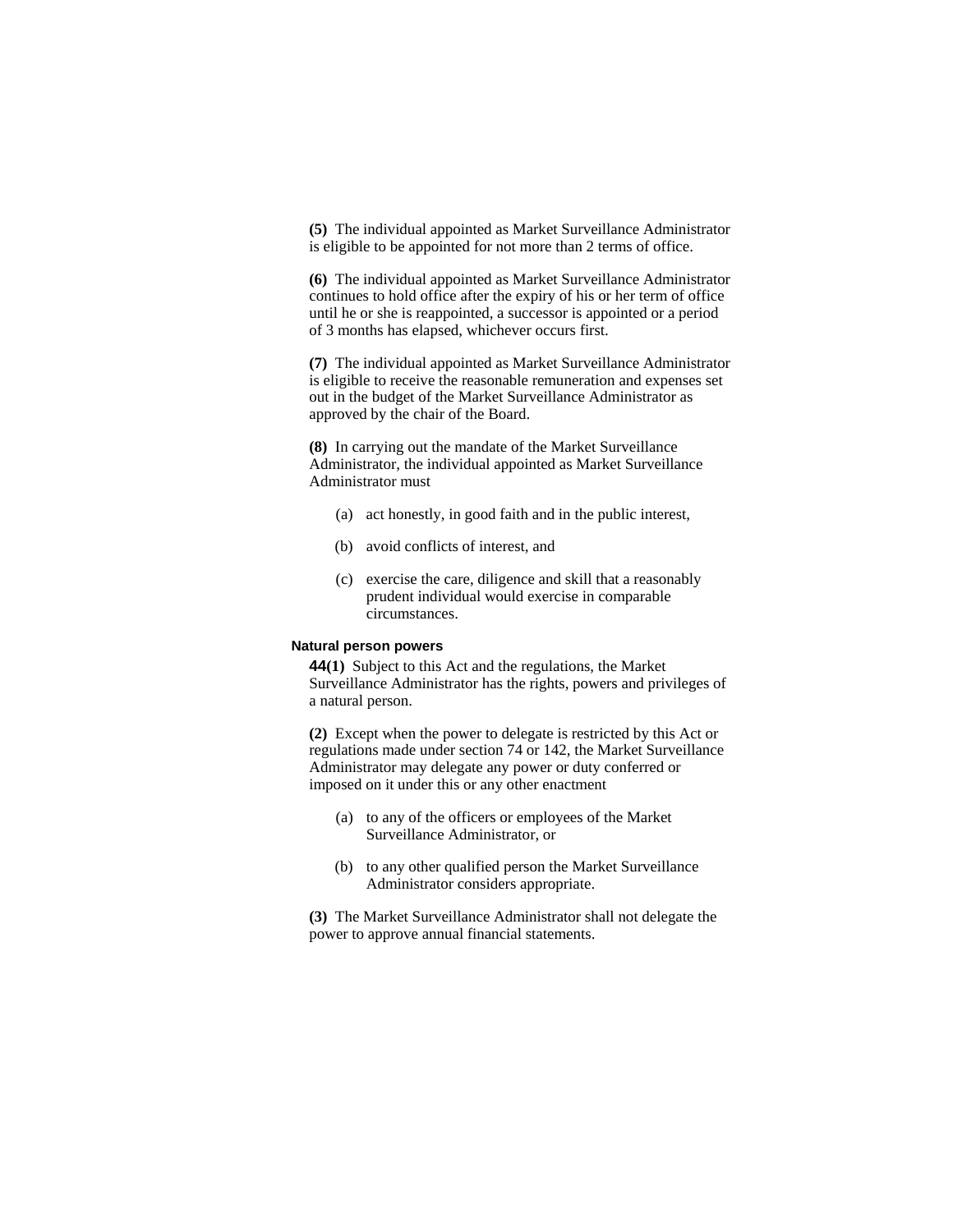**(4)** The Market Surveillance Administrator may enter into arrangements or agreements with responsible authorities outside Alberta relating to

- (a) the powers and mandate of the Market Surveillance Administrator, or
- (b) the co-operative enforcement of legislation relating to enactments affecting the electric industry.

#### **Auditor**

**45** The Market Surveillance Administrator must appoint an independent auditor to review and audit its financial statements.

#### **MSA budget**

**46(1)** The Market Surveillance Administrator must prepare a budget for each fiscal year, for approval by the chair of the Board, setting out

- (a) the estimated expenditures, costs and expenses of the Market Surveillance Administrator to carry out its mandate, which may include expenditures for capital assets allocated over the expected useful life of the asset,
- (b) an estimate of the costs and expenses of tribunals, and
- (c) its estimated revenues.

**(2)** The Market Surveillance Administrator may, with the approval of the chair of the Board, amend its budget.

**(3)** The Market Surveillance Administrator must be managed so that, on an annual basis, no profit or loss results from its operation.

## **Budget approval**

**47(1)** The budget of the Market Surveillance Administrator or an amendment to the budget has no effect until it has been approved by the chair of the Board.

- **(2)** The chair of the Board
	- (a) must be satisfied that the Market Surveillance Administrator's budget and any amendment to it is reasonable and will provide the Market Surveillance Administrator with sufficient resources to effectively carry out its mandate,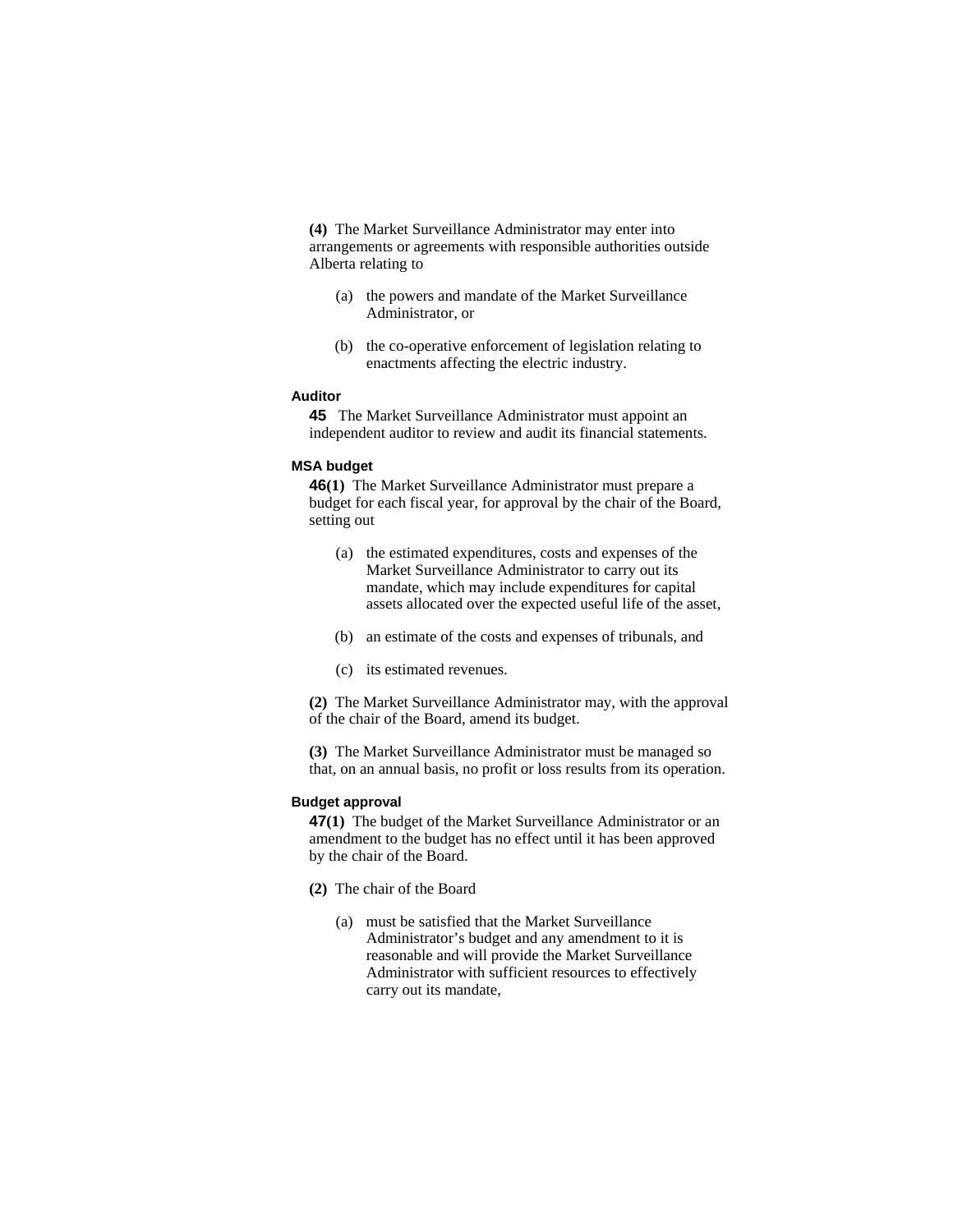- (b) must act in a timely way on receipt of a budget or on amendment to it,
- (c) may approve the budget or any amendment to it with or without modifications or conditions, and
- (d) must send a copy of the approved budget or any approved amendment to the budget to the Independent System Operator.

**(3)** On receipt of the approved budget or an approved amendment to the budget of the Market Surveillance Administrator, the Independent System Operator must pay to the Market Surveillance Administrator the aggregate of the estimated expenditures, costs and expenses less the revenues shown in the budget, in a manner and at a time agreed on by them.

**(4)** If, in respect of any year the Independent System Operator and the Market Surveillance Administrator fail to agree on the manner and timing of paying the amounts in subsection (3), those amounts must be paid by the Independent System Operator to the Market Surveillance Administrator in equal monthly instalments.

# **Reporting**

**48(1)** The Market Surveillance Administrator must, within 120 days after the end of its fiscal year, provide to the chair of the Board an annual report

- (a) reporting on its activities in the fiscal year, and
- (b) containing its audited financial statements for the fiscal year.

**(2)** On receipt of the annual report the chair of the Board must provide a copy to the Minister.

**(3)** After the annual report has been provided to the Minister, the Market Surveillance Administrator must make it available to the public.

**(4)** The Market Surveillance Administrator must provide to the Minister any other reports and information relating to its mandate that the Minister requests.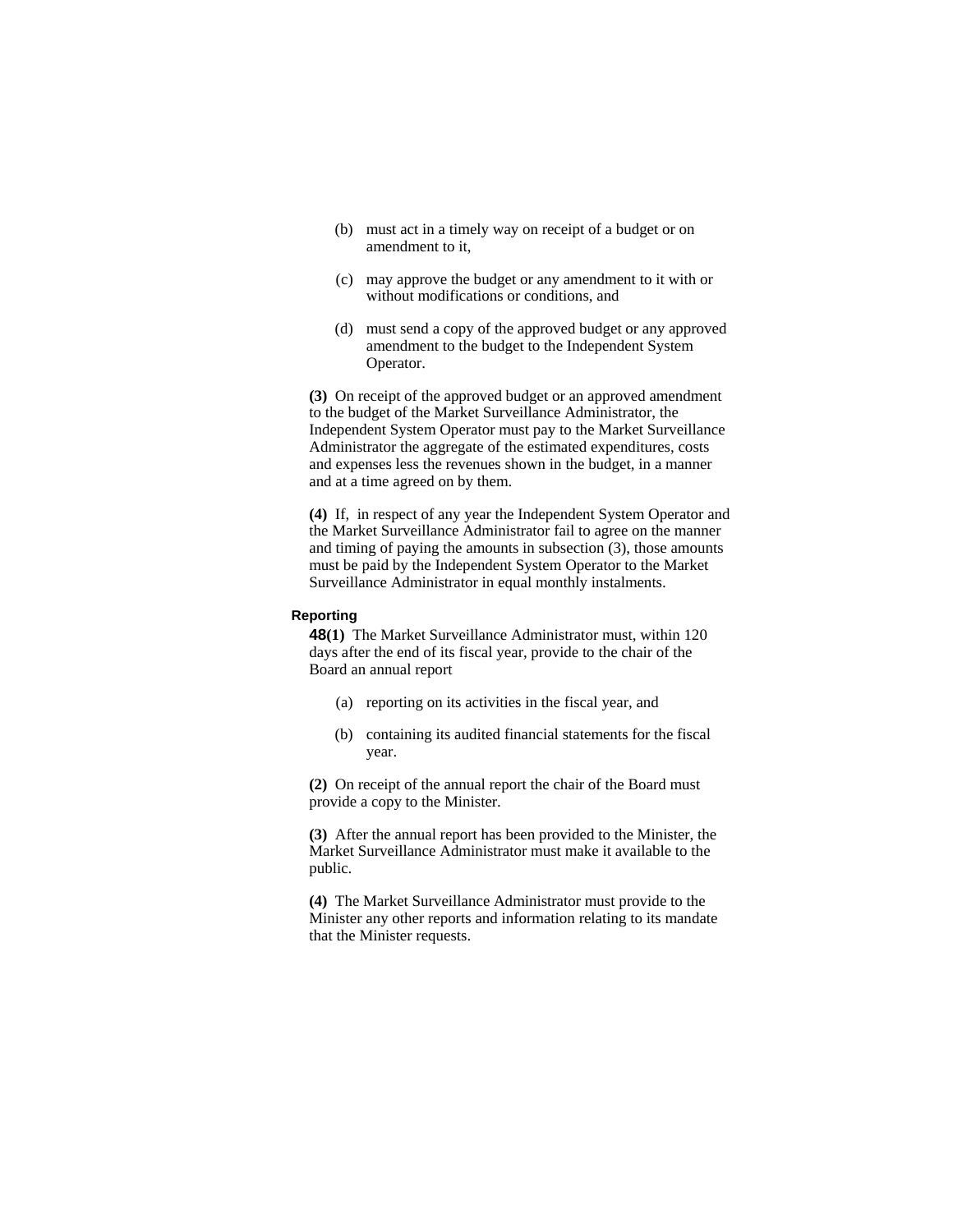# **Division 2 Mandate of the Market Surveillance Administrator**

# **MSA mandate**

**49(1)** The Market Surveillance Administrator has the mandate to carry out surveillance and investigation in respect of the supply, generation, transmission, distribution, trade, exchange, purchase or sale of electricity, electric energy, electricity services or ancillary services, or any aspect of those activities.

**(2)** Without limiting the generality of subsection (1), the Market Surveillance Administrator's mandate includes surveillance and investigation of any one or more of the following:

- (a) the conduct of market participants;
- (b) the structure and performance of the market;
- (c) the conduct of the Independent System Operator;
- (d) the conduct of the Balancing Pool;
- (e) the conduct of owners of generating units to which power purchase arrangements apply in meeting their obligations to provide the generating capacity set out in those power purchase arrangements;
- (f) arrangements, information sharing and decisions relating to market participants exchanging or wishing to exchange electric energy and ancillary services or any aspect of those activities;
- (g) arrangements, information sharing and decisions relating to market participants providing or wishing to provide retail electricity services to customers, or any aspect of those activities;
- (h) the relationship between the owner of an electric distribution system and its affiliated retailers or other retailers, or any aspect of the parties in the relationship;
- (i) the relationship between the owner of an electric distribution system and a regulated rate provider or between the regulated rate provider and an affiliated retailer, or any aspect of the parties in the relationship;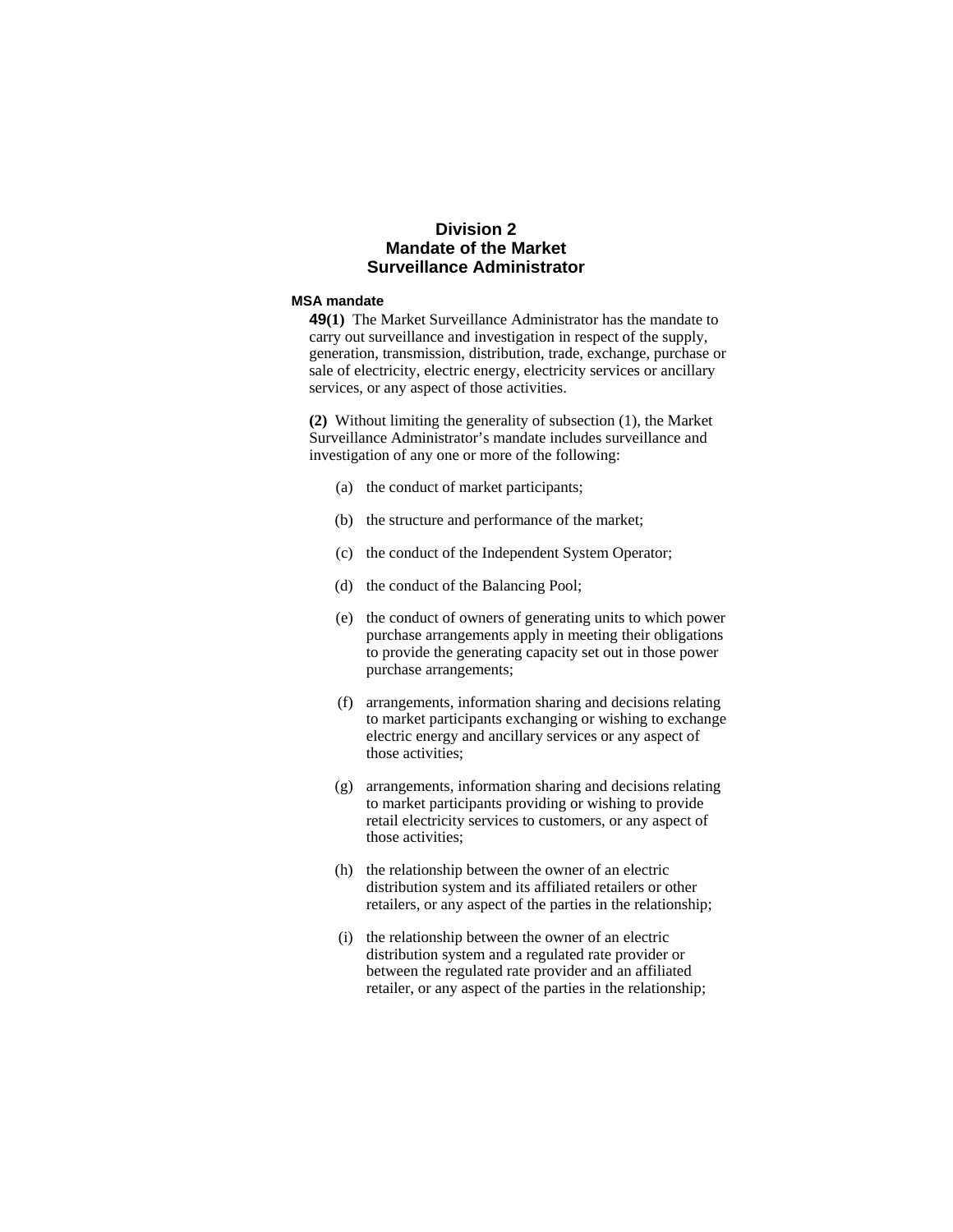- (j) electricity exchanges on the tie lines connecting the interconnected electric system in Alberta with electric systems outside Alberta;
- (k) any other conduct specified in the regulations made by the Minister under section 74.

**(3)** In carrying out surveillance and investigation of any conduct, the Market Surveillance Administrator must assess whether or not

- (a) the conduct of market participants is consistent with the fair, efficient and openly competitive operation of the market,
- (b) the person carrying out the conduct has complied with or is complying with this Act, the regulations, the ISO rules, market rules and any arrangements entered into under this Act or the regulations, and
- (c) the ISO rules are sufficient to discourage anti-competitive practices in the electric industry and whether or not the ISO rules facilitate the fair, efficient and openly competitive operation of the market.

**(4)** As part of its mandate, the Market Surveillance Administrator may establish guidelines to further the fair, efficient and openly competitive operation of the market and must make those guidelines public.

## **Duty to act responsibly**

**50** The Market Surveillance Administrator must carry out its mandate in a fair and responsible manner.

# **Division 3 Complaints to and Investigations by the Market Surveillance Administrator**

#### **Complaints or referrals to the MSA**

**51(1)** Any person may make a complaint or refer a matter to the Market Surveillance Administrator.

- **(2)** The complaint or referral must be in writing and must include
	- (a) the name and address of the person making it,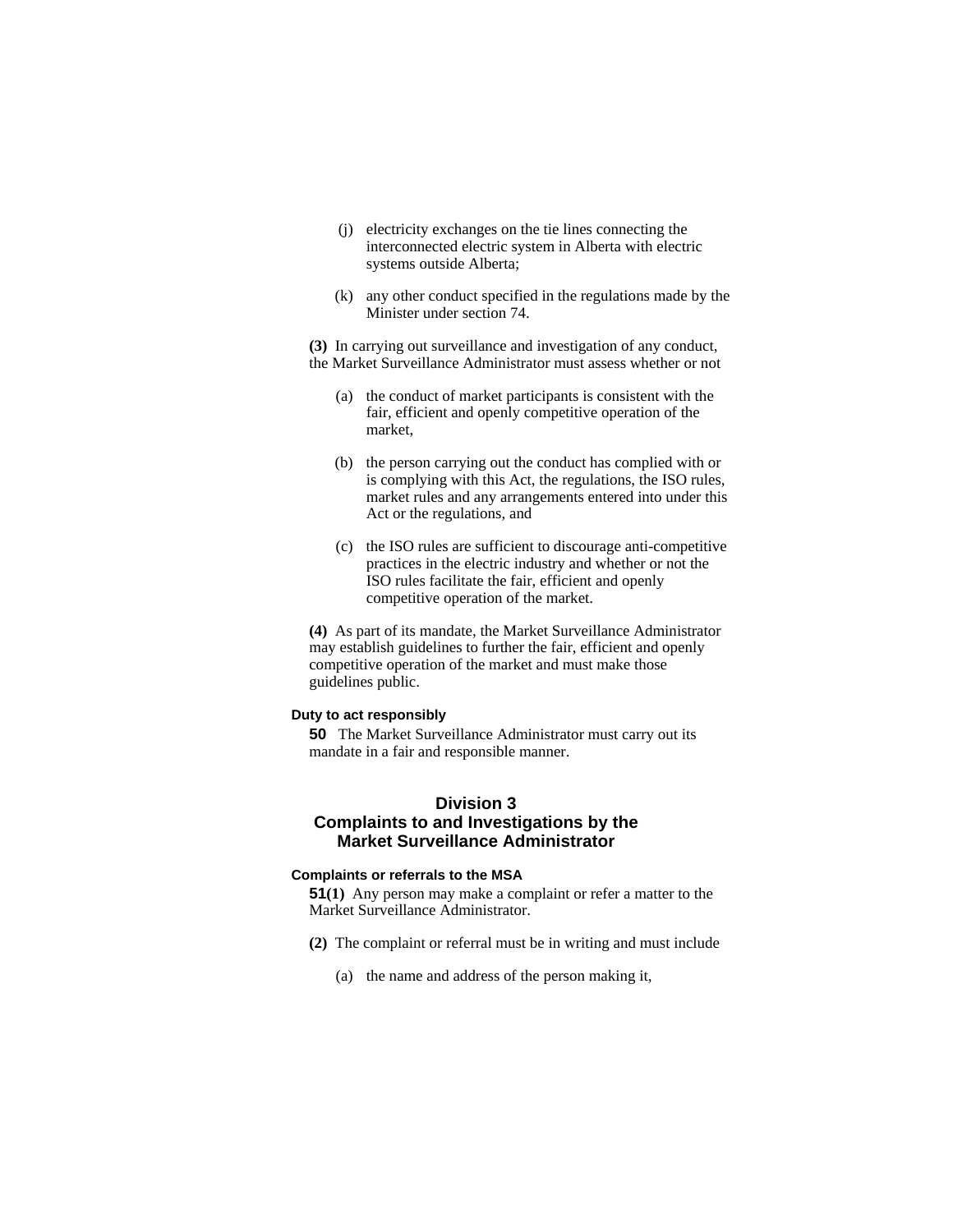- (b) the particulars of the complaint or referral,
- (c) any information or facts supporting the complaint or referral, and
- (d) the signature of the individual or authorized representative of the person making the complaint or referral.

#### **Investigation and notification**

**52(1)** The Market Surveillance Administrator

- (a) may, on its own initiative, investigate any matter that is within its mandate,
- (b) unless section 53 applies, must investigate any complaint or referral made to it that the Market Surveillance Administrator is satisfied is within its mandate, and
- (c) may investigate a power system disturbance or other event that affects the operation of the market.

**(2)** The Market Surveillance Administrator must notify a person making a complaint or referral of the results of an investigation if an investigation is conducted as a result of the complaint or referral.

# **Decision not to investigate or to discontinue investigation**

**53(1)** The Market Surveillance Administrator may decline to investigate a complaint or referral or discontinue an investigation if the Market Surveillance Administrator is satisfied the complaint or referral is frivolous, vexatious or trivial or otherwise does not warrant investigation.

**(2)** The Market Surveillance Administrator must give written notice of a decision under subsection (1) to the person who made the complaint or referral, giving reasons for it.

## **Notice to another body having jurisdiction**

**54(1)** If after starting an investigation the Market Surveillance Administrator determines that a matter is within the jurisdiction of one or more of

- (a) the Independent System Operator,
- (b) the Board,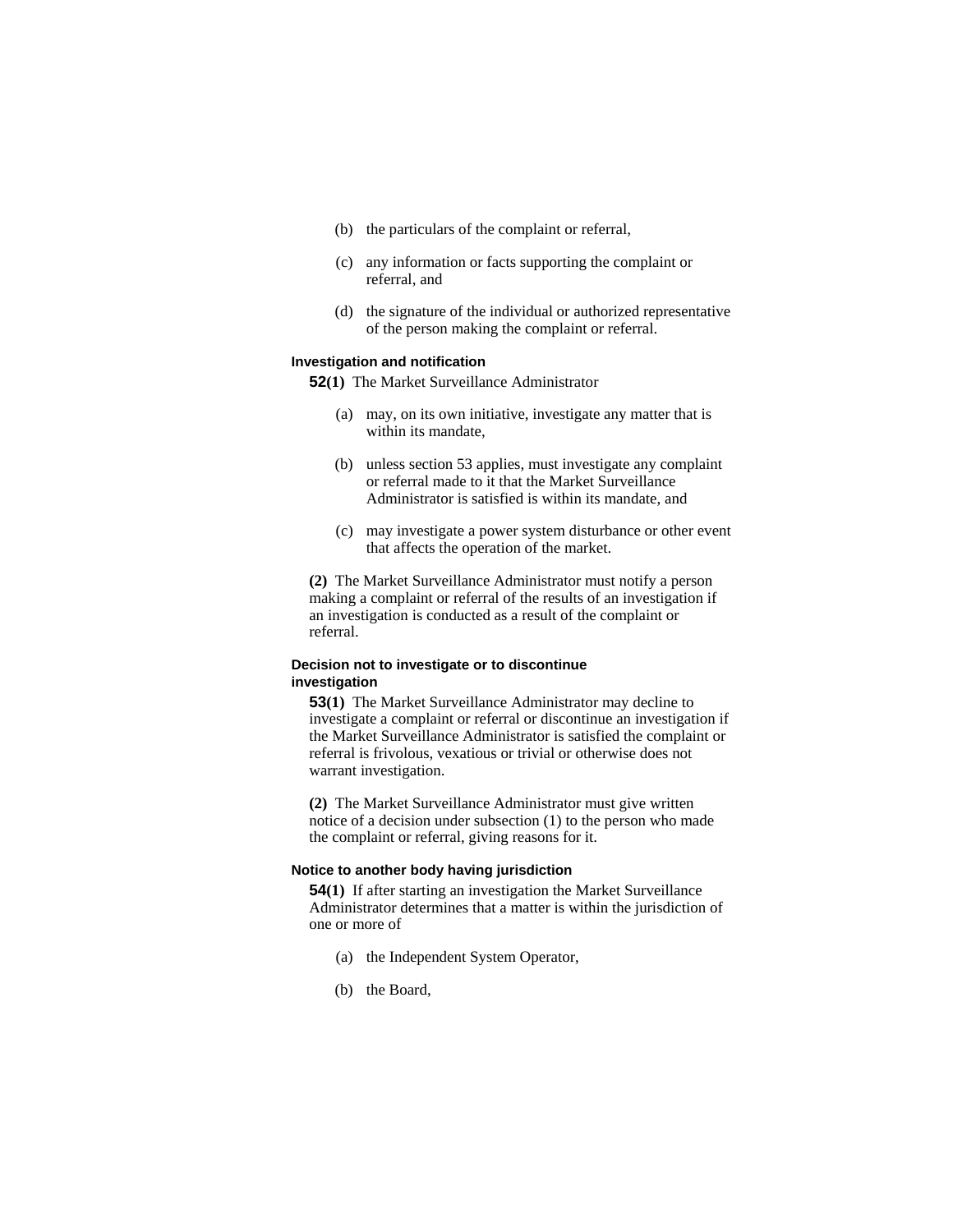- (c) the person or persons responsible for administering the *Competition Act* (Canada), or
- (d) another body,

the Market Surveillance Administrator must notify the appropriate body of the matter.

- **(2)** The Market Surveillance Administrator may
	- (a) discontinue the investigation if the matter appears to be within the jurisdiction of another body and in that event must notify the person who made a complaint or referral of the discontinuance, giving reasons for the decision, or
	- (b) continue the investigation
		- (i) for the purpose of carrying out its mandate, or
		- (ii) for the purpose of collaborating with any body notified under subsection (1).

## **Right to enter premises, make inquiries and demand documents**

**55(1)** The Market Surveillance Administrator may, for the purpose of carrying out its mandate, do personally, or may authorize one or more of its officers, employees or any other person to do, any or all of the following:

- (a) enter and inspect the business premises of a market participant;
- (b) make reasonable inquiries of any person working at those premises and require information to be provided under oath;
- (c) request the production of records that are or may be relevant;
- (d) temporarily remove records that are or may be relevant;
- (e) make copies of records that are or may be relevant;
- (f) request access to operate or request the operation of any computer system of the market participant to search any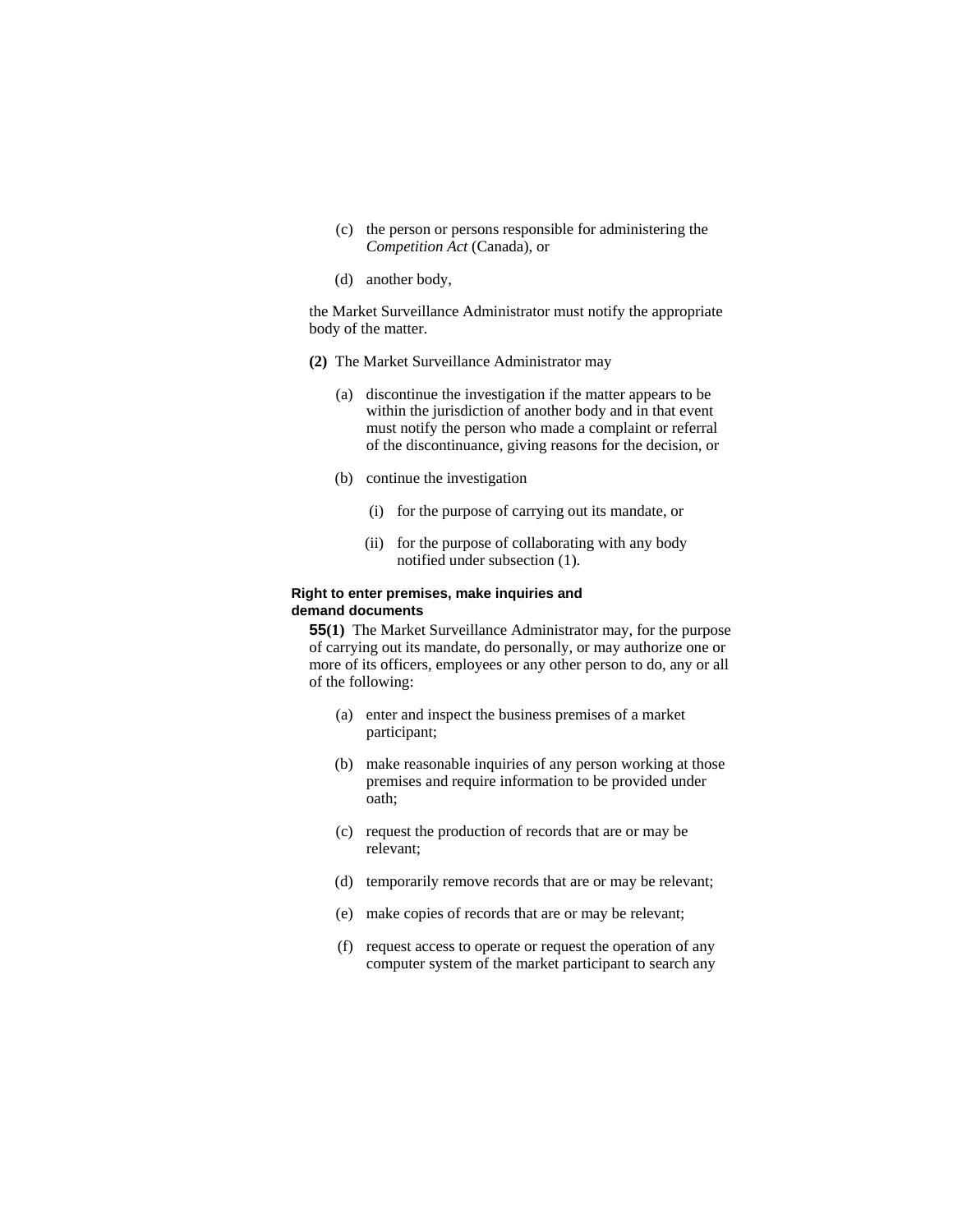data or information contained in or available to the system and produce a document or information from the data.

**(2)** An activity carried out or action taken by or on behalf of the Market Surveillance Administrator under subsection (1) may only be carried out or taken during the normal business hours of the market participant.

**(3)** If the Market Surveillance Administrator removes records under subsection (1), the Market Surveillance Administrator may make copies of them and must return the original records within a reasonable time.

**(4)** A person working in the business premises of the market participant must co-operate reasonably with the Market Surveillance Administrator.

**(5)** A person acting under the authority of this section must carry identification in the form determined by the Market Surveillance Administrator and must present it on request.

#### **Search warrant**

**56(1)** In this section and in sections 57 and 58, "Court" means the Court of Queen's Bench.

**(2)** If any person hinders, obstructs or impedes the Market Surveillance Administrator or refuses to co-operate with the Market Surveillance Administrator in the exercise of its mandate, the Market Surveillance Administrator may apply to the Court by notice of motion for an order under subsection (3).

**(3)** If the Court is satisfied that there are reasonable and probable grounds to believe that access to premises or the production or removal of records is necessary for the Market Surveillance Administrator to carry out its mandate, the Court may make any order it considers necessary to assist the Market Surveillance Administrator to obtain access or for the production or removal of records.

**(4)** An application for a Court order under this section may be made without notice to any other person unless the Court orders otherwise.

## **Return of documents and information**

**57(1)** The Market Surveillance Administrator must return any records seized under a Court order within 60 days after the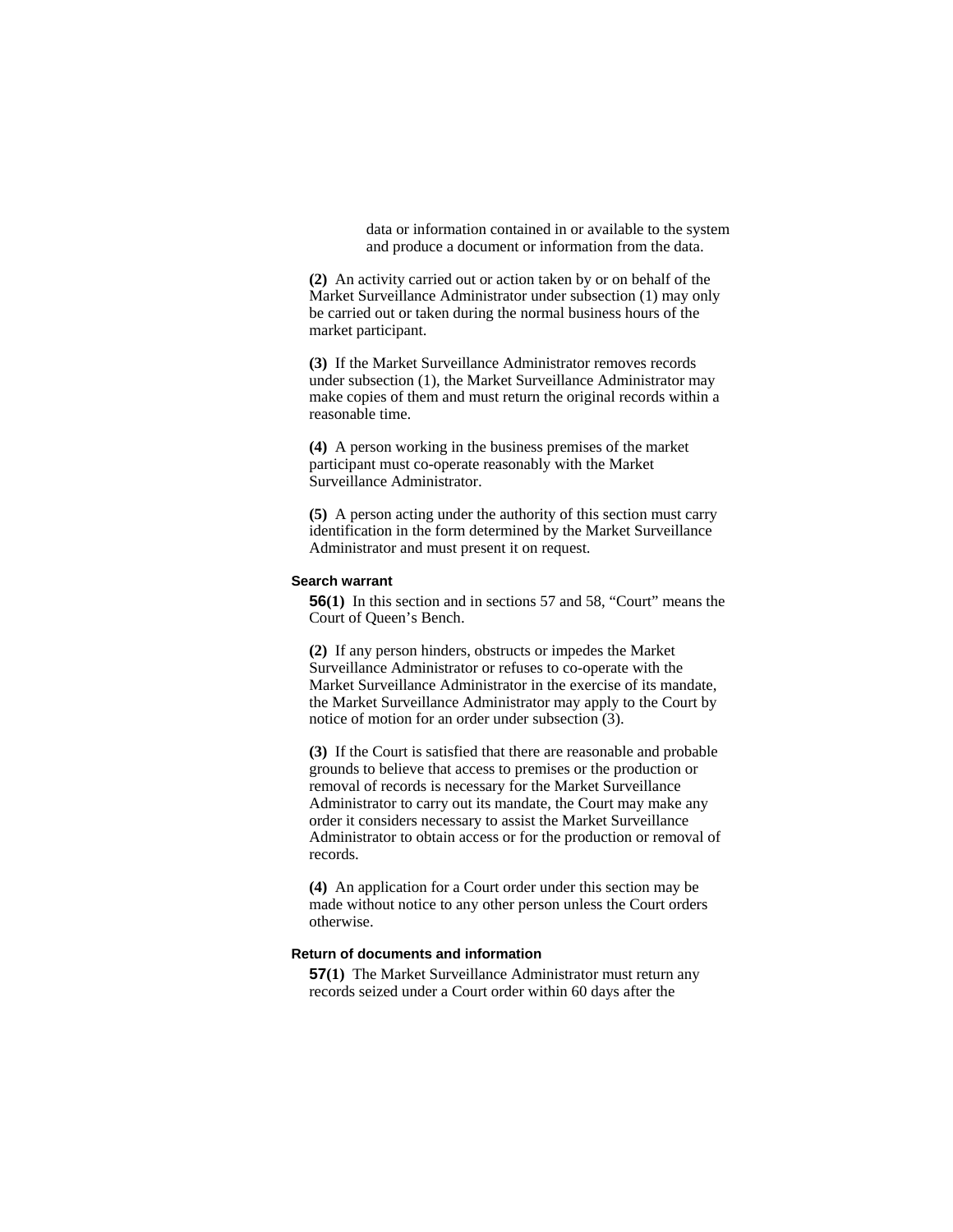conclusion of the investigation that gave rise to the seizure, including any hearing or appeal.

**(2)** If the person from whom records are seized under a Court order requires the original record to be returned before the end of the time period set out in subsection (1), the person must send a written request to the Market Surveillance Administrator to that effect.

**(3)** Promptly on receiving a request under subsection (2), the Market Surveillance Administrator must

- (a) make copies of the requested record, and
- (b) return the originals to the person from whom they were seized.

**(4)** Copies of the original record are admissible in proceedings under this Act and the regulations if they are certified by the Market Surveillance Administrator as being true copies of the original record.

# **Solicitor-client privilege**

**58(1)** If the Market Surveillance Administrator is about to examine or seize any record in respect of which the person having possession of the record, or that person's lawyer, claims that solicitor-client privilege exists, the Market Surveillance Administrator must, without examining or copying the record,

- (a) require the person from whom the record is to be seized to seal the record in an identifiable marked package,
- (b) seize the package containing the record, and
- (c) place the package in the custody of
	- (i) the clerk of the Court, or
	- (ii) a person that the parties agree on.

**(2)** Within 7 days of the seizure, the person claiming privilege must apply to the Court for an order determining whether the claim of privilege is proper.

**(3)** Notice of the application and any supporting material must be served on the person having custody of the package, on the Market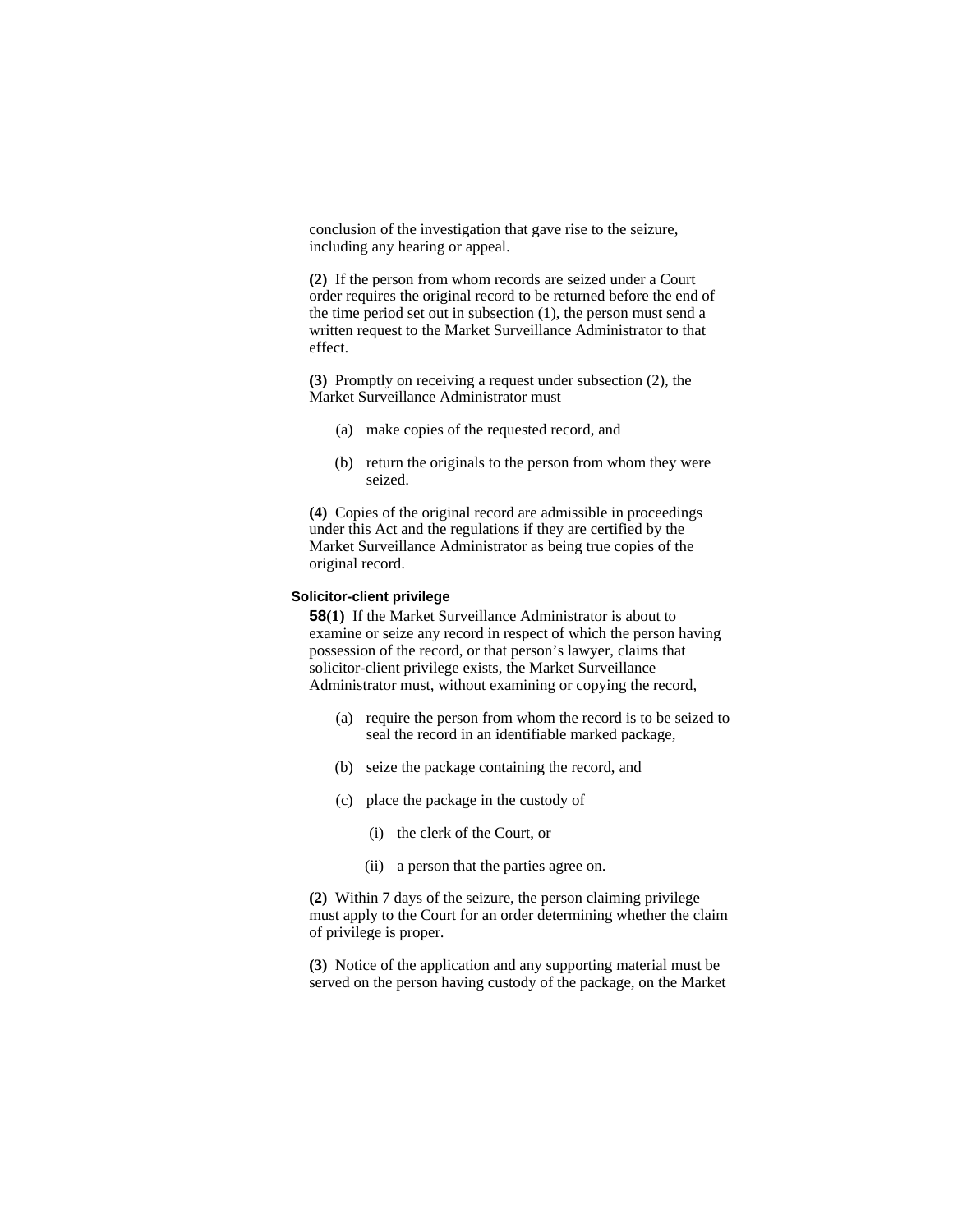Surveillance Administrator and any other party to the application at least 3 days before the date the application is to be heard.

**(4)** On being served with notice of the application, the person having custody of the package, if not the clerk of the Court, must promptly deliver the package to the custody of the clerk.

**(5)** In determining the application, the Court may open the package and inspect its contents, after which the Court must reseal the contents.

**(6)** The Court must hear the application in private, and if the Court determines

- (a) that the claim of privilege is proper, it must order that the records be returned immediately to the person from whom they were seized, or
- (b) that the claim of privilege is not proper, it must order that the records be delivered immediately to the Market Surveillance Administrator.

**(7)** If the application referred to in subsection (2) is not made within 7 days of the seizure, the package must be immediately released to the Market Surveillance Administrator.

## **Completion of investigation**

**59(1)** If the Market Surveillance Administrator is satisfied that a market participant

- (a) has contravened this Act, the regulations or ISO rules, or
- (b) has engaged in conduct that is not in accordance with the fair, efficient and openly competitive operation of the market,

the Market Surveillance Administrator may give written notice to the chair of the Board and to the market participant named in the notice.

- **(2)** The notice must set out
	- (a) a request that a tribunal be appointed and the reasons for the request;
	- (b) the name of the market participant concerned;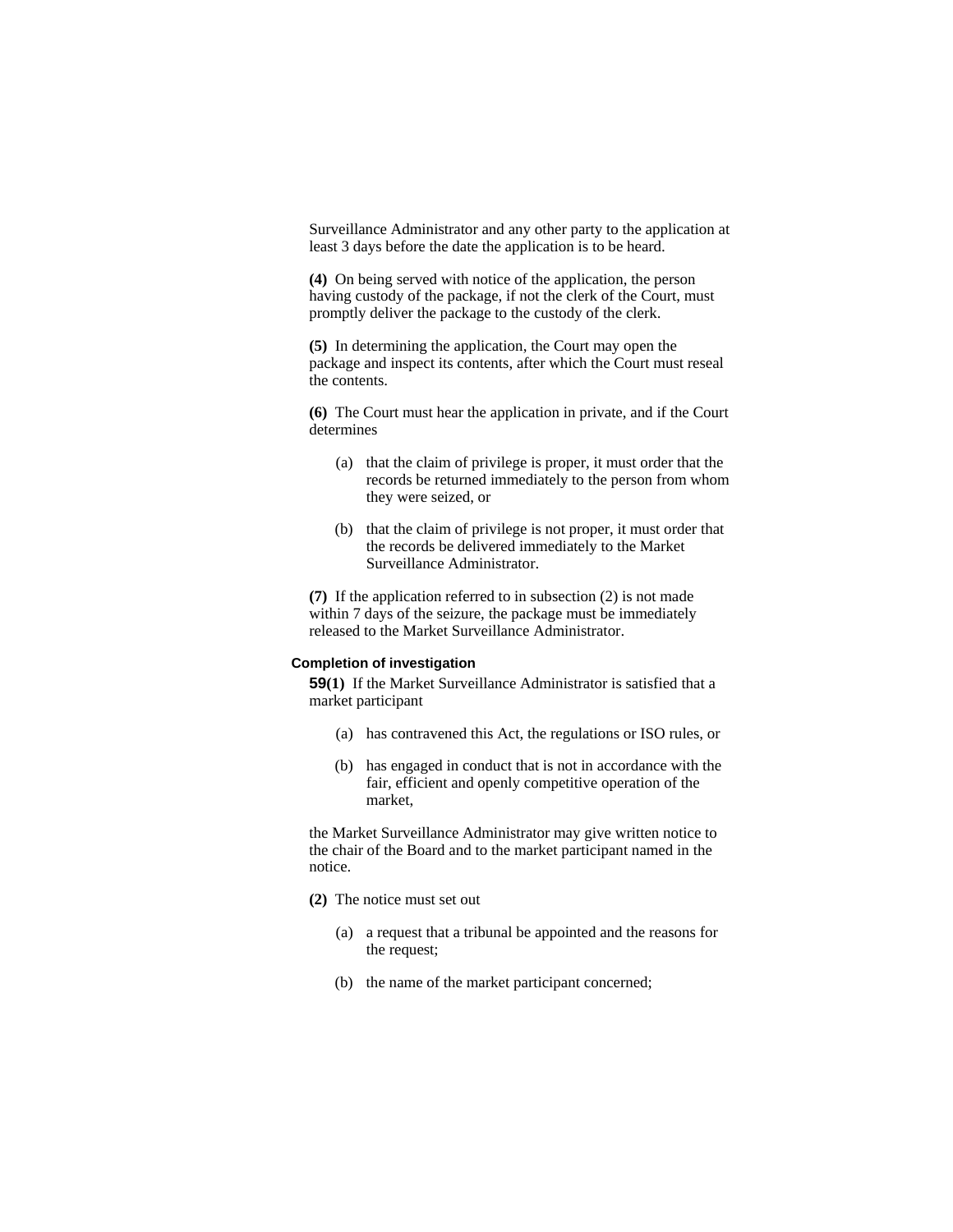- (c) reasonable particulars of the contravention or conduct that is to be presented to the tribunal;
- (d) a statement of the order the Market Surveillance Administrator proposes to request from the tribunal;
- (e) any other matter specified in the regulations made by the Minister under section 74.

# **Division 4 Tribunals and Enforcement**

#### **Tribunal membership**

**60(1)** The chair of the Board must establish a pool of individuals from whom persons may be selected to serve on a tribunal.

- **(2)** A person selected for the tribunal pool
	- (a) must have an understanding of matters relating to the electric industry,
	- (b) must be independent of any person having a material interest in the Alberta electric industry,
	- (c) shall not be the Market Surveillance Administrator or an officer or employee of the Market Surveillance Administrator, and
	- (d) shall not be the chair or any other member of the Board, or an officer or employee of the Board.

### **Appointment of tribunal**

**61** On receiving a notice from the Market Surveillance Administrator requesting the appointment of a tribunal, the chair of the Board must

(a) appoint a tribunal consisting of

- (i) at least 2 individuals from the tribunal pool, and
- (ii) one member of the Board, other than the chair,

and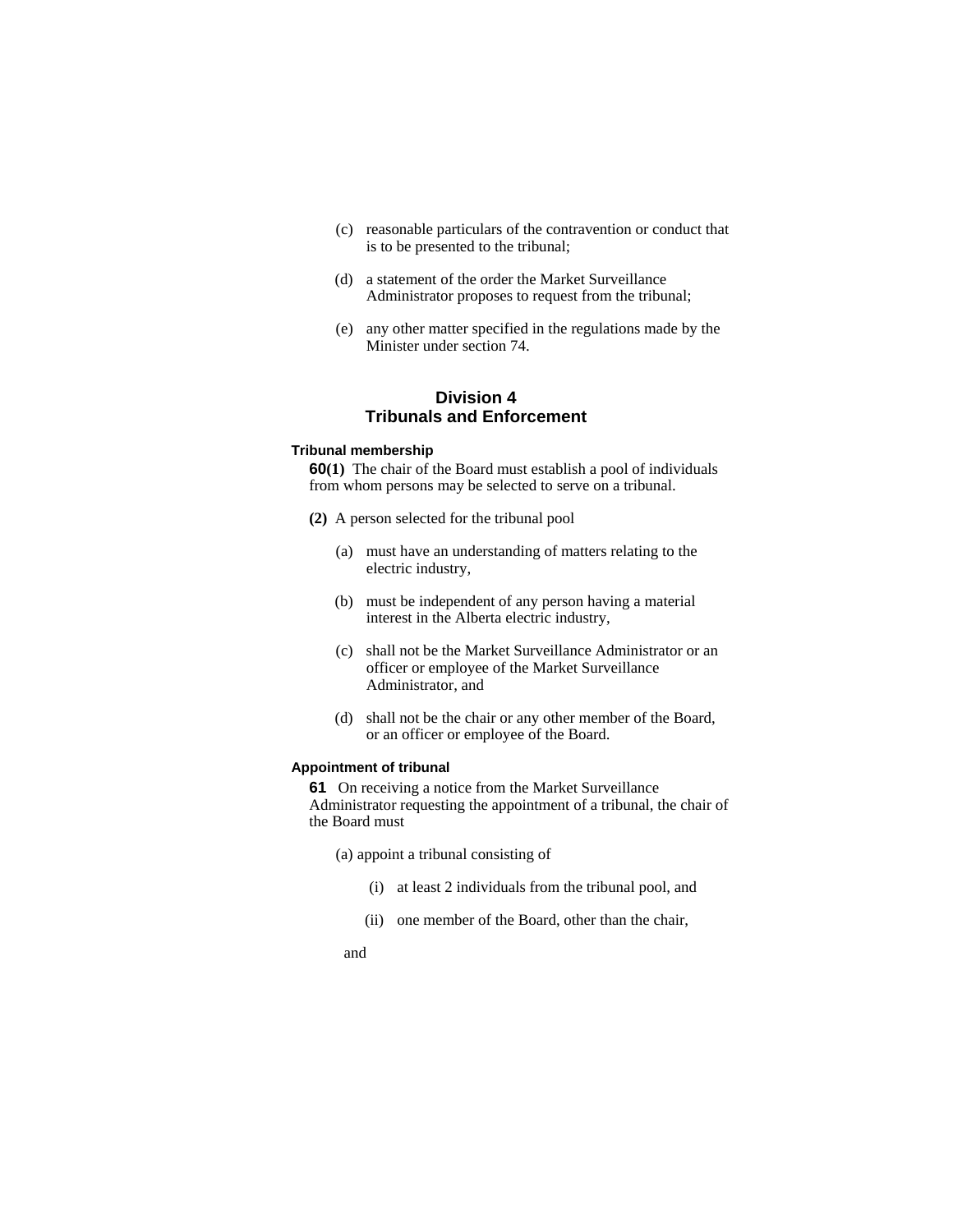(b) send the tribunal members a copy of the notice from the Market Surveillance Administrator requesting that a tribunal be appointed.

#### **Tribunal procedure**

**62(1)** The tribunal must hold a hearing into the matters set out in the Market Surveillance Administrator's request for a tribunal, which matters may be amended with the consent of the tribunal.

**(2)** The tribunal must give notice of the date, time and place of the hearing to

- (a) the Market Surveillance Administrator,
- (b) the market participant in respect of whom the hearing is to be held, and
- (c) any other person the tribunal considers to have an interest in the matter.

**(3)** The tribunal hearing must be conducted in accordance with the regulations made by the Minister under section 74.

- **(4)** The tribunal
	- (a) is not bound by the rules of evidence or any other law applicable to judicial proceedings and has power to determine the admissibility, relevance and weight of any evidence, and
	- (b) may determine the manner in which evidence is to be admitted.

# **Obtaining evidence**

**63(1)** A party to proceedings before a tribunal may serve a person with a notice requiring the person to attend and give evidence at the tribunal hearing.

**(2)** The notice has the same effect as a notice in a Court of Queen's Bench proceeding requiring a witness to attend at a hearing or to produce documents and must be served in the same way.

**(3)** A tribunal may administer oaths and must require witnesses to testify under oath.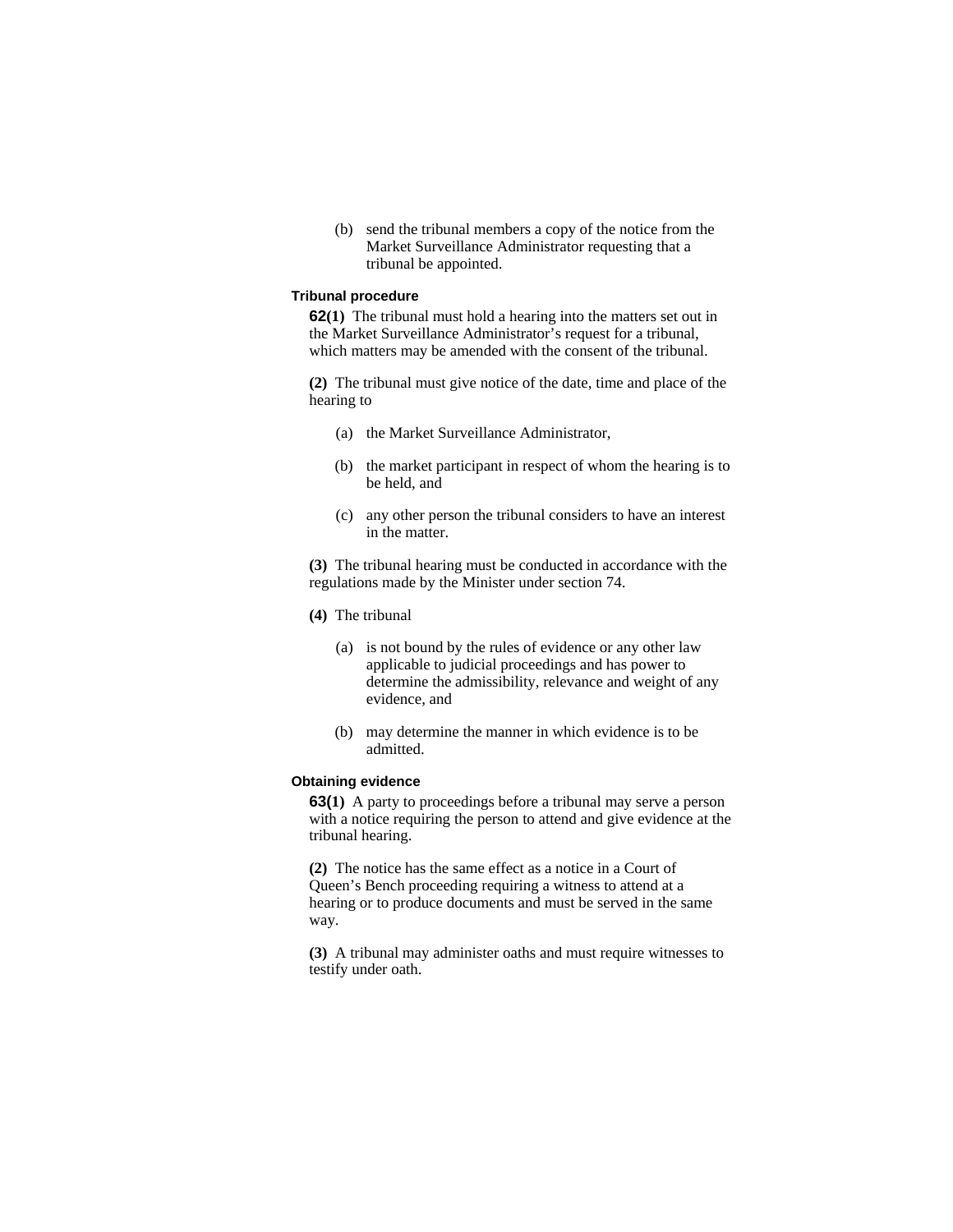**(4)** On the application of a party or of the tribunal, the Court of Queen's Bench may make orders and give directions with respect to the attendance of witnesses, production of records and taking of evidence.

## **Protection for witnesses**

**64(1)** No person is excused from testifying or from producing any record, when ordered to do so by the tribunal, on the ground that the testimony or record might tend to incriminate the person or subject the person to penalty or forfeiture.

**(2)** A witness who testifies or produces a record at a hearing has the right not to have any incriminating evidence so given used to incriminate that witness in any other proceedings, except in a prosecution for or proceedings in respect of perjury or the giving of contradictory evidence.

#### **Rulings, interim and consent orders**

**65(1)** The tribunal may make any rulings on procedural or jurisdictional matters that it considers necessary.

**(2)** The tribunal may make an interim order only if it is of the opinion that the order is necessary to prevent immediate harm or further harm to the fair, efficient and openly competitive operation of the market.

**(3)** If the Market Surveillance Administrator and the market participant agree on a means to resolve all or part of a matter before the tribunal, they may apply for, and the tribunal may issue, a consent order.

## **Amendment or termination of proceedings**

**66(1)** If the tribunal finds that a matter that is the subject of its proceedings has been appropriately investigated, heard or dealt with in whole or in part by another body, the tribunal may amend or terminate all or part of the proceedings.

**(2)** The tribunal may amend or terminate proceedings at the request of a party to the proceedings.

## **Decision of tribunal**

**67(1)** Within 60 days after the conclusion of a hearing, the tribunal must make a written decision with reasons.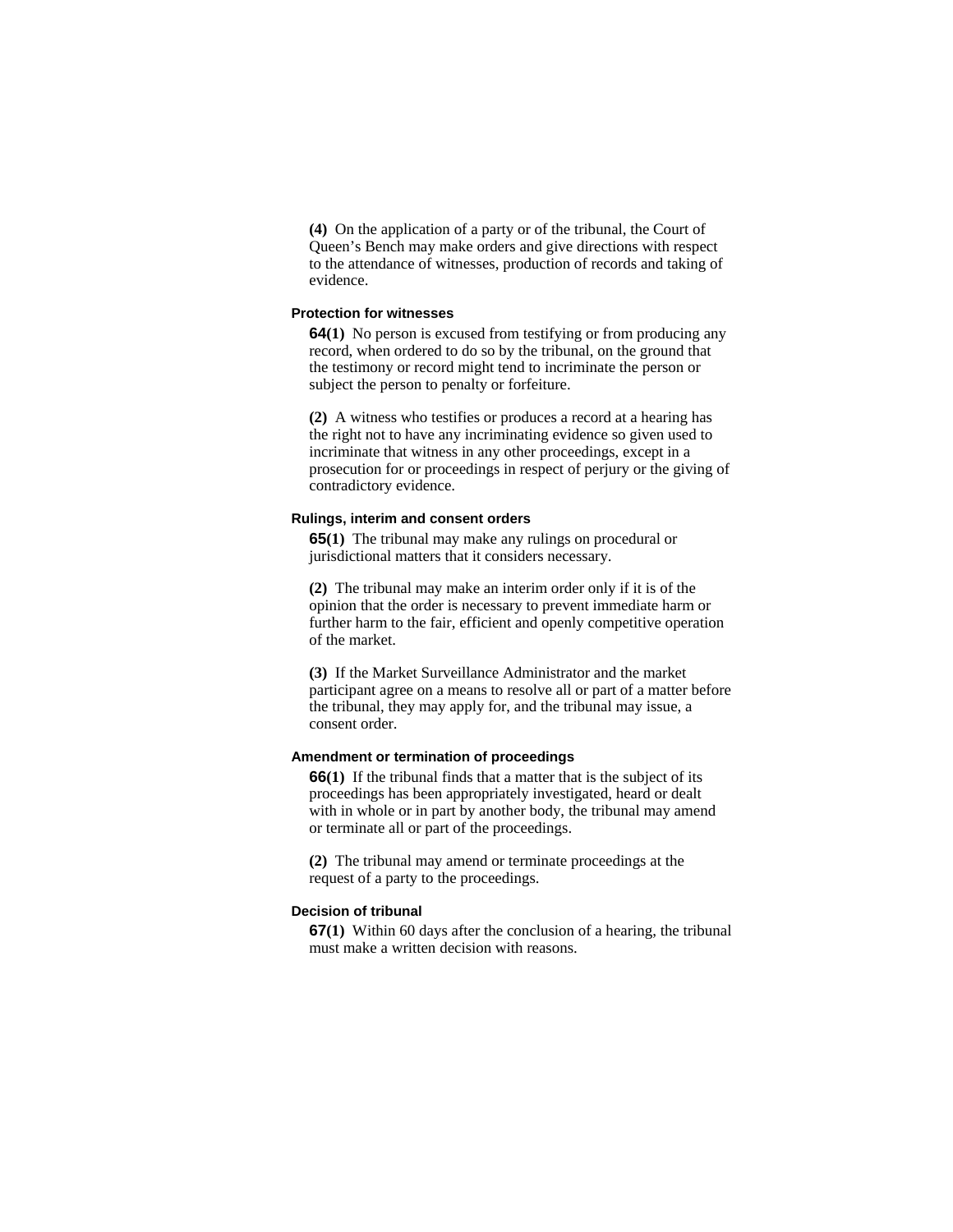**(2)** In making a decision, the tribunal may take into consideration any guidelines made by the Market Surveillance Administrator under section 49(4).

**(3)** The tribunal may make an order if it is of the opinion that a market participant

- (a) has contravened this Act, the regulations or the ISO rules, or
- (b) has engaged in conduct that is not in accordance with the fair, efficient and openly competitive operation of the market.
- **(4)** The tribunal may, by order, do any or all of the following:
	- (a) impose an administrative penalty on the market participant of either or both of the following:
		- (i) a daily amount of not more than \$100 000 for each day or part of a day on which a contravention or conduct occurs or continues;
		- (ii) a one-time amount to address economic benefit when the tribunal is of the opinion that the market participant has derived an economic benefit directly or indirectly as a result of the contravention or conduct;
	- (b) impose any terms and conditions the tribunal considers appropriate on the market participant relating to the supply, generation, transmission, distribution, trade, offer, exchange, purchase or sale of electricity, electric energy, electricity services or ancillary services;
	- (c) prohibit the market participant from engaging in conduct specified in the order or direct the market participant to take action specified in the order;
	- (d) direct the market participant to pay to the Balancing Pool the costs of the tribunal, the tribunal's legal fees, and any other costs the tribunal considers appropriate, on a fullindemnity basis, as assessed by the tribunal.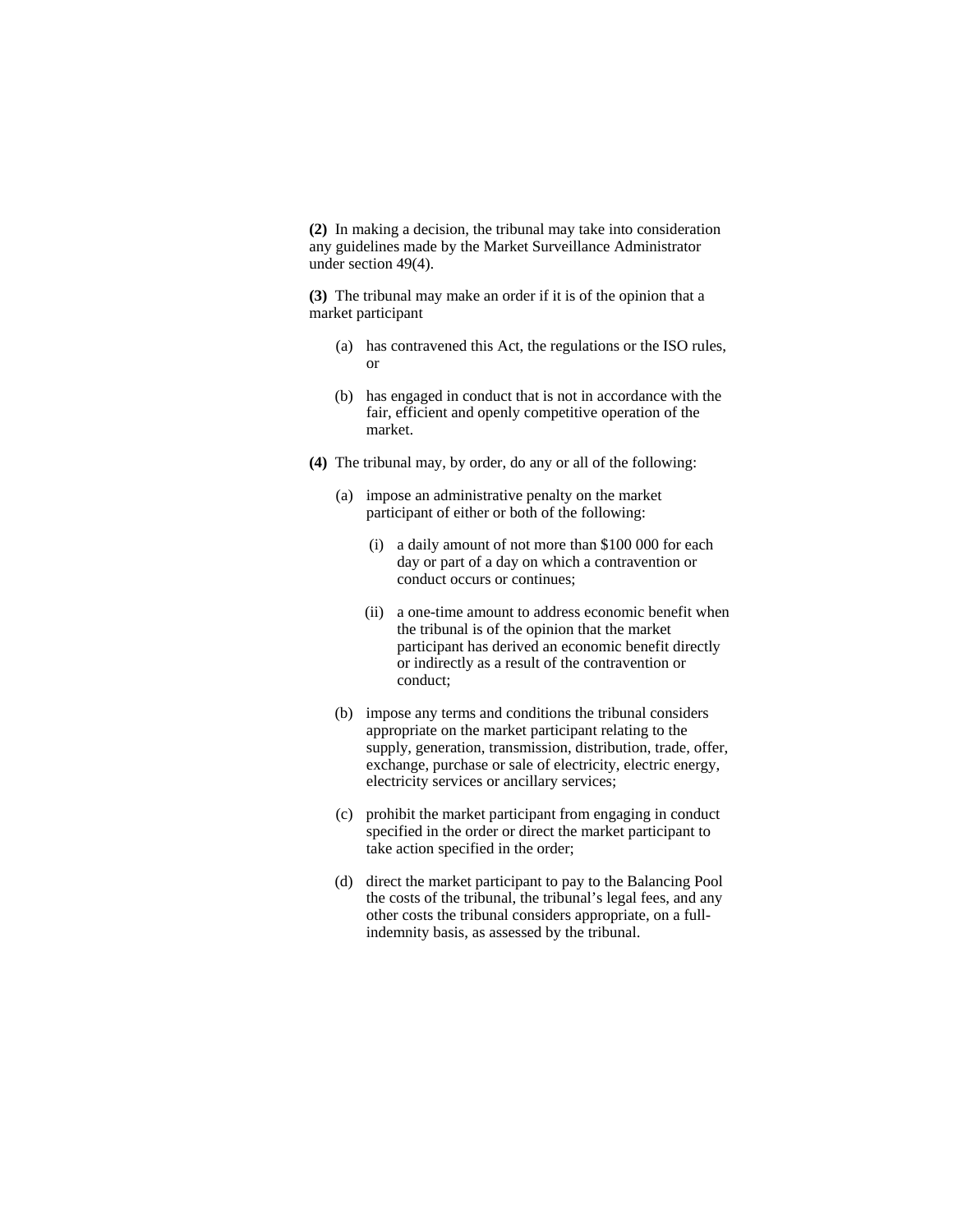**(5)** When making an order the tribunal may take into consideration any failure or refusal of a market participant to co-operate with the Market Surveillance Administrator.

**(6)** A decision and order of a tribunal is a matter of public record and must be kept at the offices of the Market Surveillance Administrator.

**(7)** Copies of the decision and order must be made available to the public except to the extent that the hearing was held in private.

#### **Correction of errors and omissions**

**68(1)** A tribunal may, on its own initiative within 30 days after making a decision or at the request of a party to the proceedings made within 30 days after receiving the decision,

- (a) correct typographical errors, errors of calculation and similar errors in the decision, or
- (b) amend the decision so as to correct an injustice caused by an oversight on the part of the tribunal.
- **(2)** The tribunal may,
	- (a) on its own initiative within 30 days after making a decision or such longer time as approved by the parties, or
	- (b) at the request of a party made within 30 days after receipt of the decision by that party,

make an additional decision to deal with a matter in dispute that was presented in the hearing but omitted from the earlier decision.

**(3)** The tribunal need not hold a hearing or meeting before rejecting a request made under this section.

#### **Enforcement of tribunal orders and offence**

**69(1)** Subject to the right to appeal to the Court of Appeal under section 70, if a person fails to pay an administrative penalty or an order for payment of the tribunal's costs in accordance with the order imposing it, the Market Surveillance Administrator may file a copy of the order with the clerk of the Court of Queen's Bench, and on being filed, the order has the same force and effect and may be enforced by the Market Surveillance Administrator as if it were a judgment or order of the Court.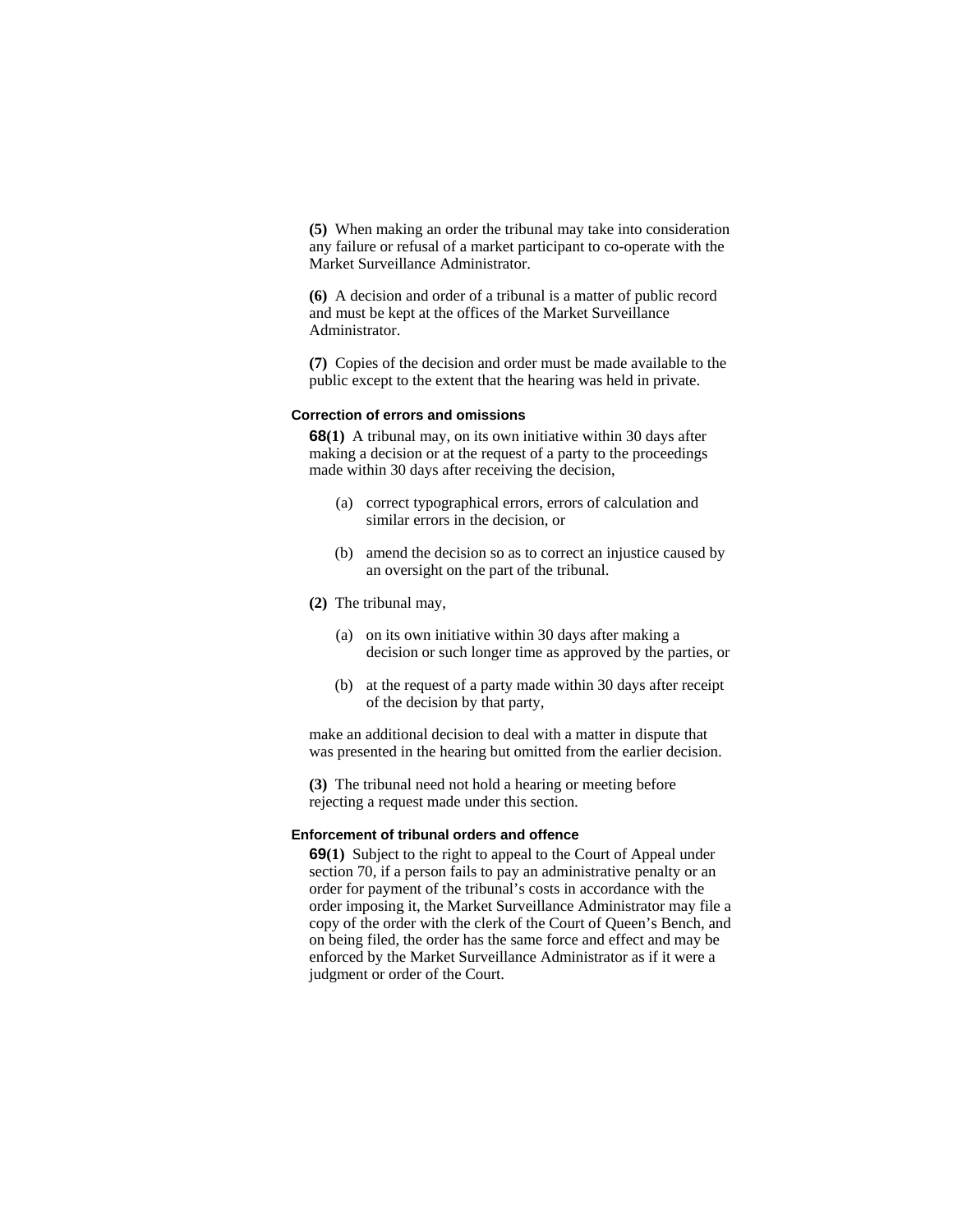**(2)** An administrative penalty imposed by the tribunal must be paid to the Balancing Pool.

**(3)** If the order is against a market participant that is a corporation, any officer, director or agent of the corporation who directed, authorized, assented to, acquiesced in or participated in the conduct giving rise to the order is jointly and severally liable with the corporation for the administrative penalty, costs or other sanction imposed by the order.

**(4)** Subject to the right to appeal to the Court of Appeal under section 70, the Market Surveillance Administrator may apply to the Court of Queen's Bench to enforce a tribunal order, other than an order to pay an administrative penalty or costs, on giving notice of the application to the person against whom enforcement is sought, in accordance with the *Alberta Rules of Court*.

**(5)** An application under subsection (4) must be accompanied with the original tribunal order or a certified copy of it.

**(6)** The Court of Queen's Bench may give judgment enforcing a tribunal order unless

- (a) the order is the subject of an appeal under section 70 that has not been decided,
- (b) the order is the subject of judicial proceedings that put it in question, or
- (c) the order is not capable of enforcement in law.

**(7)** A person who fails to comply with an order of the tribunal is guilty of an offence and is liable to a fine of not more than \$100 000 a day for each day during which non-compliance continues.

**(8)** In addition, the Court may order the market participant to pay to the Balancing Pool any administrative penalty imposed on it by the tribunal.

## **Appeals to Court of Appeal**

**70(1)** Subject to subsection (2), an appeal lies from a tribunal order to the Court of Appeal on a question of jurisdiction or on a question of law.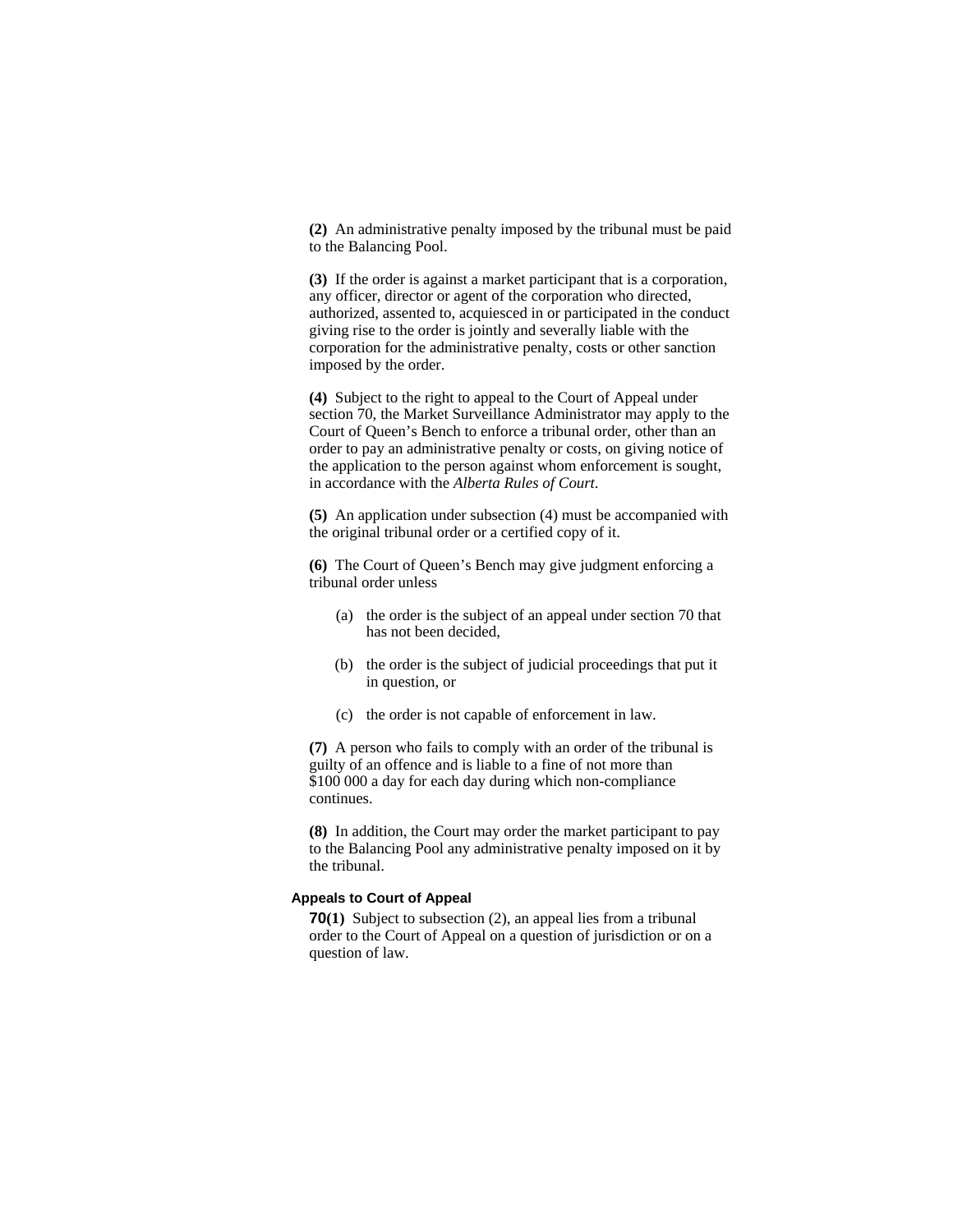**(2)** Leave to appeal may be obtained from a judge of the Court of Appeal only on an application made

- (a) within 30 days from the day that the tribunal order sought to be appealed from was made, or
- (b) within a further period of time as granted by the judge if the judge is of the opinion that the circumstances warrant the granting of that further period of time.

**(3)** Notice of the appeal must be given to the parties affected by the appeal and to the tribunal chair.

**(4)** An order of the tribunal takes effect at the time prescribed by the tribunal order, and the operation of the order is not suspended by the commencement or conduct of any appeal to the Court of Appeal or of any further appeal.

**(5)** Despite subsection (4), when the tribunal thinks fit, the tribunal may, on application to it, suspend the operation of the order being appealed until

- (a) the decision of the Court hearing the appeal is rendered or the time for appeal to the Supreme Court of Canada has expired, or
- (b) the appeal has been abandoned.

**(6)** Within 30 days from the day that the leave to appeal is obtained, the tribunal chair must forward to the Registrar of the Court of Appeal the transcript and record of the hearing and the tribunal order.

**(7)** On receipt of the transcript, record and tribunal order from the tribunal chair, the Registrar of the Court of Appeal must set the appeal down for hearing at the next sittings of the Court, but the hearing shall not commence until at least 2 weeks has elapsed from the day that the appeal is so set down.

**(8)** After the appeal has been set down by the Registrar, the party appealing must give to the parties affected by the appeal, or to the solicitors by whom those persons were represented before the tribunal, and to the tribunal chair, notice in writing that the appeal has been so set down for hearing.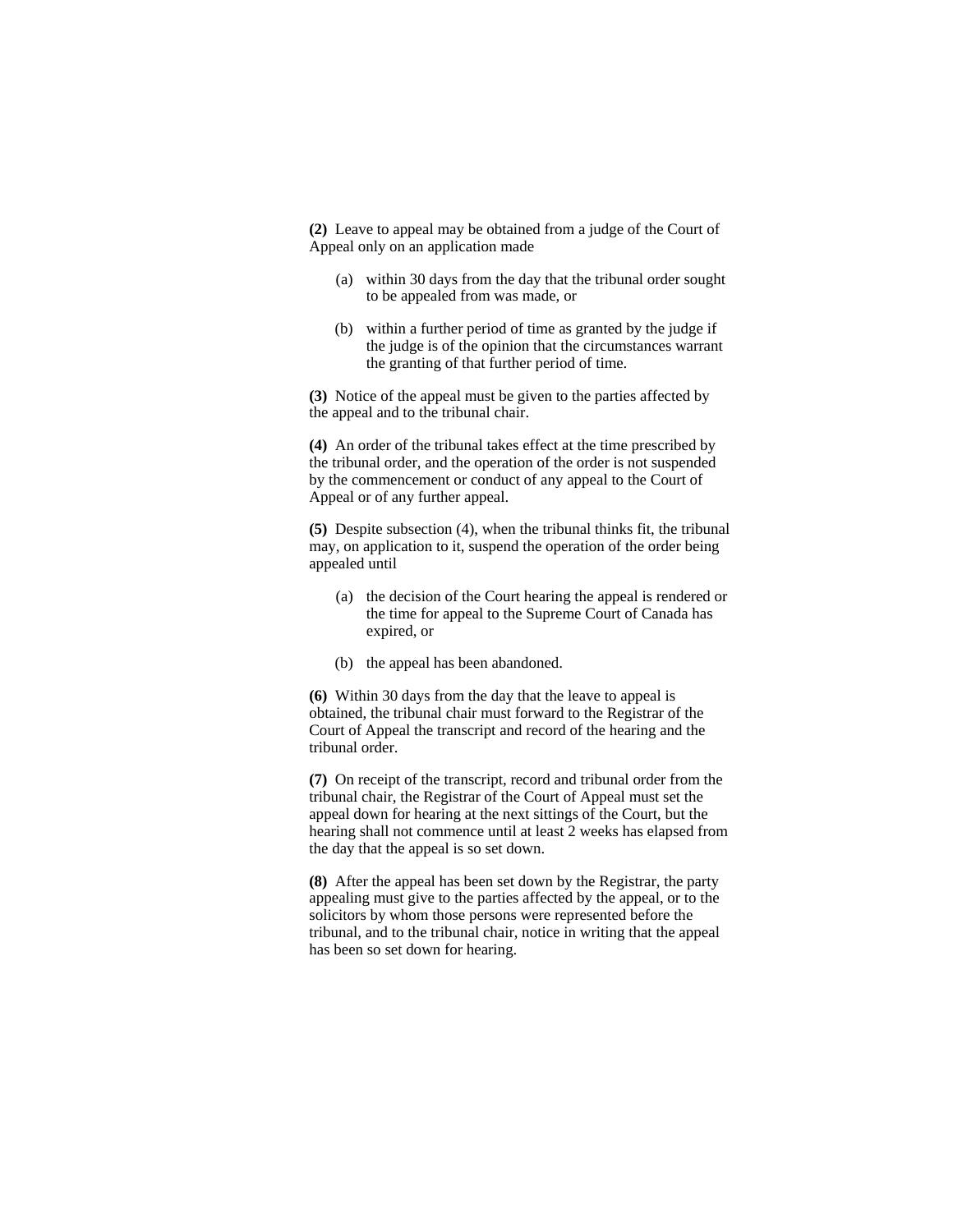**(9)** The Court of Appeal must hear an appeal made under this section as speedily as practicable.

**(10)** On the hearing of the appeal,

- (a) no evidence may be admitted other than the evidence that was submitted to the tribunal on the making of the order that is being appealed from;
- (b) the Court of Appeal may draw all inferences that are not inconsistent with the facts expressly found by the tribunal and that are necessary for determining the question of jurisdiction or of law, as the case may be, and must certify its opinion to the tribunal;
- (c) the Court of Appeal must proceed to confirm, vacate or give directions to vary the order that is being appealed, and if the Court vacates or gives directions to vary the order, the Court must refer the matter back to the tribunal for further consideration and redetermination.

**(11)** The tribunal is entitled to be represented, by counsel or otherwise, on the argument of an appeal.

**(12)** Neither the tribunal nor any member of the tribunal is in any case liable for costs by reason or in respect of an appeal or application.

**(13)** If an order or direction is vacated or a variation is directed, the matter must be reconsidered and redetermined by the tribunal, and the tribunal must vary or rescind its order in accordance with the judgment of the Court of Appeal or the Supreme Court of Canada.

## **Immunity for tribunal members**

**71** The members of a tribunal are not liable for anything done or omitted to be done in good faith in the exercise or purported exercise of a power, duty, responsibility or function under this Act or the regulations.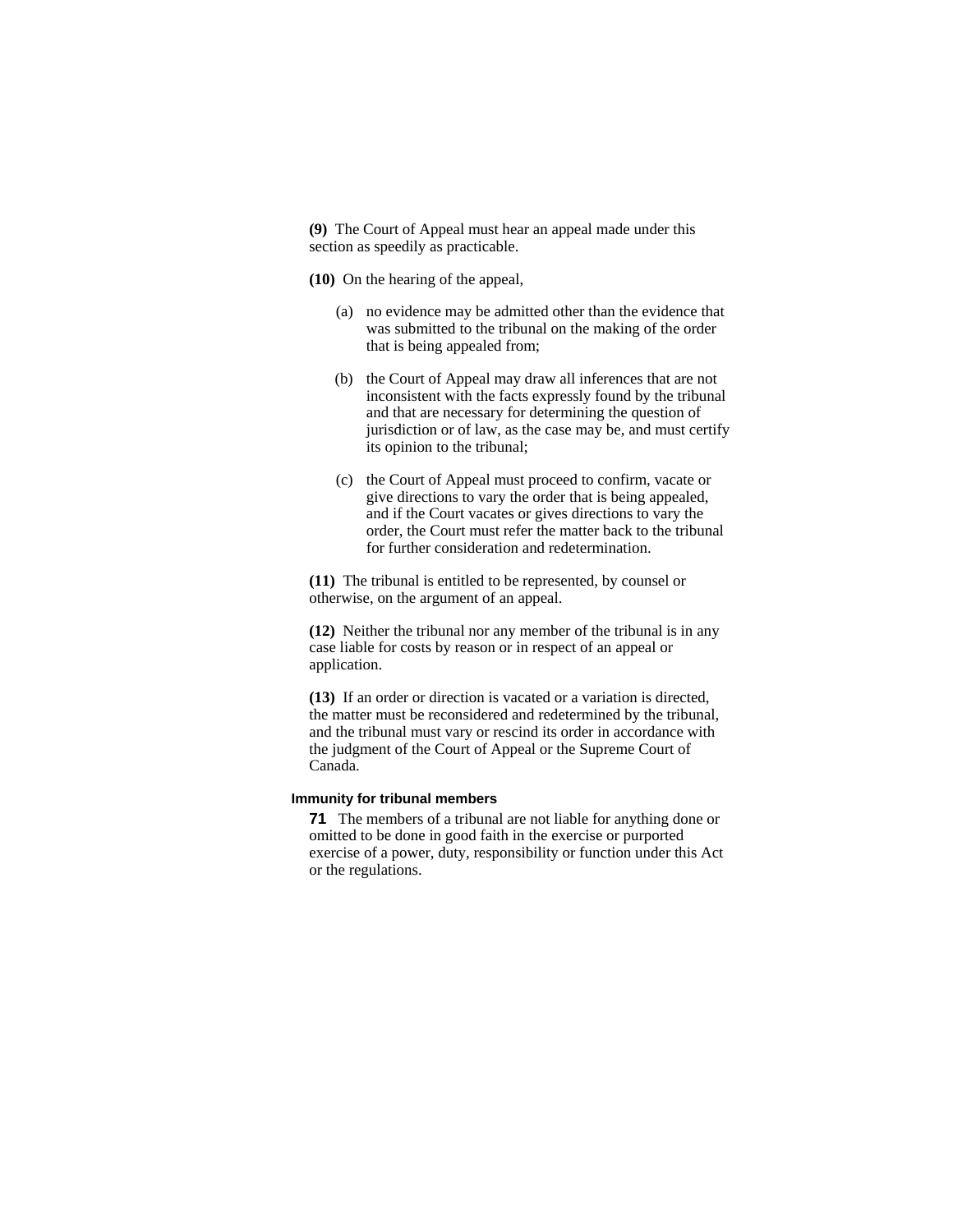# **Division 5 Regulatory Forbearance, Complaints to the Board and Regulations**

## **Regulatory forbearance**

**72(1)** The Market Surveillance Administrator may decide to refrain, in whole or in part and conditionally or unconditionally, from the exercise of any power or the performance of any part of its mandate if the Market Surveillance Administrator finds as a question of fact that a person, product, class of products, service or class of services is or will be subject to competition sufficient to protect the public interest.

**(2)** The Market Surveillance Administrator shall not refrain under subsection (1) in relation to a person, product, class of products, service or class of services if the Market Surveillance Administrator finds as a question of fact that to refrain would be likely to impair unduly the establishment or continuation of a competitive market for that person, product, class of products, service or class of services.

#### **Complaints about MSA**

**73(1)** Any person may make a written complaint to the chair of the Board about the conduct of the Market Surveillance Administrator.

- **(2)** The chair of the Board
	- (a) must refuse the complaint if the chair is satisfied that it deals with a matter the substance of which is before or has been dealt with by a tribunal, or
	- (b) may refuse the complaint if the chair is satisfied that the complaint is frivolous, vexatious or trivial or otherwise does not warrant an investigation.

**(3)** A decision by the chair of the Board to refuse the complaint or to consider the complaint is final and shall not be questioned, reviewed or restrained by any proceeding in the nature of an application for judicial review or otherwise in any court.

**(4)** The person making the complaint and the Market Surveillance Administrator must, if the chair of the Board so requires, participate in a dispute resolution process selected by the chair of the Board, which may include arbitration under the *Arbitration Act*.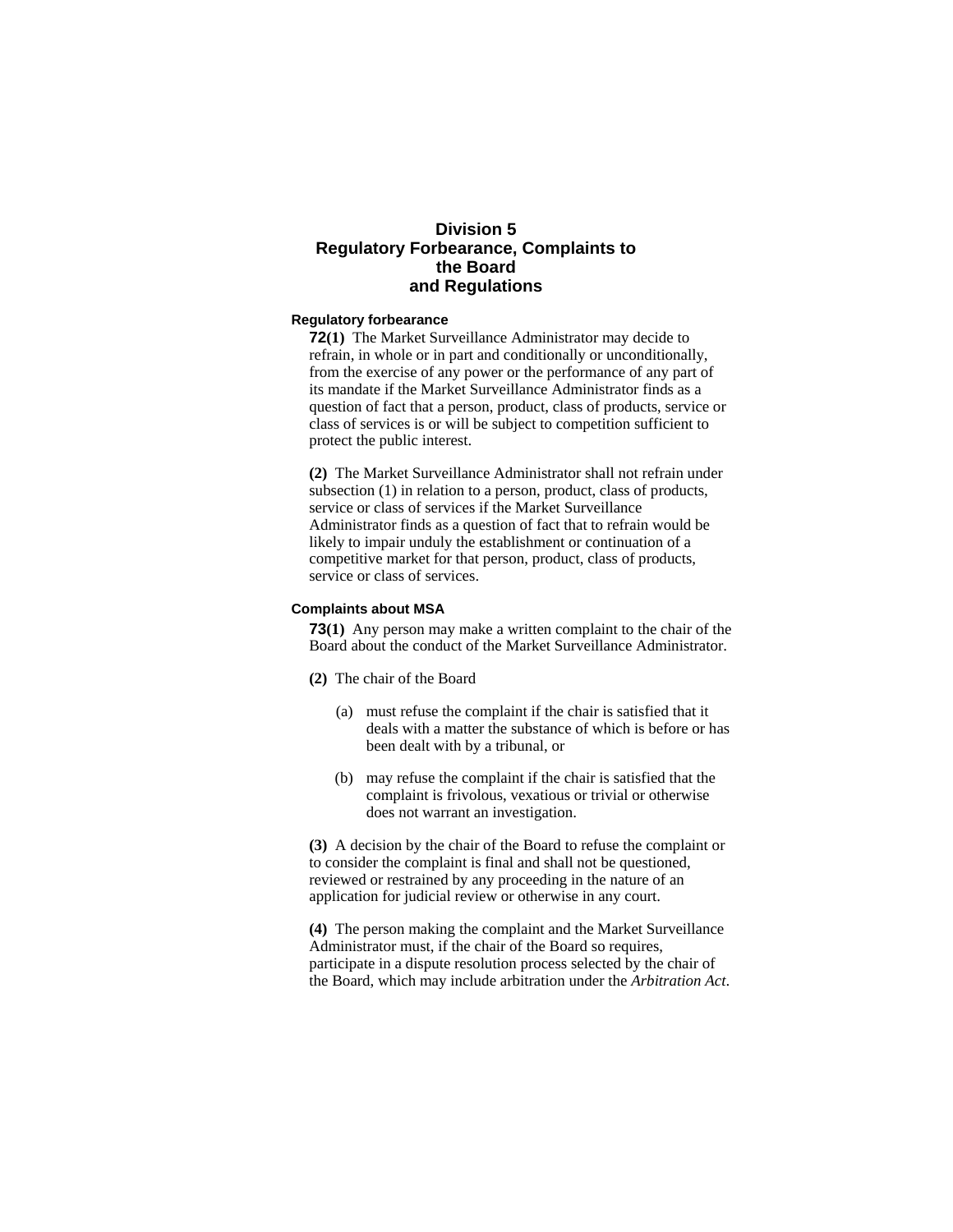# **Regulations**

- **74** The Minister may make regulations
	- (a) adding to, clarifying, limiting or restricting any of the Market Surveillance Administrator's powers and mandate or regulating how they are to be exercised;
	- (b) authorizing the Market Surveillance Administrator, with or without conditions, to appoint officials from another jurisdiction as officers of the Market Surveillance Administrator under this Act, and authorizing disclosure of information held by the Market Surveillance Administrator to authorities in other jurisdictions, with or without conditions;
	- (c) respecting the process and procedure of a tribunal, including matters respecting
		- (i) the manner and means of challenging tribunal members and conferring authority on the Court of Queen's Bench with respect to those challenges,
		- (ii) the service and deemed service of notices,
		- (iii) the designation of a chair of the tribunal and the chair's authority, and respecting the majority or number of tribunal members who make a decision and how tied decisions are to be resolved,
		- (iv) the circumstances under which a tribunal may hold its hearings in private,
		- (v) the recording of evidence,
		- (vi) the provision of legal counsel to the tribunal,
		- (vii) the period within which a tribunal must complete its hearings and make its decision, and
		- (viii) empowering the tribunal to proceed in the absence of a party;
	- (d) respecting the contents of notices under section 59 and respecting the powers and duties of the chair of the Board relating to a tribunal, including the remuneration and expenses of tribunal members and by whom they are to be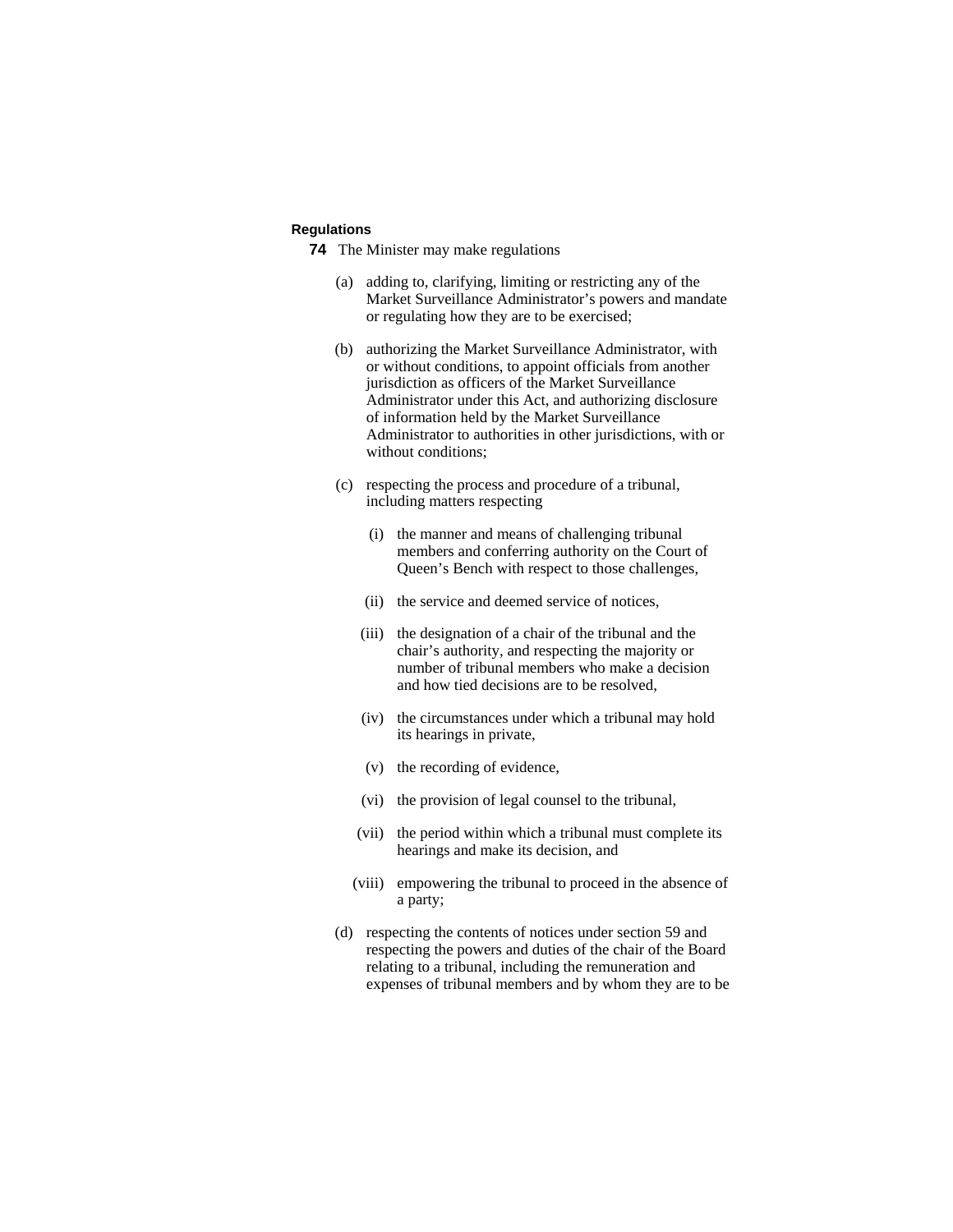paid and other administrative, process and procedural matters that may be required;

- (e) respecting the records, reports or other information to be provided to the Market Surveillance Administrator by market participants, the use that the Market Surveillance Administrator can make of the records, reports or information, and limitations on that use;
- (f) respecting the disclosure to and confidentiality of records viewed or obtained by the Market Surveillance Administrator and the right of the public to have access to all or any of them.

# **Part 4 Balancing Pool**

# **Division 1 Corporate Organization**

# **Balancing Pool established**

**75(1)** There is hereby established a corporation to be known as the Balancing Pool.

**(2)** The Balancing Pool consists of its members, who are appointed under section 76.

**(3)** The Balancing Pool is not a Provincial corporation for the purposes of the *Financial Administration Act*, the *Auditor General Act* or any other enactment.

**(4)** For the purposes of the *Government Accountability Act*, the Balancing Pool is not part of the ministry, as defined in that Act, of any Minister of the Government of Alberta.

**(5)** The Balancing Pool is not an agent of the Crown.

#### **Appointment of Balancing Pool members**

**76(1)** The Minister must appoint as members of the Balancing Pool not more than 9 individuals who, in the opinion of the Minister,

 (a) are independent of any person who has a material interest in the Alberta electric industry, and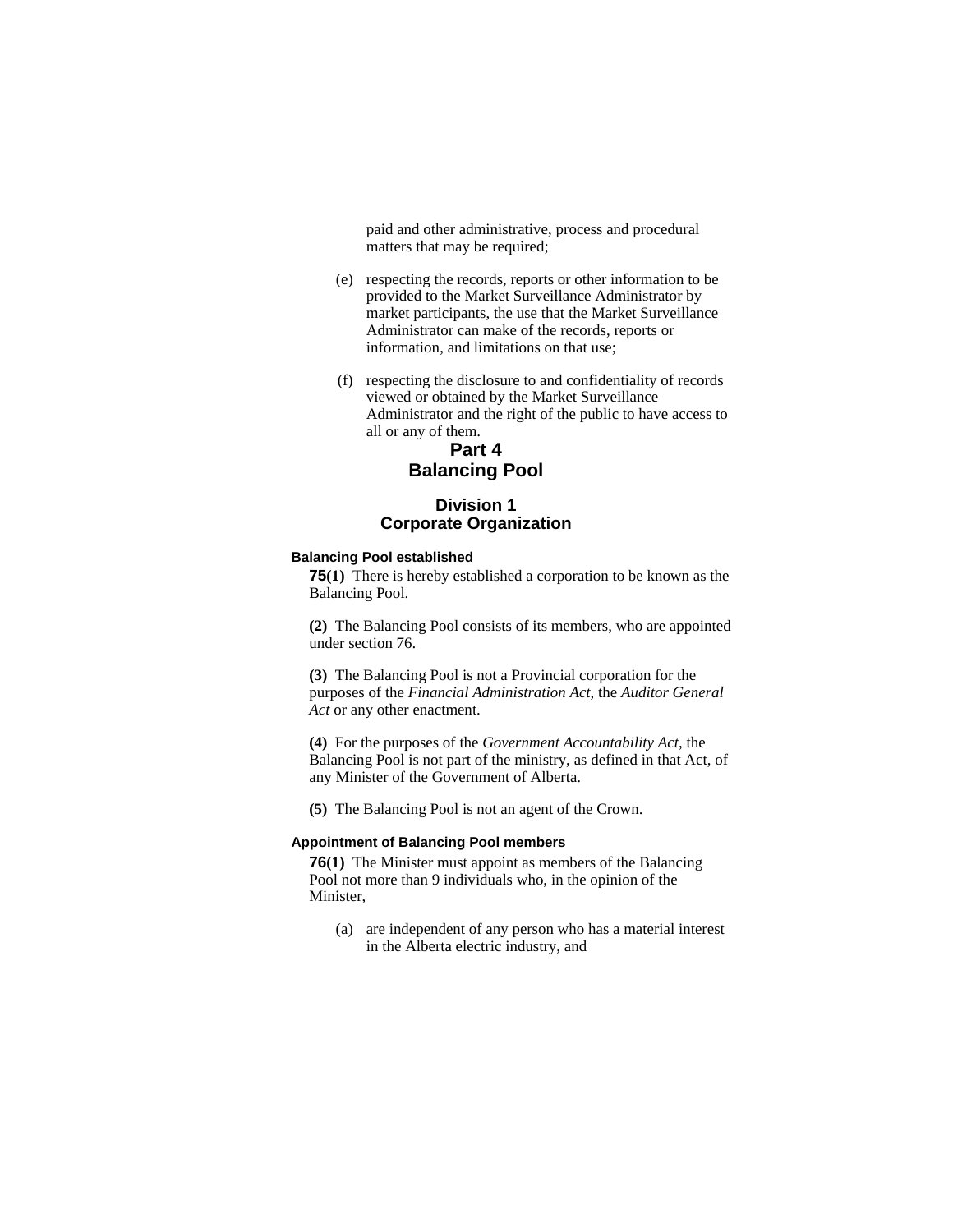(b) will enhance the performance of the Balancing Pool in exercising its powers and carrying out its duties, responsibilities and functions.

**(2)** The Minister must designate one of the members of the Balancing Pool as chair.

**(3)** In accordance with Balancing Pool bylaws, the members of the Balancing Pool

- (a) must recommend to the Minister individuals to be appointed as members for all appointments after the appointment of the first members, and
- (b) may recommend to the Minister an individual to be designated as chair when a chair needs to be designated.

**(4)** The members of the Balancing Pool must oversee the business and affairs of the Balancing Pool.

**(5)** The term of office of a member is for not more than 3 years.

**(6)** A member is eligible to be appointed for not more than 3 terms of office.

**(7)** A member continues to hold office after the expiry of the member's term of office until the member is reappointed, the member's successor is appointed or a period of 3 months has elapsed, whichever first occurs.

**(8)** A member is eligible to receive the reasonable remuneration and expenses set out in the Balancing Pool bylaws.

**(9)** In carrying out any duty, responsibility or function as a member of the Balancing Pool, the member must

- (a) act honestly and in good faith,
- (b) avoid conflicts of interest, and
- (c) exercise the care, diligence and skill that a reasonably prudent individual would exercise in comparable circumstances.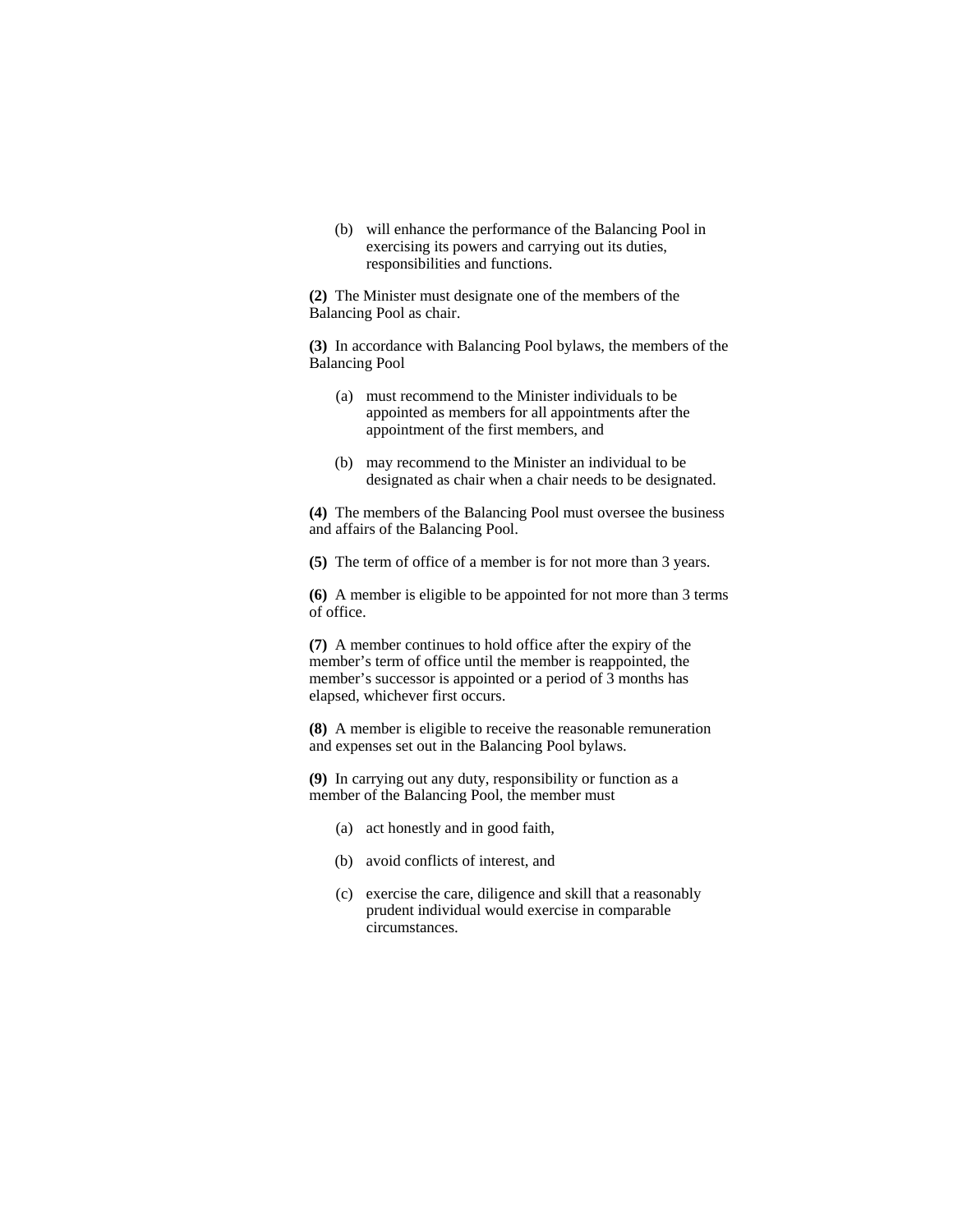### **Natural person powers**

**77(1)** Subject to this Act and the regulations, the Balancing Pool has the rights, powers and privileges of a natural person.

**(2)** Except when the power to delegate is restricted by this Act, by regulations made under section 88 or 142 or by Balancing Pool bylaws, the Balancing Pool may delegate any power or duty conferred or imposed on it under this or any other enactment

- (a) to any of the members, officers or employees of the Balancing Pool, or
- (b) to any other qualified person the Balancing Pool considers appropriate.

**(3)** The Balancing Pool shall not delegate the power to approve annual financial statements or its power to make bylaws.

#### **Bylaws**

**78(1)** The Balancing Pool must make bylaws governing its business and affairs.

- **(2)** In its bylaws the Balancing Pool
	- (a) must establish
		- (i) a code of conduct for its members, officers, employees and agents,
		- (ii) criteria and a process for recommending the appointment of members and designation of an individual as chair when an appointment or designation is needed,
		- (iii) the reasonable remuneration and expenses Balancing Pool members are eligible to receive, and
		- (iv) criteria relating to the removal of members and the process to be followed to recommend to the Minister the removal of a member,
	- and
	- (b) may establish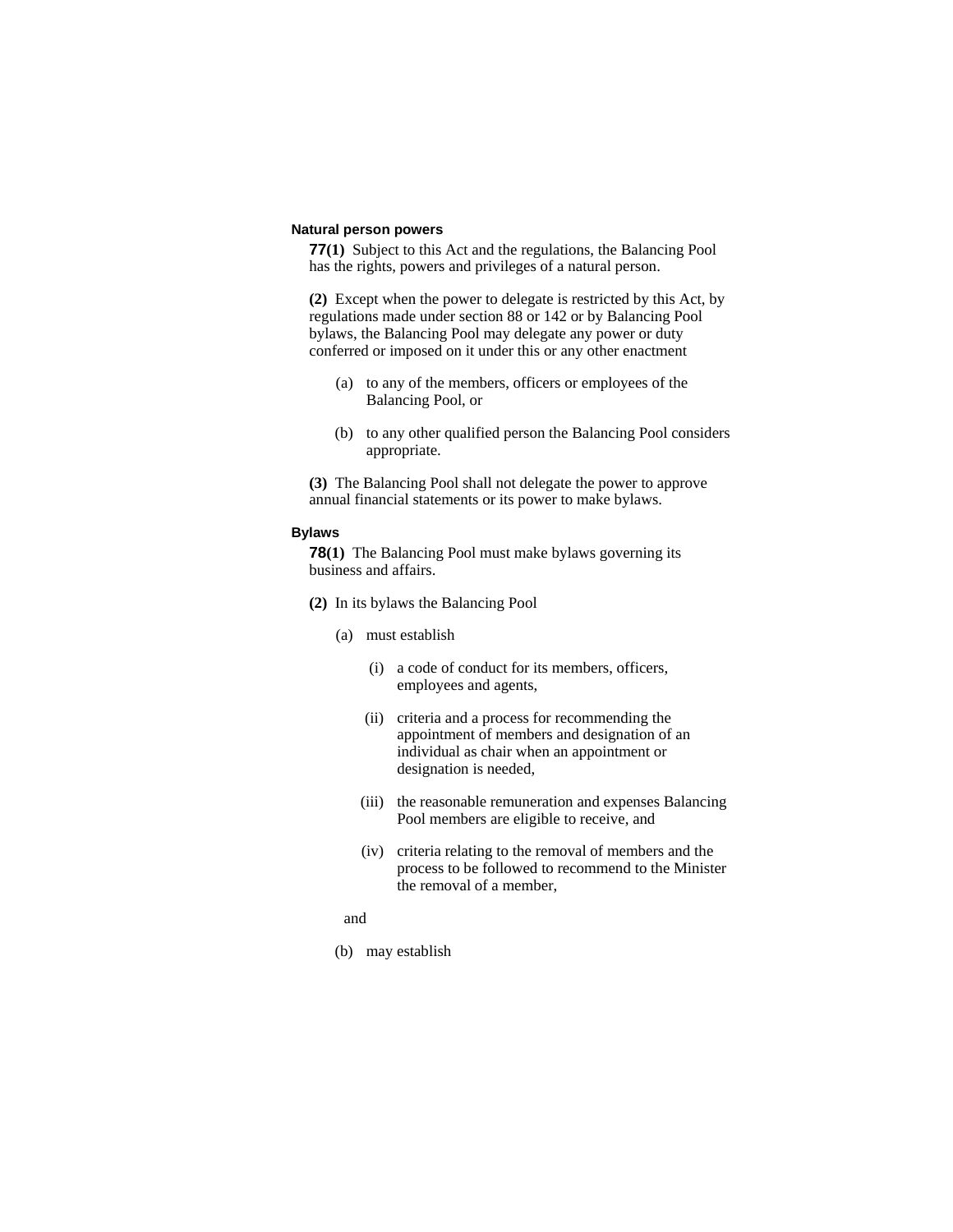- (i) the number of its members that constitutes a quorum at meetings of the Balancing Pool, and
- (ii) rules respecting the number of its members that is required to carry out any decision in order for that decision to bind all of its members and to constitute a decision of the Balancing Pool.

**(3)** The Balancing Pool must make its bylaws available to the public.

### **Chief executive officer**

**79** The Balancing Pool must appoint a qualified individual to act as its chief executive officer.

# **Auditor**

**80** The Balancing Pool must appoint an independent auditor to review and audit its financial statements.

#### **Committees**

**81** If the Balancing Pool establishes a committee to consult with market participants or other persons, it must

- (a) set up a process for appointing individuals to the committee,
- (b) describe the committee's mandate, and
- (c) specify the reasonable remuneration and expenses members of the committee are eligible to be paid for committee work.

# **Budget**

**82(1)** The Balancing Pool must prepare a budget for each fiscal year setting out the estimated revenues and expenses of the Balancing Pool to carry out its powers, duties, responsibilities and functions, which may include expenditures for capital assets allocated over the useful life of the asset.

**(2)** The Balancing Pool may amend its budget.

**(3)** The Balancing Pool, in establishing or amending its budget, must forecast its revenues and expenses over the expected life of the Balancing Pool and calculate an annualized amount.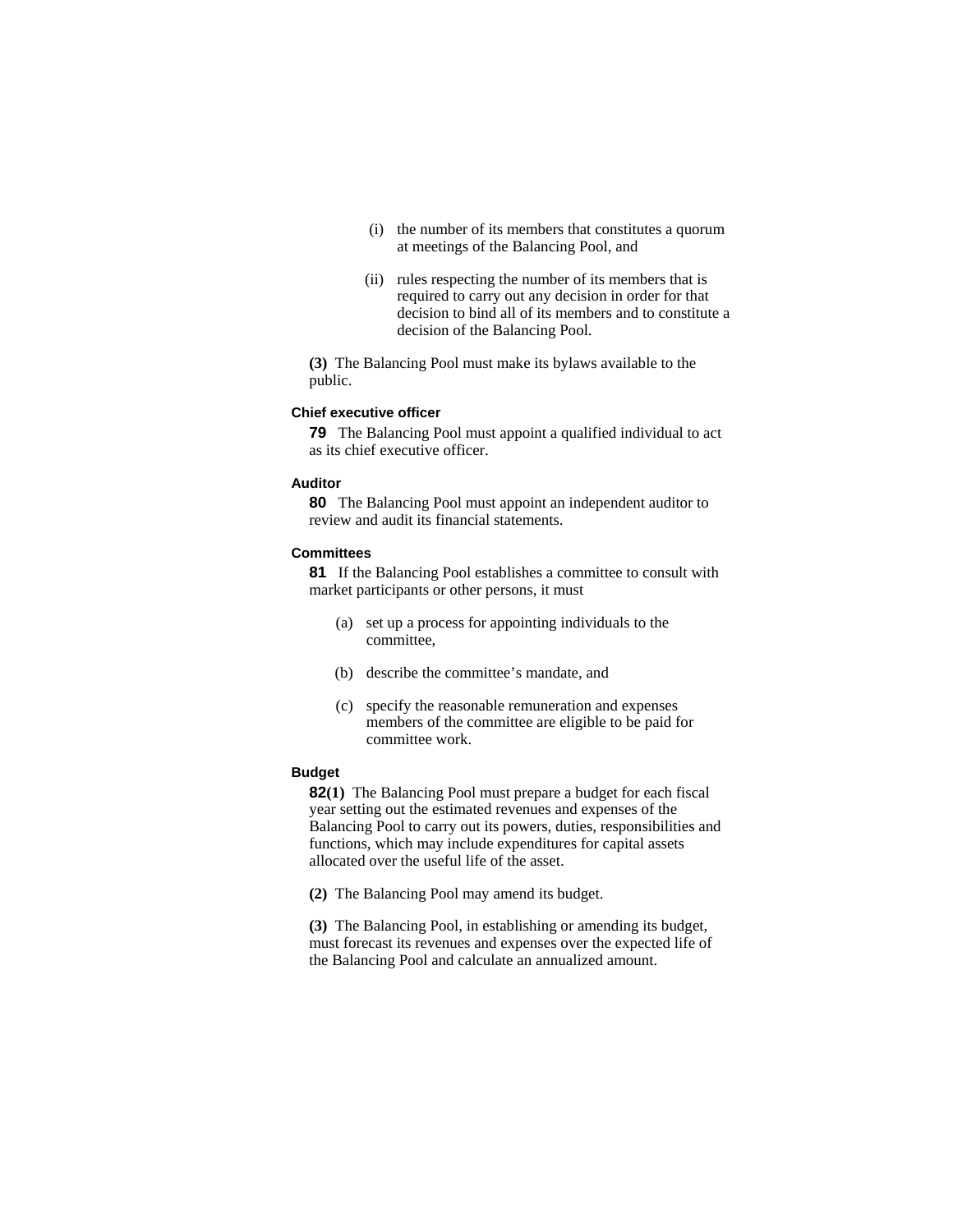**(4)** The Balancing Pool must notify the Independent System Operator of the annualized amount for each fiscal year.

**(5)** On receiving notice of the annualized amount, the Independent System Operator must include that amount in its tariff in accordance with section 30(2).

- **(6)** The Board must
	- (a) approve the annualized amount provided to the Independent System Operator by the Balancing Pool, without modification, and
	- (b) approve, with or without modification, the allocation of the annualized amount to the owners of electric distribution systems, industrial systems and persons that have made arrangements under section 101(2).

**(7)** The Balancing Pool and the Independent System Operator must co-operate in determining the appropriate timing and methodology of transferring the annualized amount

- (a) to the Independent System Operator from the Balancing Pool, if the amount is a positive amount, or
- (b) from the Independent System Operator to the Balancing Pool, if the amount is a negative amount.

**(8)** If in respect of any year the Independent System Operator and the Balancing Pool fail to agree on the timing and methodology of transferring the annualized amount, that amount must be transferred by the Independent System Operator to the Balancing Pool in equal monthly instalments.

**(9)** In this section, "annualized amount" means a forecast of an equal annual amount that, if included in the ISO tariff, would result in the amount in the balancing pool accounts totalling \$0 when it is wound up.

## **Balancing Pool investments**

**83(1)** The Balancing Pool must follow prudent investment standards in making investment decisions relating to and in managing the balancing pool accounts.

**(2)** A prudent investment standard is a standard that, in the overall context of an investment portfolio, a reasonably prudent person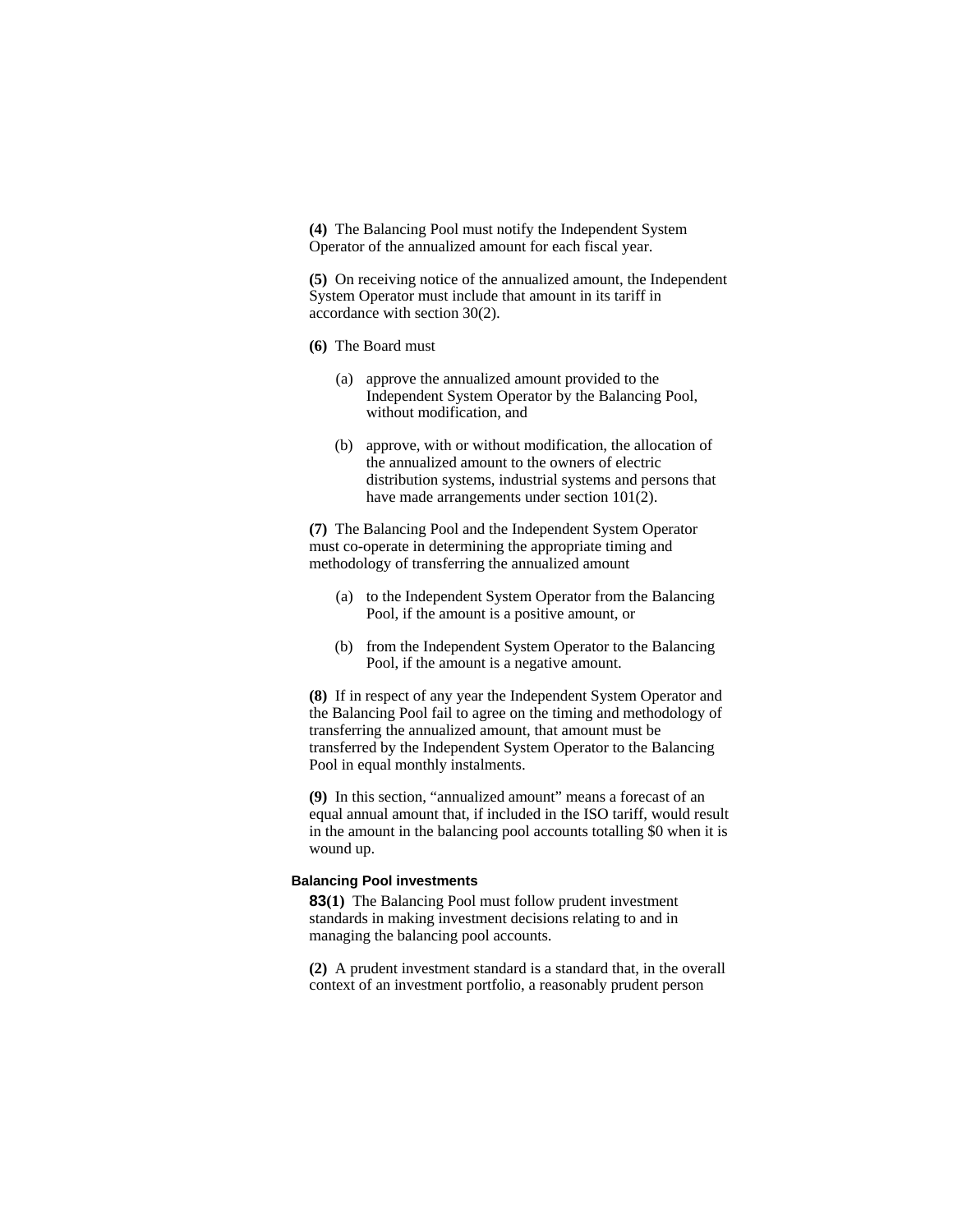would apply to investments made on behalf of another person with whom there exists a fiduciary relationship to make such investments without undue risk of loss or impairment and with a reasonable expectation of fair return or appreciation.

## **Records and reporting**

- **84** The Balancing Pool must
	- (a) maintain accounting records and a record of its business and affairs,
	- (b) within 120 days after the end of its fiscal year, prepare and have audited financial statements of the balancing pool accounts in the preceding fiscal year,
	- (c) at any time when required to do so by the Minister, prepare and have audited financial statements relating to any part of its business and affairs for any period of time specified by the Minister,
	- (d) after the end of each fiscal year, provide the Minister a report containing
		- (i) its audited financial statements, and
		- (ii) a summary of the activities of the Balancing Pool relating to the balancing pool accounts in the year,
		- and
	- (e) make the report provided to the Minister available to the public.

# **Division 2 Balancing Pool Duties**

#### **Balancing Pool duties**

**85(1)** The Balancing Pool has the following duties:

- (a) to establish or continue one or more accounts which together are to be known as the balancing pool accounts;
- (b) to manage generation assets in a commercial manner during the period the Balancing Pool holds generation assets;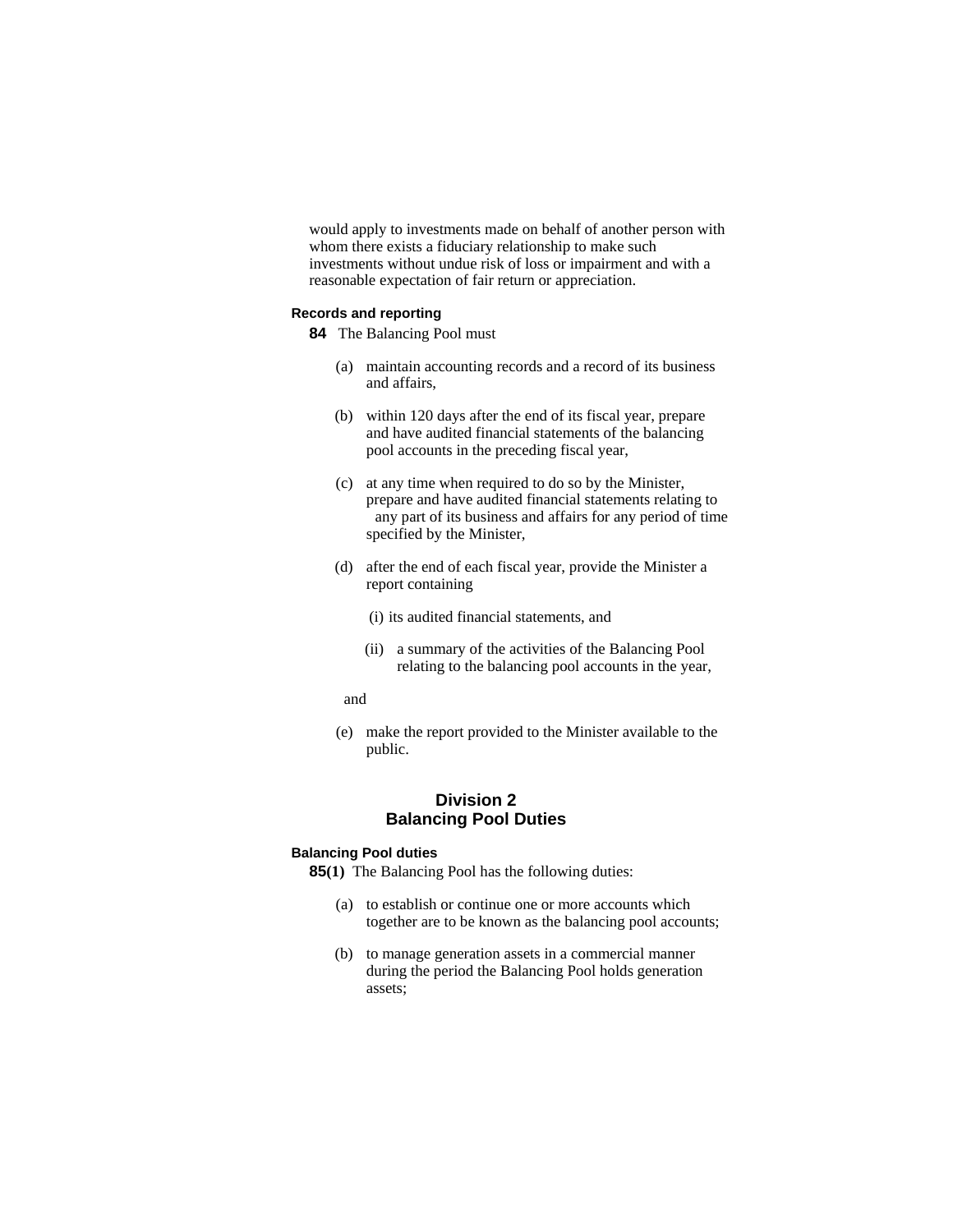- (c) to organize the management of generation assets in a manner that is in keeping with the eligibility requirements for a person to hold a power purchase arrangement or an agreement or arrangement derived from a power purchase arrangement in accordance with the regulations made by the Minister under section 99;
- (d) to sell generation assets when, in the opinion of the Balancing Pool, market conditions are such that a competitive sale of the assets will result in the Balancing Pool receiving fair market value for the generation assets;
- (e) to continue to hold the hydro power purchase arrangement and manage the payments associated with that power purchase arrangement;
- (f) to participate in regulatory, dispute resolution and other proceedings and processes if, in the opinion of the Balancing Pool, it is necessary or advisable to do so in order to protect the interests of the Balancing Pool and the value of the Balancing Pool's assets;
- (g) to manage risks prudently in all aspects of the Balancing Pool's operations;
- (h) to ensure that over the life of the Balancing Pool any net amount in the balancing pool accounts that is greater than \$0 or less than \$0 is included in the ISO tariff;
- (i) to oversee payments into or out of the balancing pool accounts in accordance with this Act and the regulations;
- (j) to manage the balancing pool accounts so that, over the life of the Balancing Pool, no profit or loss results, after accounting for the annualized amount under section 82(7) as a revenue or expense of the Balancing Pool;
- (k) to carry out any other function or duty given to it under the regulations.
- **(2)** In this section, "generation assets" means
	- (a) power purchase arrangements held by the Balancing Pool that include the right to exchange electric energy and ancillary services, and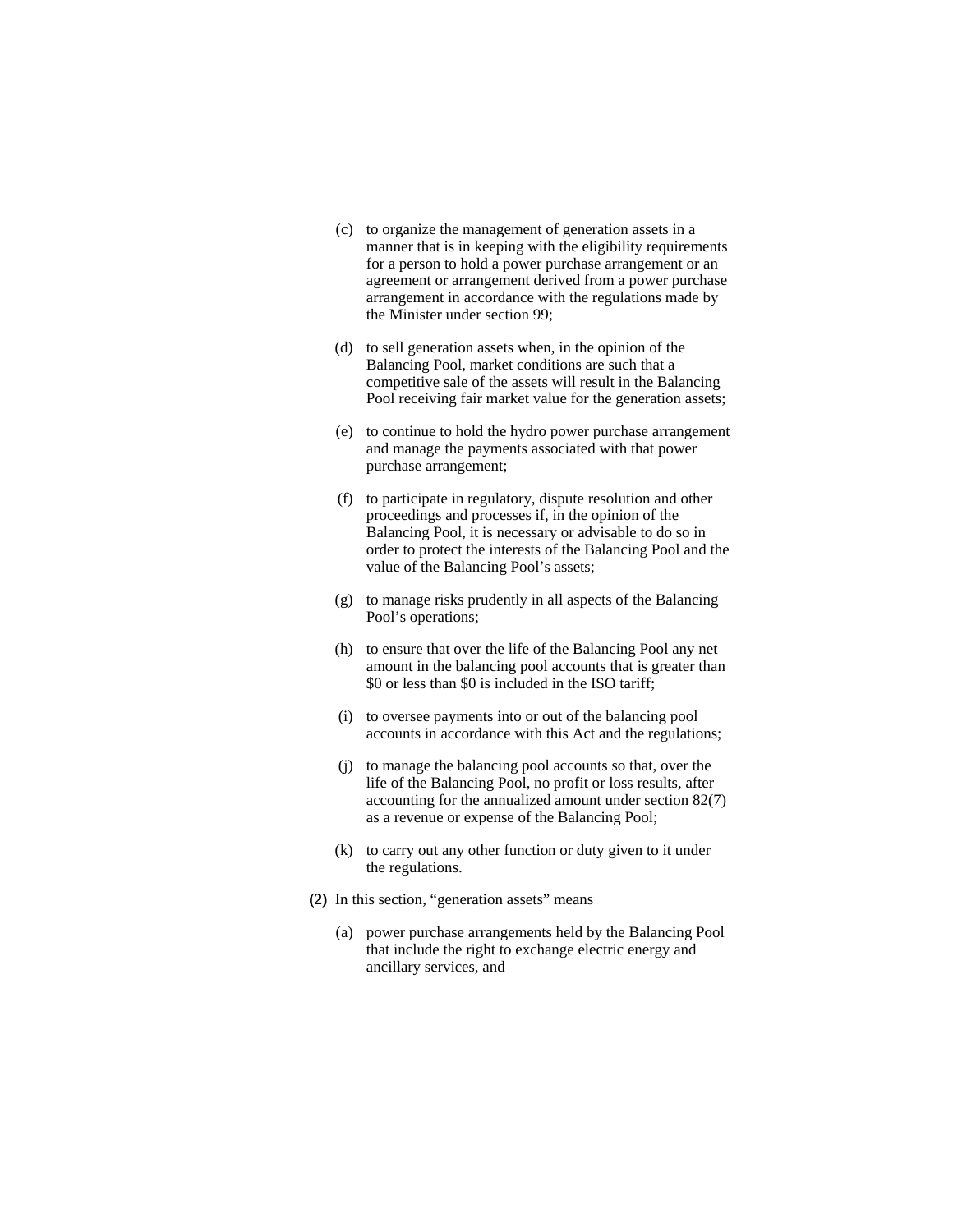(b) agreements or arrangements derived from power purchase arrangements held by the Balancing Pool that include the right to exchange electric energy and ancillary services.

## **Duty to act responsibly**

**86** The Balancing Pool must exercise its powers and carry out its duties in a manner that is responsible and efficient.

# **Division 3 Winding-up and Regulations**

#### **Winding-up**

**87** The Balancing Pool must

- (a) commence winding up the Balancing Pool on December 31, 2020, or with the approval of the Minister, on an earlier date, and
- (b) complete winding up not later than June 30, 2021.

## **Regulations**

**88** The Minister may make regulations

- (a) respecting payments into and out of the balancing pool accounts and who is to make or receive the payments;
- (b) adding to, clarifying, limiting or restricting any of the Balancing Pool's powers, duties, responsibilities and functions or regulating how they are to be exercised;
- (c) respecting the winding-up of the Balancing Pool.

# **Part 5 Liability**

## **Definition**

**89** In this Part, "affiliate" has the meaning given to it in the *Business Corporations Act*.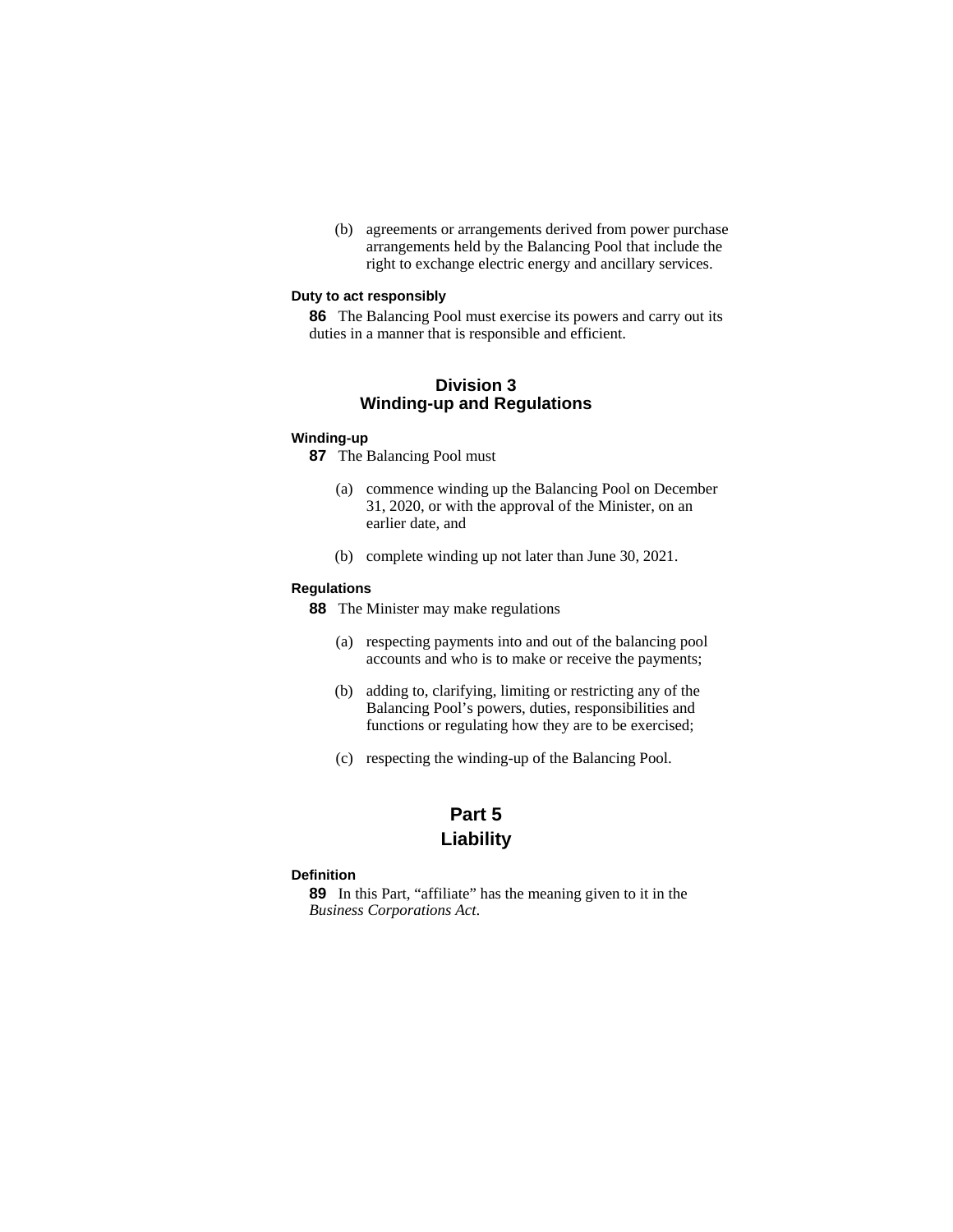# **Liability protection of ISO**

**90(1)** In this section,

- (a) "direct loss or damage" does not include loss of profits, loss of revenue, loss of production, loss of earnings, loss of contract or any other indirect, special or consequential loss or damage whatsoever arising out of or in any way connected with an Independent System Operator act;
- (b) "Independent System Operator act" means any act or omission carried out or purportedly carried out by an Independent System Operator person in exercising its powers and carrying out its duties, responsibilities and functions under this Act and the regulations;
- (c) "Independent System Operator person" means
	- (i) the Independent System Operator,
	- (ii) each member of the Independent System Operator,
	- (iii) each officer and employee of the Independent System Operator,
	- (iv) each agent or contractor of the Independent System Operator, and
	- (v) each affiliate of a person referred to in subclause (iv).

**(2)** No action lies against an Independent System Operator person, and an Independent System Operator person is not liable, for an Independent System Operator act.

- **(3)** Subsection (2) does not apply
	- (a) where an Independent System Operator act is carried out by an Independent System Operator person that is not an individual, if the act constitutes wilful misconduct, negligence or breach of contract, or
	- (b) where an Independent System Operator act is carried out by an Independent System Operator person who is an individual, if the act is not carried out in good faith.

**(4)** Where, as a result of the operation of subsection (3), an Independent System Operator person is liable to another person for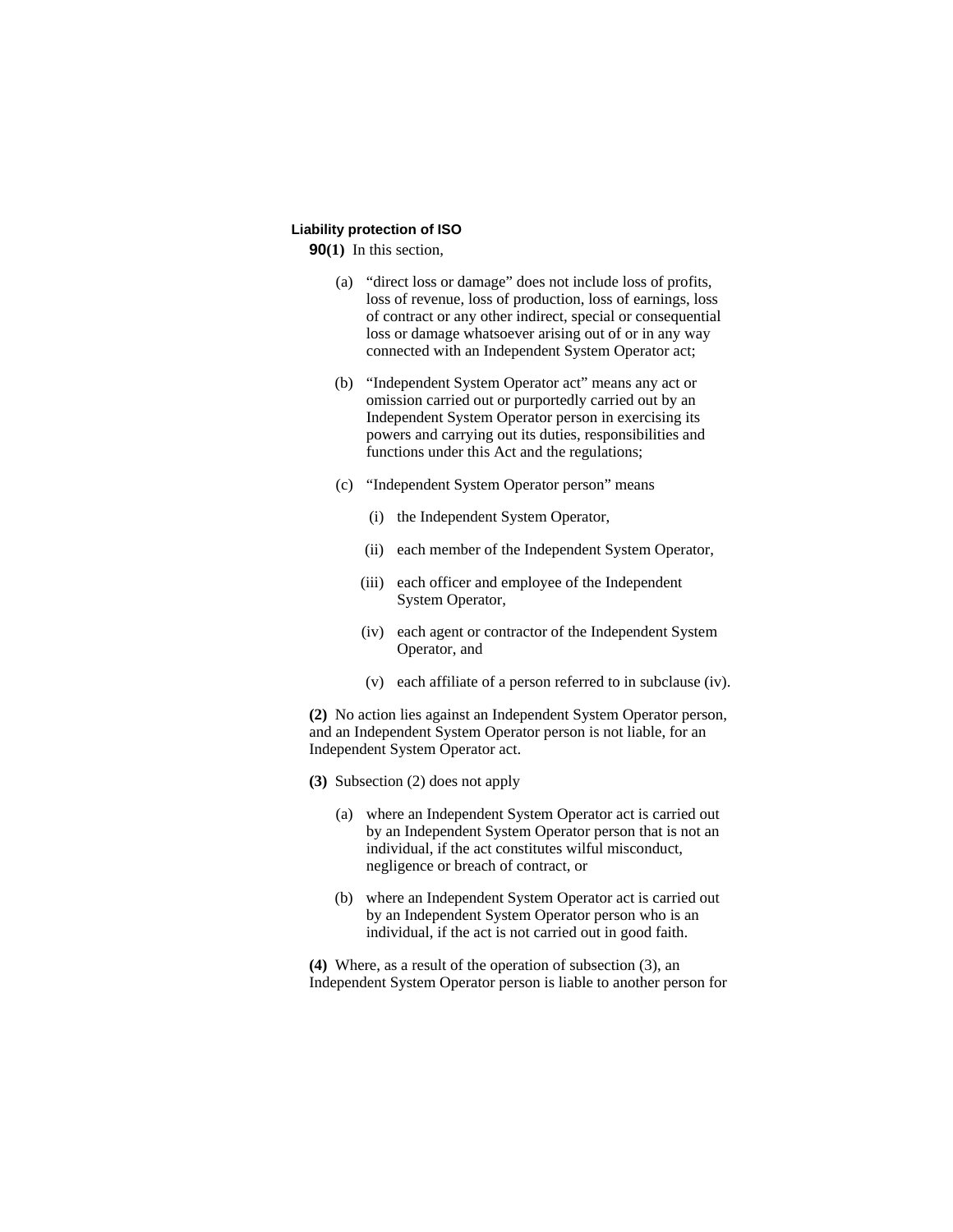an Independent System Operator act, the Independent System Operator person is liable only for direct loss or damage suffered or incurred by that other person.

**(5)** In addition to any other indemnity the Independent System Operator may provide, where

- (a) legal action has been commenced against an Independent System Operator person for an Independent System Operator act, and
- (b) the Independent System Operator person is, as a result of the operation of subsection (2) or otherwise, not liable,

the Independent System Operator must indemnify that Independent System Operator person for, and pay to that Independent System Operator person, all of that Independent System Operator person's costs of defending the legal action, including all reasonable legal expenses and legal fees on a solicitor and client basis, and the amounts so paid to or on behalf of that Independent System Operator person are recoverable by the Independent System Operator in accordance with subsection (6).

**(6)** The amounts paid to or on behalf of an Independent System Operator person under subsection (5) may be recovered by the Independent System Operator through ISO fees established under section 21.

### **Liability protection of MSA**

**91(1)** In this section,

- (a) "direct loss or damage" does not include loss of profits, loss of revenue, loss of production, loss of earnings, loss of contract or any other indirect, special or consequential loss or damage whatsoever arising out of or in any way connected with a market surveillance act;
- (b) "market surveillance act" means any act or omission carried out or purportedly carried out by a market surveillance person in exercising its powers and carrying out the mandate of the Market Surveillance Administrator under this Act and the regulations;
- (c) "market surveillance person" means
	- (i) the Market Surveillance Administrator,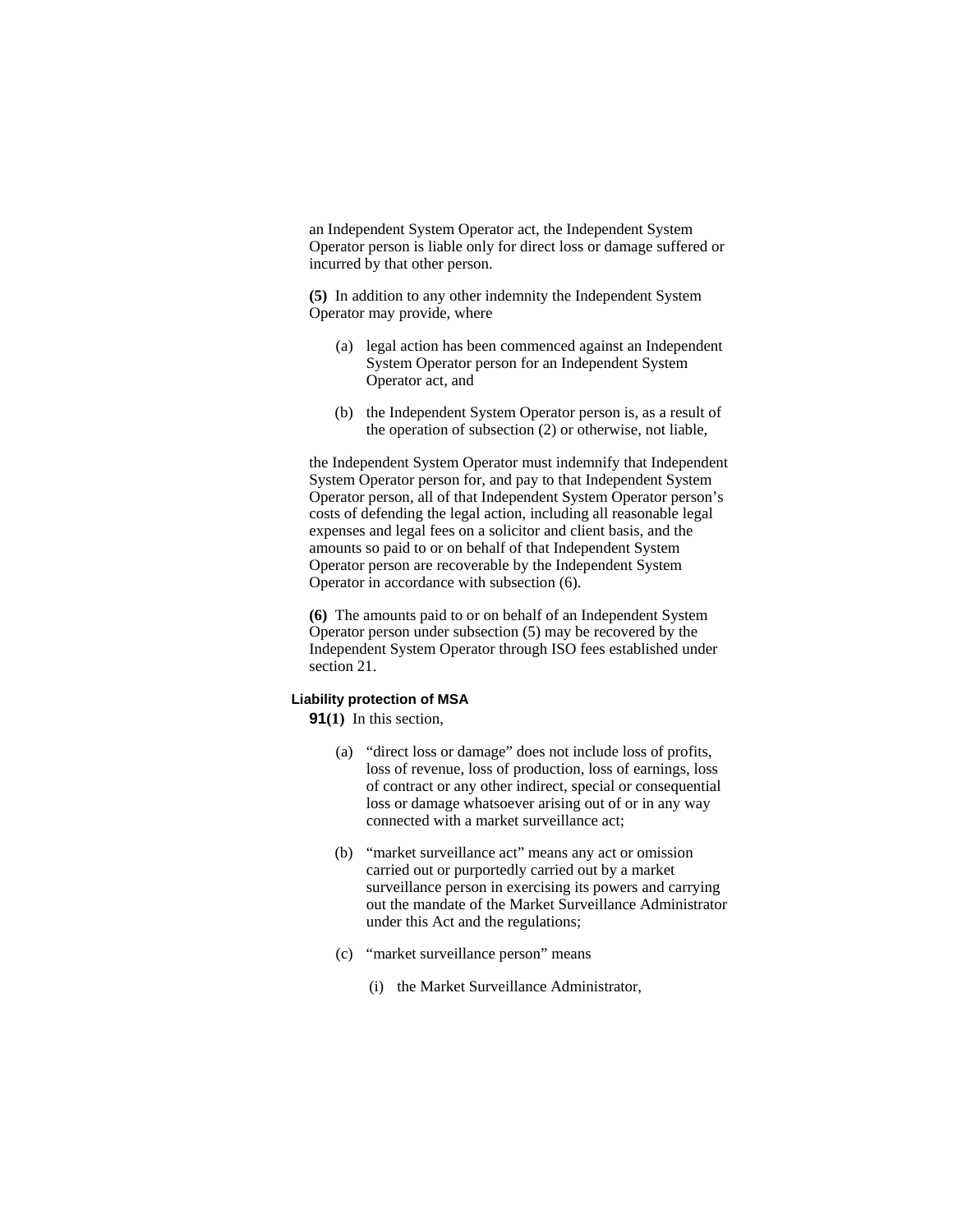- (ii) the individual appointed as the Market Surveillance Administrator,
- (iii) each officer and employee of the Market Surveillance Administrator,
- (iv) each agent or contractor of the Market Surveillance Administrator, and
- (v) each affiliate of a person referred to in subclause (iv).

**(2)** No action lies against a market surveillance person, and a market surveillance person is not liable, for a market surveillance act.

- **(3)** Subsection (2) does not apply
	- (a) where a market surveillance act is carried out by a market surveillance person that is not an individual, if the act is not carried out in good faith or is a breach of contract, or
	- (b) where a market surveillance act is carried out by a market surveillance person who is an individual, if the act is not carried out in good faith.

**(4)** Where, as a result of the operation of subsection (3), a market surveillance person is liable to another person for a market surveillance act, the market surveillance person is liable only for direct loss or damage suffered or incurred by that other person.

**(5)** In addition to any other indemnity the Market Surveillance Administrator may provide, where

- (a) a legal action has been commenced against a market surveillance person for a market surveillance act, and
- (b) the market surveillance person is, as a result of the operation of subsection  $(2)$  or otherwise, not liable,

the Market Surveillance Administrator must indemnify that market surveillance person for, and pay to that market surveillance person, all of that market surveillance person's costs of defending the legal action, including all reasonable legal expenses and legal fees on a solicitor and client basis, and the amounts so paid to or on behalf of that market surveillance person are recoverable by the Market Surveillance Administrator in accordance with subsection (6).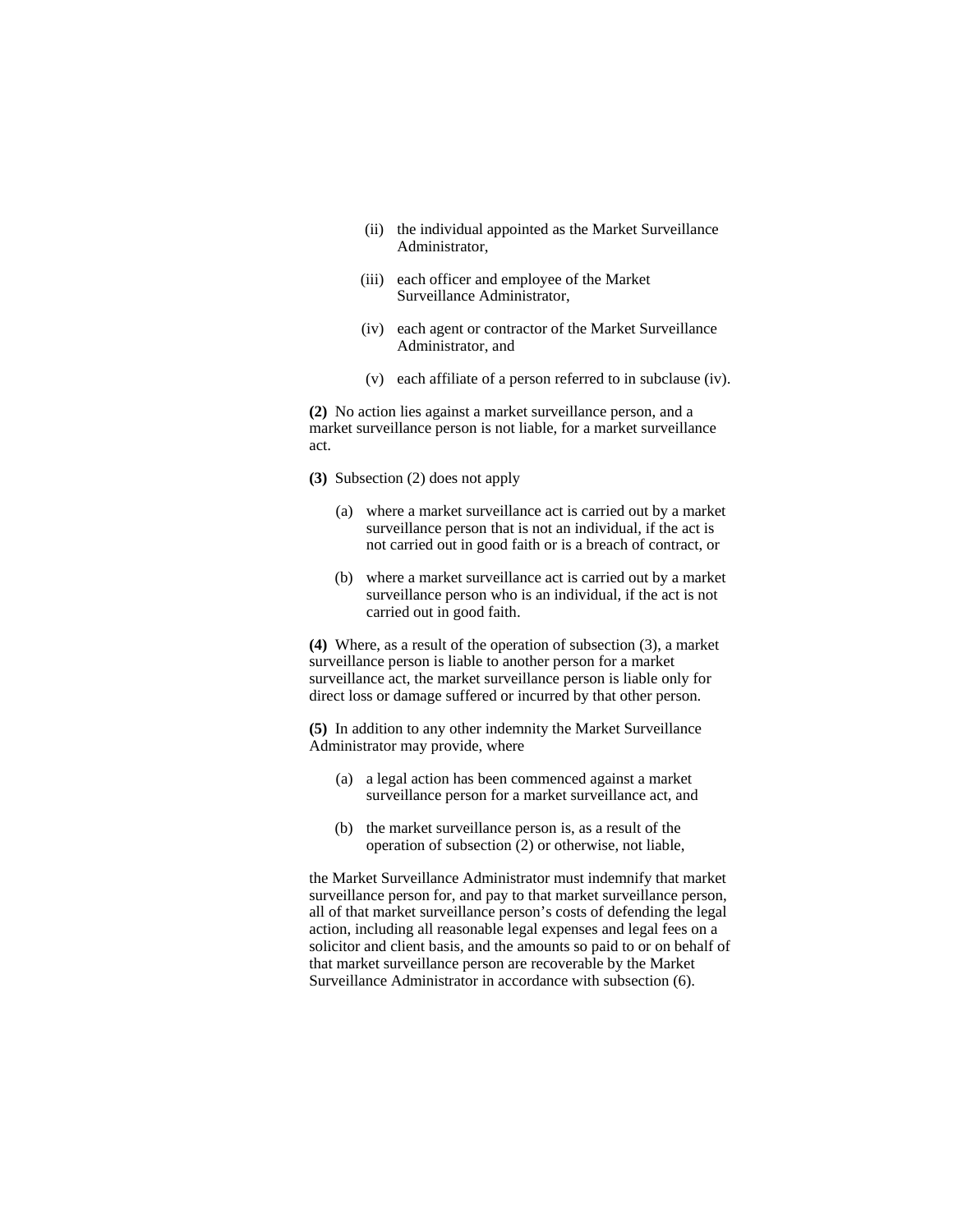**(6)** The amounts paid to or on behalf of a market surveillance person under subsection (5) may be recovered by the Market Surveillance Administrator from the Independent System Operator through an approved budget or approved amended budget under section 47.

### **Liability protection of Balancing Pool**

**92(1)** In this section,

- (a) "balancing pool person" means
	- (i) the Balancing Pool,
	- (ii) each member of the Balancing Pool,
	- (iii) each officer and employee of the Balancing Pool,
	- (iv) each agent or contractor of the Balancing Pool, and
	- (v) each affiliate of a person referred to in subclause (iv);
- (b) "balancing pool person act" means any act or omission carried out or purportedly carried out by a balancing pool person in exercising its powers and carrying out its duties, responsibilities and functions under this Act and the regulations;
- (c) "direct loss or damage" does not include loss of profits, loss of revenue, loss of production, loss of earnings, loss of contract or any other indirect, special or consequential loss or damage whatsoever arising out of or in any way connected with a balancing pool act.

**(2)** No action lies against a balancing pool person, and a balancing pool person is not liable, for a balancing pool person act.

**(3)** Subsection (2) does not apply

- (a) where a balancing pool person act is carried out by a balancing pool person that is not an individual, if the act constitutes wilful misconduct, negligence or breach of contract, or
- (b) where a balancing pool person act is carried out by a balancing pool person who is an individual, if the act is not carried out in good faith.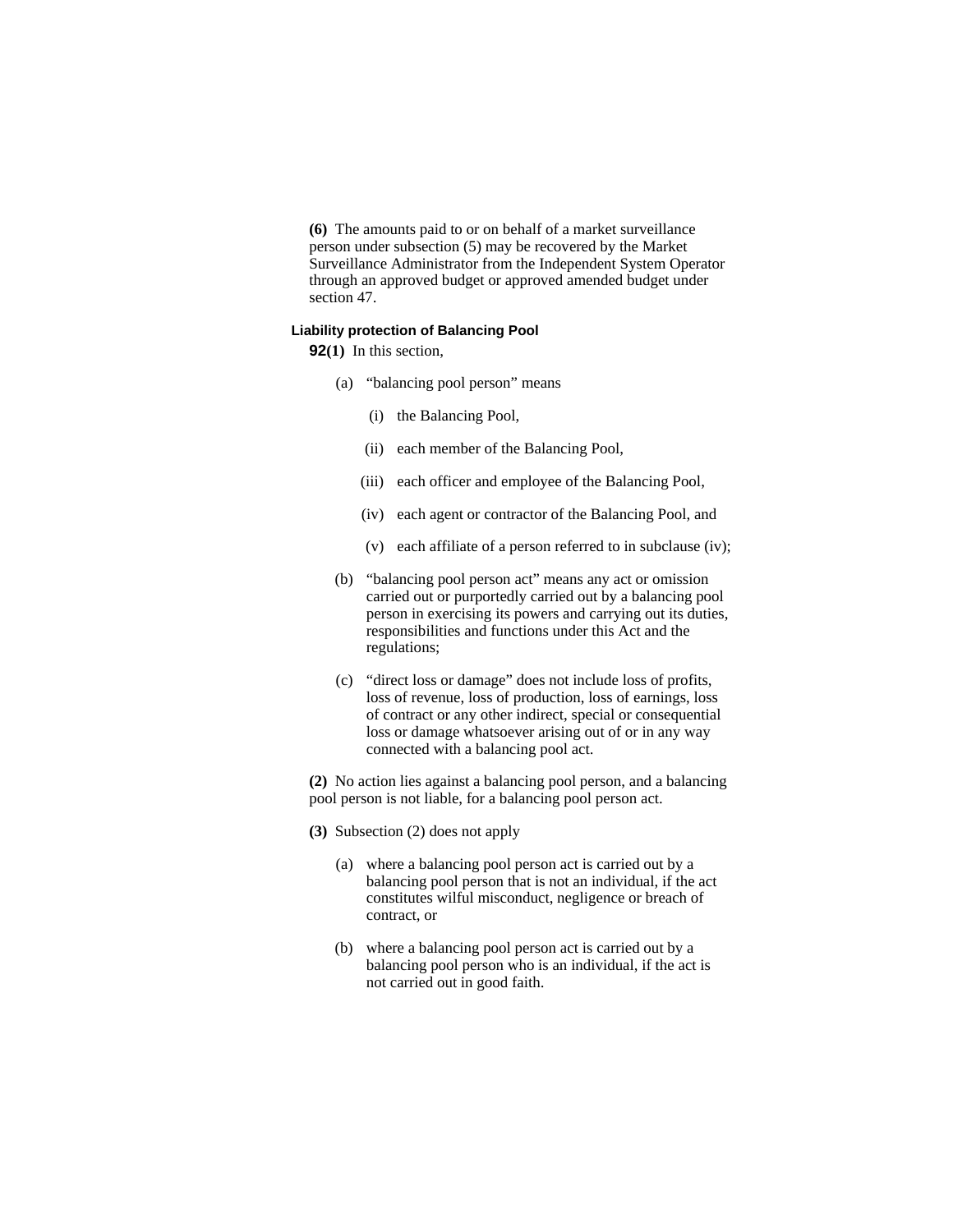**(4)** Where, as a result of the operation of subsection (3), a balancing pool person is liable to another person for a balancing pool person act, the balancing pool person is liable only for direct loss or damage suffered or incurred by that other person.

**(5)** In addition to any other indemnity the Balancing Pool may provide, where

- (a) a legal action has been commenced against a balancing pool person for a balancing pool person act, and
- (b) the balancing pool person is, as a result of the operation of subsection (2) or otherwise, not liable,

the Balancing Pool must indemnify that balancing pool person for, and pay to that balancing pool person, all of that balancing pool person's costs of defending the legal action, including all reasonable legal expenses and legal fees on a solicitor and client basis, and the amounts so paid to or on behalf of that balancing pool person are recoverable by the Balancing Pool in accordance with subsection (6).

**(6)** The amounts paid to or on behalf of a balancing pool person under subsection (5) may be recovered by the Balancing Pool from the Independent System Operator through a budget or amended budget established under section 82.

#### **Liability protection for independent assessment team**

**93(1)** No action may be brought against the independent assessment team or any member of it, and the independent assessment team and each member of it are not liable, for any real or perceived loss or damage resulting from any determination made by the independent assessment team or from the implementation of any determination made by the independent assessment team under Part 4.1 of the *Electric Utilities Act*, SA 1995 cE-5.5, and the *Electric Utilities Act*, RSA 2000 cE-5.

**(2)** In this section, "independent assessment team" means the independent assessment team established by the Minister under Part 4.1 of the *Electric Utilities Act*, SA 1995 cE-5.5, and the *Electric Utilities Act*, RSA 2000 cE-5.

#### **Regulations**

**94** The Lieutenant Governor in Council may make regulations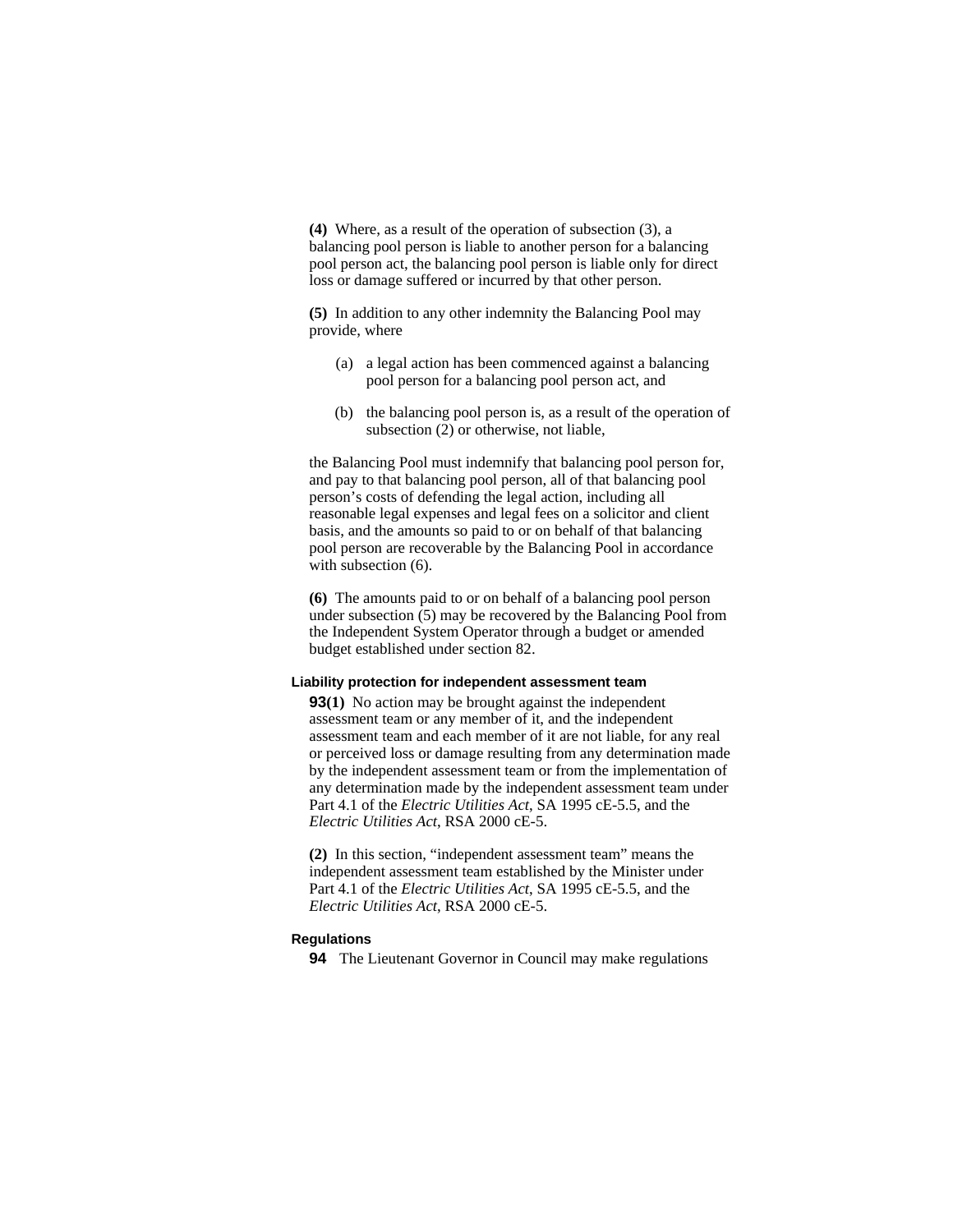- (a) protecting any person named in the regulations from the legal liability specified in the regulations in the circumstances and in the manner described in the regulations;
- (b) prohibiting, limiting or restricting any cause of action for the purposes of clause (a);
- (c) requiring a person named or described in the regulations to indemnify any other person named or described in the regulations to the extent and in the circumstances described in the regulations;
- (d) providing immunity from a legal action described in the regulations for persons named or described in the regulations in respect of acts or omissions described in the regulations;
- (e) limiting or restricting the nature of damages or loss that a person named or described in the regulations may recover in action from any other person named or described in the regulations;
- (f) requiring the Board to take into consideration, when considering a tariff, or to impose as part of the terms and conditions of a tariff, any of the matters described or referred to in clauses (a) to (e).

# **Part 6 Generation**

# **Permissible municipal interests in generating units**

**95(1)** No municipality and no subsidiary of a municipality may hold, directly or indirectly, an interest in a generating unit except in accordance with any or all of the provisions of this section.

**(2)** If a municipality or a subsidiary of a municipality had an interest in a generating unit on May 1, 1995, that municipality or subsidiary may continue to hold that interest after May 1, 1995 if the generating capacity of the unit does not increase significantly beyond its capacity on that date.

**(3)** If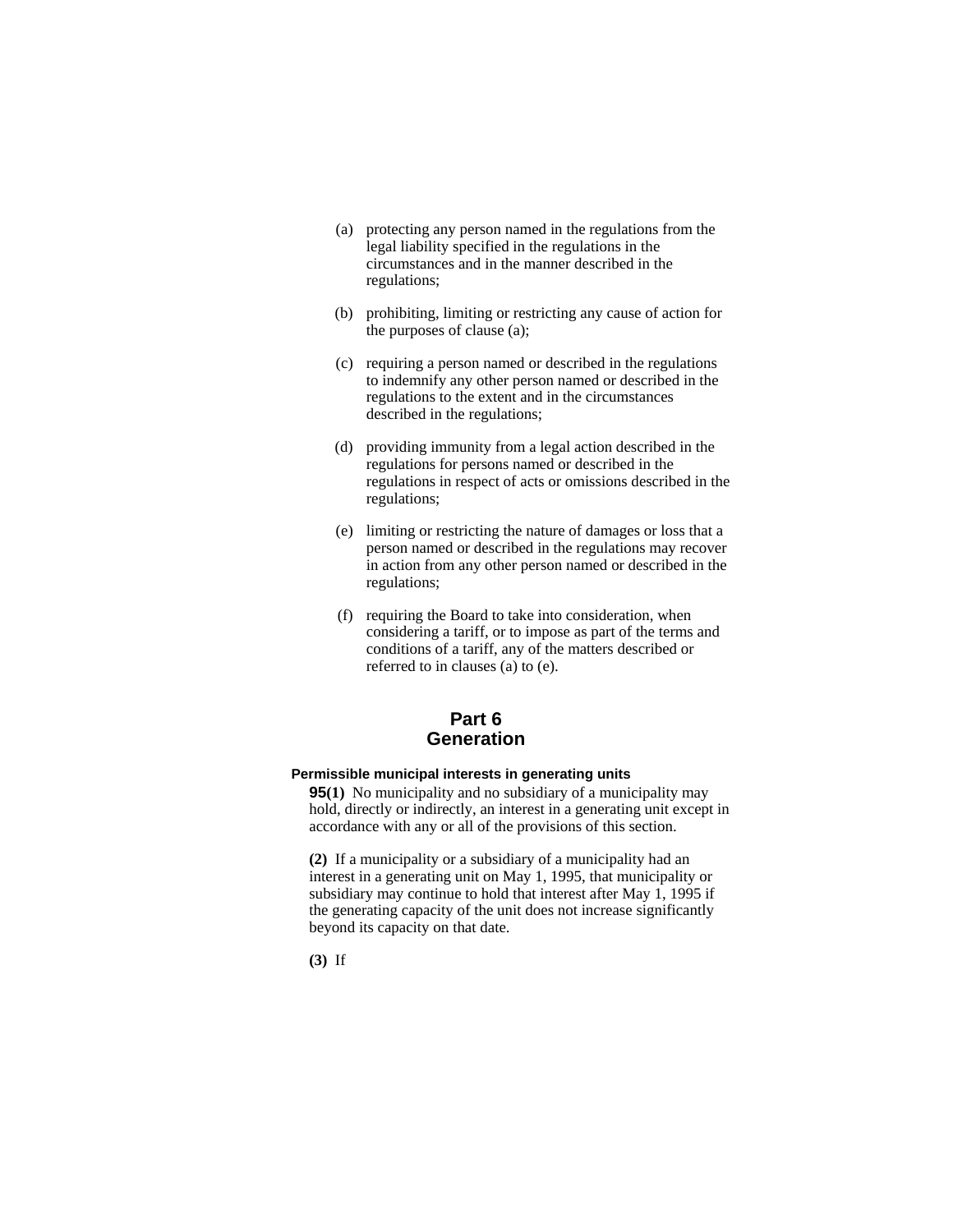- (a) a municipality had an interest in a generating unit on May 1, 1995, and
- (b) a subsidiary of the municipality acquires the interest after May 1, 1995,

the municipality and the subsidiary are considered to be in compliance with subsection (2) if the generating capacity of the generating unit does not increase significantly beyond its capacity on May 1, 1995.

**(4)** The City of Medicine Hat or a subsidiary of the City may hold an interest in a generating unit if the generating capacity of that unit and all other generating units in which the City or a subsidiary of the City has an interest does not exceed the capacity that is needed to reliably meet the requirements of customers in the service area of the City.

- **(5)** The Board must determine whether
	- (a) a proposal by the City of Medicine Hat or a subsidiary of the City to hold an interest in a generating unit, or
	- (b) an interest in a generating unit that is held by the City of Medicine Hat or a subsidiary of the City

is in accordance with subsection (4).

**(6)** Before making a determination under subsection (5), the Board must obtain an independent assessment about whether the proposal to hold an interest in a generating unit or whether the interest in a generating unit is in accordance with subsection (4).

**(7)** The City of Medicine Hat or a subsidiary of the City cannot acquire an interest in a generating unit under subsection (4) during any period that the City or a subsidiary of the City does not provide the information or statements required by a regulation made under section  $142(1)(h)$ .

**(8)** A municipality or a subsidiary of a municipality may hold an interest in a generating unit located within the boundaries of the municipality if the generating unit is part of a process that is carried out on property of which the municipality or subsidiary is the owner or tenant and the electric energy produced by the unit is incidental to the main purpose of that process.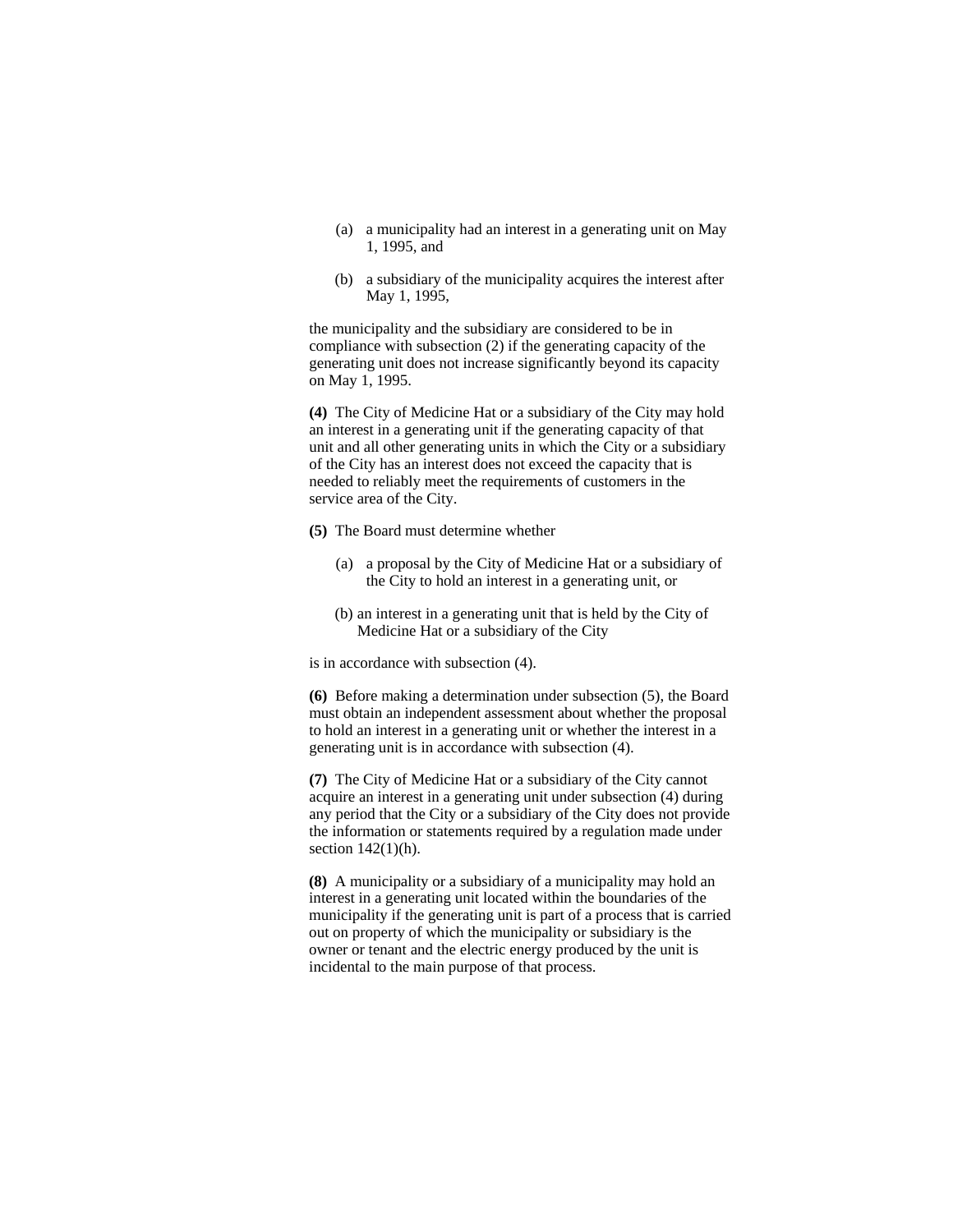**(9)** A municipality or a subsidiary of a municipality may hold an interest in a generating unit located within the boundaries of the municipality on property of which the municipality or subsidiary is the owner or tenant if a majority of the electric energy produced annually by the unit is used by the municipality or subsidiary on that property.

**(10)** A municipality or a subsidiary of a municipality may, with the authorization of the Minister, hold an interest in a generating unit if the arrangement under which the interest is held is structured in a manner that prevents any tax advantage, subsidy or financing advantage or any other direct or indirect benefit as a result of association with the municipality or subsidiary.

**(11)** The Minister must establish procedures to obtain an independent assessment about whether a proposal by a municipality or a subsidiary of a municipality to hold an interest in a generating unit under subsection (10) is in accordance with that subsection.

**(12)** If the independent assessment concludes that a proposal by a municipality or a subsidiary of a municipality to hold an interest in a generating unit under subsection (10) is in accordance with that subsection, the Minister must give an authorization.

**(13)** The Minister may establish procedures to facilitate the resolution of any dispute under this section, except those dealt with by the Board under subsections (4) to (6), about whether an interest or a proposed interest of a municipality or a subsidiary of a municipality in a generating unit is in accordance with this section.

# **Continuation of power purchase arrangements**

**96(1)** A power purchase arrangement continues to have effect in accordance with its terms and conditions, subject to this Act and the regulations.

**(2)** A power purchase arrangement held by the balancing pool administrator immediately before the coming into force of this section continues to be held by the Balancing Pool in the capacity of a buyer for all purposes of this Act, the regulations and the power purchase arrangement.

**(3)** A power purchase arrangement, other than a power purchase arrangement held by the Balancing Pool, that is terminated other than under section 15.2 of the power purchase arrangement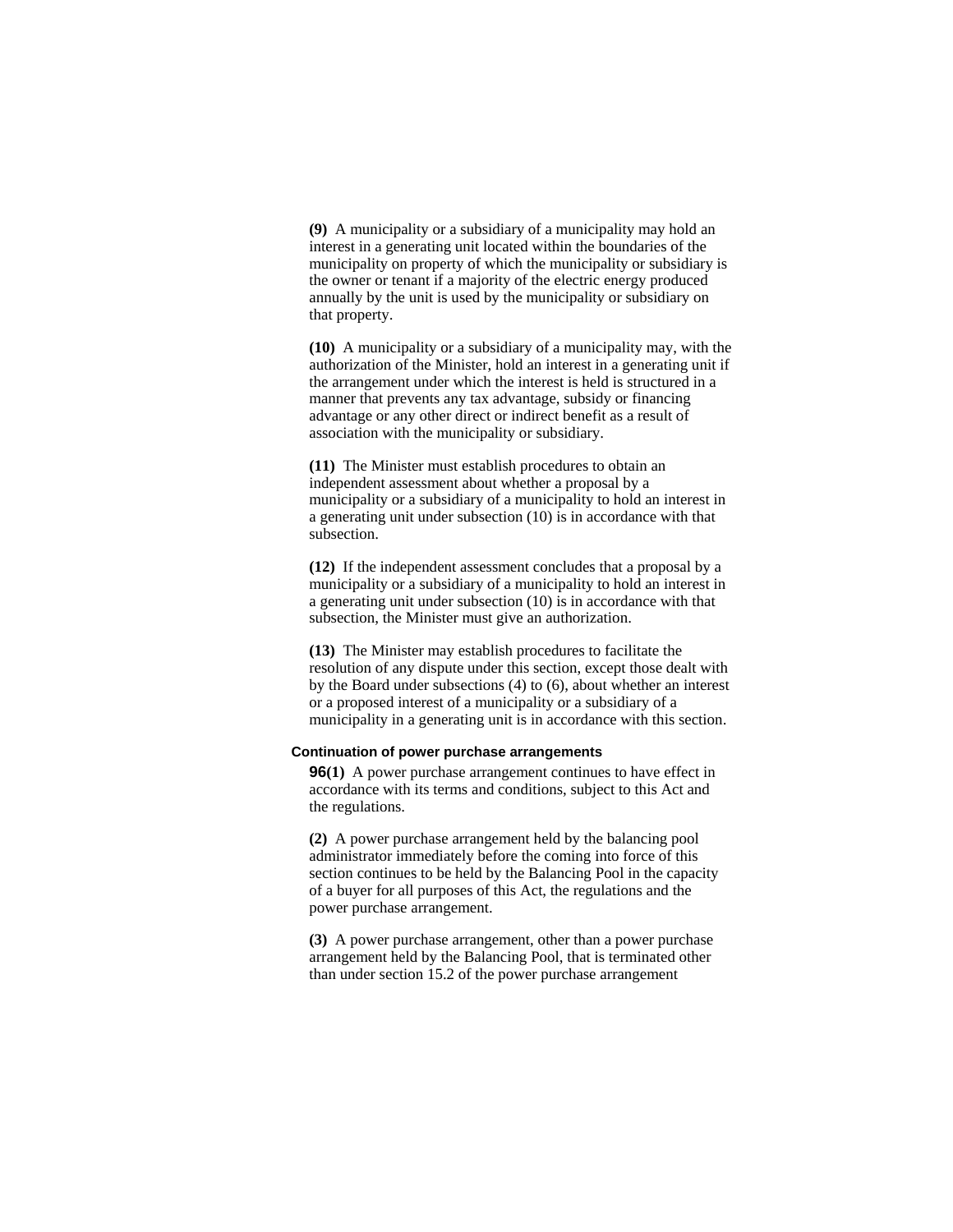- (a) is deemed to have been sold to the Balancing Pool, and
- (b) is to be held by the Balancing Pool in the capacity of a buyer for all purposes of this Act, the regulations and the power purchase arrangement.

# **Termination of power purchase arrangement by the Balancing Pool**

**97** The Balancing Pool may, notwithstanding the terms and conditions of a power purchase arrangement held by the Balancing Pool under section 96(2) and (3), terminate the power purchase arrangement if the Balancing Pool

- (a) consults with representatives of customers and the Minister about the reasonableness of the termination,
- (b) gives to the owner of the generating unit to which the power purchase arrangement applies 6 months' notice, or any shorter period agreed to by the owner, of its intention to terminate, and
- (c) pays the owner or ensures that the owner receives an amount equal to the remaining closing net book value of the generating unit, determined in accordance with the power purchase arrangement, as if the generating unit had been destroyed, less any insurance proceeds.

## **Power purchase arrangement ceases to apply**

**98** A power purchase arrangement ceases to apply to a generating unit

- (a) on the expiration of the power purchase arrangement in accordance with the unit effective term completion date specified in the power purchase arrangement,
- (b) on the termination of the power purchase arrangement under section 15.2 of the power purchase arrangement, or
- (c) on the termination of the power purchase arrangement by the Balancing Pool.

# **Regulations**

**99** The Minister may make regulations

(a) respecting the payment of an amount into the Balancing Pool by the owner of a generating unit that is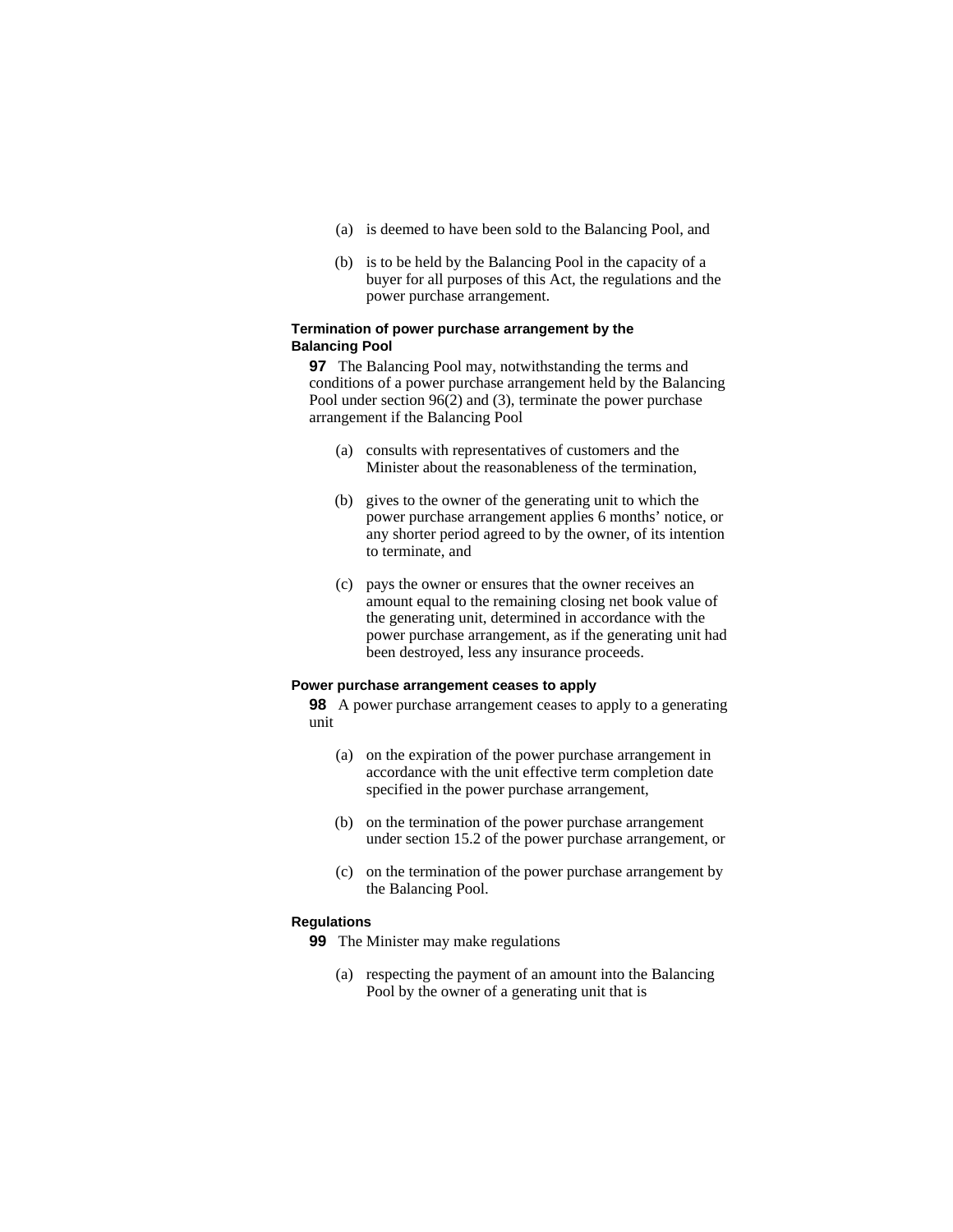- (i) constructed at a power plant, and
- (ii) designed to use the facilities identified as associated facilities in Schedule A of a power purchase arrangement;
- (b) respecting flare gas generating units, including specifying which provisions of this Act and the regulations do not apply to flare gas generating units and the information the owners or operators of a flare gas generating unit must provide to the Independent System Operator;
- (c) respecting the eligibility of a person to hold a power purchase arrangement or a contract, agreement or arrangement derived from a power purchase arrangement and prohibiting a person from holding a power purchase arrangement or an agreement or arrangement derived from a power purchase arrangement;
- (d) respecting the holding and sale of a power purchase arrangement or agreements or arrangements derived from a power purchase arrangement by the Balancing Pool;
- (e) respecting the deletion, suspension, addition or replacement of one or more provisions of a power purchase arrangement when a power purchase arrangement is held by the Balancing Pool;
- (f) respecting the duty of an owner of a generating unit to which a power purchase arrangement applies to provide information, including confidential information, to the Balancing Pool for the purpose of the sale of that power purchase arrangement or an agreement or arrangement derived from that power purchase arrangement by the Balancing Pool;
- (g) respecting the approval of the Board of decommissioning costs and the amounts to be collected from customers, or through a power purchase arrangement by the owner of a generating unit to which a power purchase arrangement applies, for the purpose of decommissioning the generating unit, including payment to be made to or to be received from the Balancing Pool;
- (h) respecting the determination and treatment of isolated generating units, including the preparation of tariffs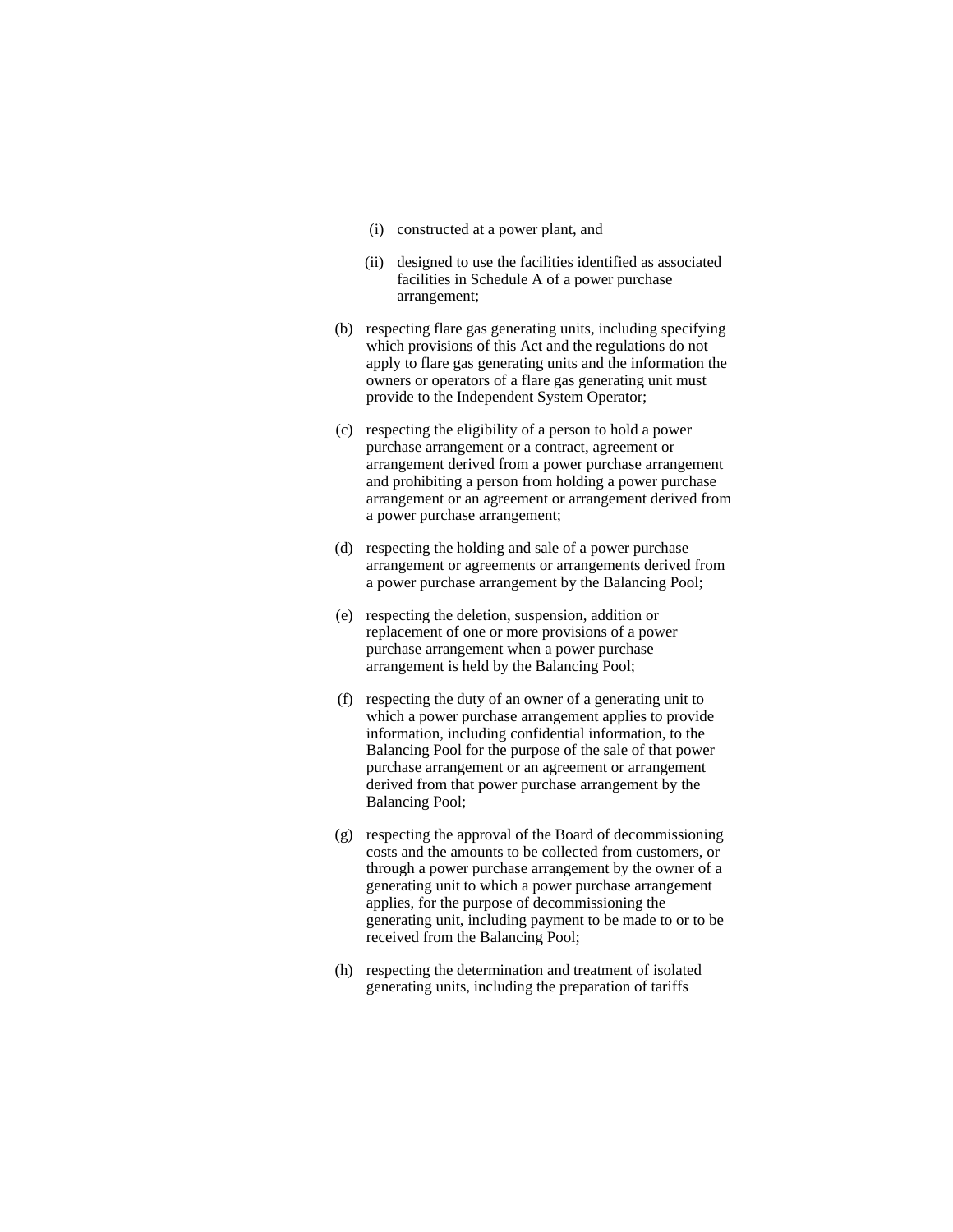related to those units and who is to make or receive payments relating to those units;

- (i) respecting the requirement for customer choice in areas not served by the interconnected electric system, including payments to be made to the Independent System Operator by retailers and owners of electric distribution systems in respect of those areas and customers;
- (j) respecting the payments into or out of the Balancing Pool related to the *Small Power Research and Development Act*;
- (k) respecting the amendment of Alberta Regulation AR 175/2000 in order to continue a power purchase arrangement that applies to more than one generating unit as power purchase arrangements that will apply to one or more of those generating units.

# **Part 7 Distribution**

#### **Medicine Hat**

**100** Nothing in this Part applies

- (a) to the electric distribution system owned by the City of Medicine Hat or a subsidiary of the City in the service area of the City, or
- (b) to customers whose property is located in the service area of the City of Medicine Hat,

unless the City of Medicine Hat or a subsidiary of the City

- (c) has an affiliated retailer that provides retail electricity services outside the service area of the City, or
- (d) provides distribution access service outside the service area of the City.

# **Owner's right to provide distribution access service**

**101(1)** A person wishing to obtain electricity for use on property must make arrangements for the purchase of distribution access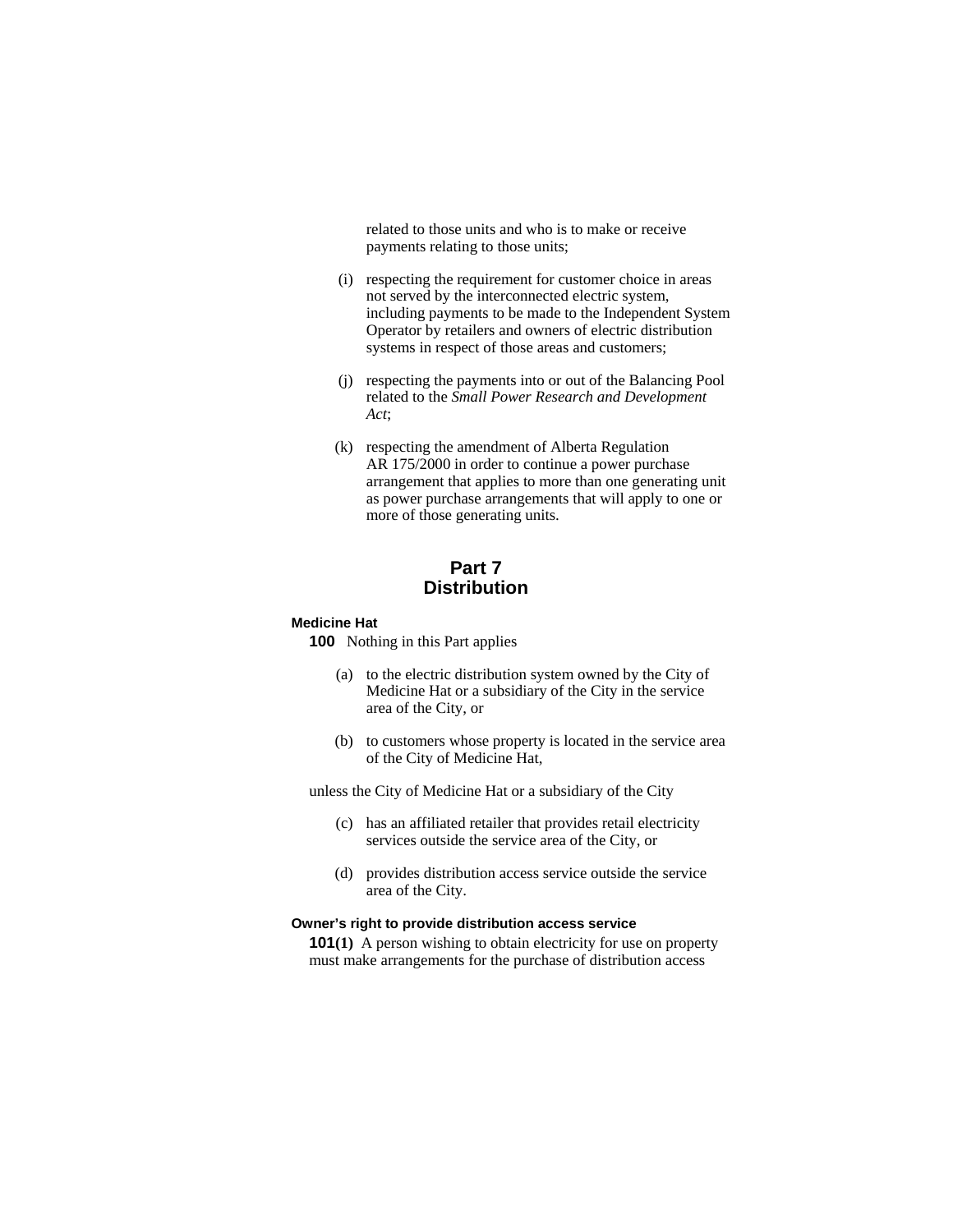service from the owner of the electric distribution system in whose service area the property is located.

**(2)** If the person has an interval meter and receives electricity directly from the transmission system, the person may, with the prior approval of

- (a) the owner of the electric distribution system in whose service area the person's property is located, if any, and
- (b) the Independent System Operator,

enter into an arrangement directly with the Independent System Operator for the provision of system access service.

**(3)** No person other than the owner of an electric distribution system may provide distribution access service on the electric distribution system of that owner.

#### **Distribution tariff**

**102(1)** Each owner of an electric distribution system must prepare a distribution tariff for the purpose of recovering the prudent costs of providing distribution access service by means of the owner's electric distribution system.

**(2)** The owner of the electric distribution system must apply for approval of its distribution tariff

- (a) to the Board,
- (b) to the council of a municipality, if the owner is a municipality or a subsidiary of a municipality
	- (i) that does not have an affiliated retailer that provides retail electricity services outside the service area of the municipality, and
	- (ii) that does not provide distribution access service outside the service area of the municipality either on its own behalf or on behalf of another owner,
	- or
- (c) to the board of directors of the association, if the owner is a rural electrification association.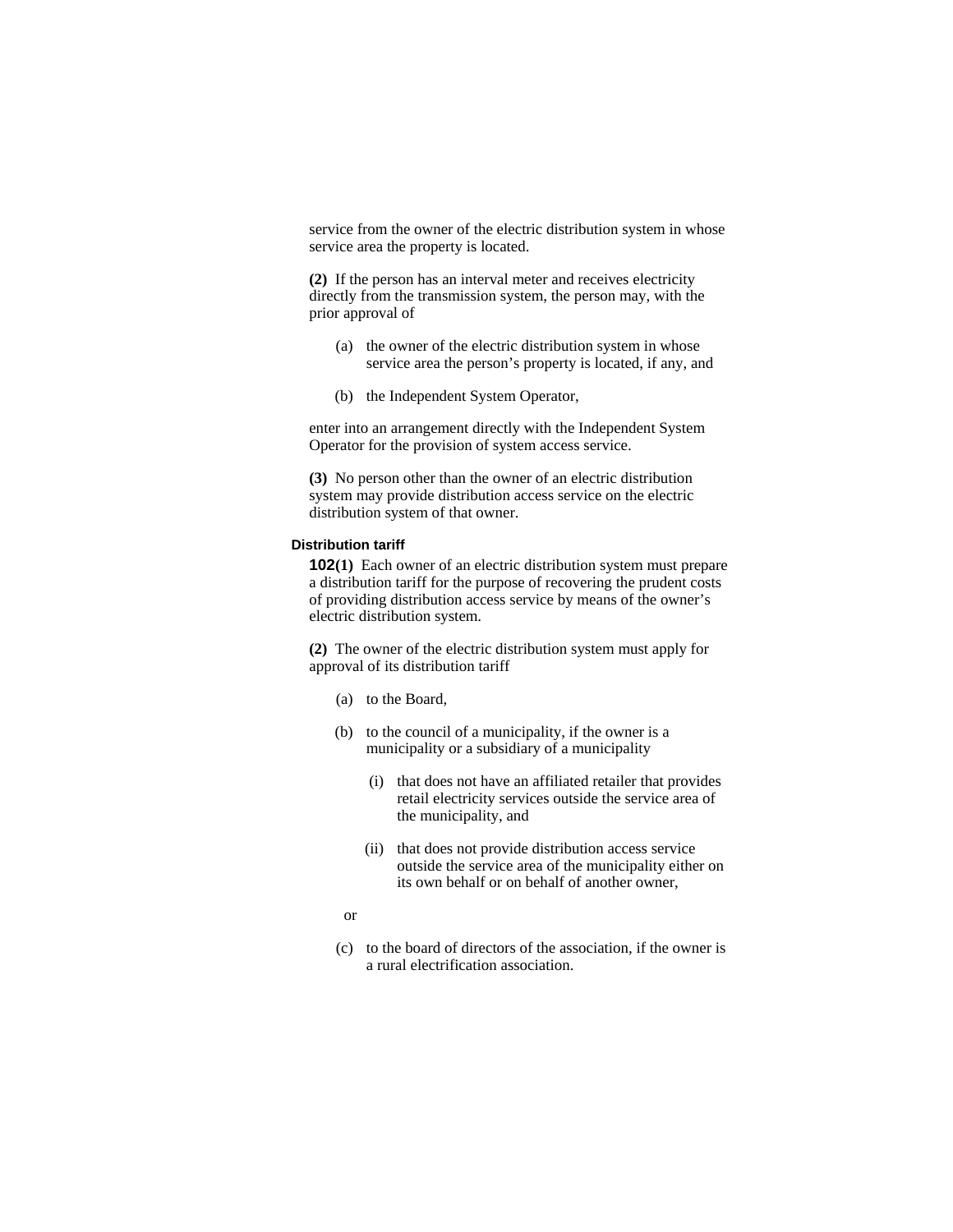**(3)** A distribution tariff of an owner of an electric distribution system that is a municipality or a subsidiary of a municipality

- (a) that has an affiliated retailer that provides retail electricity services outside the service area of the municipality, or
- (b) that provides distribution access service outside the service area of the municipality, either on its own behalf or on behalf of another owner,

takes effect as of January 1, 2004.

**(4)** A distribution tariff must be prepared in accordance with the regulations made by the Minister under section 108.

# **Regulated rate tariff**

**103(1)** Each owner of an electric distribution system must prepare a regulated rate tariff for the purpose of recovering the prudent costs of providing electricity services to eligible customers.

**(2)** The owner must apply for approval of its regulated rate tariff to the Board unless subsection (3) or (4) applies.

**(3)** If the owner is a municipality or a subsidiary of a municipality that does not have an affiliated retailer that provides retail electricity services outside the service area of the municipality, the owner may apply to the council of the municipality for approval of the regulated rate tariff.

**(4)** If the owner is a rural electrification association that does not have an affiliated retailer that provides retail electricity services to customers who are not members of a rural electrification association, the owner may apply to the board of directors of the association for approval of the regulated rate tariff.

**(5)** Despite subsections (3) and (4), the owner must apply to the Board if required to do so by the regulations made by the Lieutenant Governor in Council under section 142(1)(j).

**(6)** A regulated rate tariff of an owner of an electric distribution system

 (a) that is a municipality or a subsidiary of a municipality that has an affiliated retailer that provides retail electricity services outside the service area of the municipality, or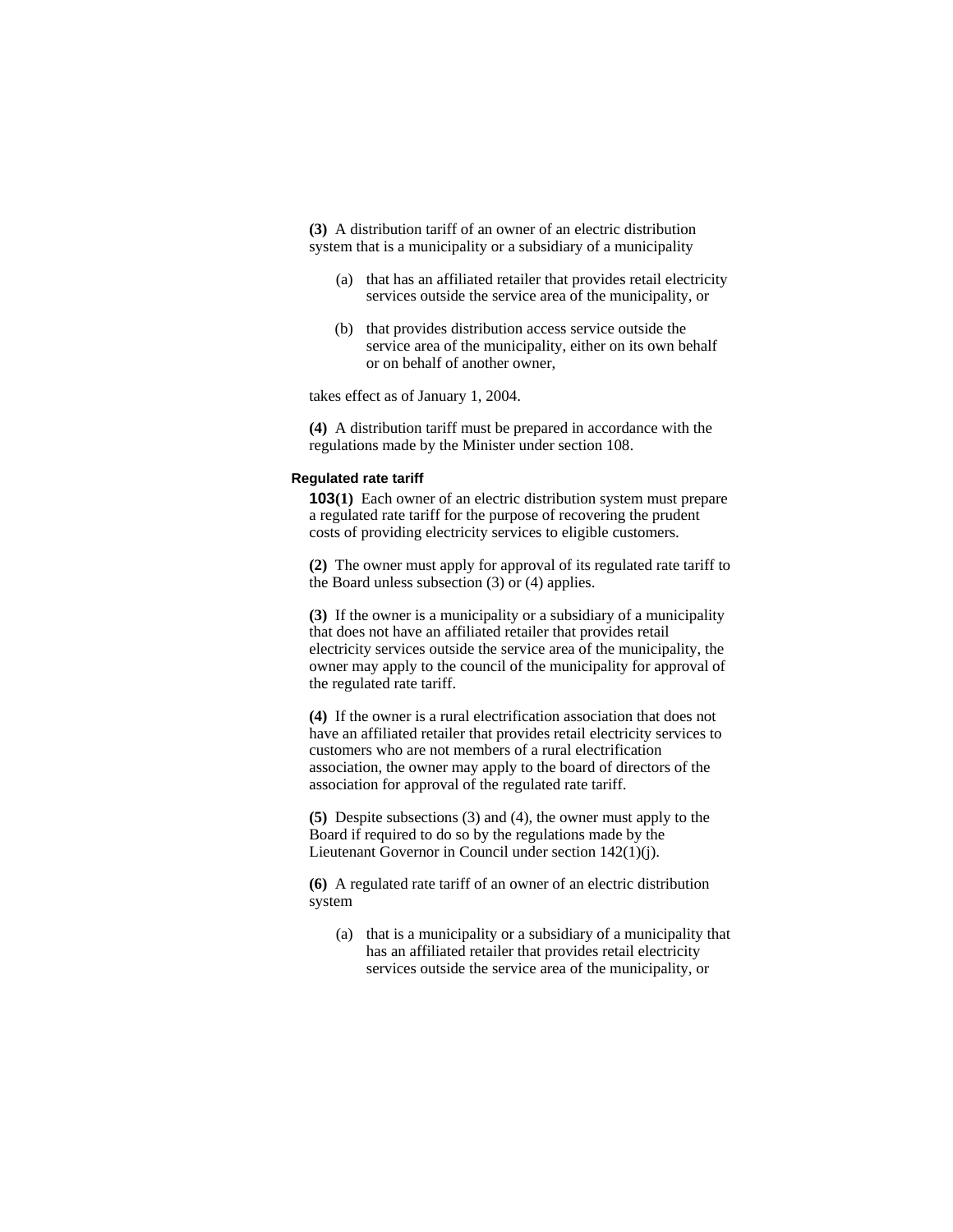(b) that is a rural electrification association that has an affiliated retailer that provides retail electricity services to customers who are not members of a rural electrification association

takes effect as of January 1, 2004.

**(7)** The charge for electric energy set out in the regulated rate tariff effective

- (a) as of January 1, 2004 for eligible customers, other than rate classification customers, and
- (b) as of January 1, 2006 for eligible customers, including rate classification customers,

must be determined in accordance with the regulations made by the Minister under section 108.

**(8)** The owner may recover in its regulated rate tariff its prudent billing costs of

- (a) distribution tariff billing for the regulated rate, and
- (b) billing to eligible customers for the regulated rate tariff, including taxes and municipal charges.

**(9)** If an eligible customer who is in the service area of the owner's electric distribution system is not enrolled with a retailer, the owner is the customer's regulated rate provider and the customer is deemed to have elected to purchase electricity services under that owner's regulated rate tariff.

## **Ongoing obligation of owner of electric distribution systems**

**104(1)** An owner of an electric distribution system may make arrangements under which other persons perform any or all of the duties or functions of the owner under this Act and the regulations.

**(2)** No arrangement under subsection (1) affects or reduces the responsibility or liability of the owner to carry out those duties or functions.

# **Duties of owners of electric distribution systems**

**105(1)** The owner of an electric distribution system has the following duties: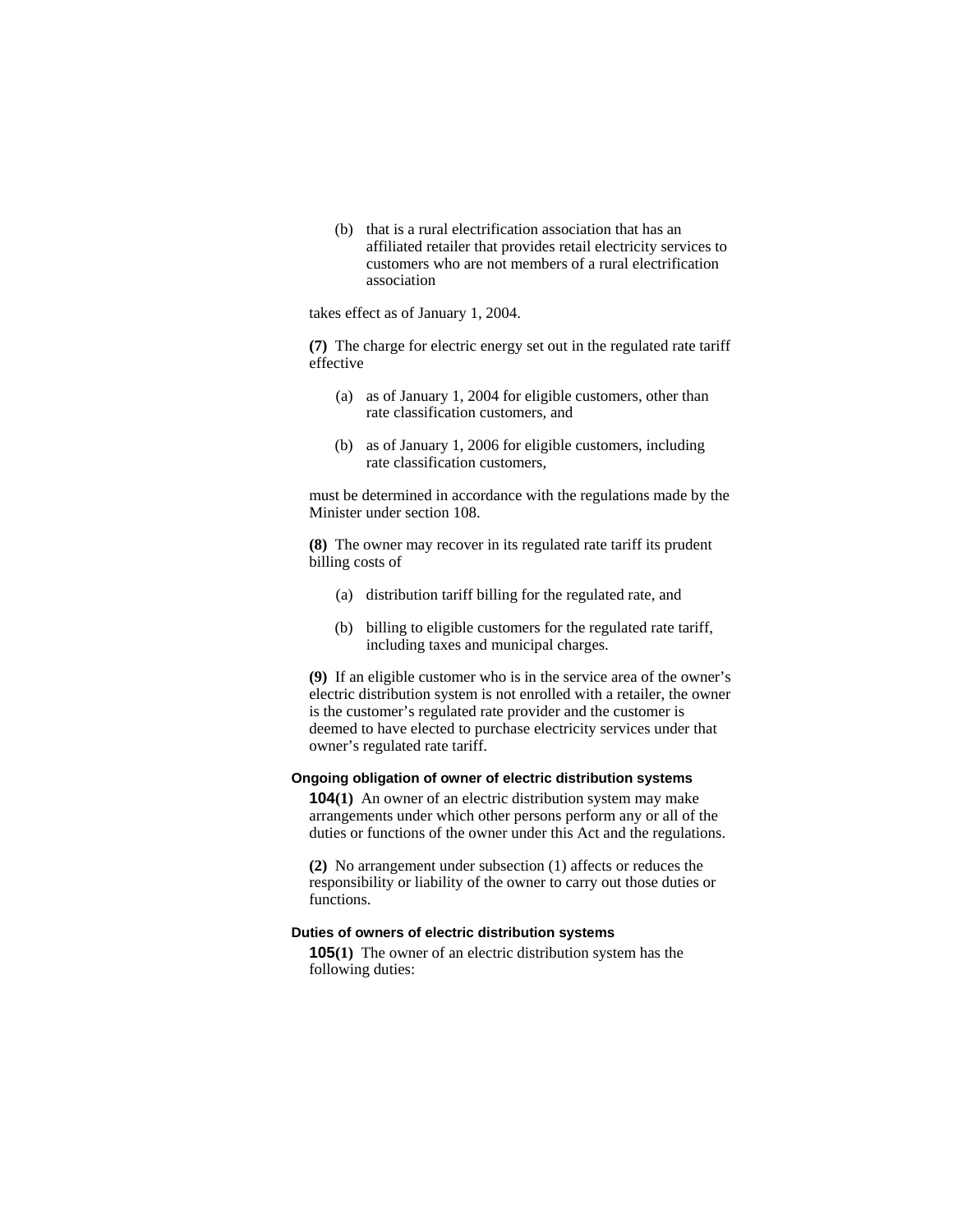- (a) to provide distribution access service that is not unduly discriminatory;
- (b) to make decisions about building, upgrading and improving the electric distribution system for the purpose of providing safe, reliable and economic delivery of electric energy having regard to managing losses of electric energy to customers in the service area served by the electric distribution system;
- (c) to operate and maintain the electric distribution system in a safe and reliable manner;
- (d) if a transmission facility serves only one service area, to arrange for the provision of system access service to customers in that service area, other than customers referred to in section 101(2);
- (e) to install and remove meters and perform metering, including verifying meter readings and verifying accuracy of meters;
- (f) to maintain information systems relating to the consumption of electricity by customers;
- (g) to provide to a retailer or the owner's regulated rate provider sufficient, accurate and timely information about the retailer's or the regulated rate provider's customers, including metering information about the electricity consumed by those customers in order to enable the retailer or regulated rate provider to bill and to respond to inquiries and complaints from customers concerning billing for electricity services;
- (h) to undertake financial settlement with the Independent System Operator for system access service;
- (i) to act as a regulated rate provider to eligible customers who pay a regulated rate for electricity;
- (j) to appoint or act as a default supplier, in accordance with the regulations, for eligible customers;
- (k) to connect and disconnect customers and distributed generation in accordance with the owner's approved tariff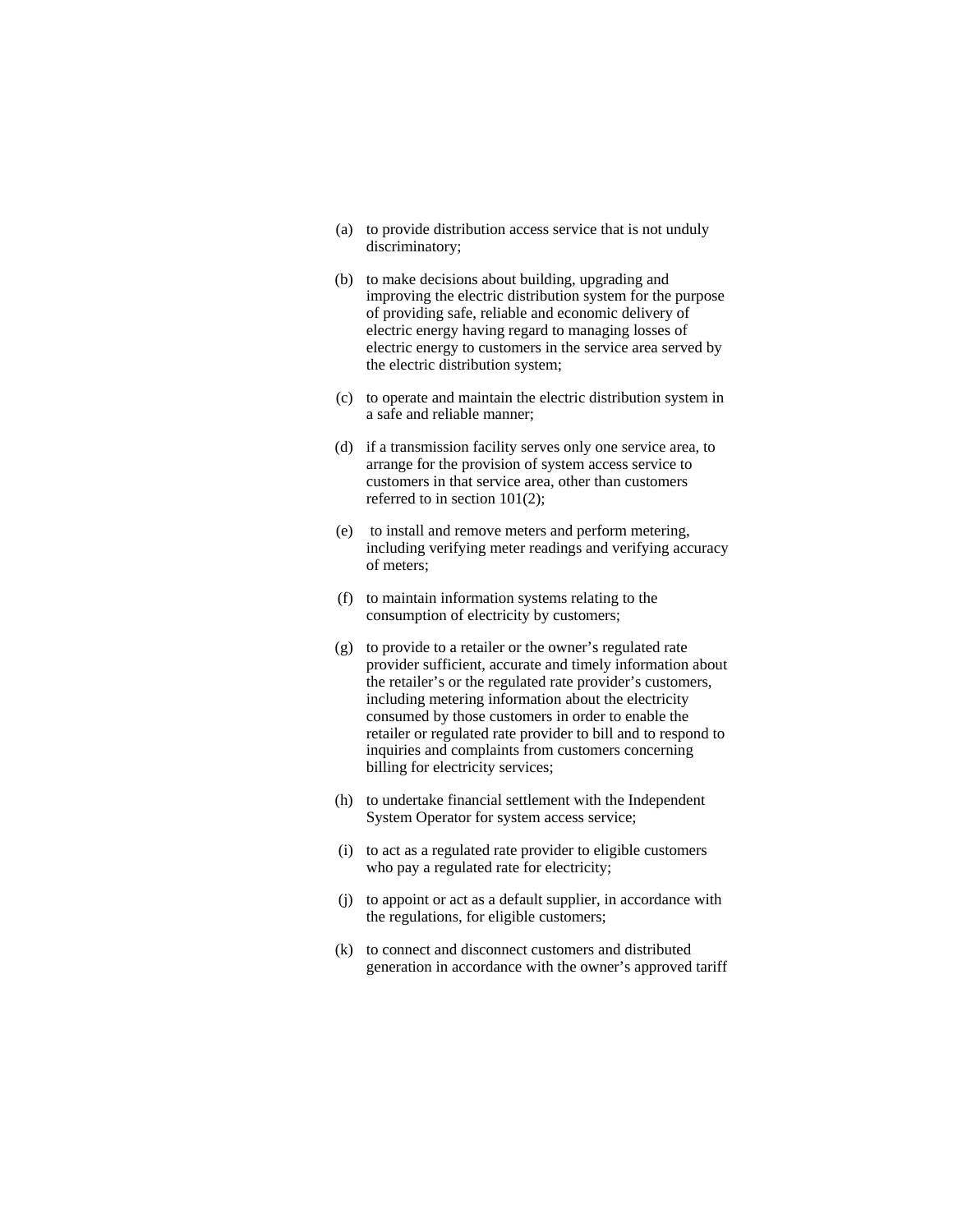and with principles established by the Board regarding distributed generation;

- (l) to carry out distribution tariff billing for distribution access service under a distribution tariff;
- (m) to respond to inquiries and complaints from customers respecting distribution access service.

**(2)** Each owner of an electric distribution system must, in accordance with the regulations made by the Minister under section 108, maintain the records and provide the records to the persons specified in the regulations.

# **Limitation on functions performed by electric distribution system owners**

**106** An owner of an electric distribution system shall not carry out any function required or permitted by this Act or the regulations to be carried out by a retailer except

- (a) when a retailer has made arrangements under section 112 or 113,
- (b) in respect of electricity services provided under a regulated rate tariff when the owner acts as a regulated rate provider, or
- (c) if the owner is authorized under the regulations made by the Minister under section 108 to carry out that function.

### **Continuation of tariff rules**

**107(1)** A distribution tariff of the owner of an electric distribution system that is a municipality or a subsidiary of a municipality

- (a) that has an affiliated retailer that provides retail electricity services outside the service area of the municipality, or
- (b) that provides distribution access service outside the service area of the municipality either on its own behalf or on behalf of another owner,

does not cease to have effect on the coming into force of this Part, but ceases to have effect on December 31, 2003, unless the tariff expires earlier.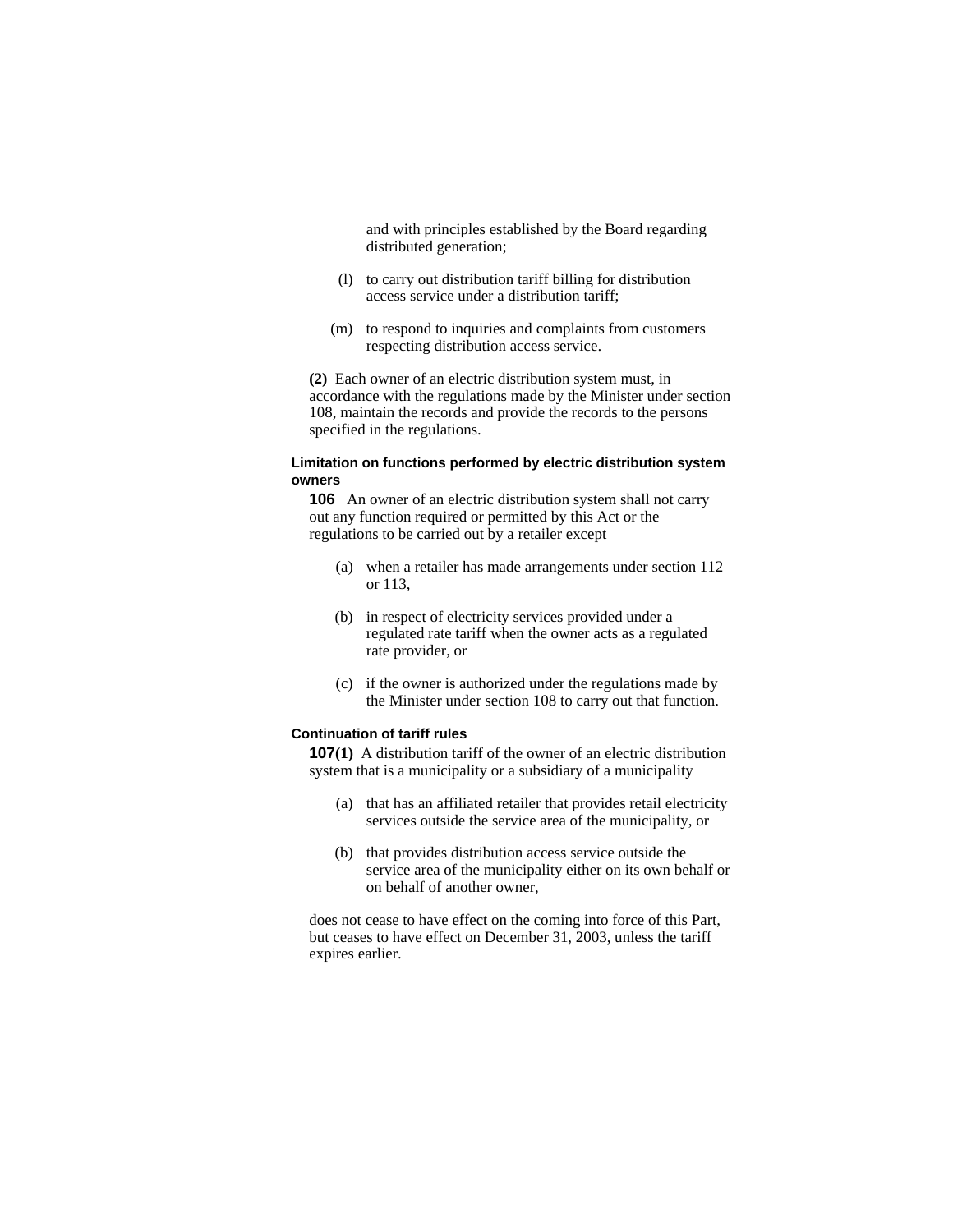**(2)** A regulated rate tariff of the owner of an electric distribution system

- (a) that is a municipality or a subsidiary of a municipality that has an affiliated retailer that provides retail electricity services outside the service area of the municipality, or
- (b) that is a rural electrification association that has an affiliated retailer that provides retail electricity services to customers who are not members of a rural electrification association,

does not cease to have effect on the coming into force of this Part, but ceases to have effect on December 31, 2003, unless the tariff expires earlier.

**(3)** If a distribution tariff referred to in subsection (1) or a regulated rate tariff referred to in subsection (2) expires before December 31, 2003, the *Electric Utilities Act*, RSA 2000 cE-5, continues to apply in respect of that tariff until December 31, 2003, as if that Act had not been repealed.

### **Regulations**

**108** The Minister may make regulations

- (a) respecting the planning and expansion of electric distribution systems;
- (b) adding to, clarifying, limiting or restricting any of the duties or functions of the owner of an electric distribution system and the manner in which the duties or functions are to be carried out;
- (c) respecting the responsibilities of an owner of an electric distribution system
	- (i) to maintain records, the matters in respect of which a record must be maintained and the persons to whom the information must or may be provided;
	- (ii) to develop and offer non-discriminatory distribution tariffs;
	- (iii) to carry out billing;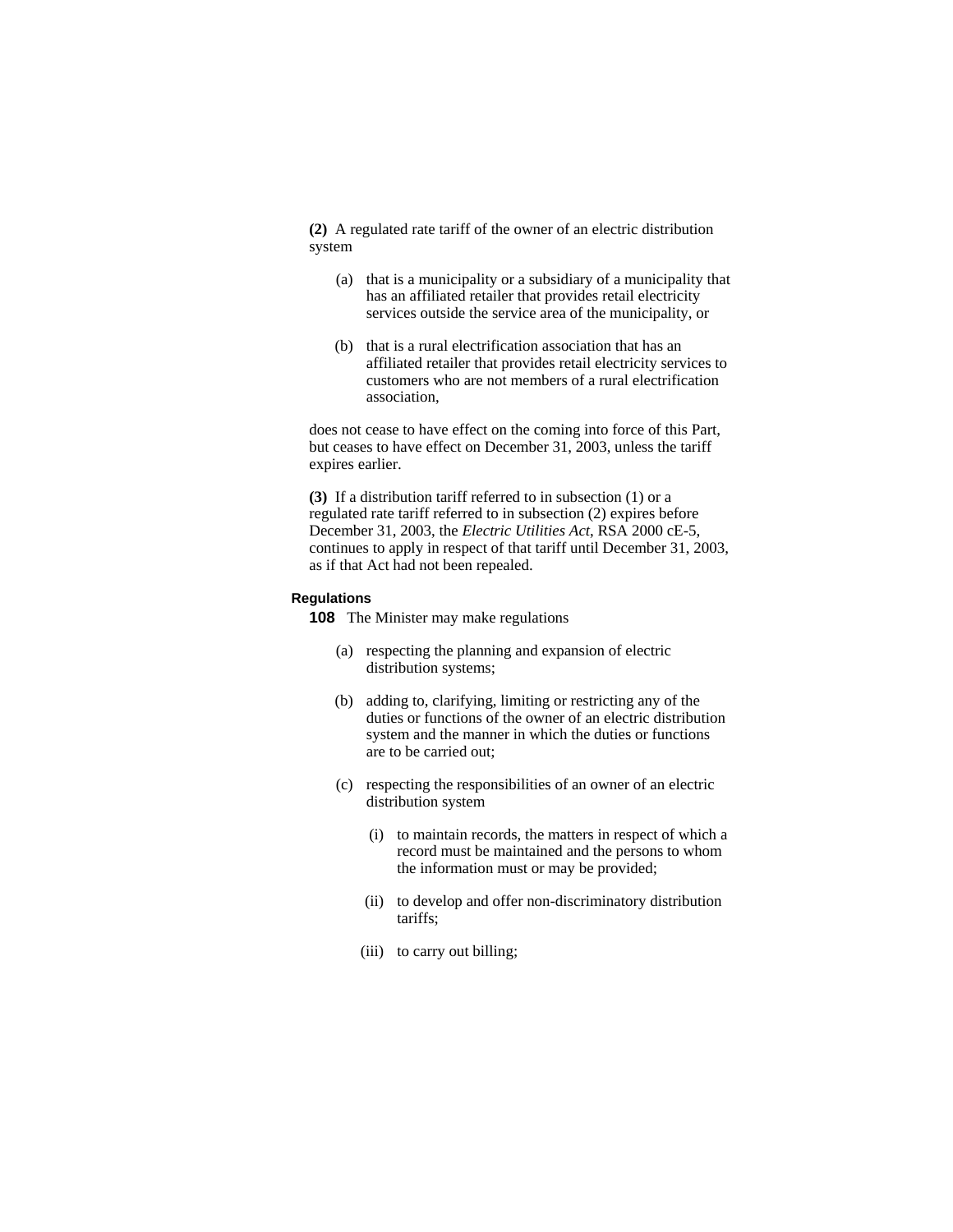- (iv) to perform metering and to maintain information systems, including frequency of meter reading cycles, use of automated meter reading software and equipment, and access to meter data for retailers, the owner's regulated rate provider or customers;
- (d) enabling persons other than owners of electric distribution systems to maintain information systems;
- (e) respecting the matters that must be included in agreements or arrangements between owners of electric distribution systems and retailers, or the terms and conditions that must be included, or both, including:
	- (i) the performance security the owners may require retailers to provide;
	- (ii) the exchange of information required between owners and retailers;
	- (iii) matters related to billing and the maintenance of information systems;
- (f) respecting the terms and conditions that must be included or form part of any agreement or arrangement between
	- (i) owners of electric distribution systems and customers, and
	- (ii) owners and retailers or regulated rate providers;
- (g) establishing a code of conduct governing the relationship between
	- (i) an owner of an electric distribution system and its regulated rate provider,
	- (ii) an owner and its affiliated retailers, or
	- (iii) the owner's regulated rate provider and an affiliated retailer,

 or any aspect of the activities of the parties in the relationship;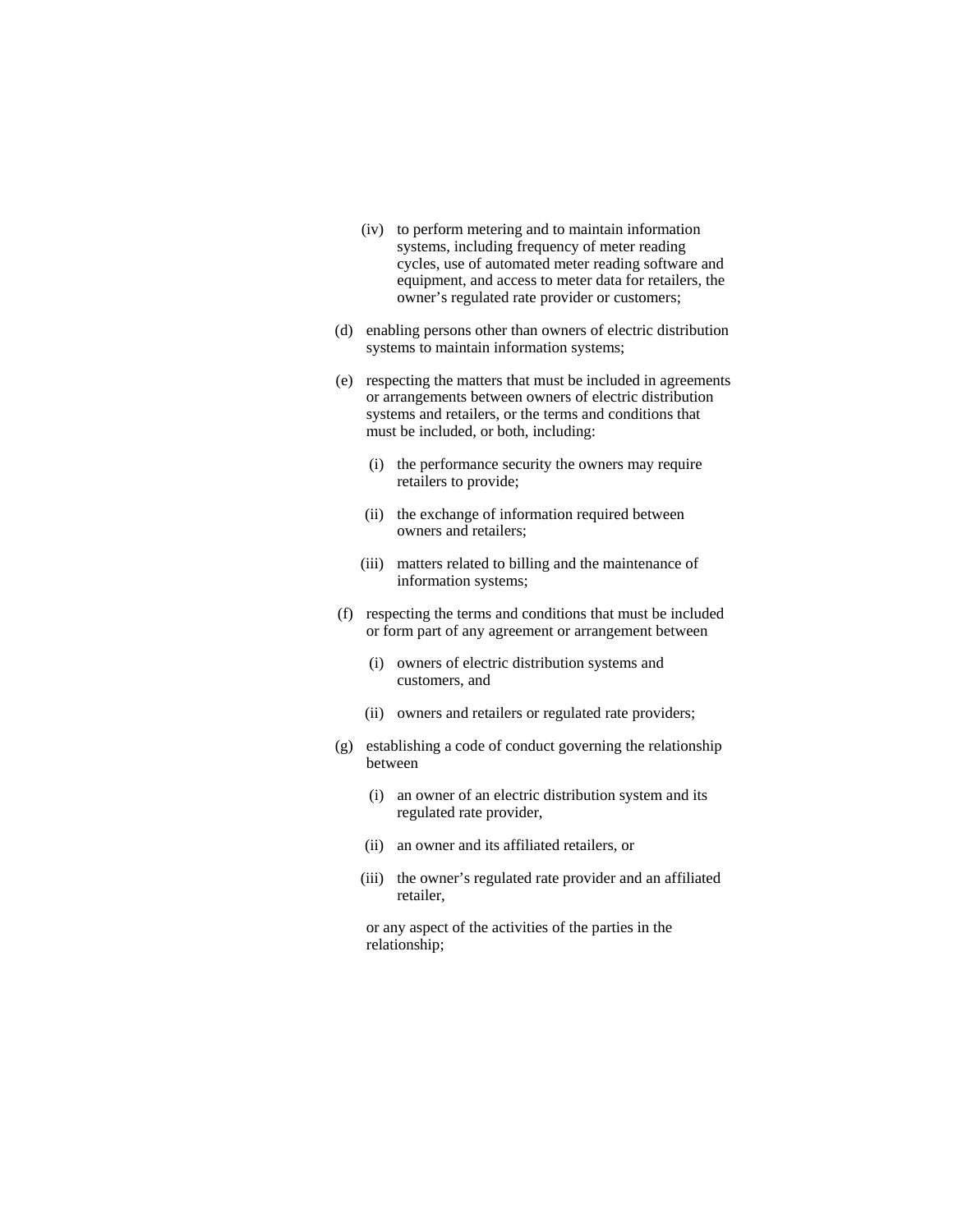- (h) respecting the agreements or arrangements between owners of electric distribution systems and eligible customers who pay a regulated rate;
- (i) respecting regulated rate tariffs;
- (j) exempting a regulated rate provider from ISO rules that require providing financial security in respect of electric energy acquired by the regulated rate provider to meet its obligations under the regulated rate tariff;
- (k) replacing a regulated rate tariff with a default supply option;
- (l) respecting the circumstances under which a person becomes a default supplier, the manner in which that occurs and the rights and obligations of default suppliers;
- (m) respecting the rights and obligations of customers;
- (n) respecting the accuracy of billing by regulated rate providers;
- (o) defining "eligible customers", "rate classification customers", "affiliated retailer" and "default supplier".

# **Part 8 Retail**

# **Medicine Hat**

**109** Nothing in this Part applies

- (a) to the electric distribution system owned by the City of Medicine Hat or a subsidiary of the City in the service area of the City, or
- (b) to customers whose property is located in the service area of the City of Medicine Hat

unless the City or a subsidiary of the City

(c) has an affiliated retailer that provides retail electricity services outside the service area of the City, or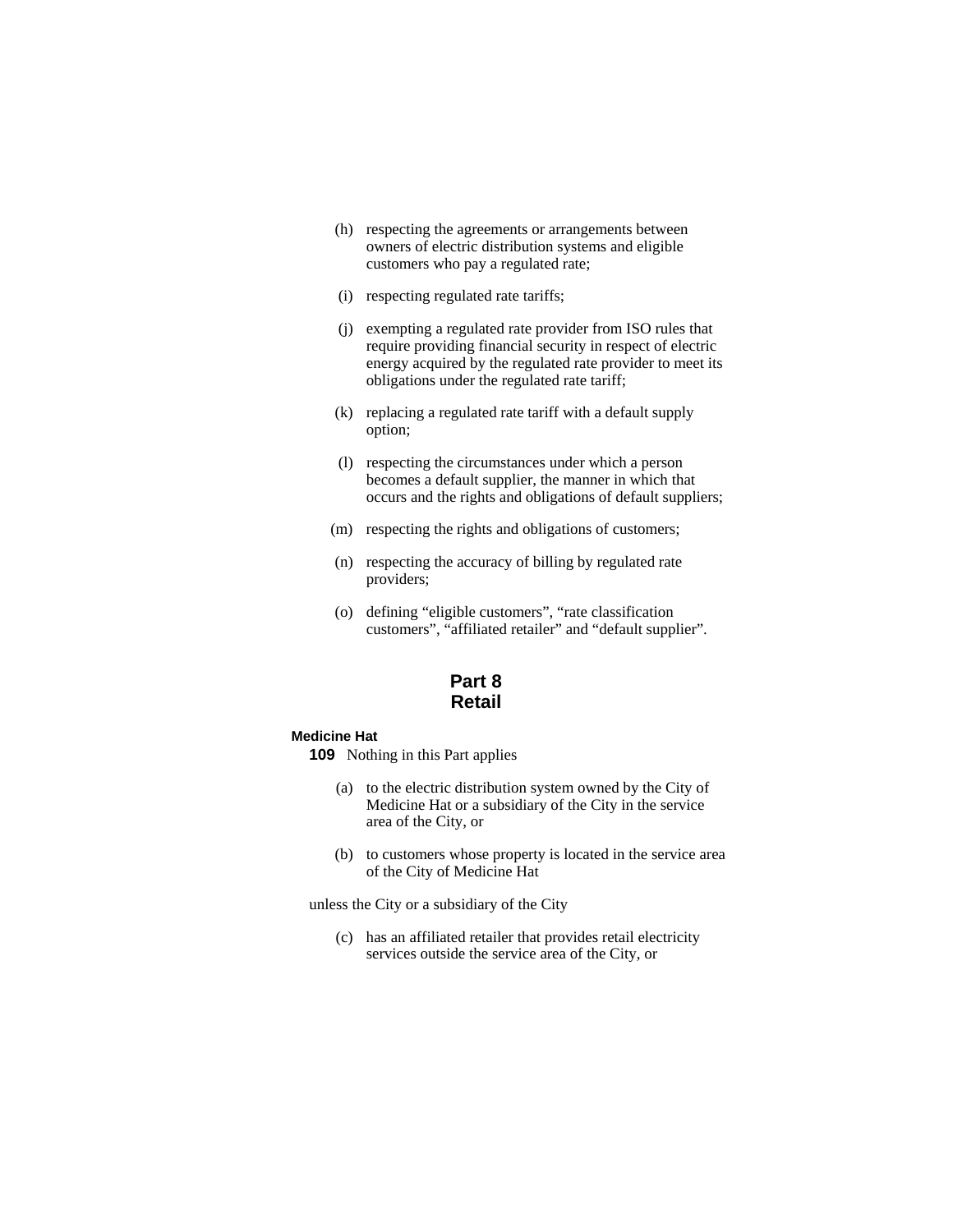(d) provides distribution access service outside the service area of the City.

#### **Customer's right to purchase from retailer**

**110** Subject to this Act and the regulations, a customer has the right to obtain retail electricity services from a retailer.

# **Functions of retailers**

- **111(1)** Retailers must
	- (a) maintain records and accounts of their customers respecting the provision of retail electricity services;
	- (b) make a reasonable effort to collect amounts owing for retail electricity services before discontinuing retail electricity services to a customer;
	- (c) arrange for the exchange or purchase of electric energy on behalf of their customers;
	- (d) arrange for distribution access service on behalf of their customers, including entering into agreements or arrangements with owners of electric distribution systems;
	- (e) respond to inquiries and complaints from their customers about retail electricity services.
- **(2)** Retailers may
	- (a) provide retail electricity services to customers;
	- (b) exchange electric energy through the power pool on behalf of their customers.

## **Billing**

**112(1)** Only a retailer may bill a customer unless

- (a) the retailer with the owner's consent authorizes the owner of an electric distribution system to charge customers directly under the owner's distribution tariff, or
- (b) the regulations made by the Minister under section 115 provide otherwise.

**(2)** The authorization shall not restrict the manner in which the owner charges customers under its distribution tariff.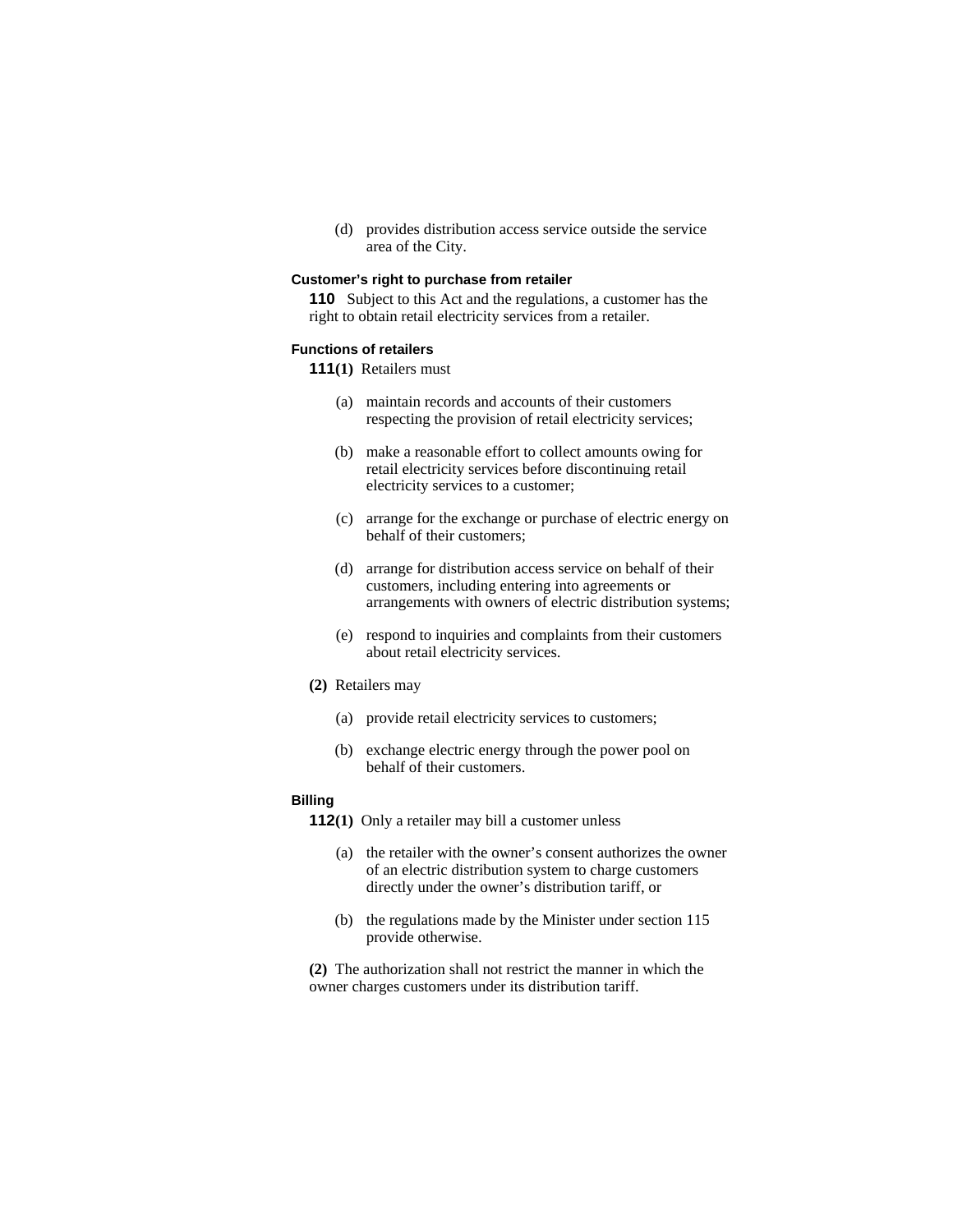# **Authorization of another person**

**113(1)** A retailer may make arrangements under which other persons perform any or all of the functions of the retailer under this Act or the regulations.

**(2)** No arrangement under subsection (1) affects or reduces the responsibility or liability of the retailer in relation to carrying out those functions.

# **Self retailer**

**114** A customer may carry out the functions of a retailer to obtain electricity for the customer's own use.

### **Regulations**

**115** The Minister may make regulations

- (a) respecting the manner in which functions of retailers are to be carried out, including their rights and obligations and codes and standards governing their conduct;
- (b) adding to, clarifying, limiting or restricting any of the functions of a retailer and the manner in which the functions are to be carried out;
- (c) enabling persons other than owners of electric distribution systems to maintain information systems and respecting the compilation and dissemination of and access to information in those systems;
- (d) respecting the responsibility of retailers to carry out billing or the accuracy of billing by retailers, or both;
- (e) establishing a code of conduct governing the behaviour of a retailer providing a regulated rate on behalf of an owner of an electric distribution system;
- (f) requiring retailers to be registered, with whom, and the information to be provided on registration and periodically after registration, registration renewal, the performance security to be provided by retailers, conditions on registration, the circumstances under which registration is suspended or cancelled and the effect of the suspension or cancellation of registration;
- (g) adding to the definition of electricity services;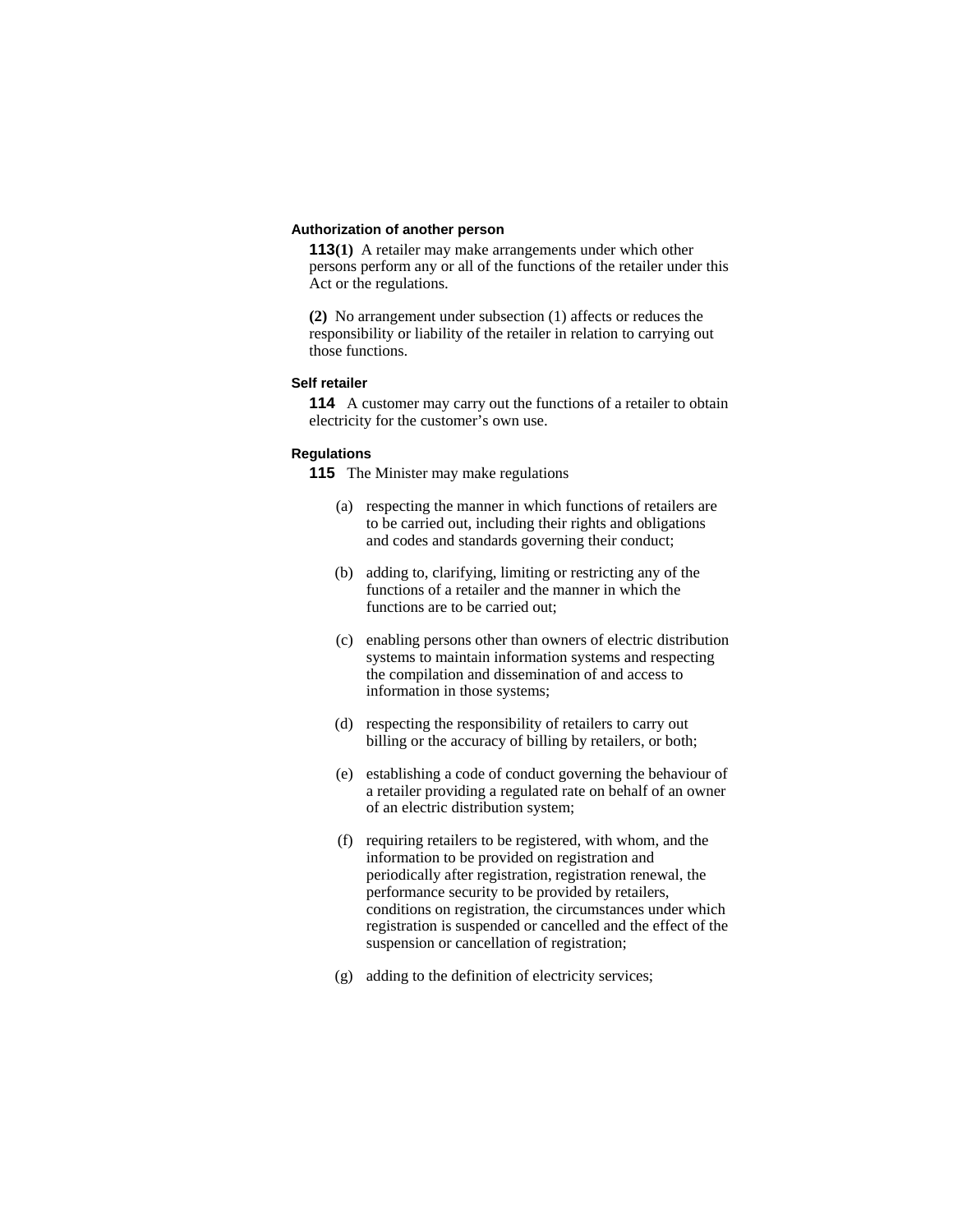(h) respecting information that must be provided by retailers to persons specified in the regulations.

# **Part 9 Regulation by the Board**

# **Division 1 General Matters**

#### **Application of this Part**

**116(1)** This Part applies

- (a) to electric utilities operating in Alberta,
- (b) to owners of electric utilities operating in Alberta,
- (c) to electric utilities owned by the Crown, and
- (d) to the ISO tariff.

**(2)** In this Part, "tariff application" means an application to the Board under section 119(1) for approval of the tariff of an owner of an electric utility or the ISO tariff.

#### **Exemptions**

**117(1)** The Board may make rules

- (a) exempting any facility or class of facilities from the definition of electric utility, or
- (b) exempting from all or any provision of this Act and the regulations the electric energy produced from and consumed by an industrial system, and may impose terms and conditions on the exemption.

**(2)** If the Board designates the whole or any part of an electric system as an industrial system under section 4(5) of the *Hydro and Electric Energy Act* and is considering making a rule under subsection (1)(b) in relation to that industrial system, the Board may impose the condition that the owner of the industrial system be responsible for paying a just and reasonable share of the costs associated with the interconnected electric system.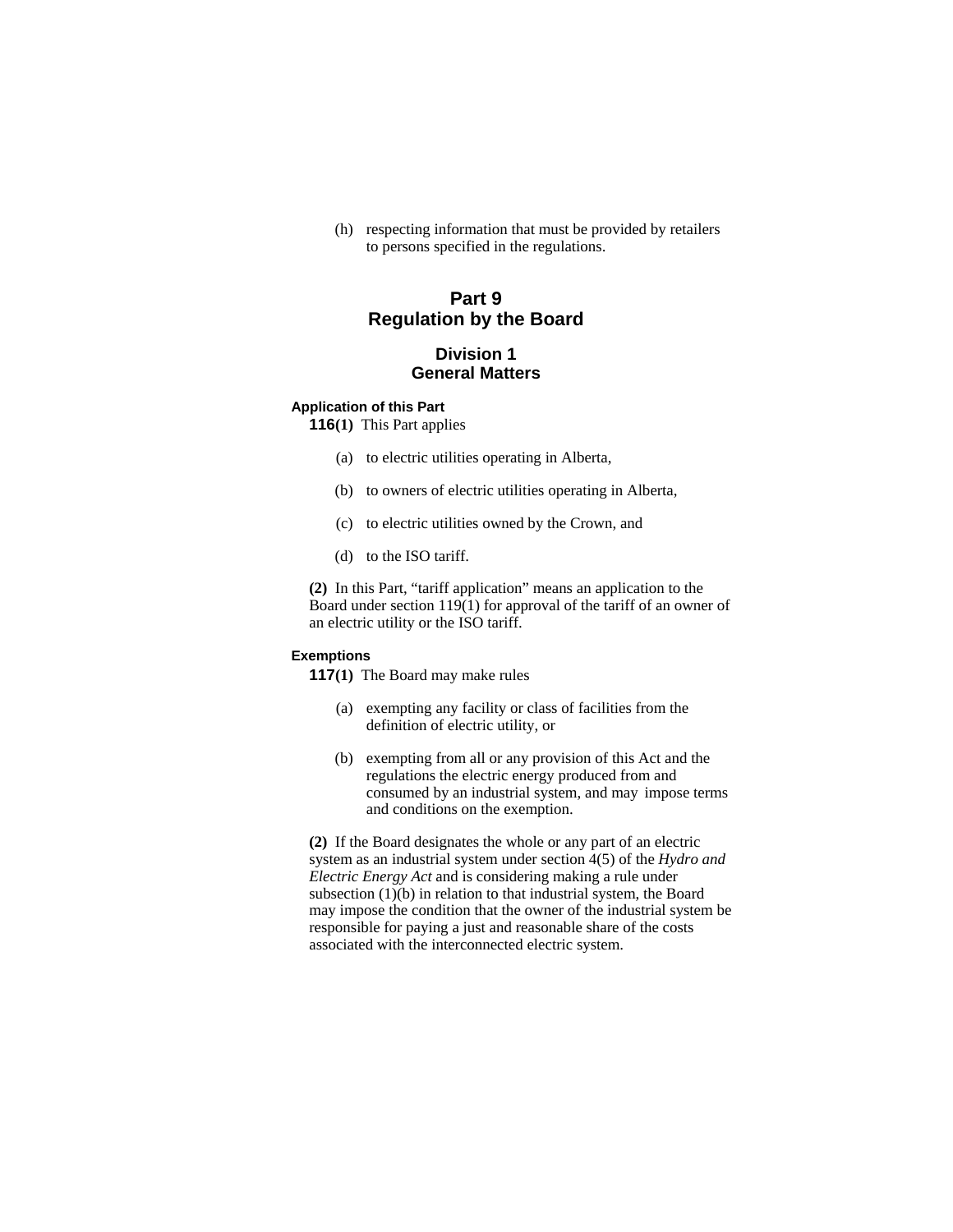#### **Duty to keep accounts and records**

**118(1)** An owner of an electric utility must, with respect to the electric utility,

- (a) maintain records and accounts in a manner that provides a reasonable understanding of the operation of the electric utility, including keeping track separately of the costs and expenses of
	- (i) transmission facilities, and
	- (ii) electric distribution systems,
- (b) provide, when requested by the Board, a detailed report of finances and operations relating to the electric utility in the form, containing the information and verified in the manner the Board requires, and
- (c) subject to any order of the Board, maintain proper and adequate depreciation, amortization or depletion accounts using any basis or method the Board directs.

**(2)** The Board may make rules respecting the information required to be filed with the Board and the person required to file it, including

- (a) forecasts, and
- (b) separate information in relation to transmission, distribution, exchange, purchase or sale of electric energy when one or more of those functions is undertaken by the same person.

**(3)** The Independent System Operator must, with respect to the transmission system, maintain the records and accounts and provide the reports required by the Board.

# **Division 2 Approval of Tariffs**

#### **Preparation of tariffs**

**119(1)** Each owner of an electric utility must prepare a tariff in accordance with this Act and the regulations and apply to the Board for approval of the tariff.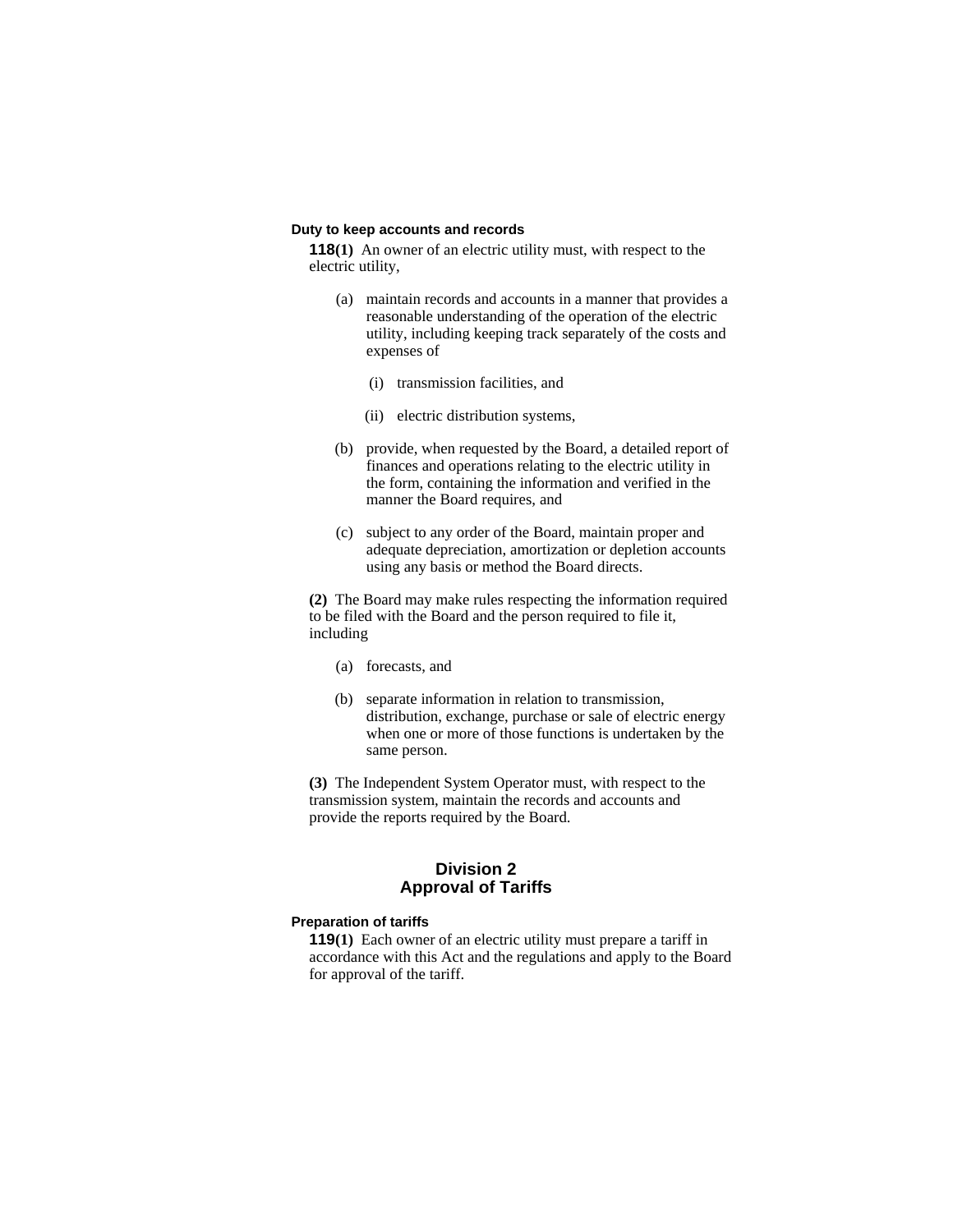**(2)** An owner of an electric utility that makes a tariff application and that also owns isolated generating units must include the costs and expenses related to the isolated generating units in the application in accordance with the regulations.

**(3)** If the owner of an electric utility appoints a person to prepare a tariff on its behalf, that person must prepare the tariff and apply to the Board for approval of the tariff.

**(4)** The Independent System Operator must prepare a tariff relating to the transmission system in accordance with Part 2 and apply to the Board for approval of the tariff.

#### **Tariff contents**

**120(1)** A tariff must describe how it may change over the period for which it is intended to have effect.

- **(2)** A tariff may provide
	- (a) that it is in effect for a fixed period or an indefinite period;
	- (b) for maximum rates;
	- (c) for increases or decreases in the rates to correspond to
		- (i) increases or decreases in fuel costs, taxes or other costs and expenses,
		- (ii) price indices, rates of inflation or similar measurements, and
		- (iii) other related costs or expenses approved by the Board;
	- (d) for incentives for efficiencies that result in cost savings or other benefits that can be shared in an equitable manner between the owner of the electric utility and customers.

# **Matters the Board must consider**

**121(1)** On giving notice to interested parties, the Board must consider each tariff application.

**(2)** When considering whether to approve a tariff application the Board must ensure that

(a) the tariff is just and reasonable,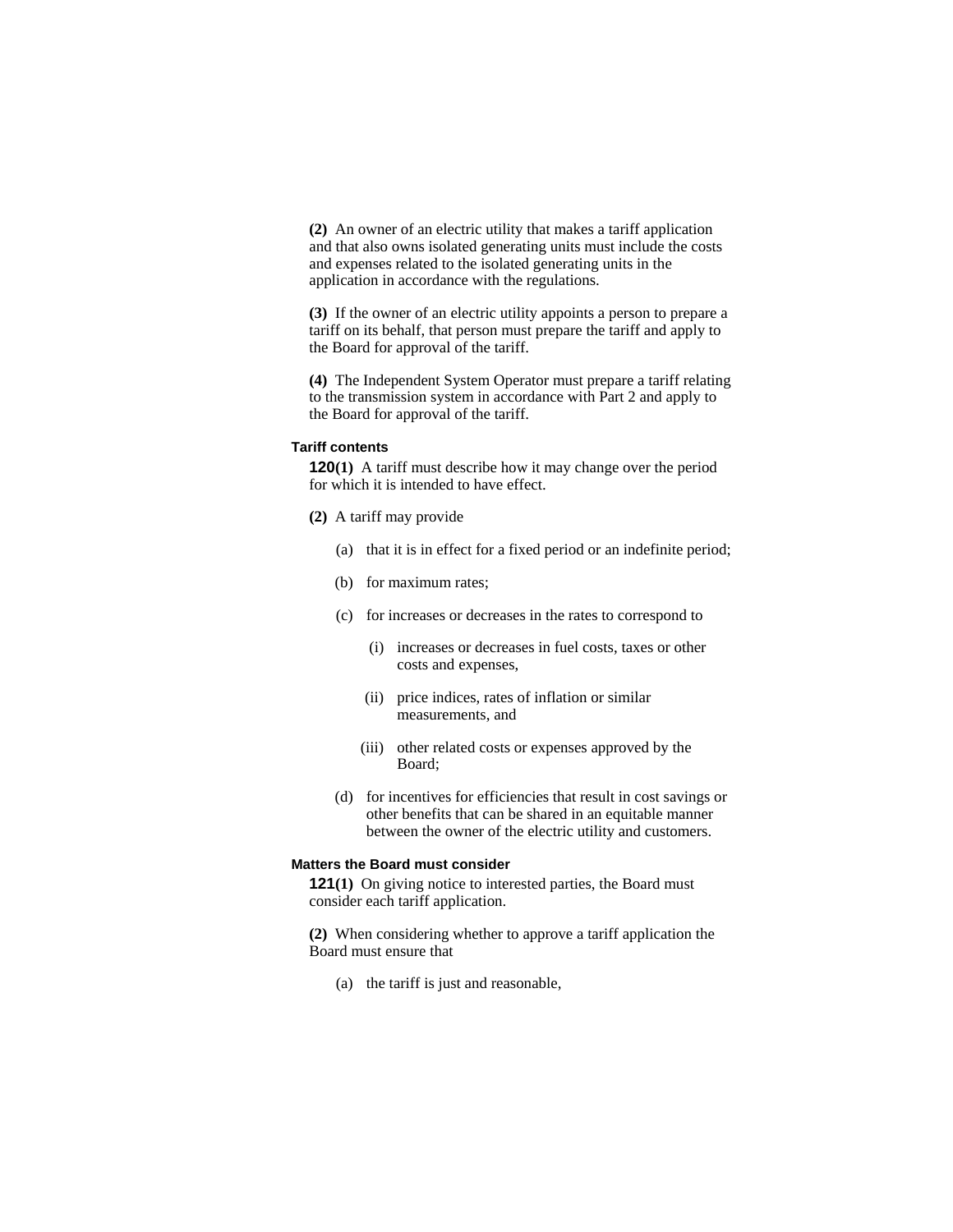- (b) the tariff is not unduly preferential, arbitrarily or unjustly discriminatory or inconsistent with or in contravention of this or any other enactment or any law, and
- (c) if the regulations so require, the tariff incorporates the standard of liability imposed by the regulations made by the Lieutenant Governor in Council under section 94, or that the Board has, in accordance with those regulations, considered and imposed a standard of legal liability that it considers appropriate.

**(3)** A tariff that provides incentives for efficiency is not unjust or unreasonable simply because it provides those incentives.

**(4)** The burden of proof to show that a tariff is just and reasonable is on the person seeking approval of the tariff.

# **Costs and expenses recovered under a tariff**

**122(1)** When considering a tariff application, the Board must have regard for the principle that a tariff approved by it must provide the owner of an electric utility with a reasonable opportunity to recover

- (a) the costs and expenses associated with capital related to the owner's investment in the electric utility, including
	- (i) depreciation,
	- (ii) interest paid on money borrowed for the purpose of the investment,
	- (iii) any return required to be paid to preferred shareholders of the electric utility relating to the investment,
	- (iv) a fair return on the equity of shareholders of the electric utility as it relates to the investment, and
	- (v) taxes associated with the investment,

 if the costs and expenses are prudent and if, in the Board's opinion, they provide an appropriate composition of debt and equity for the investment,

 (b) other prudent costs and expenses associated with isolated generating units, transmission, exchange or distribution of electricity or associated with the Independent System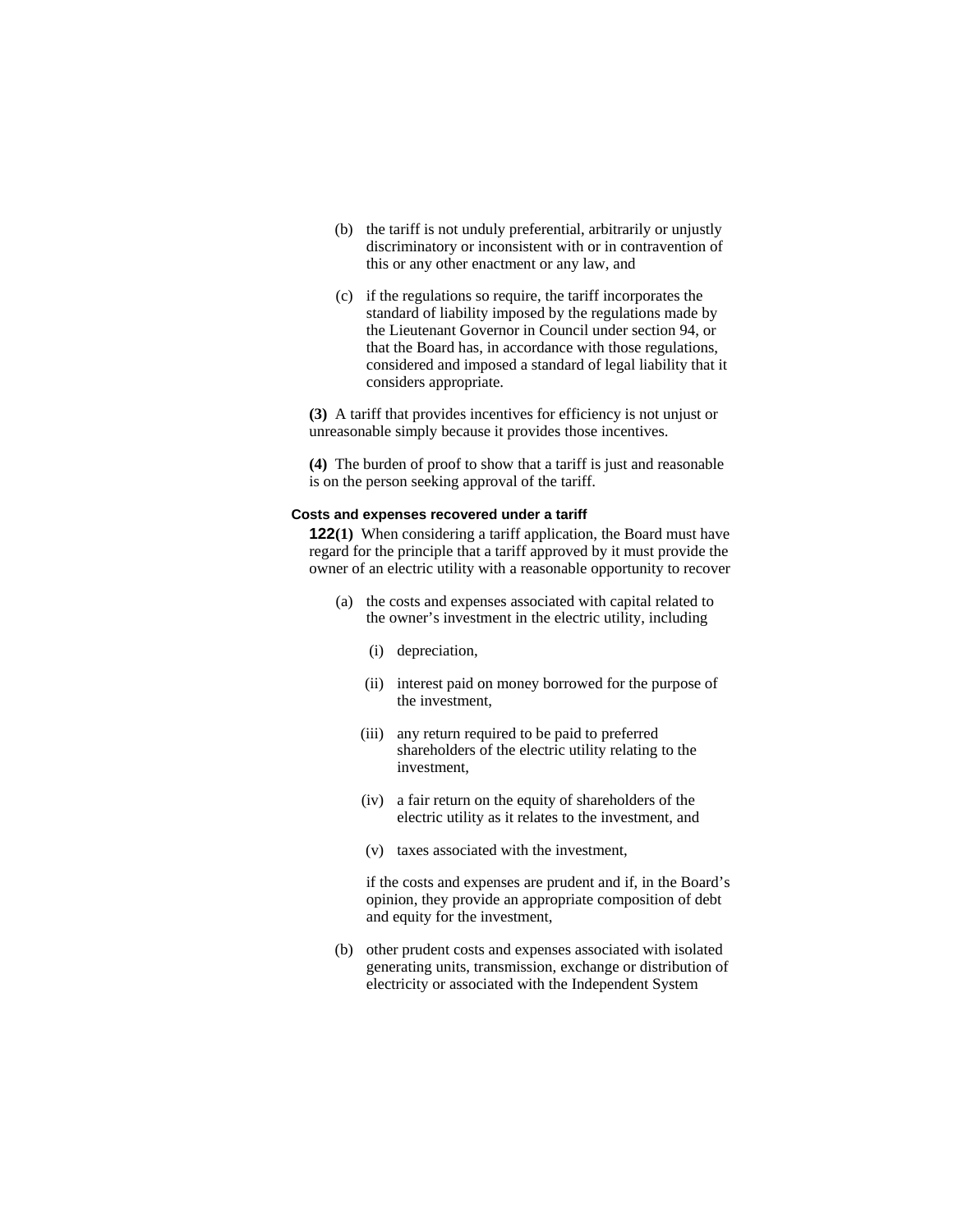Operator if, in the Board's opinion, they are applicable to the electric utility,

- (c) amounts that the owner is required to pay under this Act or the regulations,
- (d) the costs and expenses applicable to the electric utility that arise out of obligations incurred before the coming into force of this section and that were approved by the Public Utilities Board, the Alberta Energy and Utilities Board or other utilities' regulatory authorities if, in the Board's opinion, the costs and expenses continue to be reasonable and prudently incurred,
- (e) its prudent costs and expenses of complying with the ISO rules respecting load settlement,
- (f) its prudent costs and expenses respecting the management of legal liability,
- (g) the costs and expenses associated with financial arrangements to manage financial risk associated with the pool price if the arrangements are, in the Board's opinion, prudently made, and
- (h) any other prudent costs and expenses that the Board considers appropriate, including a fair allocation of the owner's costs and expenses that relate to any or all of the owner's electric utilities.

**(2)** When the Independent System Operator is the applicant for tariff approval, the Board must have regard for the principle that a tariff approved by it must provide the Independent System Operator with a reasonable opportunity to recover all of the items referred to in subsection (1) that are applicable to the Independent System Operator.

**(3)** The Board shall not decide that the ISO tariff fails to satisfy the requirements of section  $121(2)(a)$  or (b) simply because the tariff provides for the flow through, including by the use of deferral accounts, real time pricing or other mechanisms, of some or all of the Independent System Operator's prudent costs and expenses of carrying out its duties, responsibilities and functions.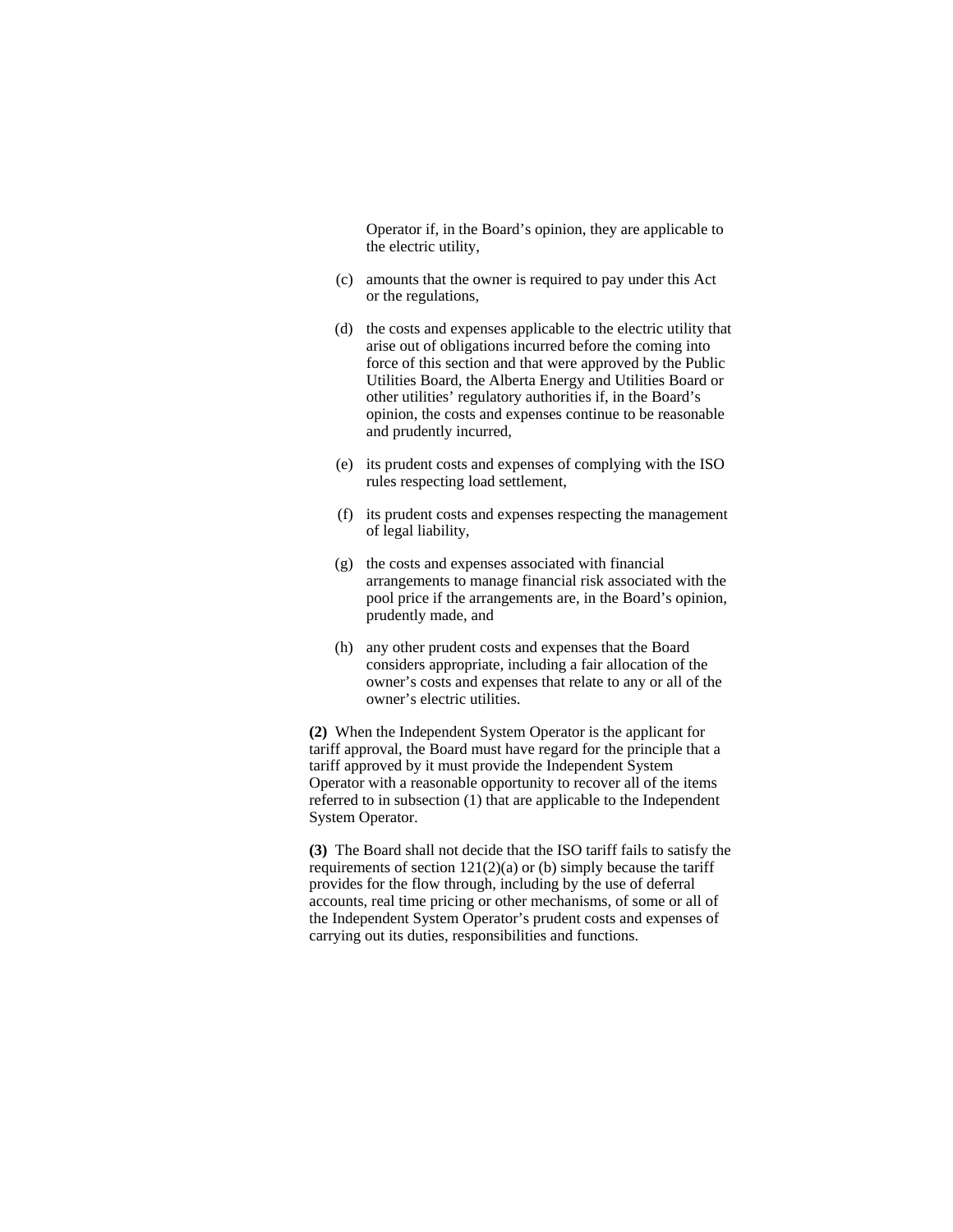# **Retrospective tariff**

**123** When considering whether to approve a tariff that is to have effect from a date preceding its consideration of the tariff application, the Board may take into account evidence relating to revenues received and costs and expenses incurred by the applicant in the whole or part of the year in which the application is made.

# **Powers of Board**

**124(1)** In respect of each tariff application, the Board may, subject to section 135,

- (a) approve a tariff or any part of it with or without changes, or
- (b) refuse to approve a tariff or any part of it.

**(2)** An approval may be for an interim period specified by the Board.

#### **Tariff must be approved**

**125** The owner of an electric utility and the Independent System Operator shall not put into effect a tariff that has not been approved by the Board.

# **Review of tariff**

**126(1)** Unless section 26 of the *Alberta Energy and Utilities Board Act* applies, no order of the Board approving a tariff may be reviewed, rescinded or varied during the period in which the tariff is intended to have effect, except in accordance with this section.

**(2)** Any person affected by an order approving a tariff may ask the Board to review the order

- (a) if the terms or conditions provided by the tariff for discontinuing the rates have been met and the order provides for a review under this section in those circumstances,
- (b) if the owner of the electric utility or the Independent System Operator has breached a term or condition of the tariff in a material manner,
- (c) if, since the date of the order, circumstances have changed in a substantial and unforeseen manner that renders the continuation of the tariff unjust and unreasonable, or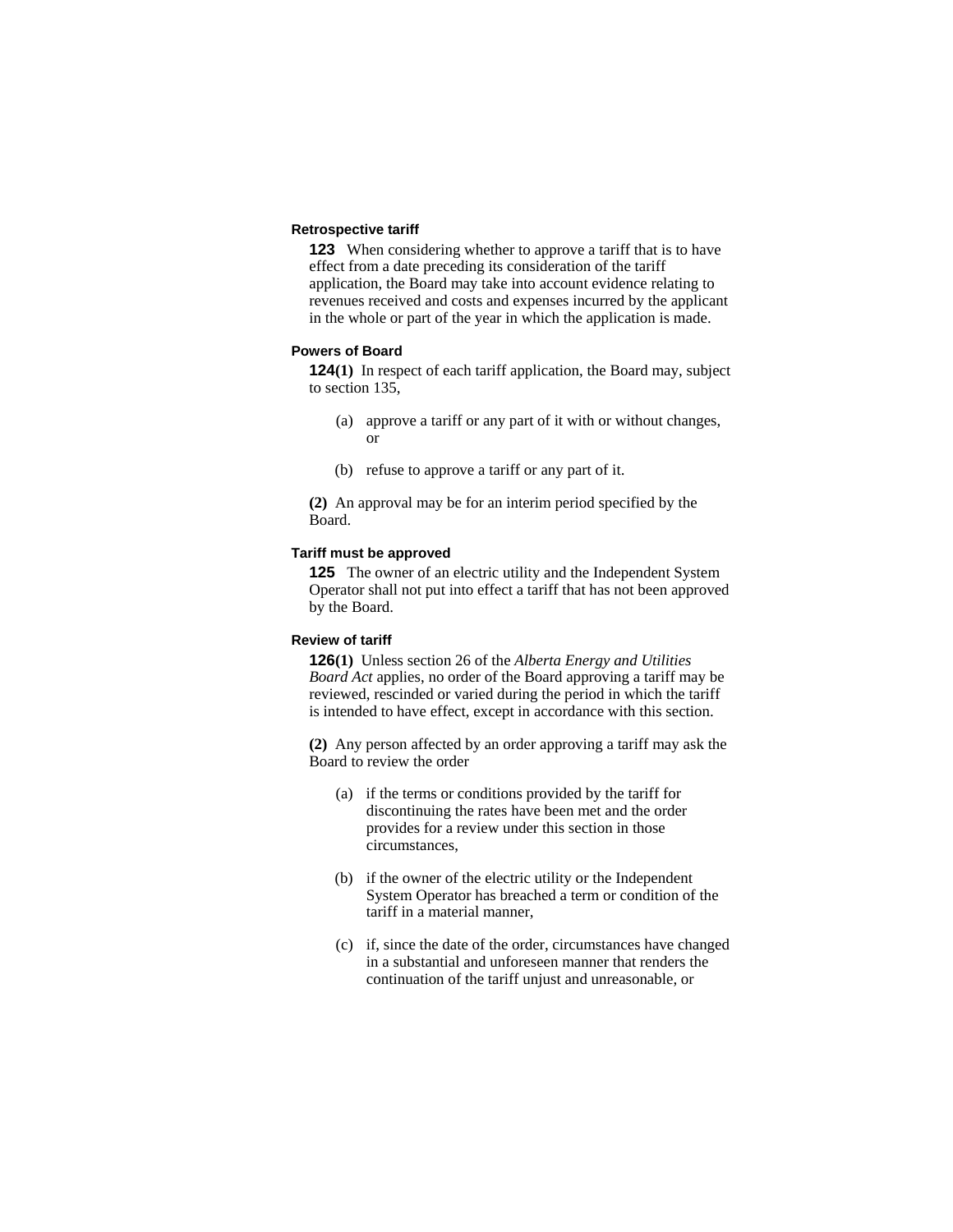(d) if, in the Board's opinion, the order contains an error of fact or law, and if the request for a review on that ground is filed with the Board not later than 90 days after the making of the order.

**(3)** Sections 46(1), 47, 64, 85(1) and 87 of the *Public Utilities Board Act* do not apply to the review of an order by the Board under subsection (2).

# **Obligations of owners of electric utilities and the Independent System Operator**

**127** The owners of an electric utility and, in respect of the ISO tariff, the Independent System Operator

- (a) must provide and maintain service that is safe, adequate and proper,
- (b) shall not withhold a service that the Board has ordered it to provide, and
- (c) shall not act in a manner that is unjust, unreasonable, unduly preferential, arbitrarily or unjustly discriminatory or inconsistent with or in contravention of this or any other enactment or any law.

# **Board funding rules**

**128(1)** The Board may make rules respecting funding for the purpose of assisting any person

- (a) to apply or become an intervenor in a tariff application or at a proceeding under section 126,
- (b) to make a complaint or become an intervenor at the hearing of a complaint under this Part, and
- (c) to become a party to an issue for the purpose of negotiating the settlement of an issue.

**(2)** A rule under subsection (1) is in addition to and not in substitution for any other jurisdiction the Board has to provide funding and may provide for

 (a) the awarding of funding and the giving of advance funding,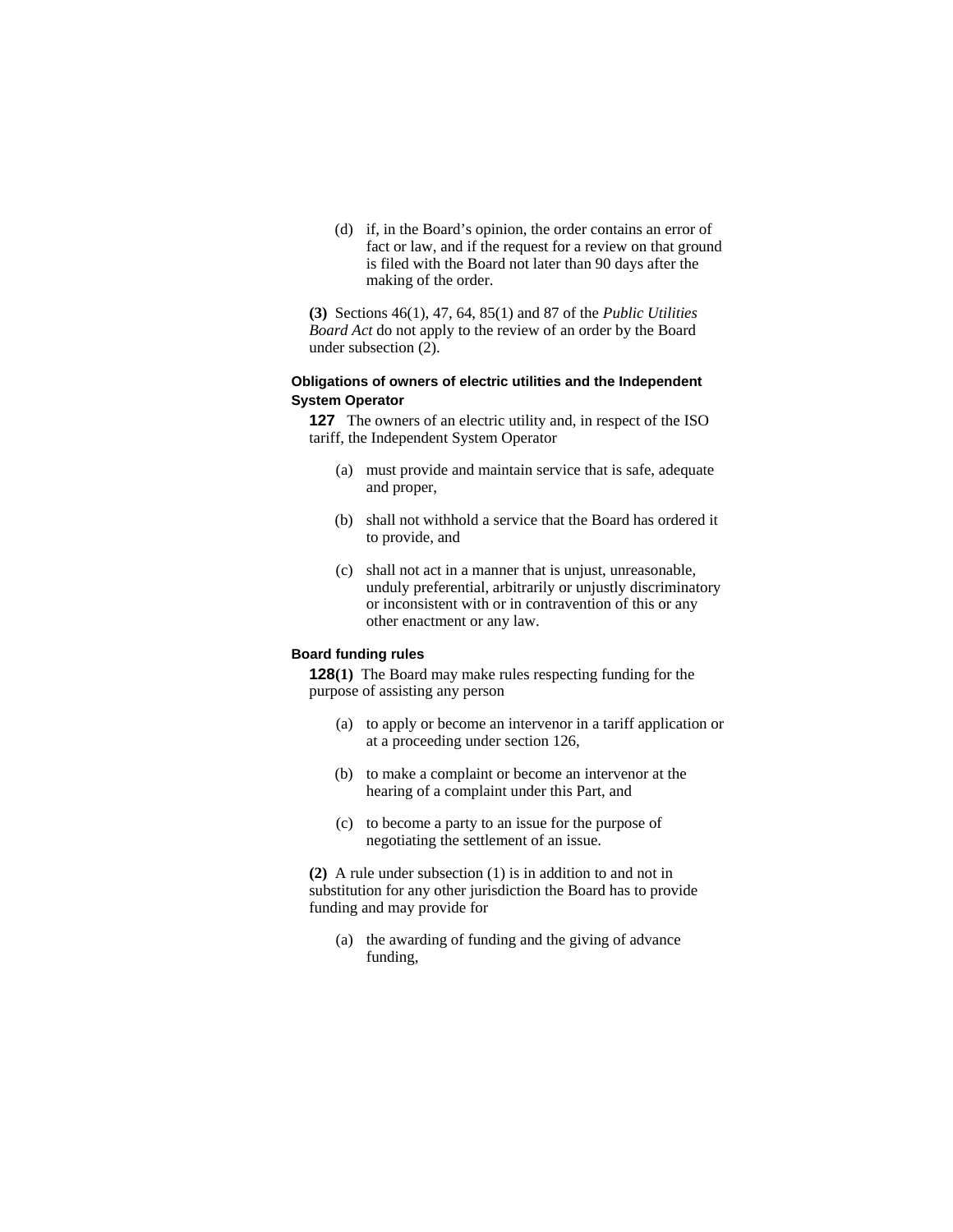- (b) clarification of who is to pay the funding and to whom it is to be paid, and
- (c) the review of any funding awarded.

### **Service quality standards**

**129(1)** The Board may make rules respecting service quality standards for each electric utility including all or any of the following:

- (a) the standard of service to be maintained and how the standard is to be measured;
- (b) service outages;
- (c) upgrades required to maintain and improve distribution facilities;
- (d) the regular or periodic maintenance of electricity utilities and repairs;
- (e) customer care and call centre services to be provided for customers;
- (f) the billing and billing services to be provided to customers;
- (g) any matter related to public safety.

**(2)** On application or on its own initiative, the Board may investigate to determine whether the owner of an electric utility is meeting the rules respecting service quality standards.

**(3)** If the Board is of the opinion that the owner of an electric utility has failed or is failing to meet the rules respecting service quality standards, the Board may, in addition to exercising its authority under section 145, by order do all or any of the following:

- (a) direct the owner to take any action to improve services that the Board considers just and reasonable;
- (b) direct the owner to provide the customer with a credit, of an amount specified by the Board, to compensate the customer for the owner's failure to meet the rules respecting service quality standards;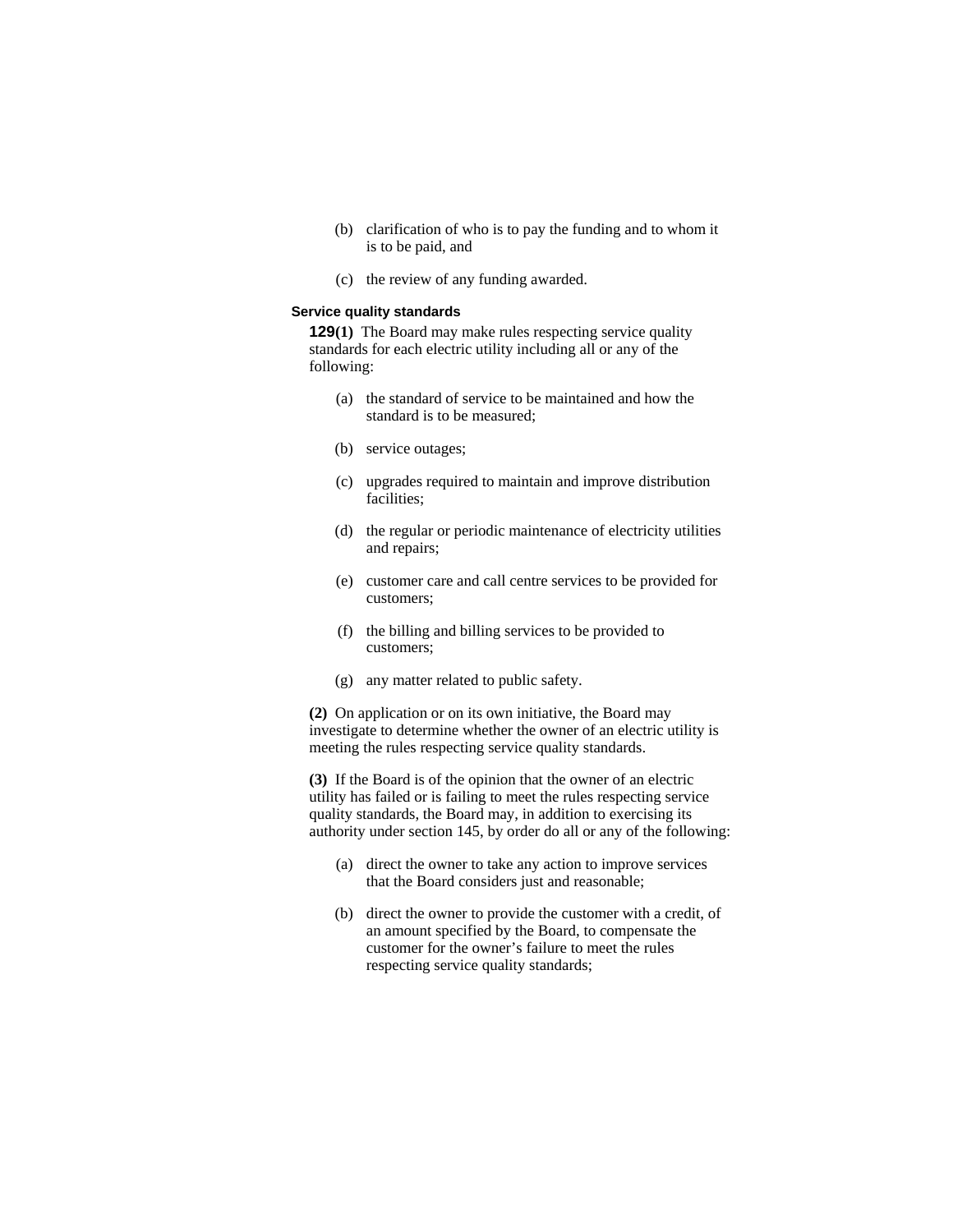- (c) prohibit the owner from engaging in any activity or conduct that the Board considers to be detrimental to customer service;
- (d) impose an administrative penalty, to be paid to the Balancing Pool, of
	- (i) not more than \$100 000 a day for each day that a service quality standard rule is not met or complied with, or
	- (ii) not more than \$500 000 for each contravention of a rule.

**(4)** An order of the Board under this section may be appealed in accordance with the *Alberta Energy and Utilities Board Act*.

## **Enforcement of service quality orders**

**130(1)** Subject to the right to appeal an administrative penalty, if a person fails to pay an administrative penalty in accordance with the order imposing it, the Board may file a copy of the order with the clerk of the Court of Queen's Bench and, on being filed, the order has the same force and effect and may be enforced by the Board as if it were a judgment or order of the Court.

**(2)** Subject to the right of appeal, the Board may apply to the Court of Queen's Bench to enforce a Board order, other than an order to pay an administrative penalty, on giving notice of the application to the person against whom enforcement is sought, in accordance with the *Alberta Rules of Court*.

**(3)** An application under subsection (2) must be accompanied with the original Board order or a certified copy of it.

**(4)** The Court of Queen's Bench may give judgment enforcing a Board order unless

- (a) the order is the subject of an appeal under the *Alberta Energy and Utilities Board Act*,
- (b) the order is the subject of judicial proceedings that put it in question, or
- (c) the order is not capable of enforcement in law.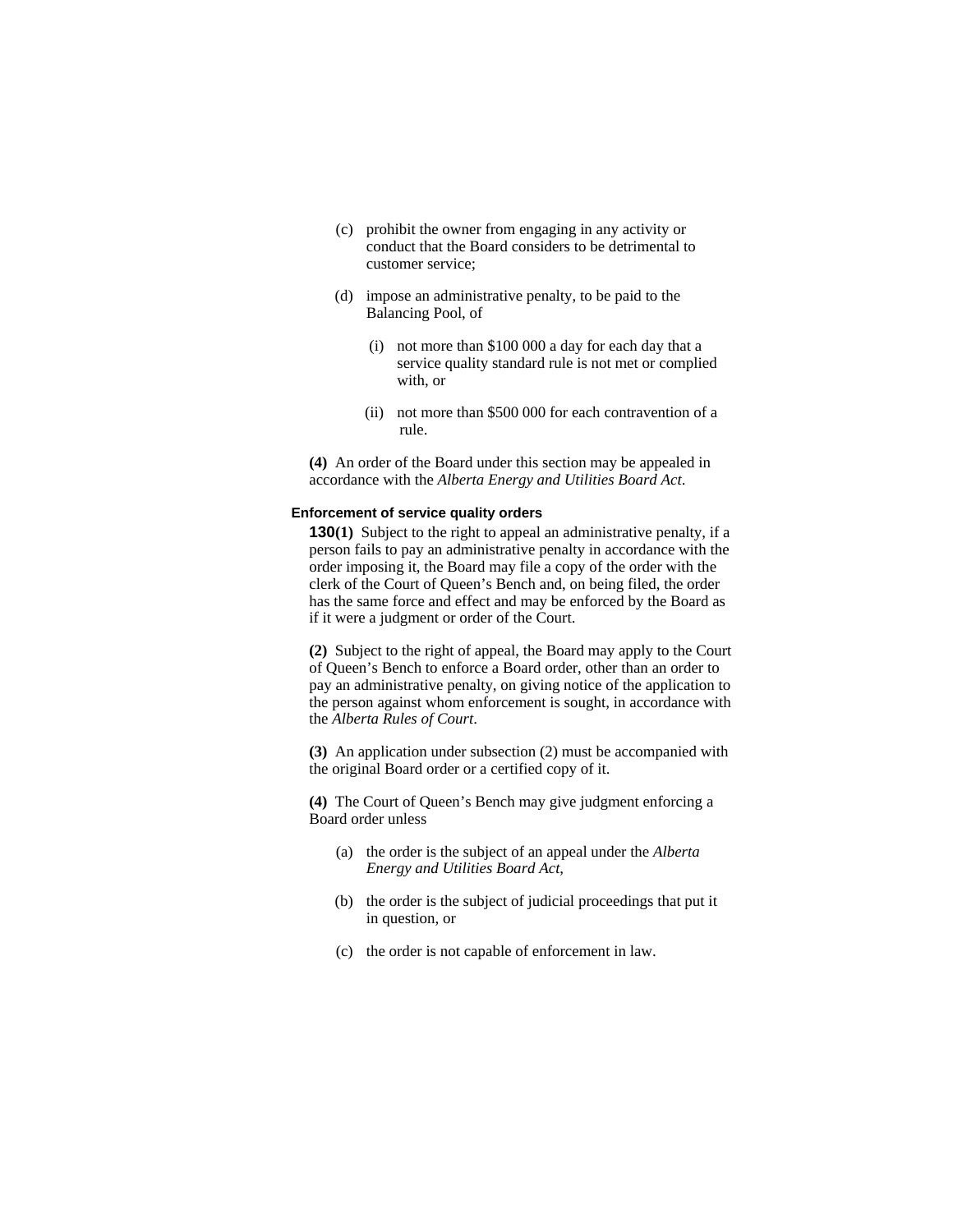### **Offence for non-compliance with Board orders**

**131(1)** A person who fails to comply with a Board order under section 129 is guilty of an offence and is liable to a fine of not more than \$100 000 a day for each day during which non-compliance continues.

**(2)** In addition to a fine under this section, the court may order the market participant to pay to the Balancing Pool any administrative penalty imposed on it by the Board order.

# **Division 3 Negotiated Settlement of an Issue**

### **Facilitated negotiation**

**132(1)** The Board must recognize or establish rules, practices and procedures that facilitate

- (a) the negotiated settlement of matters arising under this Act or the regulations, and
- (b) the resolution of complaints or disputes regarding matters arising under this Act or the regulations.

**(2)** Before recognizing or establishing rules, practices and procedures that affect the Independent System Operator or the Market Surveillance Administrator, the Board must consult with those corporations.

**(3)** The rules, practices and procedures recognized or established under this section apply whether or not an application relating to an issue has been made to the Board.

# **Powers of Board**

**133** As part of the rules, practices and procedures for negotiated settlement of matters or the resolution of complaints or disputes, the Board may

- (a) provide for the appointment of mediators to assist parties in negotiating the settlement of an issue;
- (b) provide for the appointment of employees of the Board as mediators;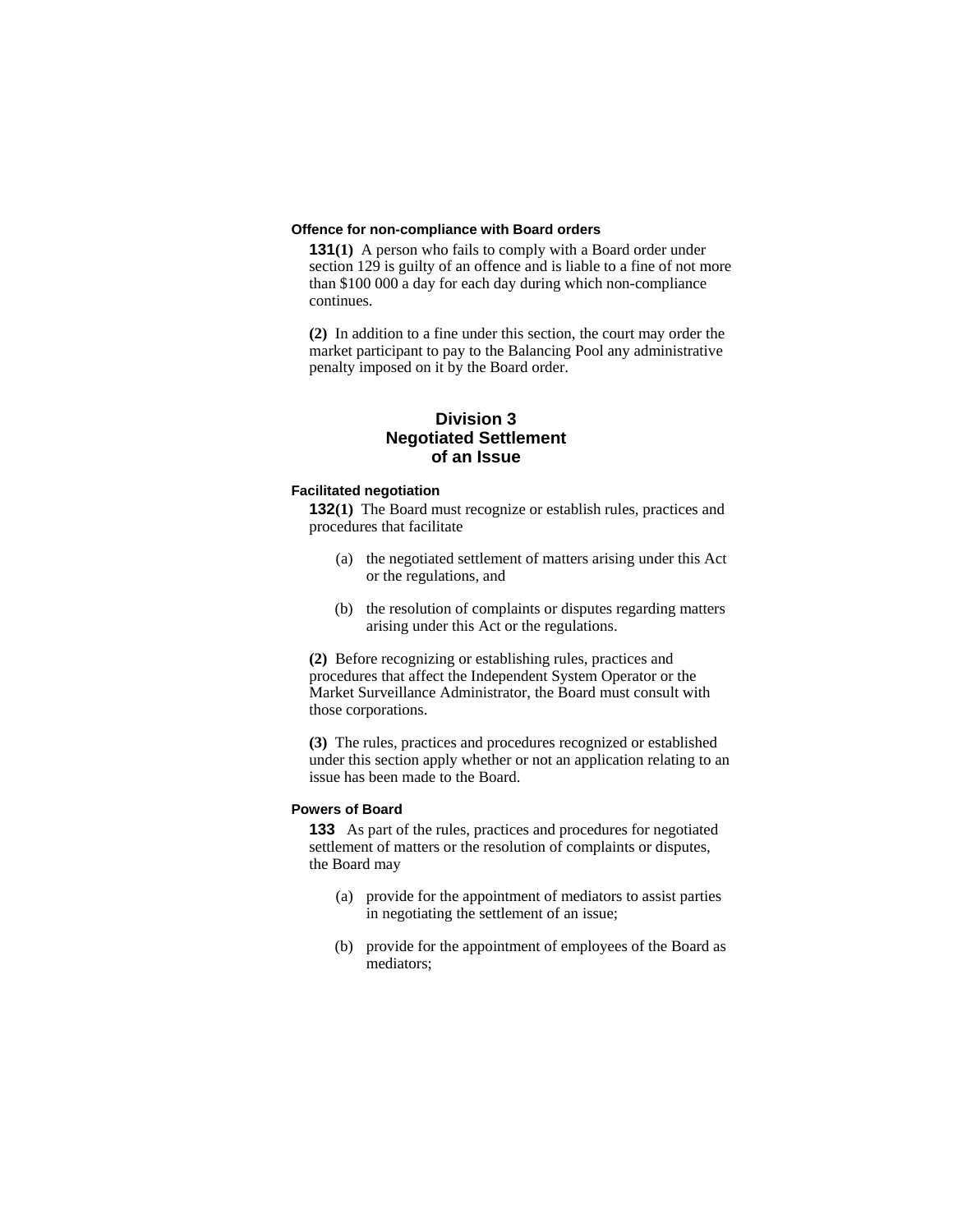- (c) provide for employees of the Board to attend the settlement process;
- (d) recognize or establish rules to ensure that the parties to an issue receive
	- (i) adequate notice of the settlement process and the matters in issue,
	- (ii) adequate disclosure of the positions of the parties and the basis for those positions, and
	- (iii) an appropriate opportunity to participate in the settlement process;
- (e) recognize or establish rules governing the extent to which persons who are not parties or classes of persons who are not parties may participate in the settlement of an issue;
- (f) provide that, before an issue may become the subject of a hearing before the Board, the parties must attempt to negotiate a settlement of the issue in accordance with the Board's rules, practices and procedures;
- (g) determine whether any costs of negotiating the settlement of an issue are payable and, if so, by whom and to whom the costs are to be paid.

# **Board approval of a settlement**

**134(1)** If a settlement has been negotiated of an issue that is within the jurisdiction of the Board, the Board may approve the settlement.

**(2)** Any issue dealt with in a settlement approved by the Board is not subject to further consideration in the hearing of the matter to which the settlement relates.

**(3)** Subject to subsection (4), the Board may require a party to provide to it any records relating to the settlement that it considers appropriate.

**(4)** The Board shall not receive or consider any submission, position, evidence or information provided by a party on a without prejudice or confidential basis in the course of negotiating a settlement under this Part without the express consent of that party.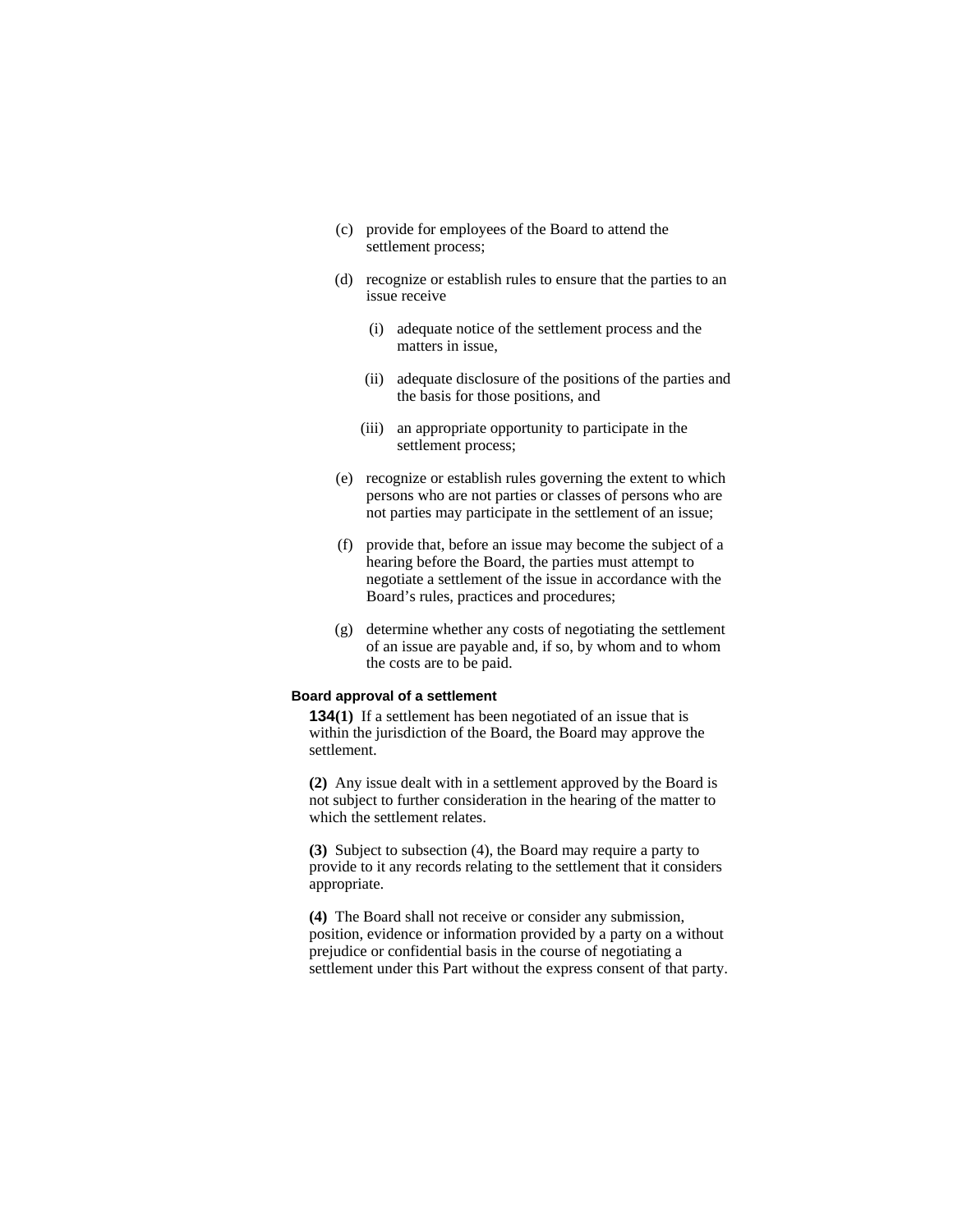# **Limit on Board discretion**

**135** If the parties negotiate a settlement on the basis that the settlement is contingent on the Board's accepting the entire settlement, the Board must either approve the entire settlement or refuse it.

# **Limit on mediators and facilitators**

**136** No person acting as a mediator or facilitator of a negotiated settlement or resolution of a complaint or dispute may participate in any proceedings of the Board arising from or relating to the issue without the express consent of all the parties to the issue.

### **Board discretion**

**137(1)** When considering a settlement that has been negotiated, the Board

- (a) may accept confidential records from the parties to an issue and, on acceptance, must maintain the confidentiality of the records, and
- (b) may participate in or hold any discussions in private if the Board considers it necessary and if all parties to the issue have notice of the discussions.

**(2)** The duty of the Board to maintain the confidentiality of records provided to the Board under subsection (1)(a) prevails despite the *Freedom of Information and Protection of Privacy Act* for a period of at least 10 years following the end of the year in which the negotiated settlement to which the documents or information relates has completely expired.

# **Division 4 Municipally Owned Electric Utilities**

### **Bylaw bringing utility under this Act**

**138(1)** Any municipality that owns an electric distribution system may, by bylaw, provide that the system is an electric utility under this Act.

**(2)** The bylaw passed has no effect unless it is approved by the Lieutenant Governor in Council.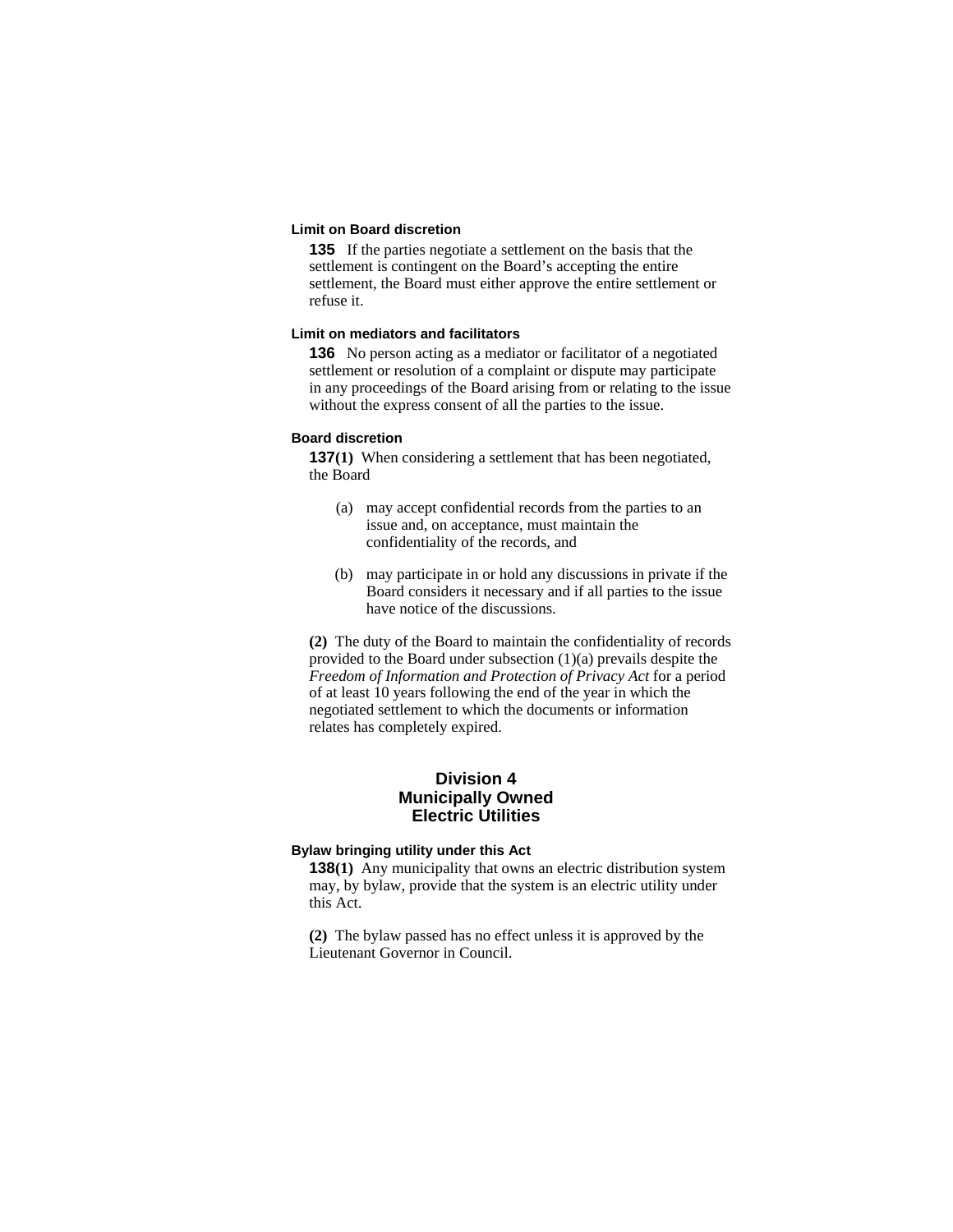**(3)** If a bylaw has been passed and approved under this section or if the electric distribution system of a municipality is an electric utility under this Act, the municipality may, notwithstanding the bylaw or anything in this Act, impose amounts in respect of its electric distribution system that are in addition to the rates approved by the Board if the bills submitted to customers

- (a) clearly distinguish between the rates approved by the Board and the additional amounts imposed by the municipality, and
- (b) identify the additional amounts imposed by the municipality as a surcharge or tax.

# **Division 5 Rights Granted by a Municipality**

# **Grant of right to distribute electric energy**

**139(1)** A right to distribute electricity granted by a municipality

- (a) to an owner of an electric distribution system has no effect unless the grant is approved by the Board;
- (b) to a subsidiary of the municipality does not require Board approval.

**(2)** The Board may approve the grant of a right to distribute electricity when, after hearing the interested parties or with the consent of the interested parties, the Board determines that the grant is necessary and proper for the public convenience and to properly serve the public interest.

**(3)** The Board may, in giving its approval, impose any conditions as to construction, equipment, maintenance, service or operation that the public convenience and the public interest reasonably require.

**(4)** A municipality shall not grant to another municipality or to a corporation controlled by another municipality the right to distribute electricity to customers in the granting municipality unless the grant

(a) is approved by the Board, and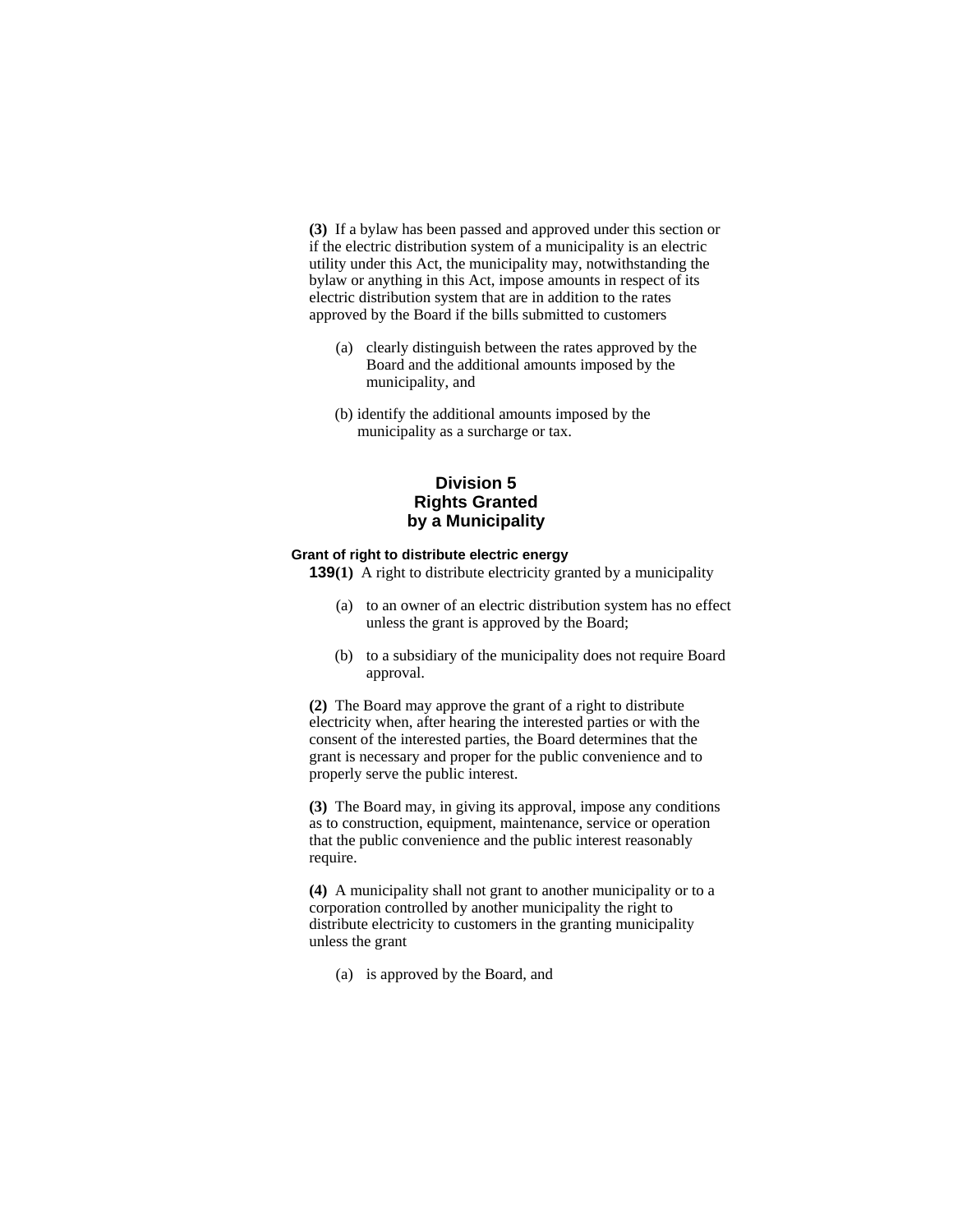(b) is authorized by regulations under subsection (5).

**(5)** On the recommendation of the Minister that a grant described in subsection (4) is, in the Minister's opinion, in the public interest, the Lieutenant Governor in Council may make regulations authorizing the grant and respecting any conditions that apply to the grant.

**(6)** For the purpose of subsection (4), a corporation is controlled by a municipality if the test set out in section 1(2) of the *Municipal Government Act* is met.

### **Limits on approval of grants**

**140** The Board shall not approve a grant under section 139 unless

- (a) it is a term of the grant that the grant does not prevent the Crown from exercising that right,
- (b) the person seeking the grant has satisfied the Board that the proposed scheme for the distribution of electricity is reasonable and sufficient, having regard to the general circumstances, and
- (c) the Board is satisfied that the grant is to the general benefit of the area directly or indirectly affected by it.

# **Grant to person outside Alberta**

**141(1)** No municipality may grant to a person that is not subject to the legislative authority of Alberta a right to operate, manage or control any plant, works, equipment, systems or services for the transmission, distribution or provision of electricity, either directly or indirectly, in all or part of the municipality.

**(2)** Subsection (1) does not apply if the grant contains a provision, approved by the Board, that the person to whom the right is granted agrees to submit its business and operations to the control and supervision of the Board in the same manner and to the same extent as if that person were an owner of an electric utility.

**(3)** A right granted by a municipality contrary to this section is void.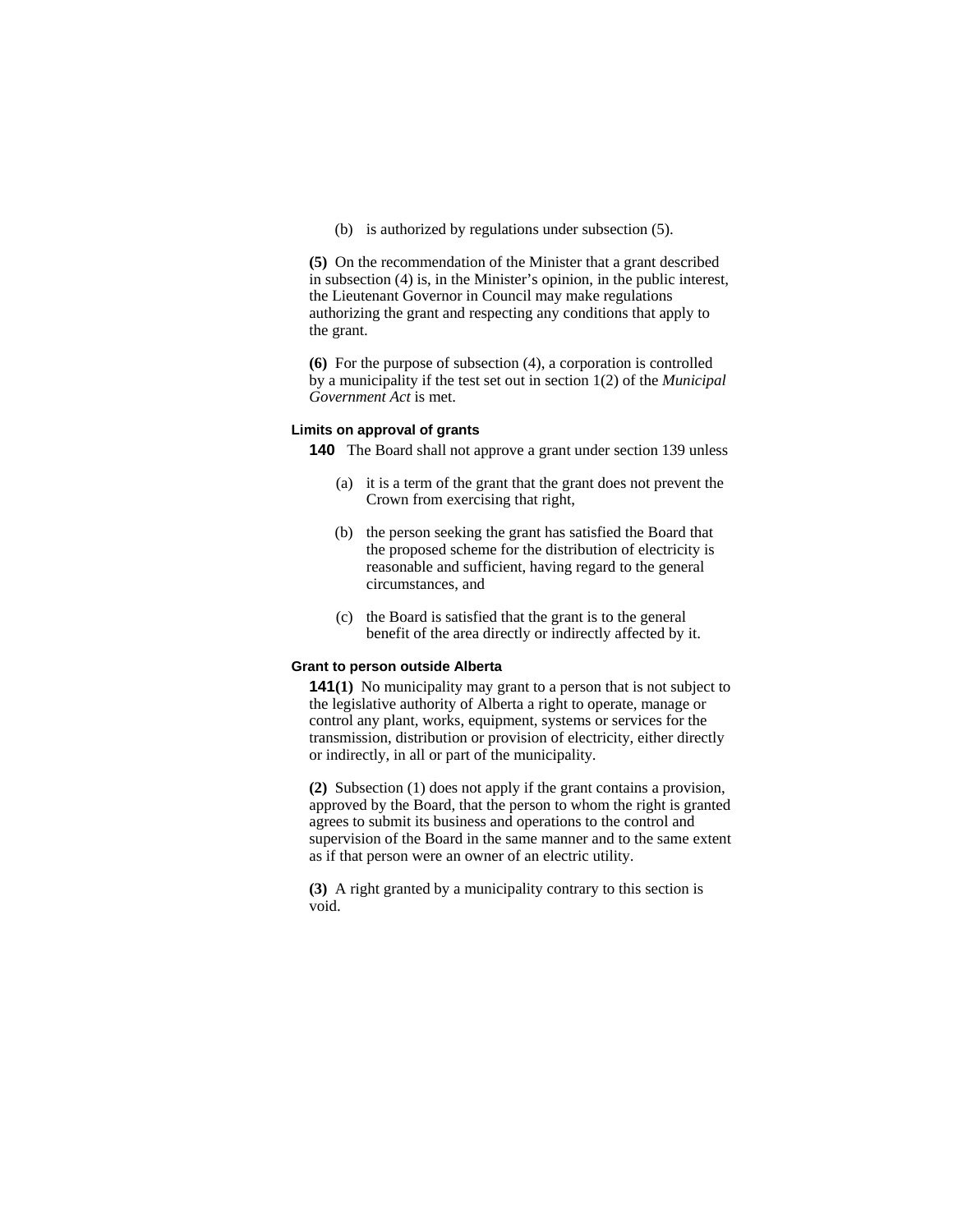# **Part 10 General Matters**

#### **Regulations**

- **142(1)** The Lieutenant Governor in Council may make regulations
	- (a) defining any word or expression that is used but not defined in this Act or in regulations made by the Minister;
	- (b) dealing with any difficulty or impossibility resulting from the coming into force of this Act or the transition to this Act from the *Electric Utilities Act*, RSA 2000 cE-5;
	- (c) respecting the treatment of the rights and obligations of rural electrification associations under contracts that were in existence on April 30, 1998 and that are made with owners of electric utilities, where the rights and obligations are necessary or advisable to carry out the purposes of this Act;
	- (d) respecting the authority of the Minister to extend dates or lengthen periods expressly specified in this Act, whether the date or the period specified in the Act has or has not expired;
	- (e) respecting costs relating to reclamation of a hydro facility and who is to pay those costs in the event that the Government of Alberta requires that a hydro facility be reclaimed;
	- (f) authorizing a supervisory authority named in the regulations to impose administrative penalties of not more than \$100 000 a day and to impose other sanctions and orders for contravention of or to enforce compliance with regulations made under this Act, and conferring authority on the Court of Queen's Bench to enforce the penalties, orders or other sanctions;
	- (g) respecting the conversion or transition to this Act of anything from the *Electric Utilities Act*, RSA 2000 cE-5;
	- . (h) requiring the City of Medicine Hat or a subsidiary of the City to provide information or statements of compliance to the chair of the Board, including certifying or confirming the accuracy of information or compliance statements provided, respecting sections 2(1)(a), 37(2)(a),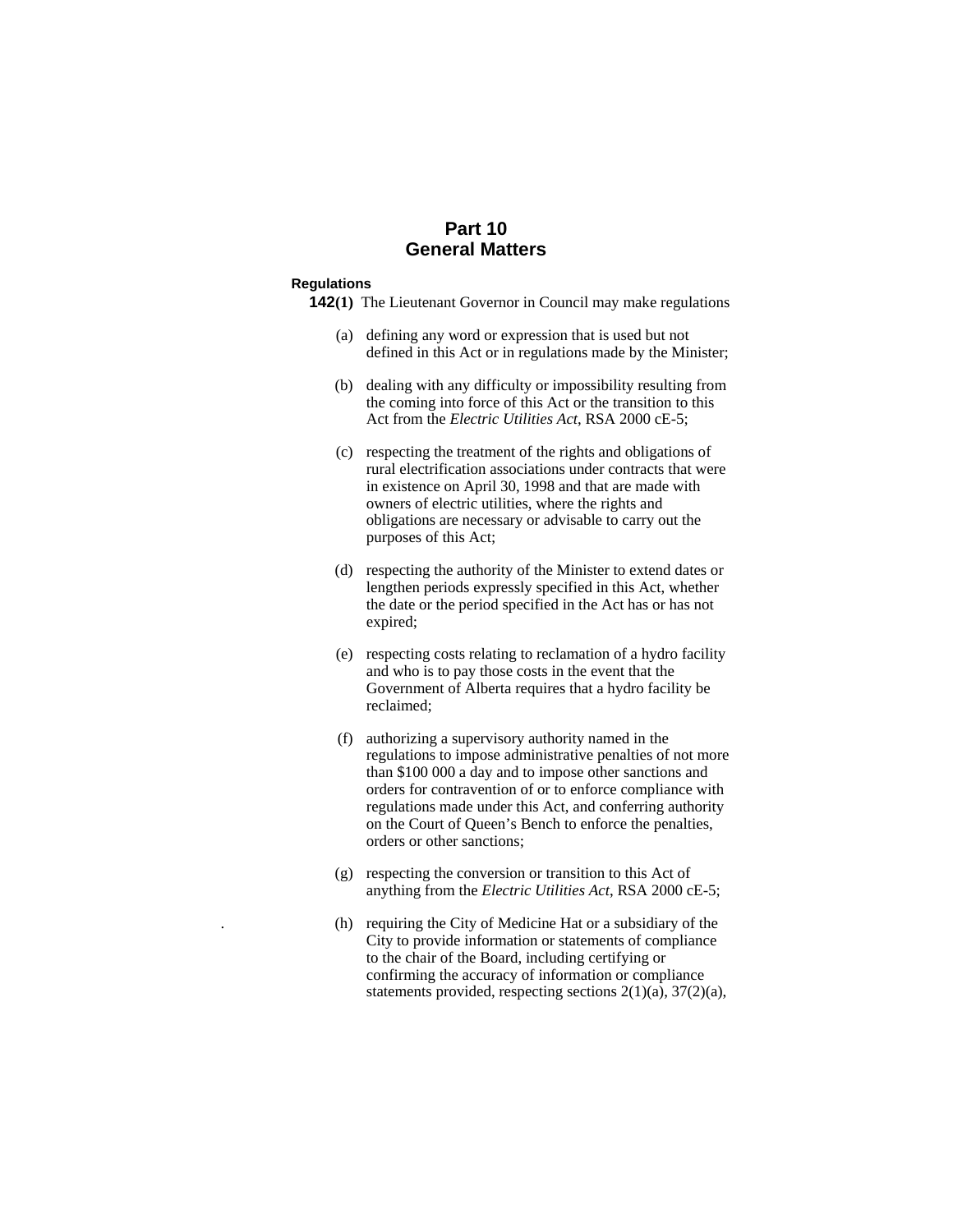95, 100, 109, 153(1) or other sections of this Act which apply to the City or a subsidiary of the City or which exempt the City or a subsidiary of the City from this Act;

- (i) respecting regulatory oversight of the regulated rate tariff for municipalities and rural electrification associations that do not have affiliated retailers;
- (j) requiring the owner of an electric distribution system to apply to the Board for approval of a regulated rate tariff despite section 103(3) and (4);
- (k) requiring rates for the ISO's tariff as set out in section 30(3)(a) to apply to market participants in addition to those market participants described in section 30(3)(a);
- (l) respecting the use of the interconnected electric system for the import and export of electricity, including the implementation of principles and requirements related to the import and export of electricity;
- (m) setting out the principles and criteria that the Board must or may have regard for when considering approval of a needs identification document described in section 34 or when considering approval of an expansion or enhancement of the transmission system.
- **(2)** The Lieutenant Governor in Council may make regulations
	- (a) respecting any matter that the Minister considers
		- (i) is not provided for or is insufficiently provided for in this Act, or
		- (ii) is necessary or advisable in connection with the implementation of this Act;
	- (b) exempting any person or class of persons from any provision of this Act or the regulations and prescribing conditions or restrictions on the exemption;
	- (c) conferring or imposing on any person or class of persons engaged in the supply, generation, transmission, distribution, trade, exchange, purchase or sale of electricity, electric energy, electricity services or ancillary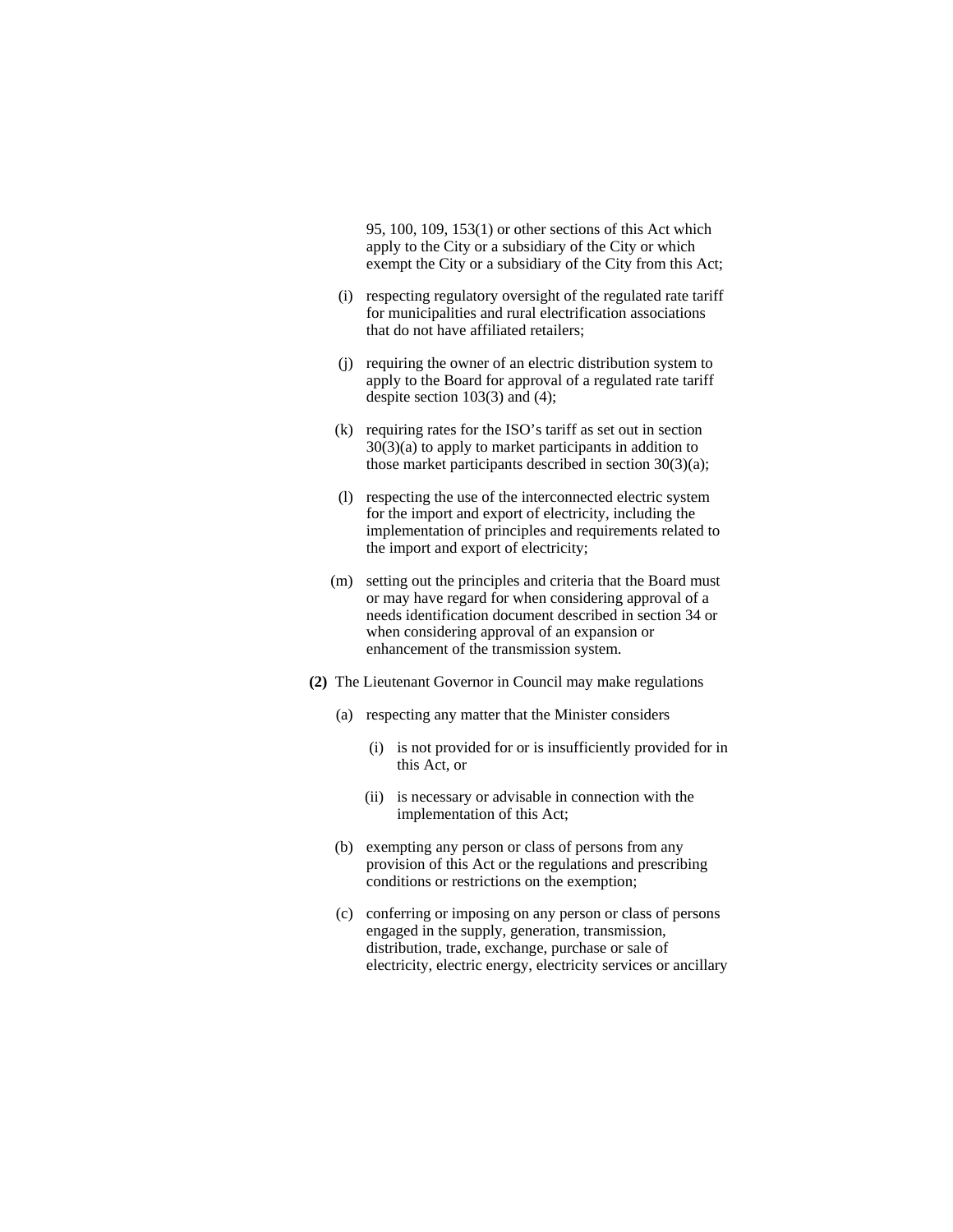services any power, duty, responsibility or function necessary to carry out the purposes of this Act;

- (d) adding to, clarifying, limiting or restricting any power, duty, responsibility or function conferred or imposed on any person or class of persons under this Act or regulating how they are to be exercised, despite any other provision of this Act or the regulations;
- (e) allocating, determining, fixing or prescribing anything required by this Act to be allocated, determined, fixed or prescribed, including the manner of allocation, determination, fixing or prescription, if not specified in this Act;
- (f) respecting any matters, in addition to or in place of those specified in this Act, to be considered by the Board in making an order under this Act;
- (g) suspending the operation of any provision of this Act or making any provision of this Act inapplicable if, in the Minister's opinion, that is necessary or advisable to carry out the purposes of this Act.

**(3)** A regulation made under subsection (2) is repealed on the earliest of

- (a) the coming into force of an amendment to this Act that adds the matter to this Act,
- (b) the coming into force of a regulation that repeals the regulation made under subsection (2), and
- (c) 5 years after the regulation comes into force.

**(4)** The repeal of a regulation under subsection (2) does not affect anything done, incurred or acquired under the authority of the regulation.

# **Extent of regulations**

**143** Any regulation made by the Minister or the Lieutenant Governor in Council under this Act may

 (a) be specific or general in its application and include conditions, restrictions and limitations;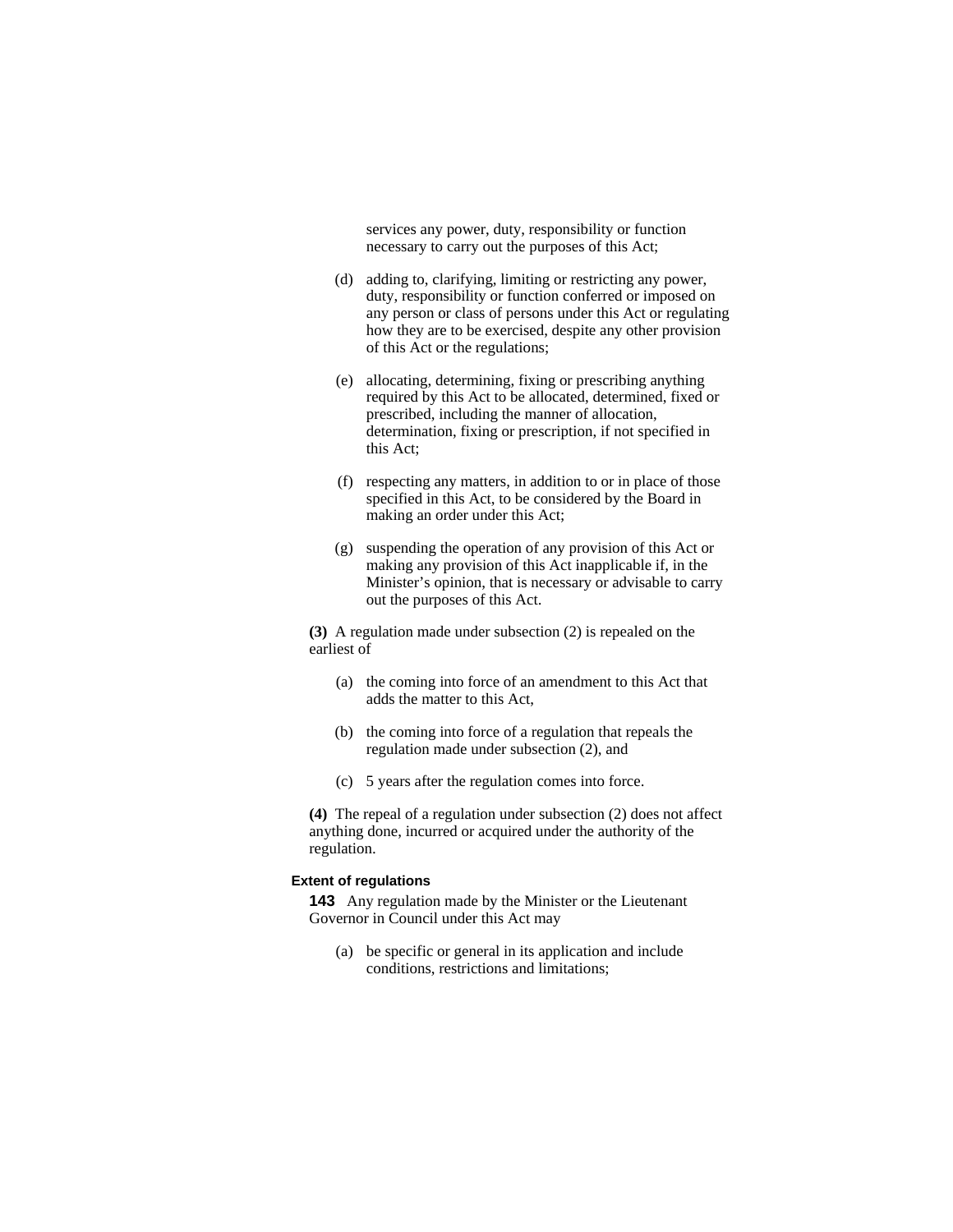- (b) apply to all or any part of Alberta;
- (c) impose or confer on any person named in the regulations any power, duty, responsibility or function in respect of the regulation;
- (d) adopt or declare to be in force any code or standard, with or without modifications, specified or described in the regulation.

# **Administrative penalties and offences**

**144** A person who is ordered to pay an administrative penalty under section 22, 67 or 129 or under a regulation made under section 142(1)(f) may not be charged under this Act with an offence in respect of the same matter except an offence for nonpayment of the administrative penalty.

# **Public Utilities Board Act and Alberta Energy and Utilities Board Act**

**145** The provisions of the *Public Utilities Board Act* and the *Alberta Energy and Utilities Board Act* relating to hearings, service of notices or orders, regulations, rules and procedure, enforcement of orders and the rights, powers, privileges and immunities of the Public Utilities Board and the Alberta Energy and Utilities Board apply to the Alberta Energy and Utilities Board as if they were provisions of this Act.

# **Regulations Act – non-application**

**146** The *Regulations Act* does not apply to

- (a) ISO bylaws or the ISO rules;
- (b) Balancing Pool bylaws.

#### **Payment in lieu of income tax**

**147(1)** In this section, "municipal entity" means

- (a) each municipality that
	- (i) owns a retailer,
	- (ii) holds a power purchase arrangement, or
	- (iii) holds an agreement or arrangement derived from a power purchase arrangement that includes the right to exchange electric energy and ancillary services;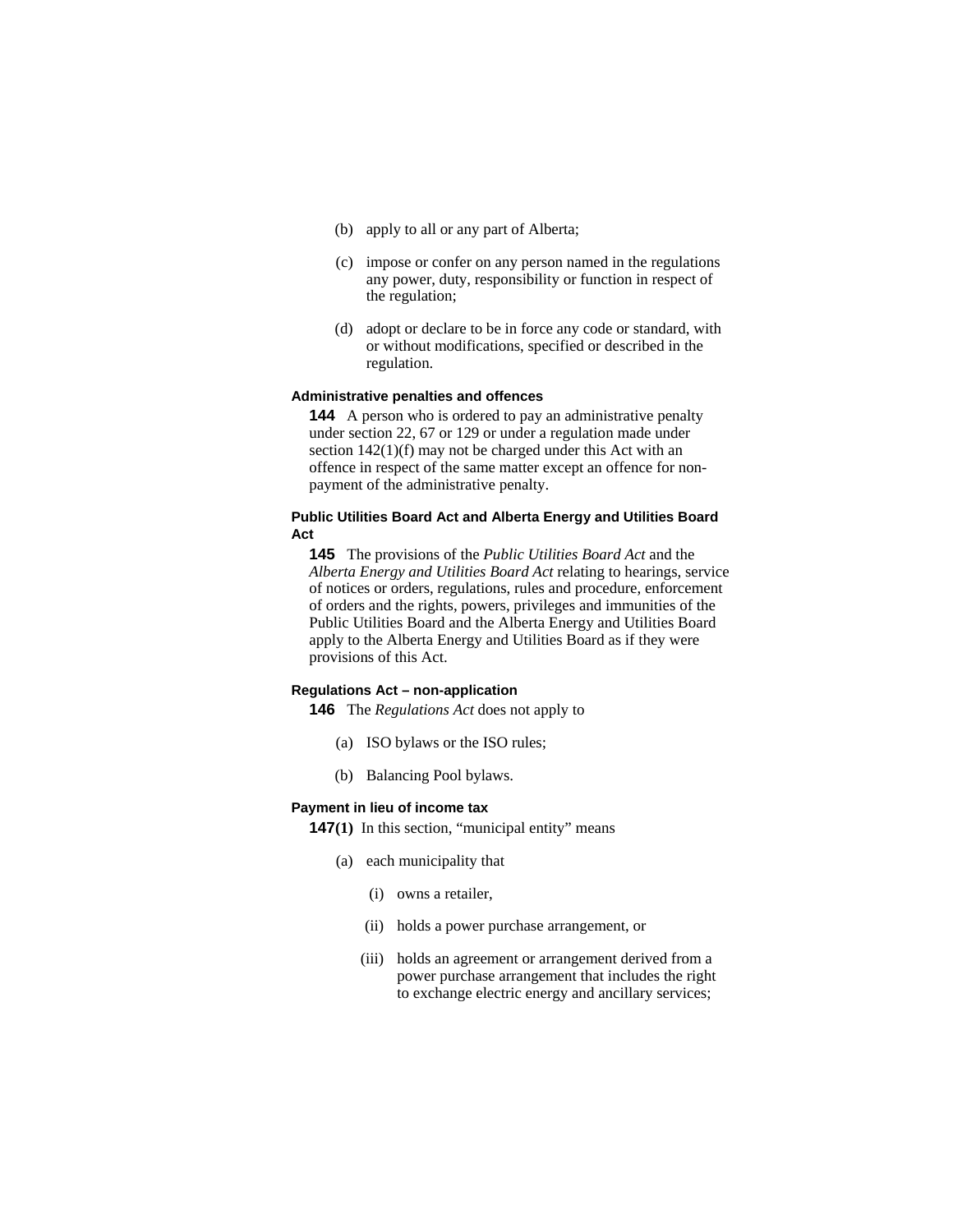- (b) each retailer that is a subsidiary of a municipality;
- (c) each holder of a power purchase arrangement that is a subsidiary of a municipality;
- (d) each holder of an agreement or arrangement derived from a power purchase arrangement that includes the right to exchange electric energy and ancillary services that is a subsidiary of a municipality.

**(2)** If the regulations under subsection (8) so provide, "municipal entity" also includes:

- (a) each municipality or subsidiary of a municipality that owns an electric distribution system;
- (b) each municipality or subsidiary of a municipality that provides a regulated rate tariff;
- (c) each municipality or subsidiary of a municipality that owns a transmission facility.

**(3)** If a municipal entity is exempt as a result of subsection 149(1) of the *Income Tax Act* (Canada) from the payment of tax under that Act or the *Alberta Corporate Tax Act*, it must, in accordance with the regulations, pay to the Balancing Pool in respect of each taxation year an amount equal to the amount of tax that it would be liable to pay under

- (a) the *Income Tax Act* (Canada), and
- (b) the *Alberta Corporate Tax Act*,
- if it were not exempt.
- **(4)** Revenue received by a municipal entity
	- (a) from an electric distribution system owned by it,
	- (b) from a customer who chooses to purchase electricity under a regulated rate tariff, or
	- (c) from a transmission facility owned by it,

shall not be considered income received by a municipal entity for the purposes of subsection (3) unless required by the regulations made under subsection (8).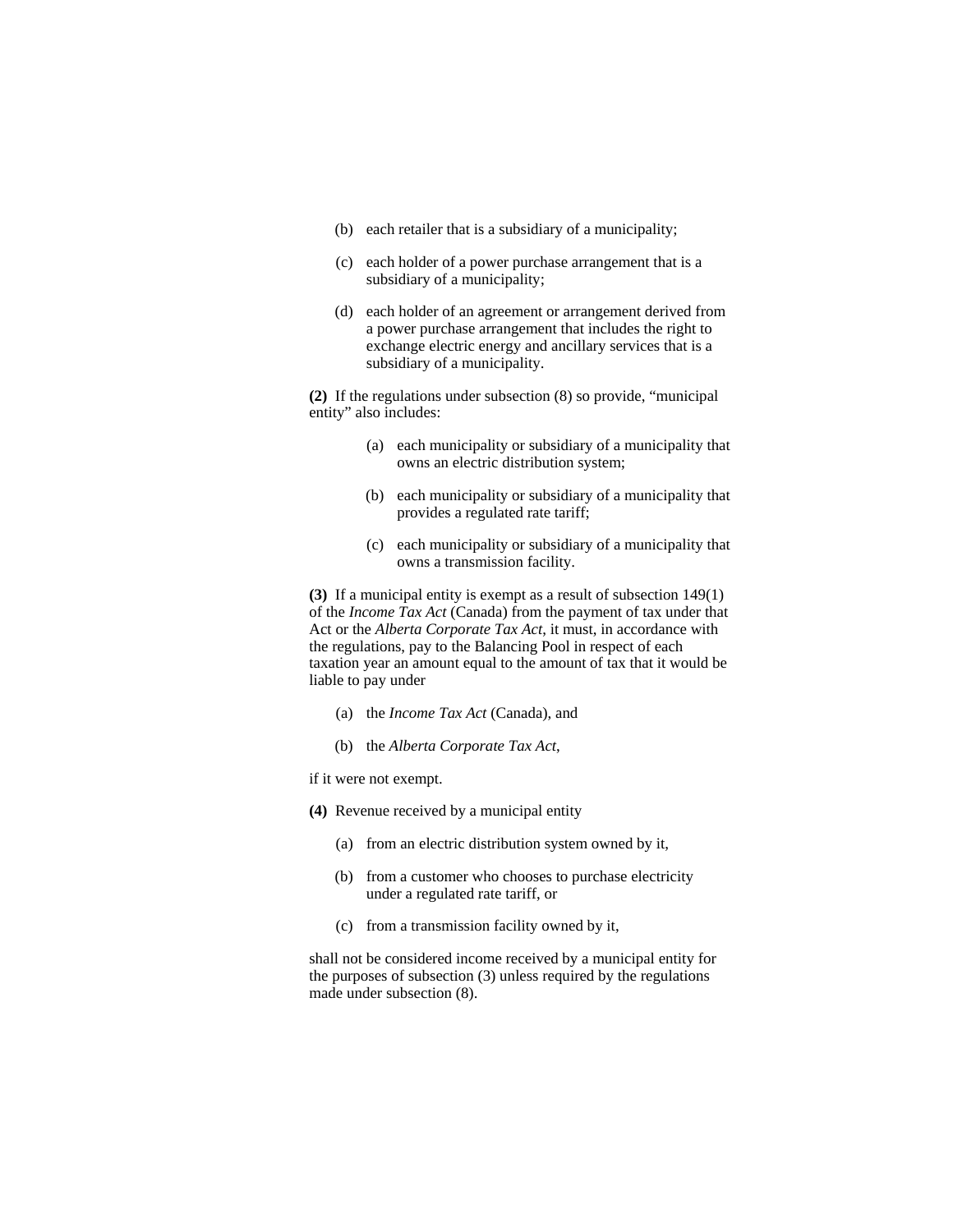**(5)** Subsection (3) does not apply to the City of Medicine Hat or to a subsidiary of the City.

**(6)** The City of Medicine Hat and each subsidiary of the City must pay to the Balancing Pool an amount calculated in accordance with the regulations made under subsection (8).

**(7)** If the City of Medicine Hat or a subsidiary of the City is subject to payment of tax under the *Income Tax Act* (Canada) or the *Alberta Corporate Tax Act*, subsection (6) does not apply to the City or its subsidiary.

**(8)** The Lieutenant Governor in Council may make regulations for the purposes of this section, including regulations

- (a) respecting the calculation of the amount to be paid to the Balancing Pool under subsection (3);
- (b) respecting the interval for payment of the amount to be paid to the Balancing Pool;
- (c) making this section applicable to any of the municipal entities described in subsection (2) and the revenue described in subsection (4);
- (d) respecting the calculation of amounts to be paid to the Balancing Pool by the City of Medicine Hat or a subsidiary of the City;
- (e) making any provisions of the *Income Tax Act* (Canada) and the *Alberta Corporate Tax Act* and regulations under either or both enactments, with or without modifications, applicable to the person named in the regulations.

**(9)** A regulation made under subsection (8) may provide for the retroactive application of the regulation, but not to a date earlier than January 1 of the year in which the regulation is made.

# **Approved professional costs**

**148(1)** The Minister may approve the professional and other costs relating to the development and implementation of this Act, amendments to this Act and regulations under this Act, including costs relating to advancing the purposes of this Act and regulations.

**(2)** Costs approved by the Minister under subsection (1) must be paid by the Balancing Pool.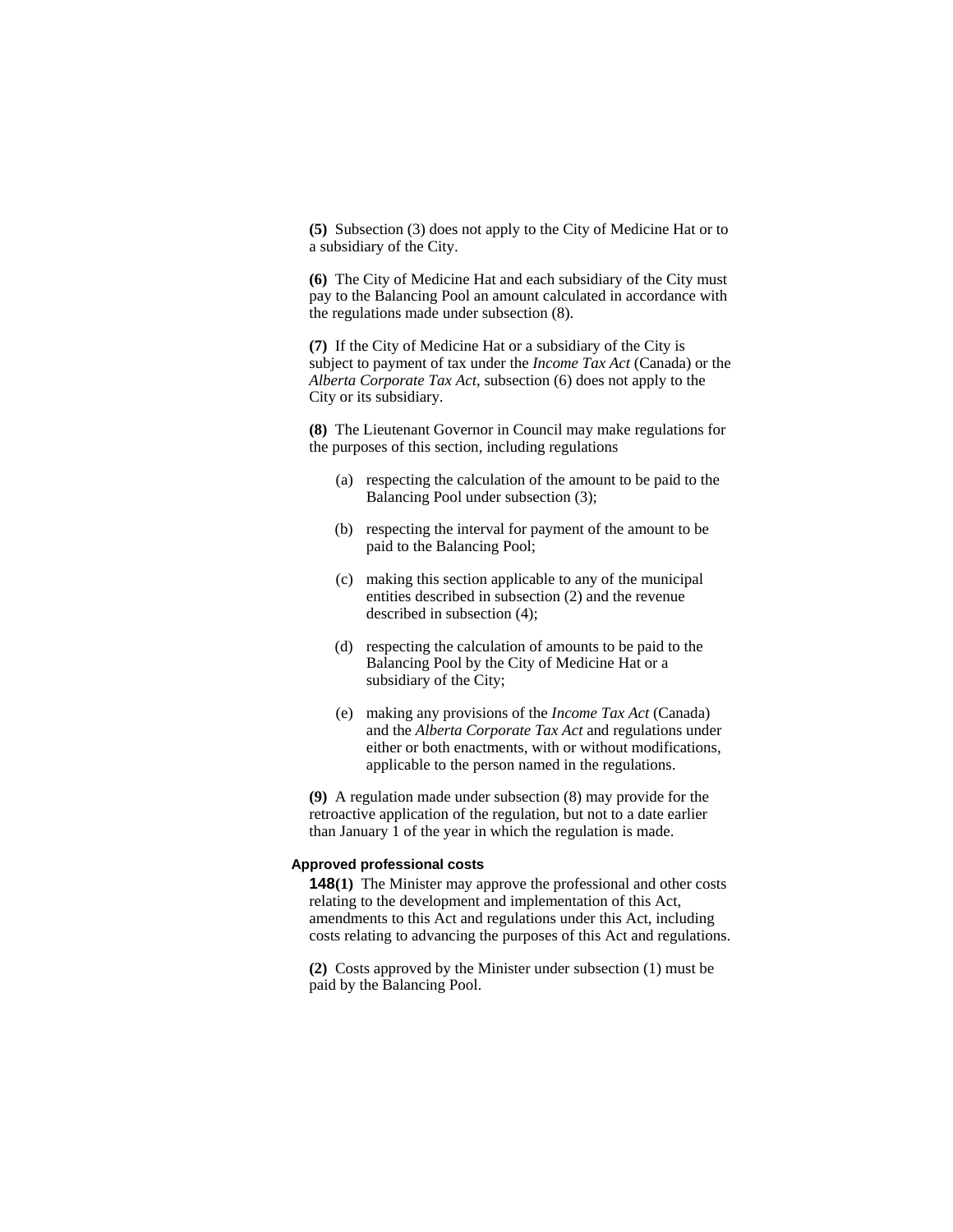# **Advisory committee**

**149(1)** The Minister may establish a committee under section 7 of the *Government Organization Act*.

**(2)** The Minister must appoint as members of the committee such corporations, municipalities, organizations or individuals as may, in the opinion of the Minister, be necessary or desirable to ensure that the membership of the committee is representative of persons having a material interest in the Alberta electric industry.

**(3)** Each corporation, municipality and organization that is a member of the committee must nominate an individual to serve as its representative on the committee and may nominate different individuals for that purpose from time to time.

# **General offence**

**150(1)** Except as otherwise provided in this Act, a person who knowingly contravenes a provision of this Act or the regulations is guilty of an offence and is liable to a fine of not more than \$500 000.

**(2)** Except as otherwise provided in this Act, a person who does not comply with an order of the Board is guilty of an offence and is liable to a fine of not more than \$100 000 a day for each day during which non-compliance continues.

# **Part 11 Transitional Provisions, Consequential Amendments and Coming into Force**

# **Division 1 Transitional Provisions**

# **Transition of Power Pool Council and Transmission Administrator 151(1)** In this section,

- (a) "assets and liabilities" means all rights, property, assets, obligations and liabilities whatsoever, including without limitation contingent assets and liabilities and all agreements and arrangements;
- (b) "balancing pool" means the balancing pool established by the *Balancing Pool Regulation* (AR 169/99);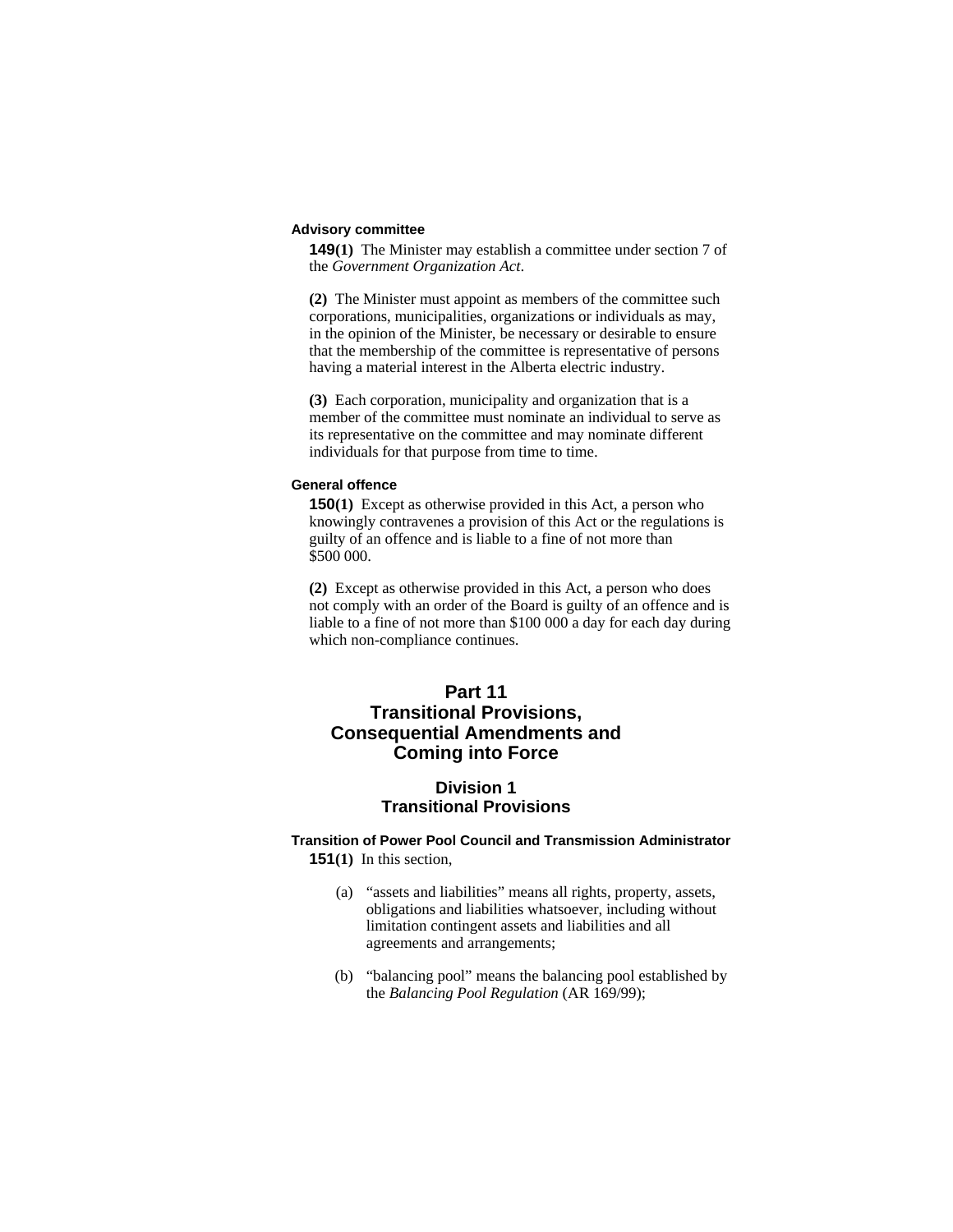- (c) "balancing pool administrator" has the meaning given to it by the *Balancing Pool Regulation* (AR 169/99);
- (d) "decisions" means an order, interim order, decision, fine or sanction made or imposed before the coming into force of this section by the Power Pool Council or the balancing pool administrator under the previous Act or the regulations under that Act;
- (e) "Power Pool Council" means the Power Pool Council that existed under the previous Act before the coming into force of this section;
- (f) "previous Act" means the *Electric Utilities Act*, RSA 2000 cE-5.

**(2)** Within 15 days of the coming into force of this section, the Power Pool Council must determine:

- (a) the allocation among the Independent System Operator, the Market Surveillance Administrator and the Balancing Pool of the assets and liabilities of the Power Pool Council, and
- (b) the designation among the Independent System Operator, the Market Surveillance Administrator and the Balancing Pool of its decisions and of the decisions of the balancing pool administrator.

**(3)** In making the determination, the Power Pool Council must have regard for the following:

- (a) the assets and liabilities of the Power Pool Council that relate to a duty, responsibility or power of the Independent System Operator are to be the assets and liabilities of the Independent System Operator;
- (b) the assets and liabilities of the Power Pool Council that relate to the mandate or a responsibility or power of the Market Surveillance Administrator are to be the assets and liabilities of the Market Surveillance Administrator;
- (c) the assets and liabilities of the Power Pool Council that relate to a duty, responsibility or power of the balancing pool are to be the assets and liabilities of the Balancing Pool;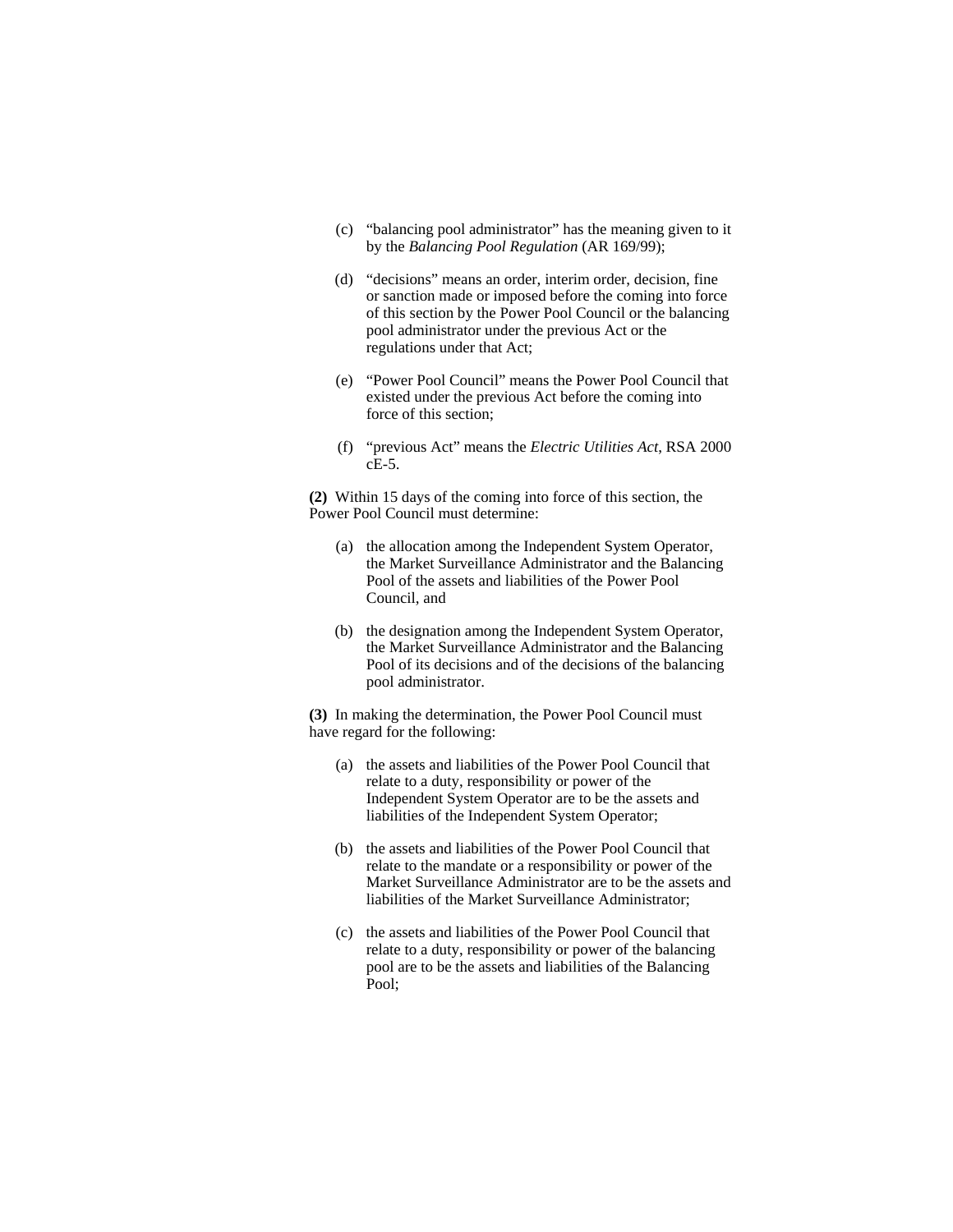- (d) the decisions that relate to a duty, responsibility or power of the Independent System Operator are to be orders of the Independent System Operator;
- (e) the decisions that relate to the mandate or a responsibility or power of the Market Surveillance Administrator are to be orders of a tribunal;
- (f) the decisions that relate to the balancing pool or to a duty, responsibility or power of the balancing pool administrator are to be decisions of the Balancing Pool.
- **(4)** On the later of
	- (a) the coming into force of Parts 2, 3 and 4, and
	- (b) the determination being made by the Power Pool Council under subsection (2),
- as the case requires,
	- (c) the assets and liabilities of the Power Pool Council are the assets and liabilities of the Independent System Operator, the Market Surveillance Administrator and the Balancing Pool, respectively, in accordance with the determination made by the Power Pool Council, and
	- (d) the decisions are continued as orders of the Independent System Operator, as tribunal orders or as decisions of the Balancing Pool, as the case may be, in accordance with the determination made by the Power Pool Council.

**(5)** Despite the repeal of the previous Act, the Power Pool Council is continued for the purpose of making the determination required by subsection (2).

**(6)** A determination made by the Power Pool Council under subsection (2) is final, and shall not be questioned, reviewed or restrained by any proceeding in the nature of an application for judicial review or otherwise in any court.

**(7)** Any agreement, arrangement or other instrument in force on the day this section comes into force to which the Power Pool Council is a party does not cease to have effect as a result of the coming into force of this Act.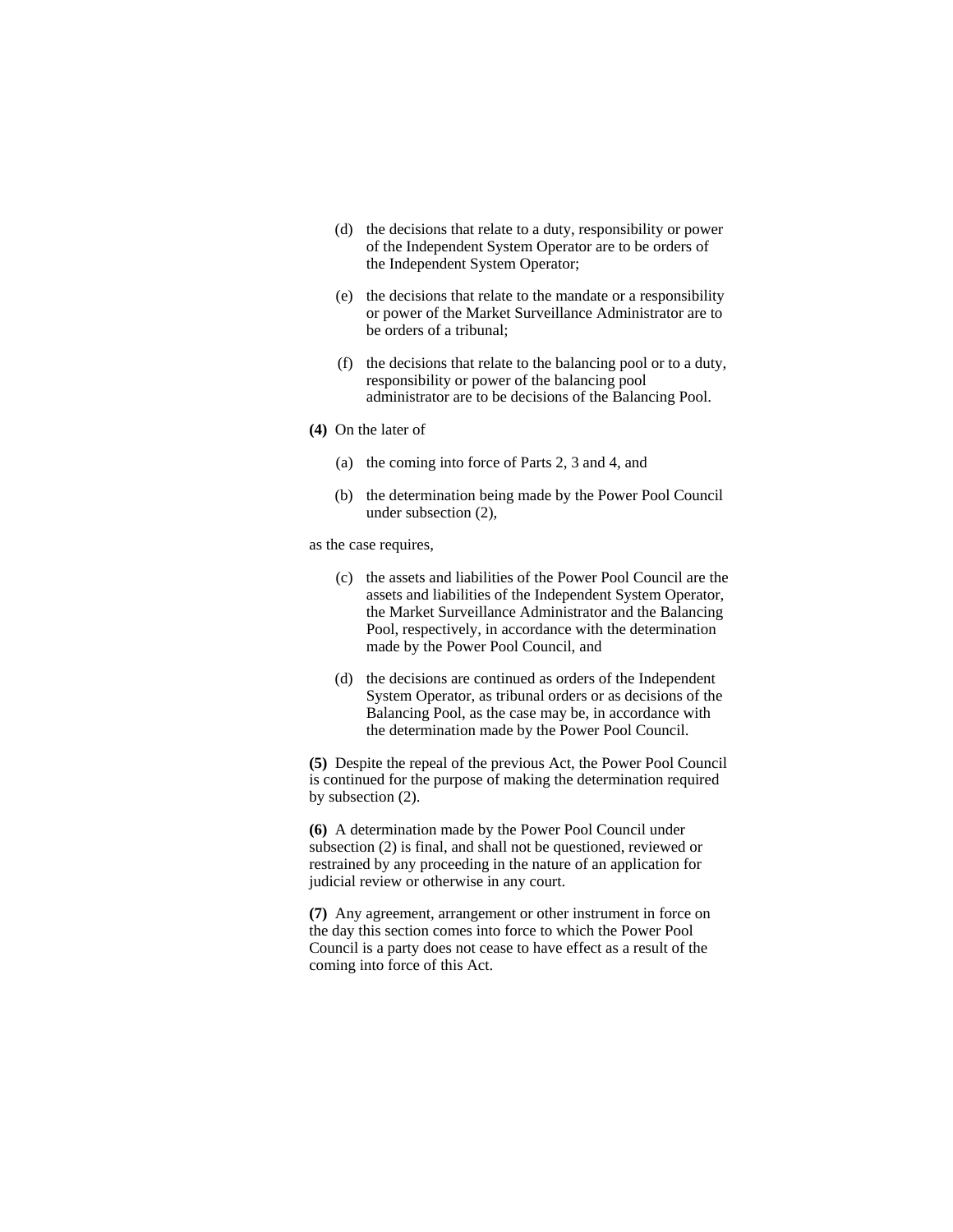**(8)** The Independent System Operator, the Market Surveillance Administrator or the Balancing Pool, as the case may be, in accordance with the determination made by the Power Pool Council under subsection (2),

- (a) is the successor in interest of the Power Pool Council in an agreement, arrangement or other instrument referred to in subsection (7), and
- (b) is deemed to be a party to an agreement, arrangement or other instrument referred to in subsection (7) in substitution for the Power Pool Council.

**(9)** The rules of the power pool made by the Power Pool Council under section 9 of the previous Act and rules made under the Power Pool Council under any regulations made under that Act are deemed to be ISO rules until the earlier of

- (a) the repeal of those rules by the Independent System Operator under this Act, and
- (b) 60 days after the coming into force of this section.

# **Transmission Administrator assets and liabilities disposition**

**152(1)** In this section,

- (a) "assets and liabilities" means all rights, property, assets, obligations and liabilities whatsoever, including without limitation contingent assets and liabilities and all agreements and arrangements;
- (b) "previous Act" means the *Electric Utilities Act*, RSA 2000 cE-5;
- (c) "Transmission Administrator" means Transmission Administrator of Alberta Ltd.
- **(2)** On the coming into force of this section,
	- (a) the assets and liabilities of the Transmission Administrator are the assets and liabilities of the Independent System Operator;
	- (b) the tariff of the Transmission Administrator approved under the previous Act is the ISO tariff until a replacement for that tariff is approved under this Act.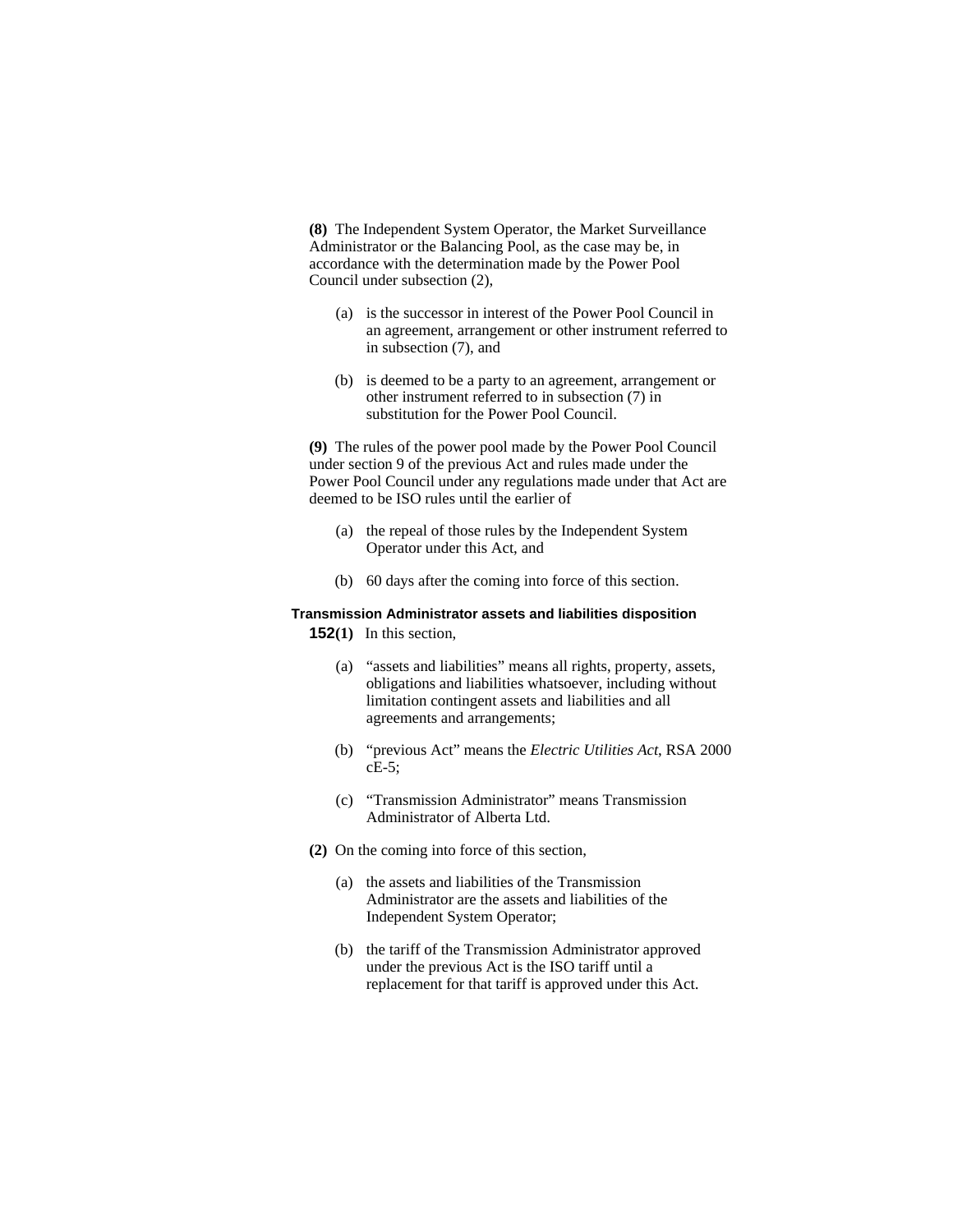**(3)** Any agreement, arrangement or other instrument in force on the day this section comes into force to which the Transmission Administrator is a party does not cease to have effect as a result of the coming into force of this Act.

### **(4)** The Independent System Operator

- (a) is the successor in interest of the Transmission Administrator in an agreement, arrangement or other instrument referred to in subsection  $(3)$ , and
- (b) is deemed to be a party to an agreement, arrangement or other instrument referred to in subsection (3), in substitution for the Transmission Administrator.

#### **Rates for transmission facilities owned by municipalities**

**153**(1) This section applies only to a municipality or a subsidiary of a municipality, other than the City of Edmonton or the City of Medicine Hat, that owns transmission facilities.

**(2)** Despite the repeal of the *Electric Utilities Act*, RSA 2000 cE-5, and despite section 37 of this Act, if the Minister has under section 30 of the *Electric Utilities Act*, RSA 2000 cE-5, approved rates to be paid to the owner of a transmission facility, the rates approved by the Minister apply until the earlier of

- (a) the date specified by the Minister in the order or other instrument approving the rates as the date those rates cease to apply or expire, and
- (b) December 31, 2005.

**(3)** The rates described in subsection (2) are deemed to satisfy the requirements of Part 9 during the period of time that the rates are in effect.

#### **Continuation of regulations if needed**

**154(1)** The Minister may make regulations continuing, with or without modifications, a regulation made under the *Electric Utilities Act*, SA 1995 cE-5.5 or the *Electric Utilities Act*, RSA 2000 cE-5, as a regulation made under this Act,

 (a) whether or not there exists legislative authority for that regulation under this Act, and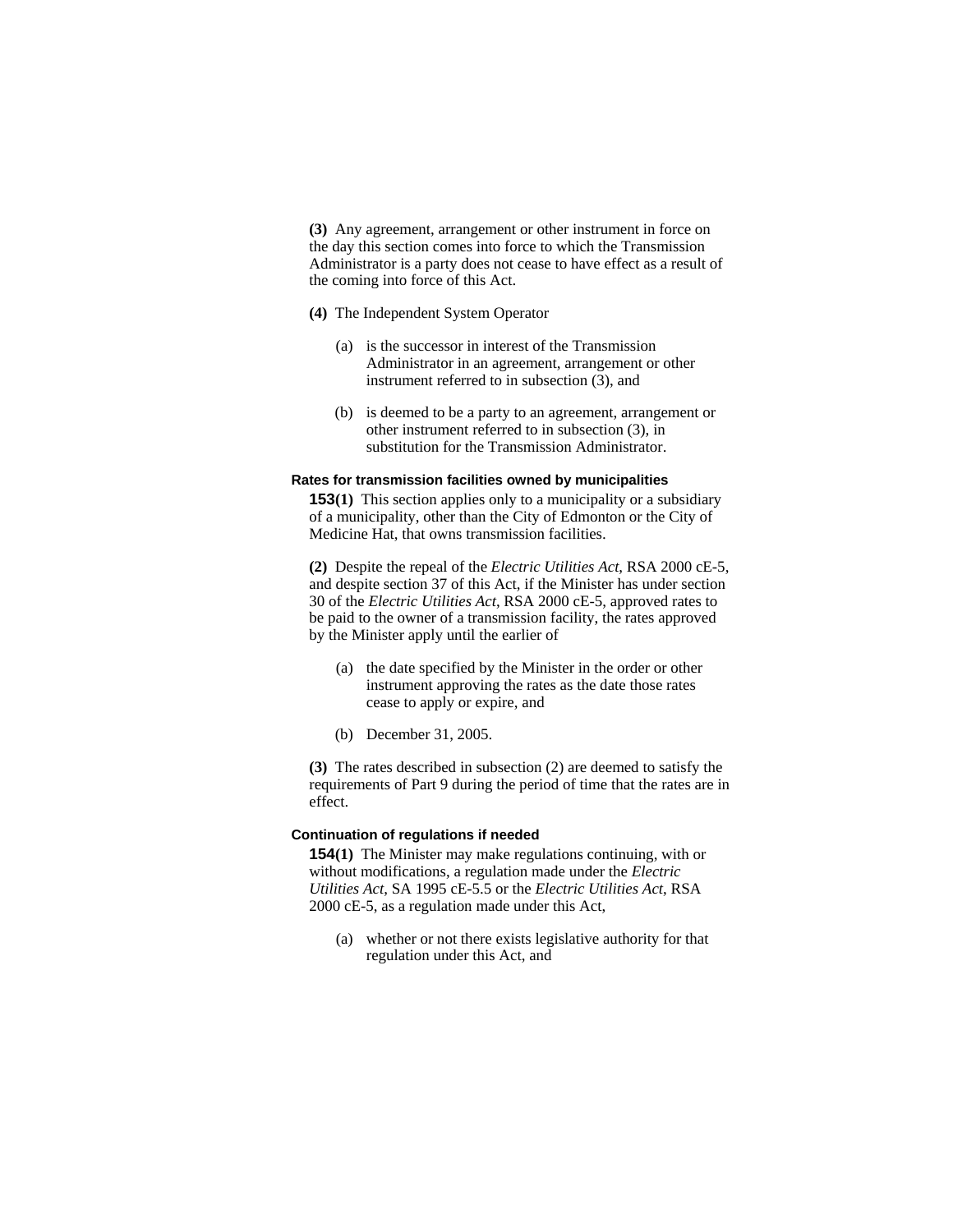(b) whether made by the Lieutenant Governor in Council or the Minister.

**(2)** A regulation made under subsection (1) expires 2 years after it is made unless earlier repealed.

**(3)** A regulation made under subsection (1) operates in addition to the provisions of the *Interpretation Act* that govern the continuation of regulations where an enactment is repealed and replaced by a new enactment.

# **Continuation of approvals, orders, etc.**

**155** Any approval, order, direction or other determination and any instrument relating to

- (a) an electric utility,
- (b) the owner of an electric utility, or
- (c) the Transmission Administrator

made under the *Public Utilities Board Act*, the *Hydro and Electric Energy Act*, the *Electric Utilities Act*, SA 1995 cE-5.5, or the *Electric Utilities Act*, RSA 2000 cE-5, before the coming into force of this section does not cease to have effect as a result of the coming into force of this Act.

# **Deferral account and other definitions**

**156** In sections 157 to 159,

- (a) "deferral account" means
	- (i) in respect of ATCO Electric Ltd., a deferral account established for 2000 referred to in clauses 28, 29, 30 and 31 of the Alberta Power Limited 1999/2000 Phase I Negotiated Settlement dated April 21, 1999 and approved by the Board in Decision U99046 dated May 10, 1999,
	- (ii) in respect of UtiliCorp Networks Canada (Alberta) Ltd., a deferral account established for 2000 referred to in the Summary of Board Directions numbered 58, 59 and 60 in Part 1 – General, of Board Decision U99099 dated November 25, 1999, and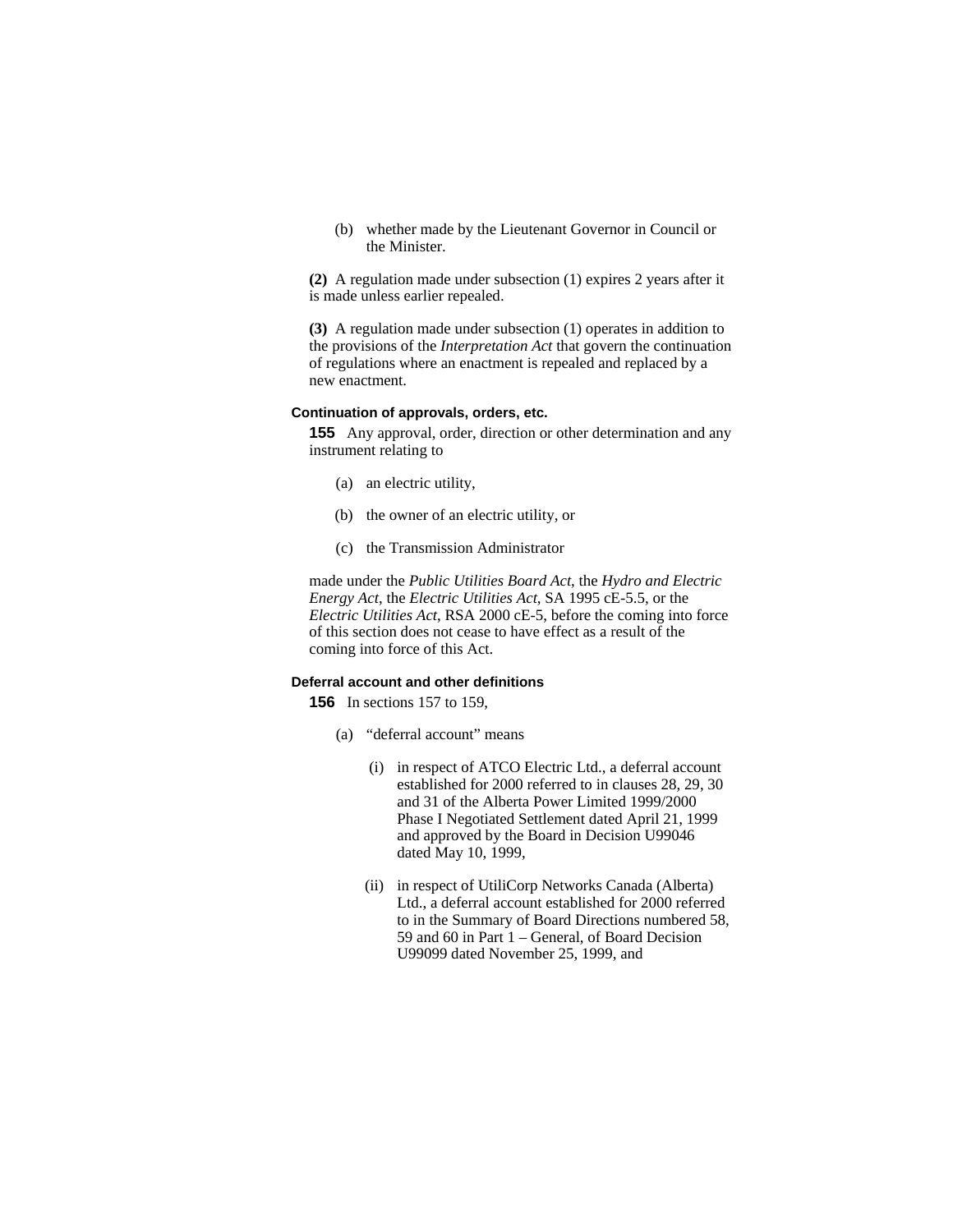- (iii) in respect of a municipal owner of an electric distribution system, a reconciliation account for 2000 established for the same purpose as that for which a deferral account referred to in subclause (i) or (ii) is established;
- (b) "municipal owner of an electric distribution system" means
	- (i) Enmax Power Corporation,
	- (ii) EPCOR Distribution Inc.,
	- (iii) the City of Lethbridge, and
	- (iv) the City of Red Deer;
- (c) "regulatory authority" means
	- (i) in respect of a municipality or a subsidiary of a municipality that owns an electric distribution system, the council of the municipality,
	- (ii) in respect of a rural electrification association, the board of directors of the rural electrification association, or
	- (iii) in respect of any other owner of an electric distribution system, the Board.

# **Approval of collection**

**157** A regulatory authority may approve the collection by the owner of an electric distribution system of amounts in respect of its deferral accounts during the period January 1, 2002 to December 31, 2004.

# **Balancing Pool obligations**

**158** The Balancing Pool must pay any amount payable by the Balancing Pool pursuant to a transaction, agreement or obligation relating to the deferral accounts, reconciliation accounts and the accounts established for similar purposes relating to a regulated rate tariff that the balancing pool administrator entered into, including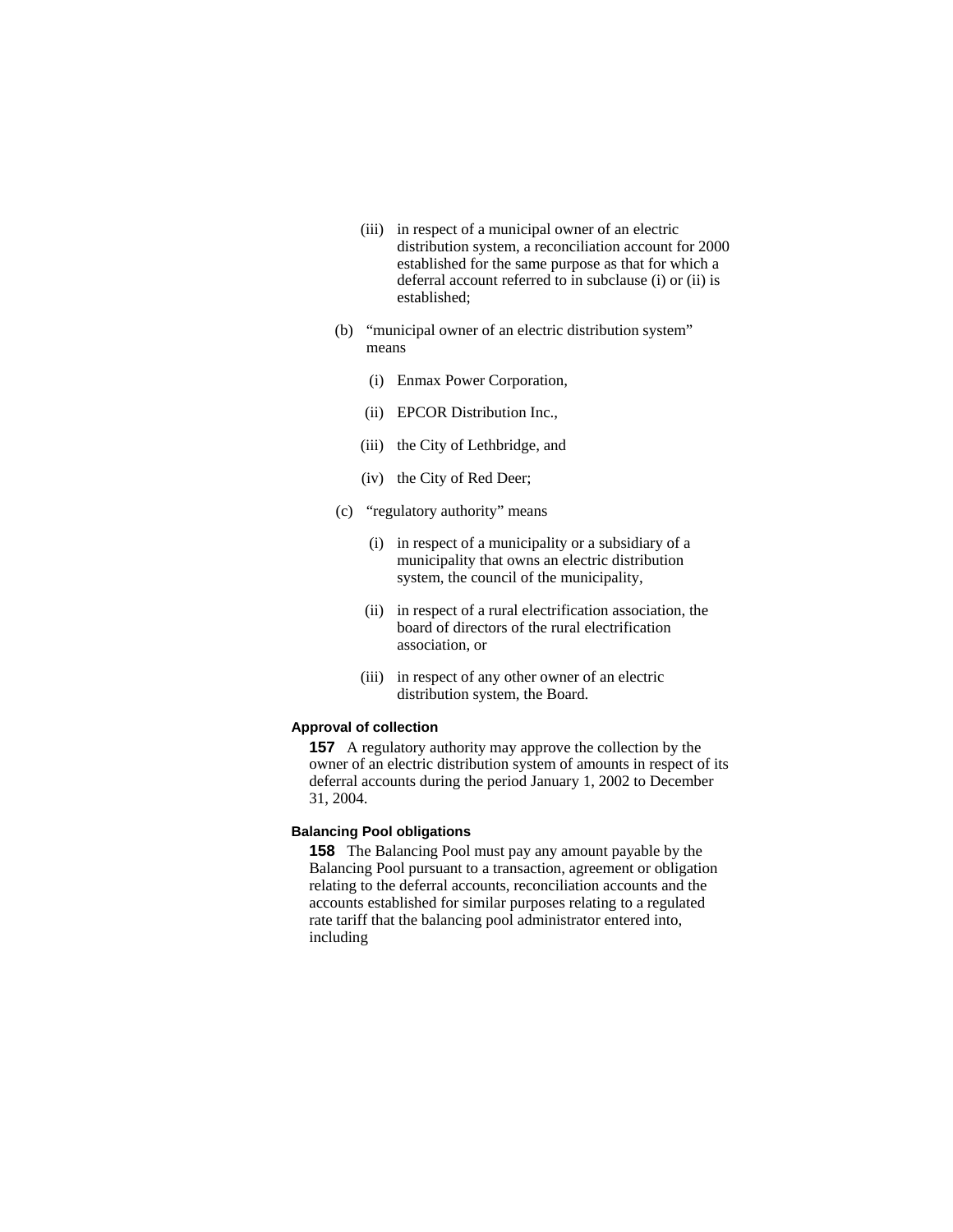- (a) transactions and agreements as principal, obligor, indemnitor, guarantor, surety or assignee of deferral and reconciliation accounts, and
- (b) obligations to make payments in respect of amounts at any time comprising deferral accounts, reconciliation accounts and accounts established for similar purposes, including the collection, financing or purchase by any person of those amounts.

# **Existing deferral accounts**

**159** The deferral, reconciliation and other accounts referred to in section 158 must relate to the period of time before January 1, 2002.

# **Application**

**160** Sections 157 and 158 do not apply after December 31, 2004.

#### **ISO tariff in 2003**

**161** When considering whether to approve the tariff of the Transmission Administrator that is to have effect for 2003, the Board must include in that tariff the ability of the Transmission Administrator to recover an amount equal to

- (a) the aggregate of
	- (i) the price paid by the Power Pool Council or its subsidiary to acquire the shares of ESBI Alberta Ltd.,
	- (ii) all reasonable transition costs incurred by the Power Pool Council or its subsidiary related to acquisition of the shares of ESBI Alberta Ltd., and
	- (iii) any additional income or corporate taxes payable by the Transmission Administrator as a result of including the price referred to in subclause (i) and the costs referred to in subclause (ii) in the Transmission Administrator's tariff,

#### less

 (b) any management fees collected by the Transmission Administrator after the date on which the Power Pool Council or its subsidiary acquires the shares of ESBI Alberta Ltd.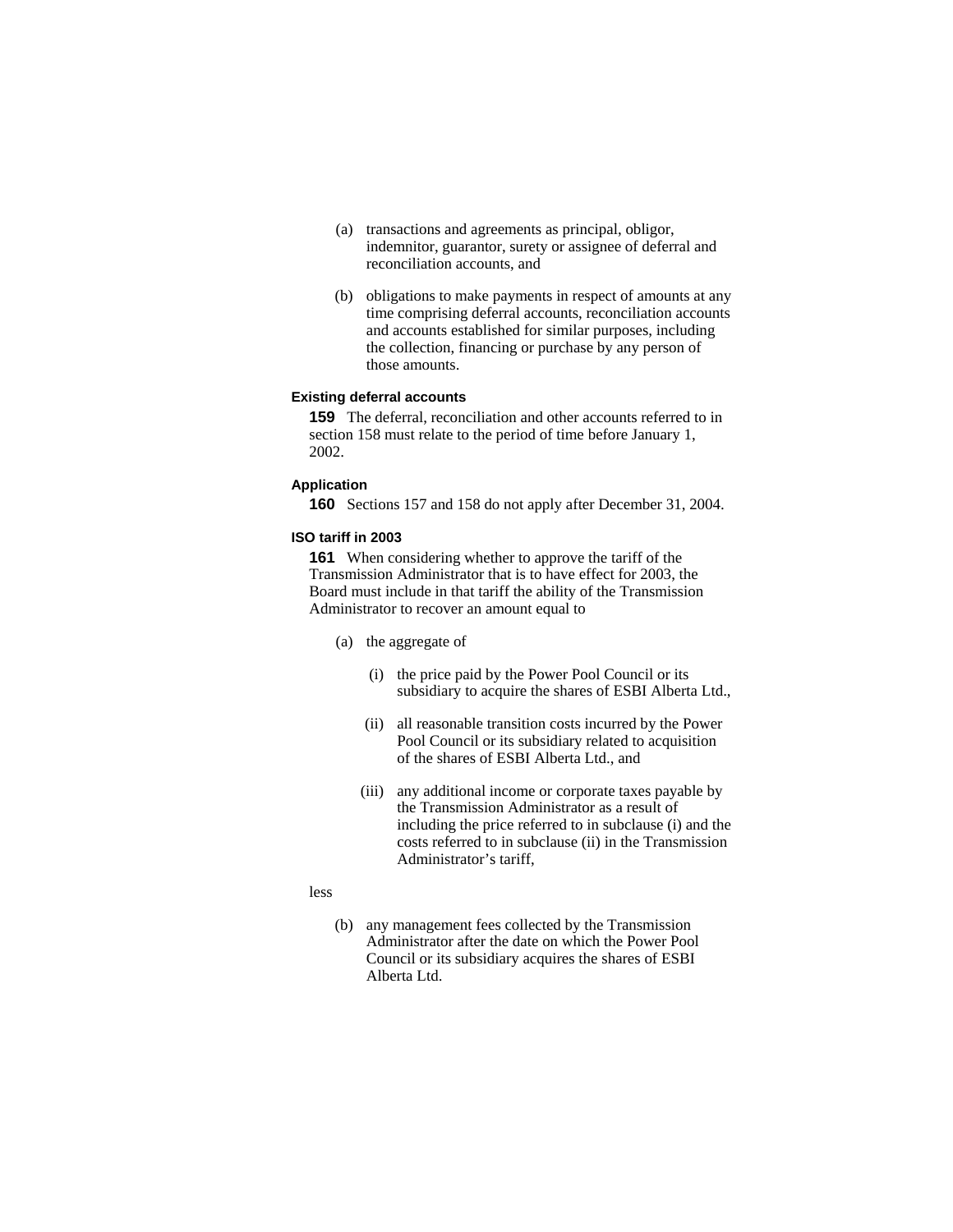# **Recovery of costs incurred**

**162** The Independent System Operator must recover the price referred to in section  $161(a)(i)$  and the costs referred to in section  $161(a)(ii)$  after the payment of the additional income or corporate taxes referred to in section  $161(a)(iii)$ .

# **ISO's tariff**

**163** The ISO's tariff is not unjust or unreasonable simply because it includes the amount referred to in section 161.

# **Division 2 Consequential Amendments and Coming into Force**

#### **Amends RSA 2000 cH-16**

**164(1) The** *Hydro and Electric Energy Act* **is amended by this section.** 

**(2) Section 3 is repealed and the following is substituted:** 

#### **Guidance to Board**

**3(1)** Where the Board is considering

- (a) an application under section 11 for the construction or operation of a generating unit as defined in the *Electric Utilities Act,* or
- (b) an application under section 18 for connection of a generating unit as defined in the *Electric Utilities Act*,

the Board, for the purposes of the consideration required to be given by the Board under section 3 of the *Energy Resources Conservation Act* and in order to determine whether the purposes of this Act will be achieved,

 (c) shall not have regard to whether the generating unit is an economic source of electric energy in Alberta or to whether there is a need for the electric energy to be produced by such facility in meeting the requirements for electric energy in Alberta or outside Alberta, and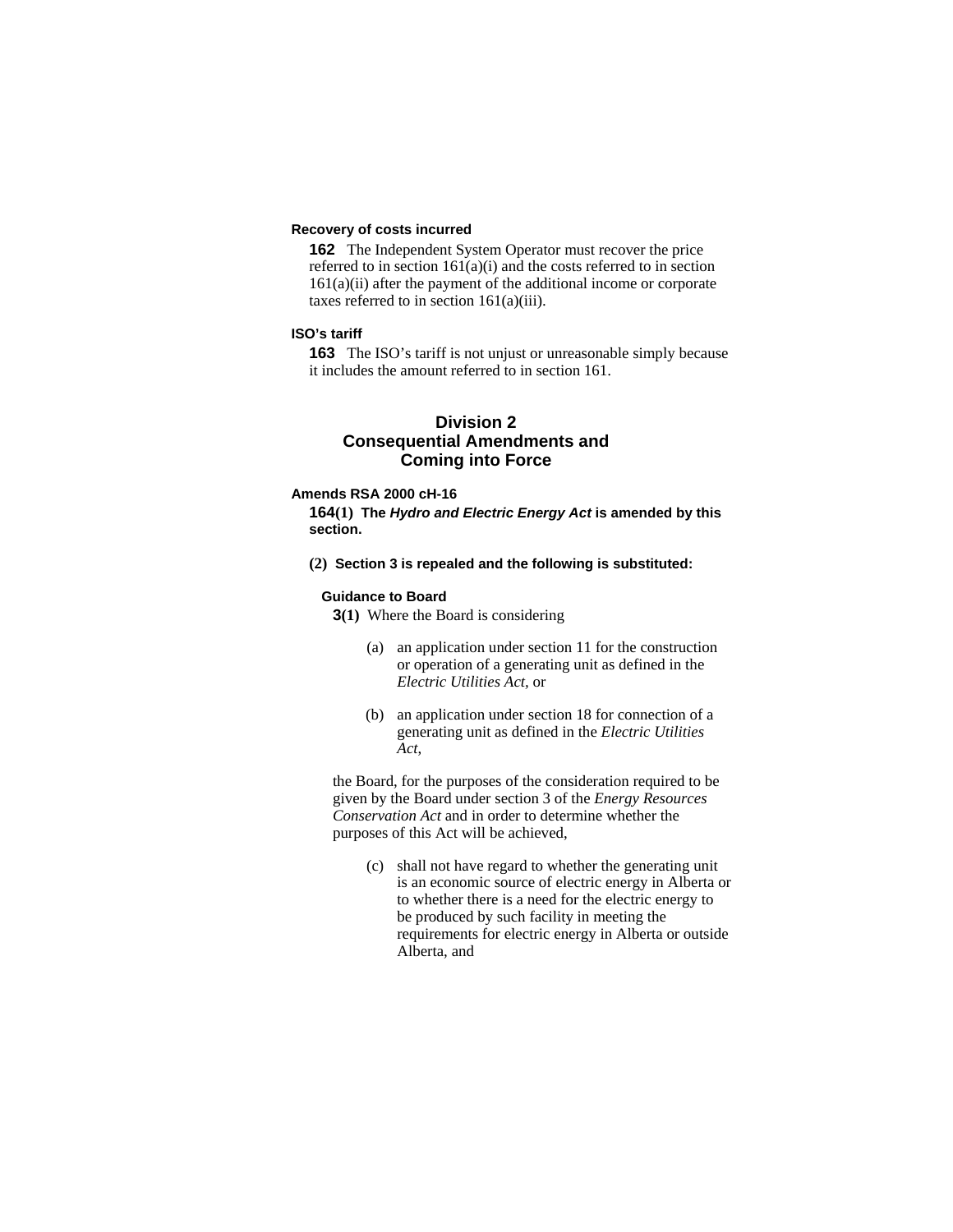(d) must have regard for the purposes of the *Electric Utilities Act.* 

**(2)** Subsection (1)(c) applies to the consideration by the Board of an application made after January 1, 1996.

#### **(3) Section 18(3) is repealed.**

**(4) Section 22 is amended by striking out** "regulated generating units" **and substituting** "isolated generating units".

**(5) Section 29(4)(e) is amended by striking out** "obligations imposed in connection with entitlements and reservation prices for regulated generating units under the *Electric Utilities Act* and for";

#### **(6) Section 37 is amended**

- **(a) in subsection (1)(b) by striking out** "a regulated generating unit" **and substituting** "an isolated generating unit".
- **(b) in subsection (2)(b) by striking out** "a regulated generating unit" **and substituting** "an isolated generating unit".

# **Amends RSA 2000 cM-26**

**165(1) The** *Municipal Government Act* **is amended by this section.** 

- **(2) Section 28 is amended** 
	- **(a) by renumbering clause (a) as clause (a.1) and by adding the following before clause (a.1):** 
		- (a) "customer" has the meaning given to it in the *Electric Utilities Act;*
	- **(b) in clause (b) by striking out** "as defined in section 1(2) of the *Electric Utilities Act"* **and substituting** "within the meaning of section 1(3) of the *Electric Utilities Act";*

# **(c) by adding the following after clause (d):**

(d.1) "retailer" has the meaning given to it in the *Electric Utilities Act;*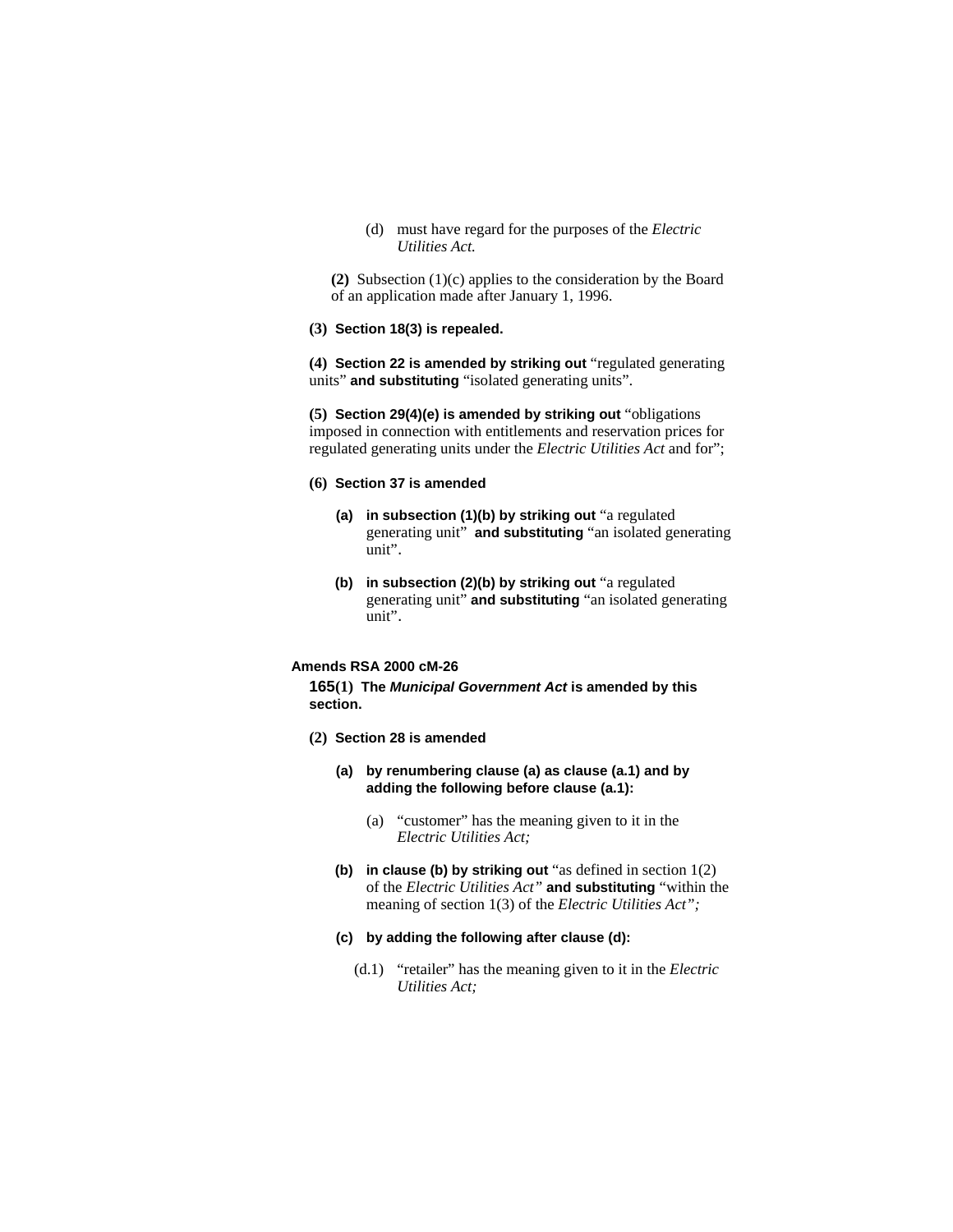#### **(3) The following is added after section 28:**

#### **Interpretation**

**28.1(1)** In this section,

- (a) "municipal tariff matter" means any matter relating to a transmission tariff, a distribution tariff or a regulated rate tariff of a municipality or of a subsidiary of a municipality that is subject to the jurisdiction of the Alberta Energy and Utilities Board under the *Electric Utilities Act;*
- (b) "transmission tariff", "distribution tariff", "regulated rate tariff" and "subsidiary" have the same meaning as they have in the *Electric Utilities Act.*

**(2)** In the event of an inconsistency between the *Electric Utilities Act* and this Act in respect of a municipal tariff matter, the *Electric Utilities Act* prevails.

# **(4) Section 30 is amended by adding the following after subsection (2):**

**(3)** The approval of the Alberta Energy and Utilities Board is not required under subsection (2) if the proposed agreement relates to or arises from the supply of electric power under

- (a) a power purchase arrangement,
- (b) a generation asset held or sold by the Balancing Pool, or
- (c) a direct sales agreement.

**(4)** In subsection (3), "power purchase arrangement", "generation asset", "direct sales agreement" and "Balancing Pool" have the same meaning as they have in the *Electric Utilities Act.*

# **(5) The following is added after section 33:**

#### **Exception**

**33.1** A bylaw under section 33 shall not prohibit a retailer from providing to customers in all or any part of the municipality the functions or services that retailers are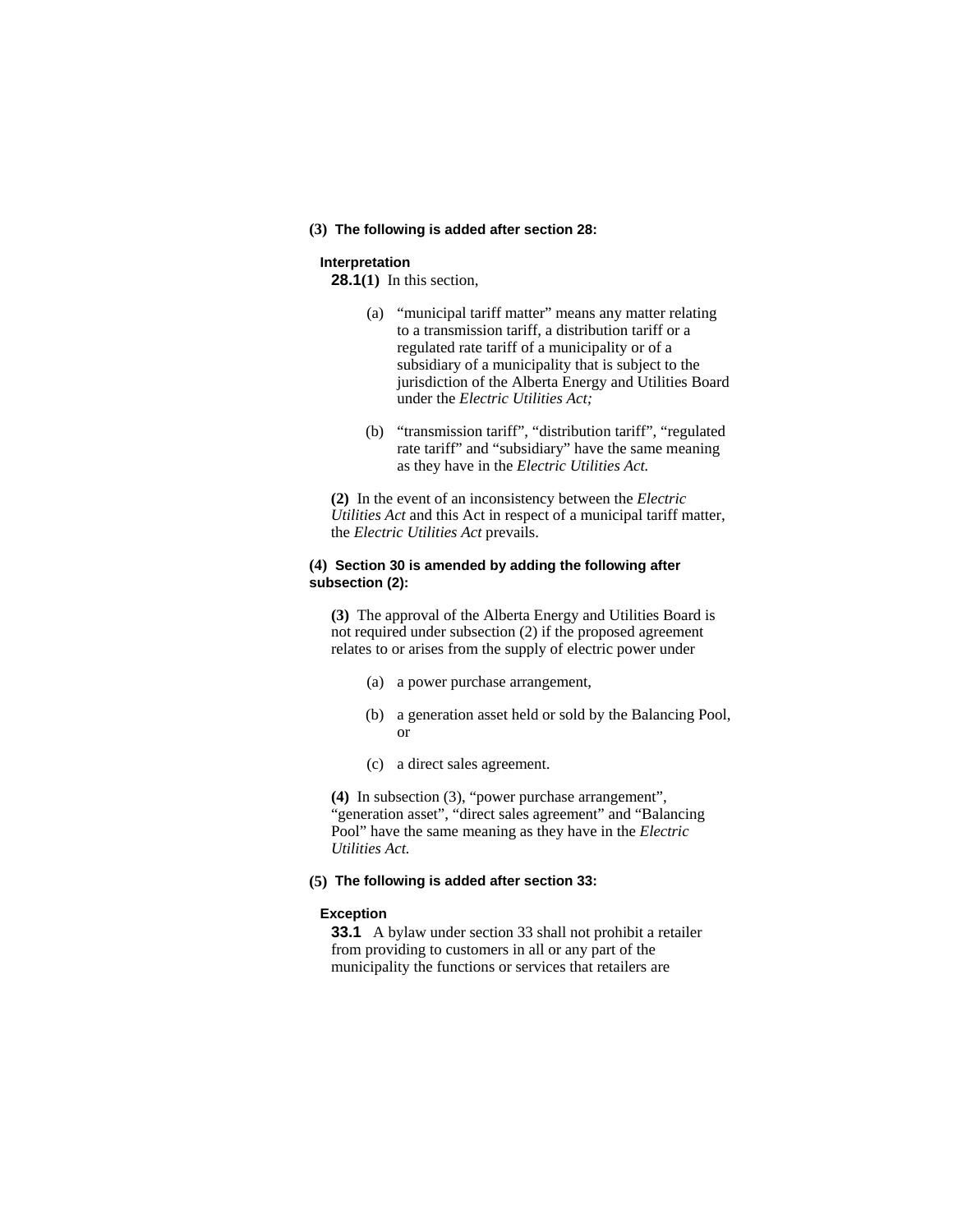permitted to provide under the *Electric Utilities Act* or the regulations under that Act.

**(6) Section 45(5) is amended by striking out** "as defined in section 1(2) of the *Electric Utilities Act"* **and substituting** "within the meaning of section 1(3) of the *Electric Utilities Act*"**.**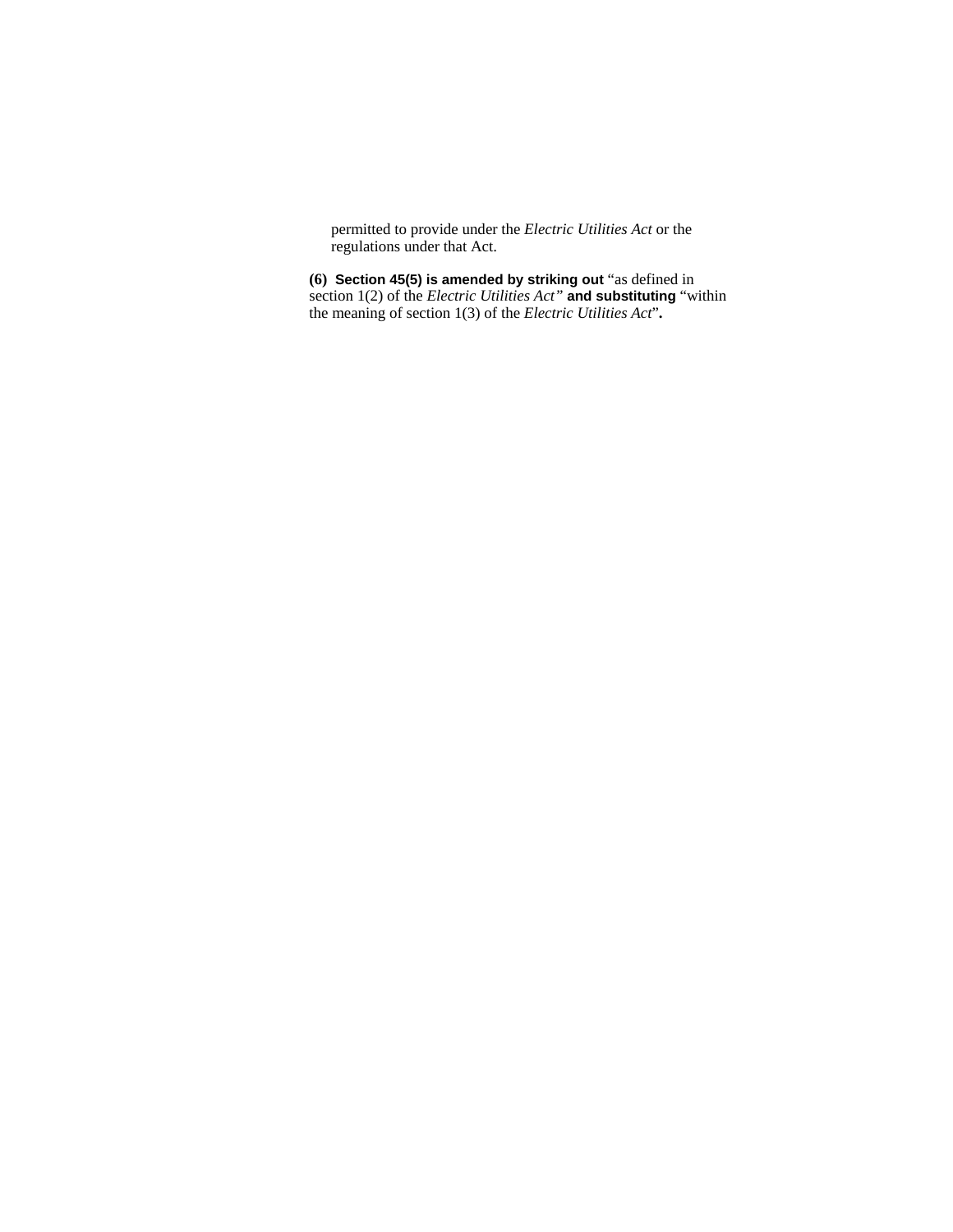# **(7) The following is added after section 45:**

# **Exception**

**45.1** An agreement made under section 45 shall not grant an exclusive right to provide to customers in all or any part of the municipality the functions or services that retailers are permitted to provide under the *Electric Utilities Act* or the regulations under that Act.

#### **(8) The following is added after section 46:**

#### **Exception**

**46.1** A bylaw under section 46 shall not prohibit a retailer from providing to customers in all or any part of the municipality the functions or services that retailers are permitted to provide under the *Electric Utilities Act* or the regulations under that Act.

#### **Amends RSA 2000 cS-9**

**166(1) The** *Small Power Research and Development Act* **is amended by this section.** 

#### **(2) Section 8 is amended by adding after clause (k):**

- (l) requiring the Balancing Pool, as defined in the *Electric Utilities Act,* to pay to a small power producer an amount in respect of income taxes that are paid by the small power producer;
- (m) providing for the manner of determining the amount of payments to be made to small power producers under clause (l) and the manner in which those payments are to be made.

# **Repeal of regulations**

#### **167 The following regulations are repealed:**

- (a) *Deficiency Correction Regulation, 2002* (AR 53/2002);
- (b) *Direct Sales Regulation* (AR 167/2001);
- (c) *Liability Protection Regulation* (AR 237/2001);
- (d) *Load Curtailment and Reliability Deficiency Correction Regulation* (AR 114/2001);

Explanatory Notes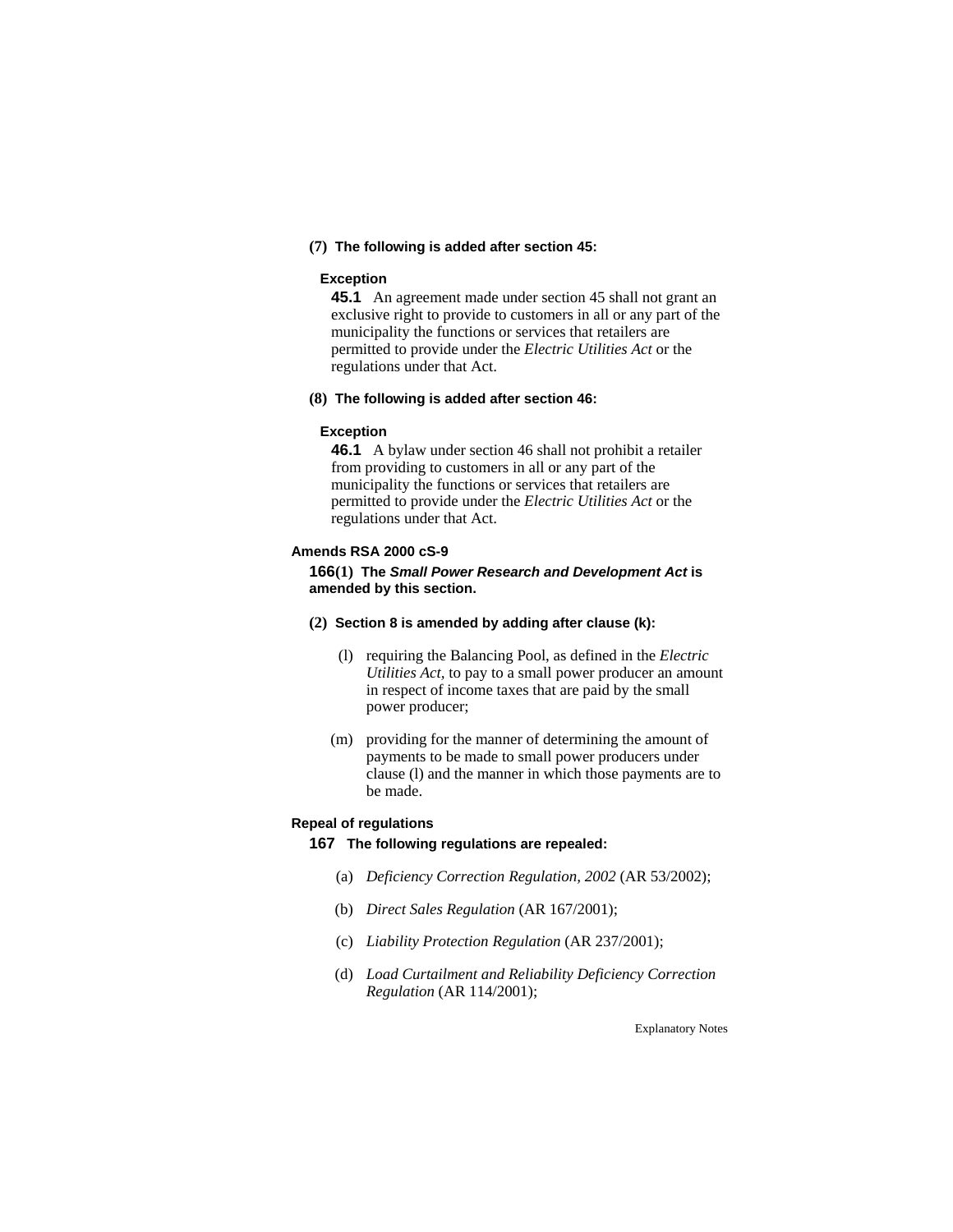- (e) *Power Pool Council Deficiency Correction Regulation* (AR 173/2002);
- (f) *Municipal Long Term Electricity Agreement Regulation* (AR 73/2002);
- (g) *Time Extension Regulation* (AR 162/98);
- (h) *Time Extension Regulation* (AR 243/99);
- (i) *Time Extension Order* (AR 198/2000);
- (j) *Transmission Administrator Tariff Deficiency Correction Regulation* (AR 240/2002).

#### **Repeal**

```
168(1) The Electric Utilities Act, RSA 2000 cE-5, is repealed.
```
# **(2) Sections 156 to 163 of this Act are repealed on Proclamation.**

# **Coming into force**

**169** This Act comes into force on Proclamation.

# **Explanatory Notes**

# **164**(1) Amends chapter H-16 of the Revised Statues of Alberta 2000.

- (2) Section 3 presently reads:
	- *3(1) Where the Board is considering* 
		- *(a) an application under section 11 for the construction or operation of a generating unit as defined in the Electric Utilities Act, or*
		- *(b) an application under section 18 for connection of a generating unit as defined in the Electric Utilities Act,*

*the Board shall treat the application in a manner similar to the manner in which it would treat an application over which the Board has jurisdiction relating to an industrial facility.*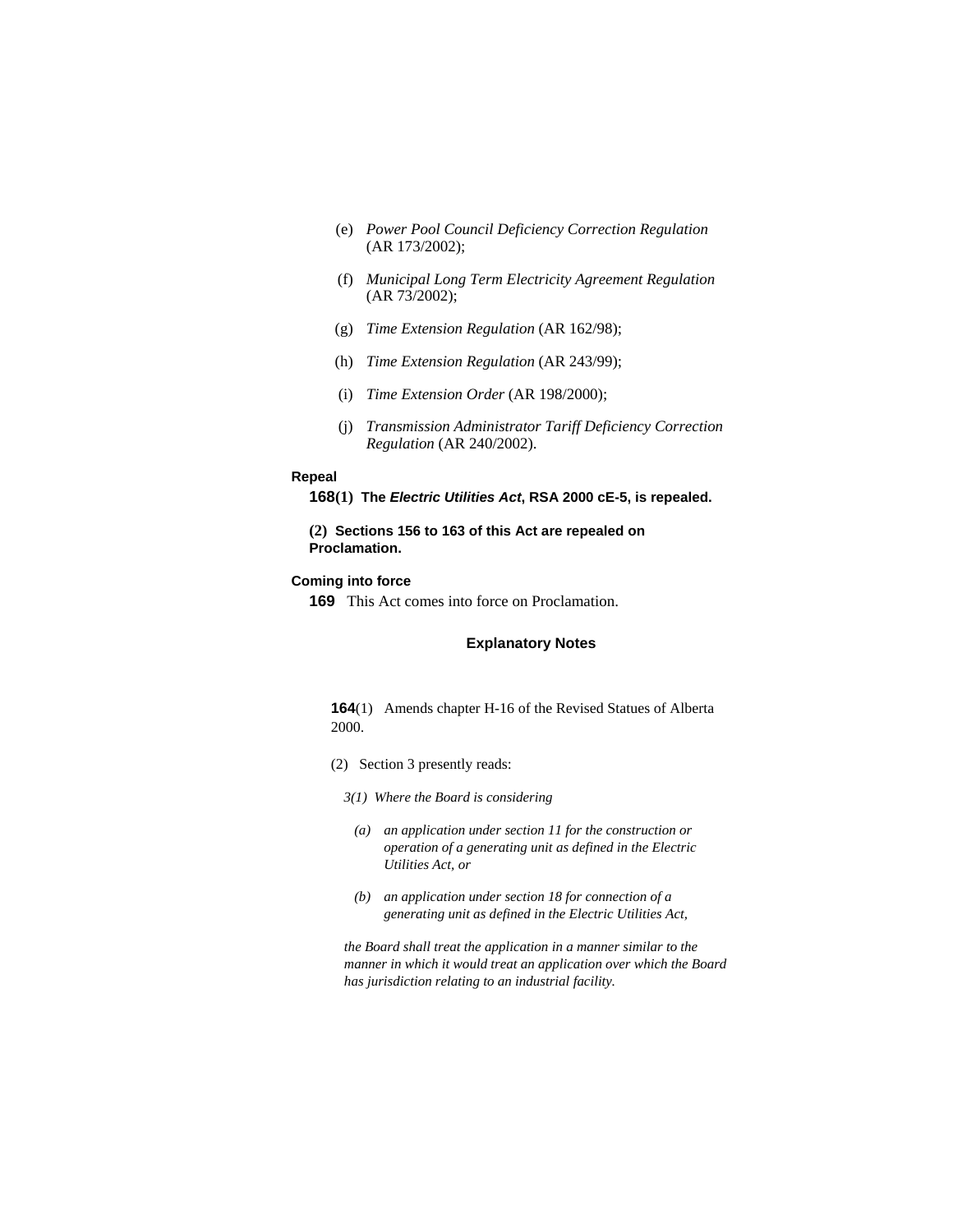*(2) In considering an application under subsection (1), the Board shall have regard for section 6 of the Electric Utilities Act,* 

- *(a) for the purposes of the consideration required to be given by the Board under section 3 of the Energy Resources Conservation Act, and*
- *(b) in order to determine whether the purposes of this Act will be achieved.*
- (3) Section 18 presently reads in part:

*18(1) The owner or operator of a power plant, transmission line or electric distribution system shall not connect that power plant, transmission line or electric distribution system, or cause or permit it to be connected,* 

- *(a) to any other power plant, transmission line or electric distribution system, unless the connection is in accordance with an order under this section, or*
- *(b) to any industrial system or other service where the connection may seriously affect the operation of an interconnected electric system or a communications system as prescribed in the regulations.*

*(2) The Board, either on its own initiative or on application or complaint in writing, may, with the authorization of the Lieutenant Governor in Council and by order in writing directed to the owner of a power plant, transmission line or electric distribution system,* 

- *(a) if on the application of the owner or operator, approve the plans of the owner subject to any modification or alteration the Board considers desirable, or deny the application,*
- *(b) require the owner to connect the owner's works with other works or proposed works owned by the owner or by any other owner of a power plant, transmission line or electric distribution system,*
- *(c) require the owner to suspend the use of any connection if, in the opinion of the Board, the continuation of a connection may seriously affect the operation of any interconnected electric system or communications system, or*

Explanatory Notes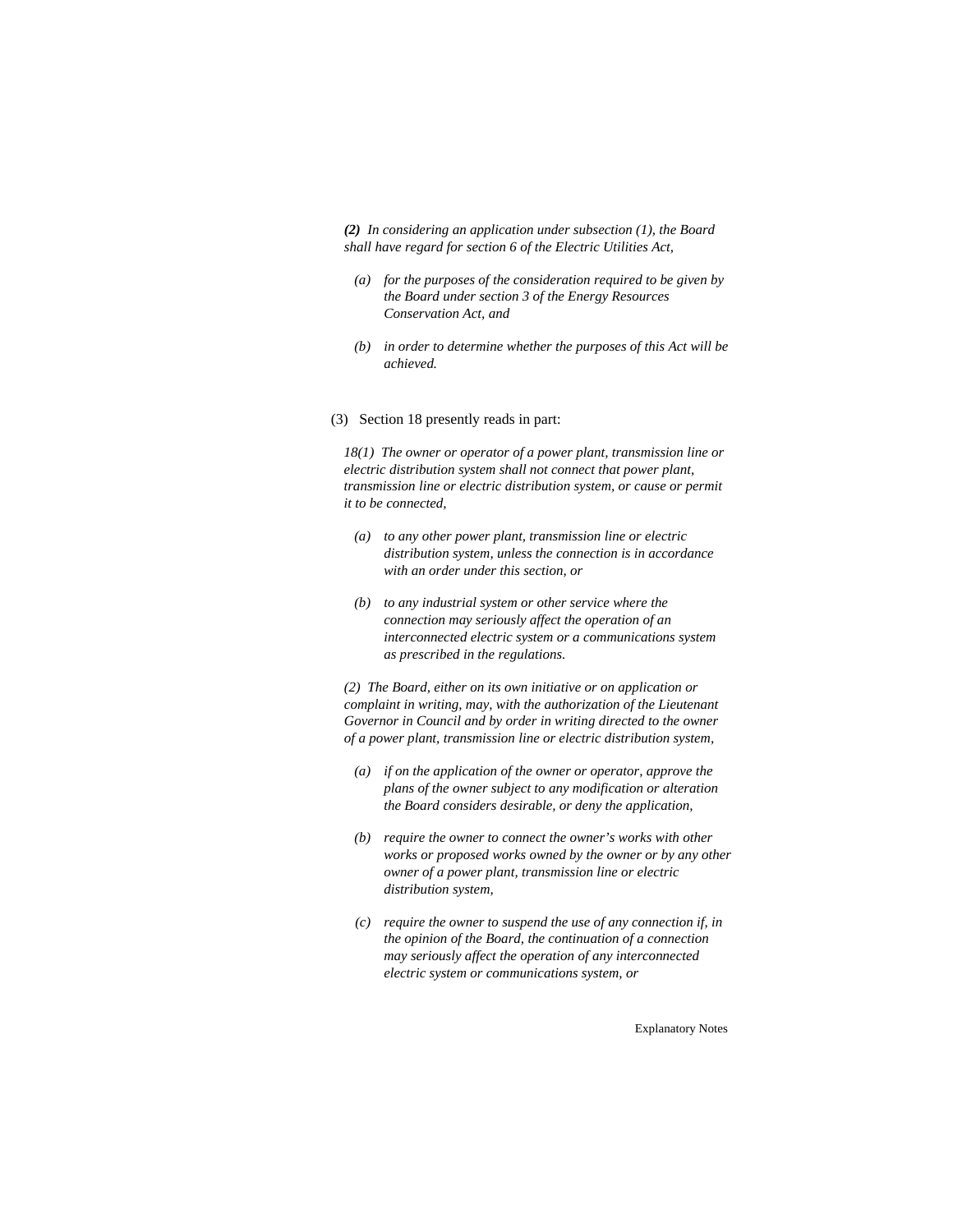*(d) require the owner to share and participate or otherwise combine its interests for the transmission or distribution of electric energy with any other owner of a transmission line or electric distribution system,* 

*and may prescribe any terms and conditions the Board considers suitable.* 

*(3) In making an order under subsection (2), the Board may consider sections 13(2), 27(1)(a), 38, 39 and 43(1) and (2) of the Electric Utilities Act.* 

(4) Section 22 presently reads:

*22 Section 21 applies only to generating units that are regulated generating units as defined in the Electric Utilities Act.* 

(5) Section 29 presently reads in part:

*29(1) The Board, on the application of an interested person or on its own motion,* 

- *(a) when in its opinion it is in the public interest to do so, and*
- *(b) on any notice and proceedings that the Board considers suitable,*

*may alter the boundaries of the service area of an electric distribution system, or may order that the electric distribution system shall cease to operate in a service area or part of it at a time fixed in the order.* 

*(3) When a local authority that owns and operates an electric distribution system applies for an enlargement of its service area to include additional land in its municipality, the Board shall* 

- *(a) in respect of land not included in the service area of another electric distribution system, grant the application, or*
- *(b) in respect of land included in the service area of another electric distribution system, grant the application unless after a public hearing the Board finds compelling reasons in the public interest not to do so, in which case the Board with the approval of the Lieutenant Governor in Council may deny the application in whole or in part,*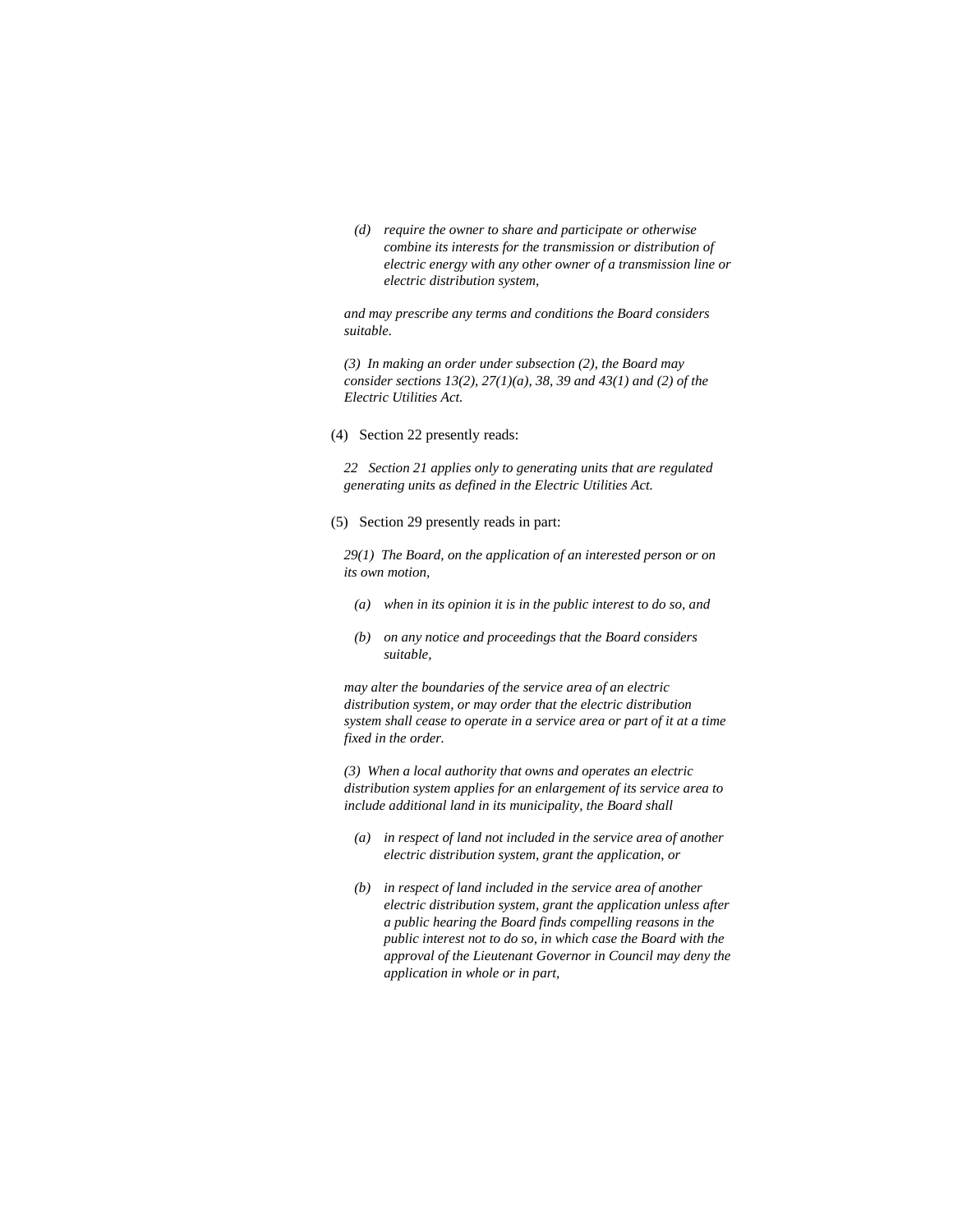*and when the Board grants an application to which clause (b) applies, it shall stipulate any terms and conditions it considers reasonable including a stipulation of the date on which the alteration of the service areas comes into force.* 

*(4) When an order made under subsection (1) or (3) reduces the service area of an electric distribution system, the Board, if it considers such a provision suitable, may make provision in the order for* 

 *(e) compensation for obligations imposed in connection with entitlements and reservation prices for regulated generating units under the Electric Utilities Act and for any obligations or commitments arising from financial arrangements to manage financial risk associated with the pool price or from other arrangements made by the electric distribution system,* 

*and provide that if agreement on the amount of any compensation provided for cannot be reached between the parties, the amount is to be determined by the Public Utilities Board on the application of either party.* 

#### (6) Section 37(1) and (2) presently read:

*37(1) When an operator requires an estate or interest in land, other than in patented land as defined in the Metis Settlements Act, for the purposes of a power plant or a transmission line, the estate or interest may be acquired in land owned by the Crown or by any other person* 

- *(a) by negotiation with the owner,*
- *(b) by expropriation under the Expropriation Act, in the case of a power plant containing a regulated generating unit as defined in the Electric Utilities Act, or*
- *(c) by proceedings under the Surface Rights Act, in the case of a transmission line.*

*(2) When an operator requires an estate or interest less than the fee simple in patented land as defined in the Metis Settlements Act for the purposes of a power plant or transmission line, the estate or interest may be acquired* 

 *(a) by negotiation,* 

Explanatory Notes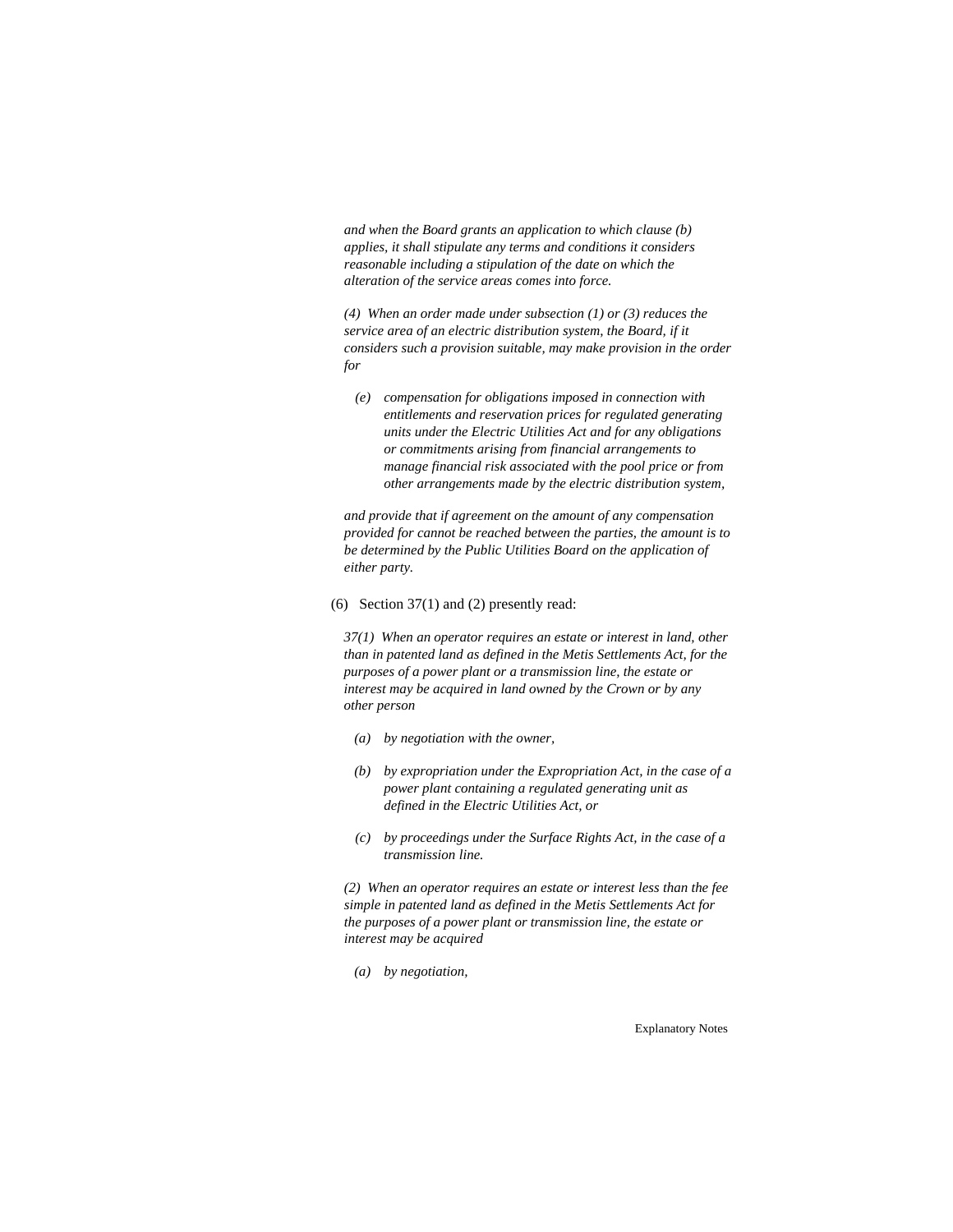- *(b) under section 6 of the Metis Settlements Land Protection Act, in the case of a power plant containing a regulated generating unit as defined in the Electric Utilities Act, or*
- *(c) by proceedings under Part 4 of the Metis Settlements Act, in the case of a transmission line.*

**165**(1) Amends chapter M-26 of the Revised Statutes of Alberta 2000.

(2) Section 28 presently reads in part:

#### *28 In this Division,*

- *(a) "easement" means an easement, interest or right held by a municipality for the purpose of locating the system or works of a municipal public utility;*
- *(b) "municipal public utility" means the system or works of a public utility operated by or on behalf of a municipality or a subsidiary of a municipality as defined in section 1(2) of the Electric Utilities Act other than under an agreement referred to in section 45;*
- (3) Municipal tariff matters.
- (4) Section 30 presently reads:

*30(1) If a council proposes to make an agreement to supply water, steam or fuel to a public utility for a period that, with rights of renewal, could exceed 5 years, the agreement must be approved by the Public Utilities Board before it is made.* 

*(2) If a council or a municipal public utility proposes to make an agreement regarding the supply of electric power for a period that, with rights of renewal, could exceed 5 years, the agreement must be approved by the Alberta Energy and Utilities Board before it is made.* 

(5) Exception to section 33. Section 33 presently reads: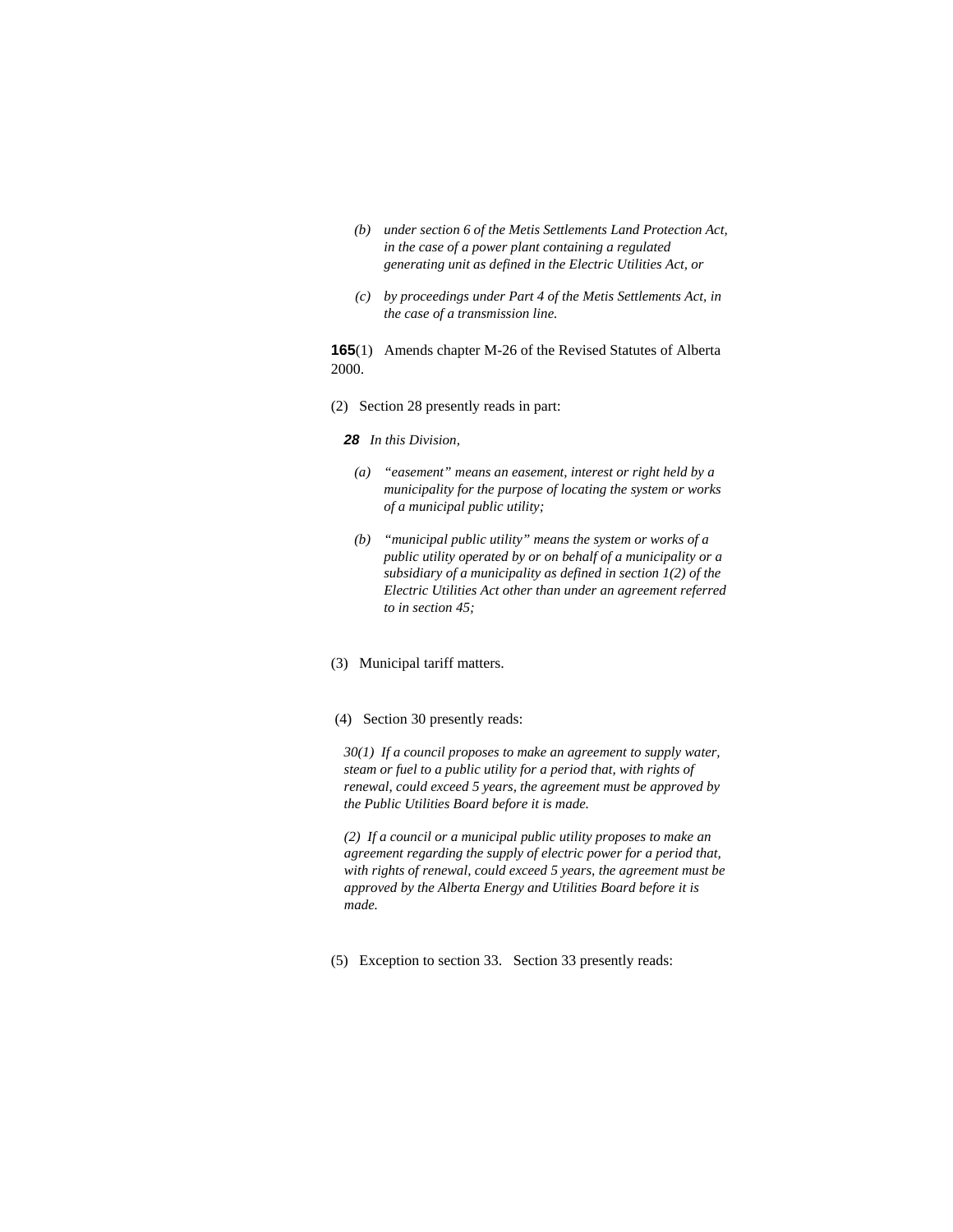*33 When a municipality provides a municipal utility service, the council may by bylaw prohibit any person other than the municipality from providing the same or a similar type of utility service in all or part of the municipality.* 

(6) Section 45 presently reads:

*45(1) A council may, by agreement, grant a right, exclusive or otherwise, to a person to provide a utility service in all or part of the municipality, for not more than 20 years.* 

*(2) The agreement may grant a right, exclusive or otherwise, to use the municipality's property, including property under the direction, control and management of the municipality, for the construction, operation and extension of a public utility in the municipality for not more than 20 years.* 

*(3) Before the agreement is made, amended or renewed, the agreement, amendment or renewal must* 

- *(a) be advertised, and*
- *(b) be approved by the Public Utilities Board.*

*(4) Subsection (3)(b) does not apply to an agreement to provide a utility service between a council and a regional services commission.* 

*(5) Subsection (3) does not apply to an agreement to provide a utility service between a council and a subsidiary of the municipality as defined in section 1(2) of the Electric Utilities Act.* 

(7) Exception to section 45.

(8) Exception to section 46. Section 46 presently reads:

*46 When a person provides a utility service in a municipality under an agreement referred to in section 45, the council may by bylaw prohibit any other person from providing the same or a similar utility service in all or part of the municipality.* 

**166**(1) Amends chapter S-9 of the Revised Statutes of Alberta 2000.

Explanatory Notes